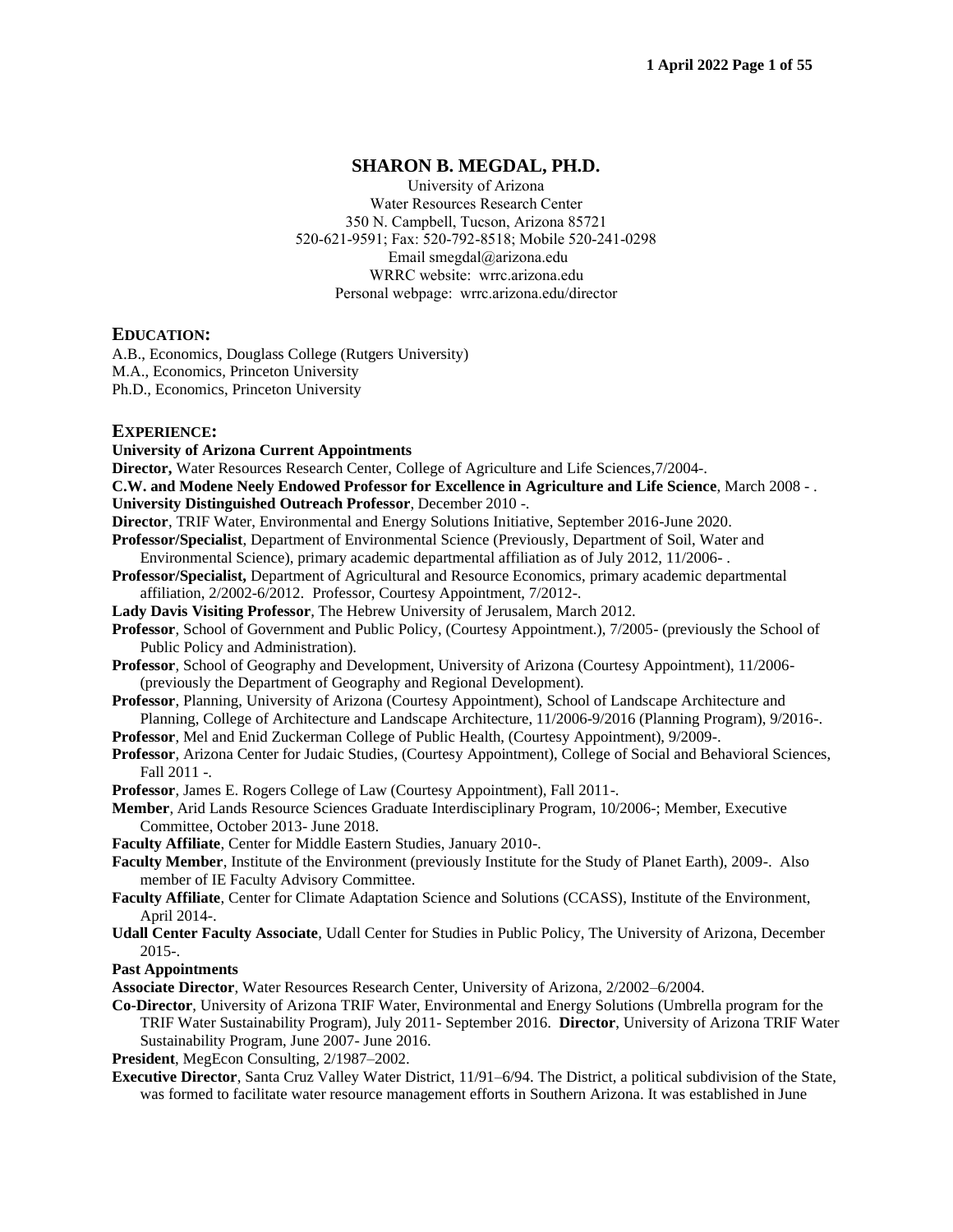1991 for a 30-month planning period, at the end of which it was determined that the area water interests could not agree on a governance structure for the District. Responsibilities included management of the agency's activities, including administration, policy development and planning, project construction and operations, and representation of the agency before local, state and federal bodies.

**Co-chair**, Governor's Transportation Vision 21 Task Force, February 1999–December 2001.

**Member,** Governor's Water Management Commission, June 2000–December 2001.

**Chairman**, Arizona State Transportation Board, 1996; Vice Chairman, 1995; Member, January 1991–January 1997. **Director**, Tucson Electric Power Company, 10/89–11/91.

- **Chairman,** Arizona Joint Select Committee on State Revenues and Expenditures, 1989. The Committee was charged with examining state taxation and spending and formulating recommendations for improving Arizona's fiscal structure.
- **Visiting Associate Professor**, College of Business Administration, Northern Arizona University, (halftime) 1987– 1988. Responsibilities included teaching economics to MBA students, research and special projects.
- **Commissioner,** Arizona Corporation Commission, 10/85–1/87. Appointed by Governor Bruce Babbitt. The Arizona Corporation Commission has responsibility for the regulation of public utilities, business incorporation, securities, and railroad safety.
- **Assistant Professor of Economics**, University of Arizona, 1/79–6/87; on leave 10/85–1/87. Responsibilities included teaching advanced Econometric Theory, Probability and Statistics, Public Sector Economics, and various undergraduate economics courses and researching topics in Public Sector Economics and Applied Econometrics.
- **Assistant in Instruction**, Princeton University, 1976–1977; **Assistant in Research**, Princeton University, 1975.

#### **OTHER SELECTED PROFESSIONAL AND VOLUNTEER ACTIVITIES:**

#### **Current through 2020:**

- **Elected Member**, Central Arizona Water Conservation District (Central Arizona Project (CAP)) Board of Directors, 2009-2020. First term, January 2009-December 2014. Second term January 2015-December 2020. Member, Executive Committee, February 5, 2015-December 2020. Member Central Arizona Groundwater Replenishment District (CAGRD) and Underground Storage Committee, February 2009-December 2020. Board Secretary and Chair, Central Arizona Groundwater Replenishment District (CAGRD) and Underground Storage Committee, February 4, 2016-December 2020. Board members serve as volunteers.
- **Member**, Pinal Active Management Area (AMA) Water Supply Stakeholder Group, December 2019-.
- **Member**, Ex Officio Member, Leadership Team for the Colorado River Basin Water & Tribes Initiative, December 2020-.
- **Member**, Board of Directors, American Water Resources Association (AWRA), January 2017-.
- **Member**, Scientific Committee, Regional Water Security Center (Centro Regional de Seguridad Hídrica) UNESCO Category II Center, hosted at National Autonomous University of Mexico (UNAM), Mexico City, Mexico, Fall 2019-.
- **Member**, National Institutes for Water Resources (NIWR), July 2004-; **Board member**, August 2011- September 2015; **President-elect**, October 1, 2013-September 30, 2014; **President**, October 1, 2014-September 30, 2015. **Past-President**, October 1, 2015-September 30, 2016.
- **Member**, Board of Directors, Universities Council on Water Resources (UCOWR), June 2013-June 2019. **Immediate Past-President**, June 2018-June 2019; **President**, June 2017- June 2018; **President-Elect**, June 2016- June 2017. Chair, June 2017 UCOWR-NIWR Annual Conference, July 2016-June 2017.
- **Member**, Board of Directors, International Arid Lands Consortium (IALC), **President**, March 2018-; Voting member on behalf of the University of Arizona, July 2015; Affiliate (non-voting) member, January 2012-June 2015.
- **Member**, Center for Middle Eastern Studies Advisory Board, August 2011-.
- **Member**, Scientific Committee for the Second International Conference on Transboundary Aquifers (ISARM 2021), to be held December 6-8, 2021 in Paris, France. October 2020-December 2021.
- **Co-chair**, International Arid Lands Consortium (IALC) Virtual International Conference, held May 24-26, 2021. September 2020-May 2021.

**Member**, Organisation for Economic Co-operation and Development (OECD) Water Governance Initiative, 2013-.

**Member**, Board of Governors (formerly Steering Committee), JNF-University of Arizona-Arava Region Joint Global Institute for Food, Energy and Water Security, January 2019-.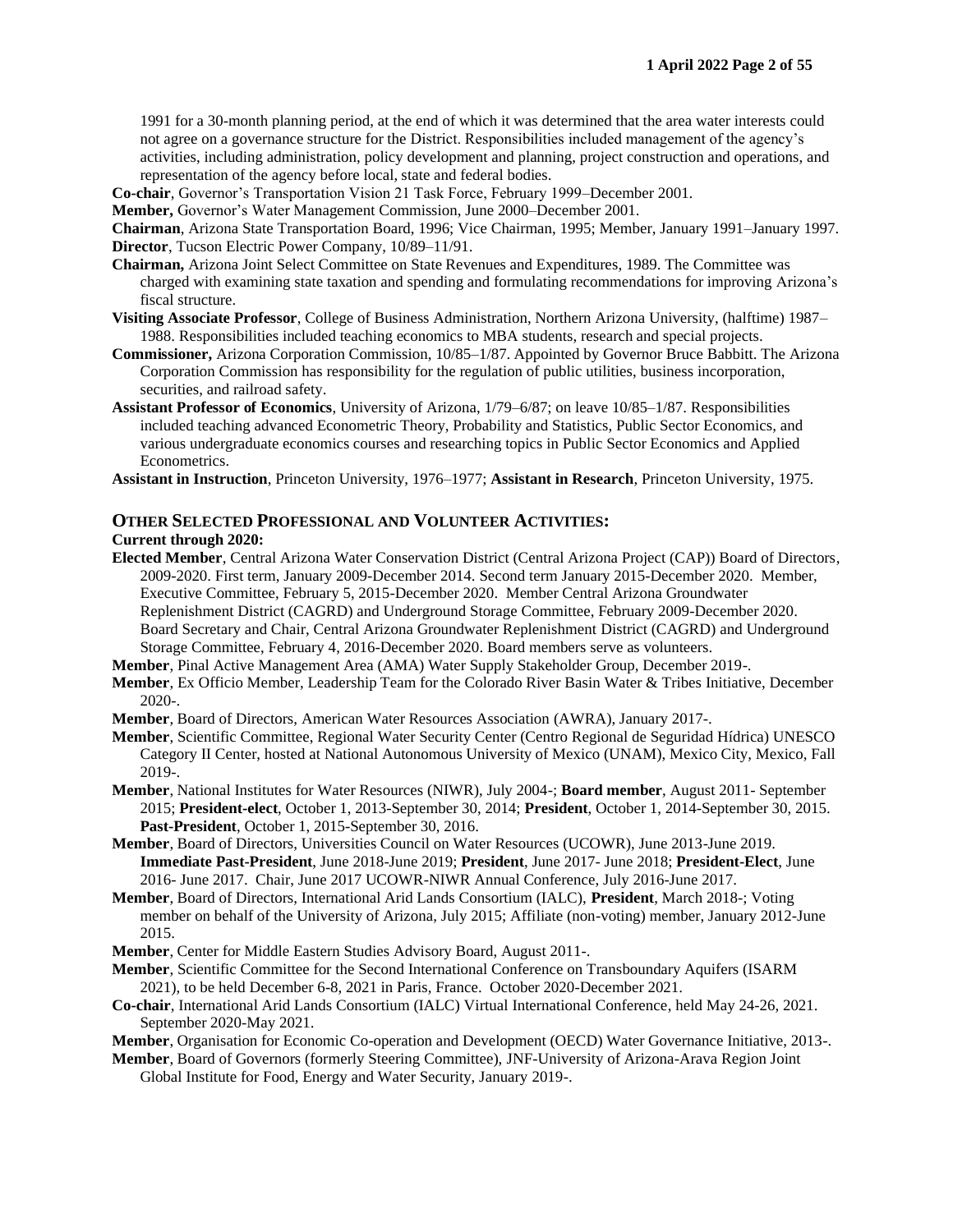- **Member**, Planning Committee, 4th International Salinity Forum (date uncertain), planned in conjunction with MSSC Salinity Coalition, January 2020-.
- **Member**, Scientific Committee, The Third International Congress on Desert Economy: Energy Economics between Deserts and Oceans, Virtual and Dakhla, Morocco. Hosted by The National School of Business and Management, ENCG Dakhla, February 23-24, 2021.
- **Member**, Organizing Committee, International Sustainable Groundwater Conference, Valencia, Spain (date uncertain). April 2020-.
- **Co-chair**, Planning Committee for AWRA 2021 (Virtual) Summer Conference, Connecting Land and Water for Healthy Communities Conference, July 19-21, 2021. March 2020-July 2021.
- **Member**, Conference Committee, United States Mexico Transboundary Groundwater Conference, Innovation and Creativity: Strategies for Unprecedented Challenges, Virtual Conference, October 14-15, 2020. January-October 2020.
- **Member**, American Water Works Association, Arizona Water Association, Colorado River Users Association; American Water Resources Association, National Groundwater Association.

**Editorial Board Member**, *Water* (MDPI journal), inception of the journal (2009) – present

**Editorial Board Member**, *Environmental Management* (Springer), 2015-2020.

**Featured speaker and panelist** at various national and local conferences, meetings, radio and television programs.

#### **Completed through 2019:**

**Co-chair**, Cutting-Edge Solutions to Wicked Water Problems, Tel Aviv, Israel, September 2017.

**Chair**, Annual Conference of the Universities Council on Water Resources, held June 2017.

**Member**, Executive Council for the National Integrated Drought Information System (NIDIS), a NOAA program, June 2017-June 2018.

**Member**, Board of Directors, Western Rural Development Center (WRDC). January 2014-December 2016.

- **Member**, Organizing Committee, AWRA July 2018 conference on the Science, Management and Governance of Transboundary Groundwater Systems.
- **Member**, Scientific Committee, International Symposium on Managed Aquifer Recharge 10 (ISMAR10), Madrid, Spain, 2019.
- **Member**, Organizing Committee, Biennial Symposium on Managed Aquifer Recharge (BSMAR16), San Diego, CA, March 2018.
- **Member**, External Advisory Board, International Water Security Network, led by University of the West of England, February 2014-December 2016.
- **Member**, ISMAR9 Conference Scientific Committee, Mexico City, Conference held June 2016.
- **Member**, Advisory Committee, The Groundwater Visibility Initiative: Integrating Groundwater and Surface Water Management Workshop, Jointly sponsored by National Groundwater Association and American Water Resources Association, Scheduled for April 28, 2016. Planning period January 2015 – April 2016.
- **Member**, Program Committee, UCOWR-NIWR-CUASHI Annual Conference, held in Las Vegas, NV, June 16-18, 2015.
- **Member,** Permanent Consultation Mechanism, Groundwater Governance: A Global Framework for Country Action, a project of The GEF, FAO, UNESCO-IHP and others, September 2011- 2015.
- **Member**, National Water Resources Working Group, Formed by the Association of Public Land Grant Universities Policy Board of Directors, 2013-2014.
- **Member**, International Advisory Committee, fourth (2012) and fifth (2014) bi-annual conference on Drylands, Deserts and Desertification, Ben Gurion University, Sede Boqer Campus, Israel.
- **Member**, Scientific Advisory Committee of the 2nd World Sustainability Forum, an electronic conference on sustainability, November 2012, http://www.wsforum.org.
- **Member**, Governor's Blue Ribbon Panel on Water Sustainability, December 2009-November 2010.
- **Member**, UNESCO-GEF Transboundary Waters Assessment Programme, Groundwater Expert Group, 2009-.
- **Member,** Arizona Medical Board (formerly Arizona Board of Medical Examiners), February 1999–March 2007, Vice Chair, August 2003 – February 2005.
- **Member,** Arizona Water Quality Appeals Board, May 2002–February 2004.
- **Member,** City of Tucson Citizens' Blue Ribbon Charter Advisory Committee, 2001–2002.
- **Member,** Tucson Airport Authority, 1990-2017.; Serve(d) on various TAA Councils, 1990-2017. Airport Authority Member Emeritus, 2018-.
- **Chairman**, Board of Trustees, Tucson Medical Center, 1993–1995; **Member**, Board of Trustees, 1990–95; **Vice Chairman**, 1992.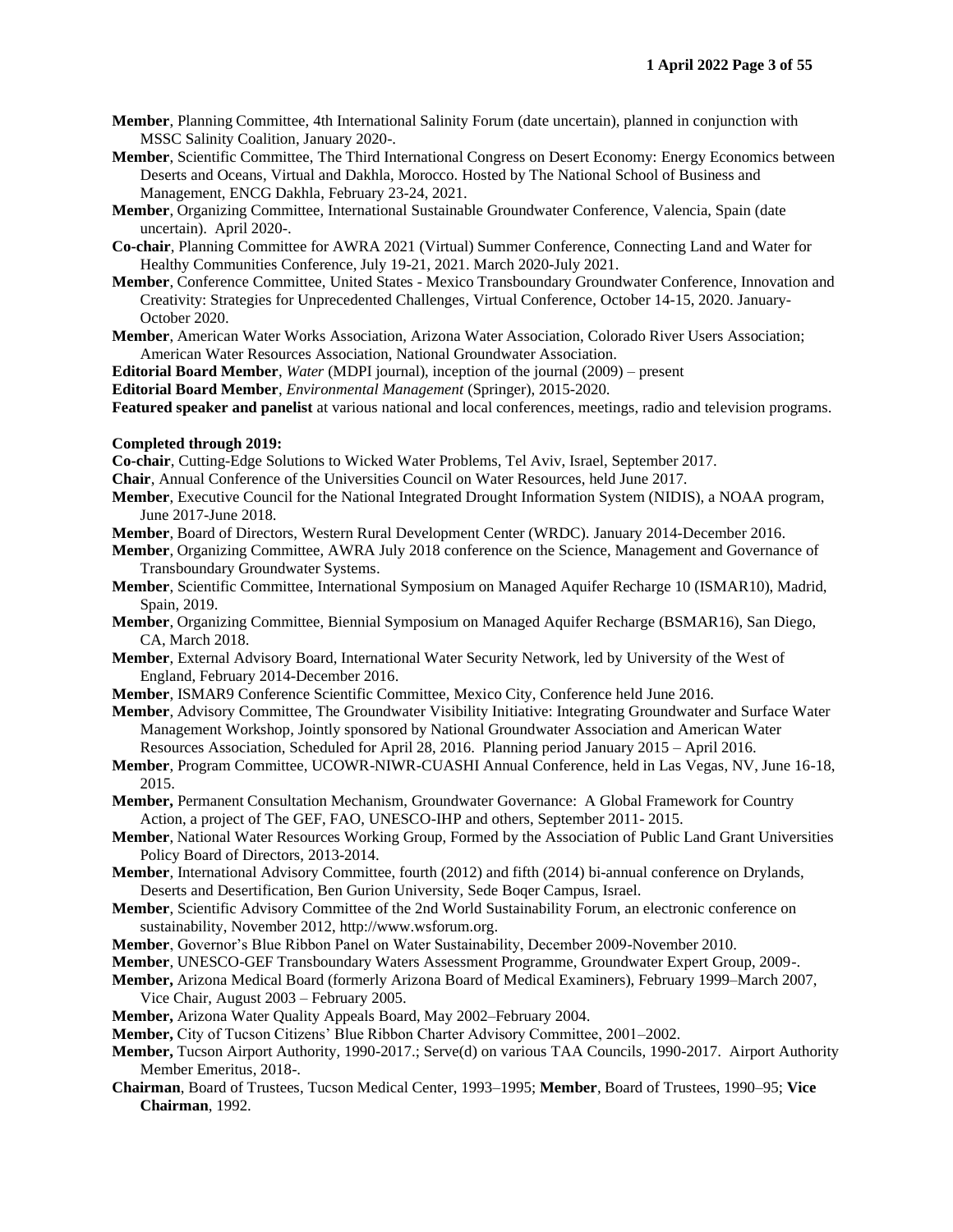- **Member**, Board of Trustees, TMC HealthCare (formerly HealthPartners of Southern Arizona and TMCare), 1993– 1999.
- **Member of the Board**, Arizona Hospital and Healthcare Association, 1995–1999.
- **Member of the Board**, Tucson Hebrew Academy, May 1998–May 2004.
- **Participant,** Economic Conference of President-Elect Clinton and Vice President-Elect Gore, Little Rock, December 1992.
- **Member of the Board**, Southern Arizona Water Resources Association, 1989–1990, 1991–1995; **President**, 1994– 1995.
- **Member,** Fiscal Policy Advisory Committee, Children's Action Alliance, 1994–1995.
- **Member,** Transportation and Economic Development Committee, Transportation Research Board, National Research Council, 1994–1999.
- **Member,** Project Panel, National Highway Cooperative Research Project 2519, 1998-2000.
- **Member,** Steering Committee for October 1994 LEADERSHIP AMERICA session.
- **Chair,** Pima County Steering Committee for Yes on Proposition 101, 1994.
- **Judge**, Arizona 1993 Entrepreneur of the Year Awards, sponsored by Ernst and Young, Inc. Magazine and Merrill Lynch.
- **Member**, Governor's Regional Airport Advisory Committee, 1990–1992.
- **Board Member** United Way of Greater Tucson, 1989–1992; Executive Committee Member and Planning Division Chair, 1989–1991.
- **Member**, Resolution Trust Corporation Council of Arizona, 1990–1991.
- **Member,** Honorary Advisory Board, Resources for Women, 1990–1991.
- **Member**, Arizona Board of Regents Commission on the Status of Women, 1989–1991.
- **Member,** Greater Tucson Economic Council RTC Study Group, 1990.
- **Member,** 1988 Inaugural Year Class, Leadership America, a national leadership conference for women.
- **Participant**, United States-Mexico Emerging Leaders Dialogue, American Center for International Leadership and IBAFIN, Mexico City, April 1988.
- **Member,** National Association of Regulatory Utility Commissioners (NARUC), 1985–1987; Member, Electricity Committee, 1986–1987.
- **Member,** Advisory Committee, Telecommunications Policy Research Conference at Airlie, Virginia, 1987, 1988. **Board Member**, Committee on the Status of Women in the Economics Profession, 1984–1986.
- **Member,** American Economic Association, 1974–1998.
- **Reviewer** for numerous journals, textbook publishers, and granting agencies.
- **Member of the Board**, Tucson Tomorrow, 1987–1989.
- **Member of the Board**, Tucson Issues Forum, 1988.
- **Member,** Arizona Board of Regents Student Financial Aid Task Force, 1987.

# **PUBLICATIONS – PUBLISHED AND POSTED MATERIALS AND PAPERS (INCLUDING INVITED PAPERS PENDING PUBLICATION):**

- Megdal, S.B. (2022) Reflections: Commemorating World Water Day 2022, Part II, WRRC Weekly Wave, Vol 10, Issue 12, April 1, 2022. https://wrrc.arizona.edu/sites/wrrc.arizona.edu/files/Reflections-On-WWD-Part-II.pdf
- Megdal, S.B. (2022) Contributing Author, Chapter 8 "Regional perspectives on groundwater," United Nations, The United Nations World Water Development Report 2022: *Groundwater: Making the invisible visible*. UNESCO, Paris. https://www.unwater.org/publications/un-world-water-development-report-2022/#:~:text=The%202022%20edition%20of%20the,of%20groundwater%20across%20the%20world.
- Megdal, S.B. (2022) Reflections: Commemorating World Water Day 2022, Part I, WRRC Weekly Wave, Vol 10, Issue 10, March 18, 2022. https://wrrc.arizona.edu/sites/wrrc.arizona.edu/files/Reflections-World-Water-Day-2022-Part-I.pdf
- Megdal, S.B. (2022) Reflections: Looking Back 20 Years and a Call to Action, WRRC Weekly Wave, Vol 10, Issue 7, February 18, 2022. https://wrrc.arizona.edu/reflections-looking-back-20-years-and-call-action
- Megdal, S.B. (2022) Reflections: On Connecting Land Planning and Water Planning, WRRC Weekly Wave, Vol 10, Issue 3, January 21, 2022. https://wrrc.arizona.edu/reflections-connecting-land-planning-and-water-planning
- Coronado, I., Lara-Valencia, F, Mumme, S., Brown, C., Ganster, P., Garcia, H., Lybecker, D., Megdal, S., Sanchez, R., Sweedler, A., Varady, R.G., Zuniga, A. (2022) White Paper: Water Management on the US-Mexico Border: Achieving Water Sustainability and Resilience through Cross-Border Cooperation. https://sts.asu.edu/about/research/pubprmedia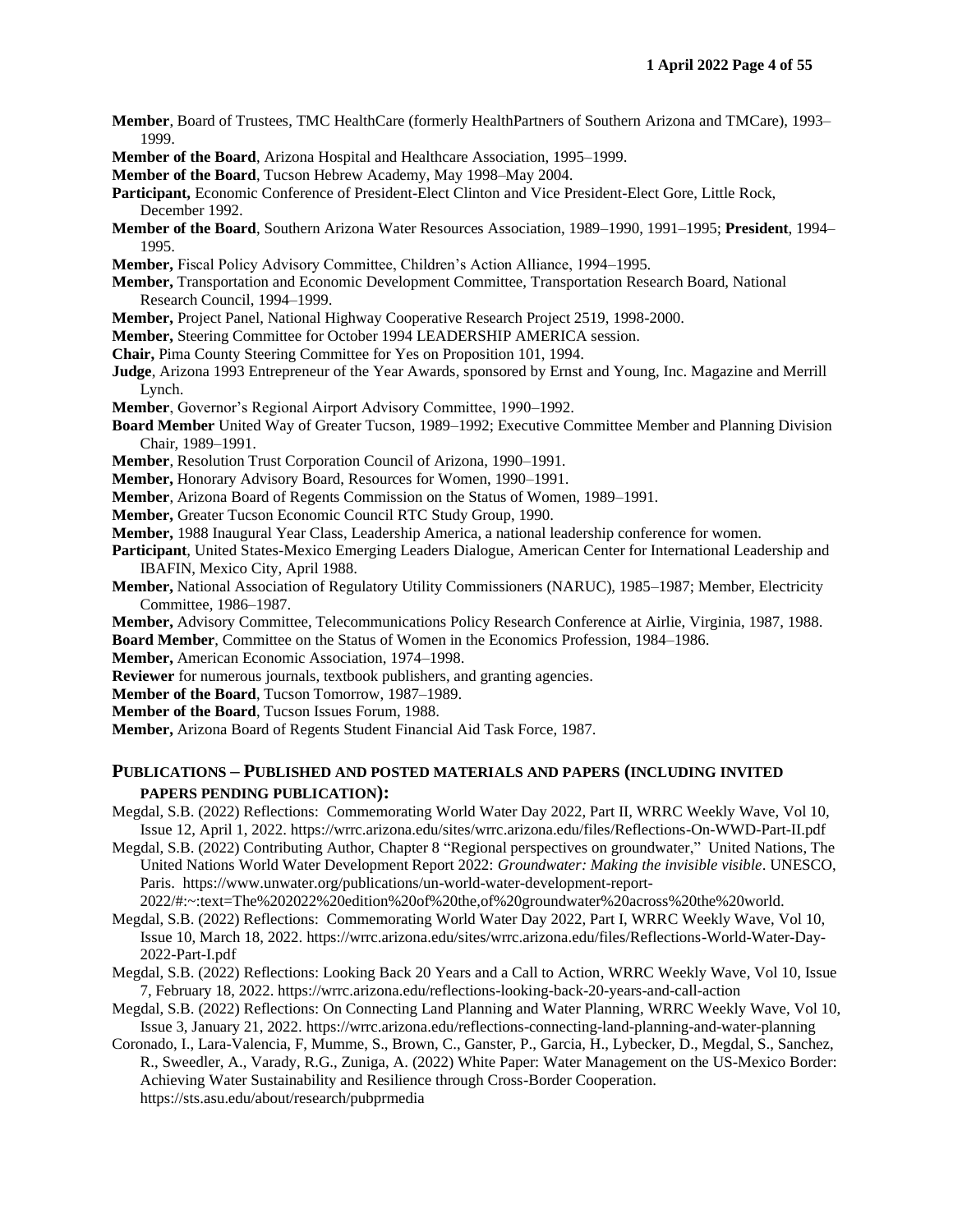- Megdal, S.B., Mumme, S., Salmón, R. Sanchez, Rosario, Tapia-Villaseñor, E.M. Cruz Ayala, M.-B., and Ibañez, O. (2022) Reaching Groundwater Agreements on the Border Between Mexico and the United States: Science and Policy Fundamentals, Paper selected for submission to and presentation at UNESCO ISARM 2021 Conference. To be included in conference proceedings volume (Forthcoming).
- Tapia-Villaseñor, E.M., Shamir, E., Cruz Ayala, M.-B., and Megdal, S.B. (2022) Assessing Groundwater Withdrawal Sustainability in the Mexican Portion of the Transboundary Santa Cruz River Aquifer, *Water* 14, 233. https://doi.org/10.3390/w14020233
- Dillon, P., J. Ward, S. Megdal, Y. Zheng, W. Alley, W. Hipke, P. Thomas, D. Tuthill, and R. Carson (2022) Considerations for Water Resources Planning and Management, *in Managed Aquifer Recharge: Overview and Governance*, The Groundwater Project (online textbook series; http://gw-project.org/books/), Guelph, Ontario, Canada. In Press.
- Cruz Ayala, M.-B., and Megdal, S.B. (2022) Managed Aquifer Recharge as a tool to improve water security and resilience, Oxford Encyclopedia of Water Resources Management and Policy Article. Revised version under review.
- Bernat, R.F.A., and Megdal, S.B. (2022) Water Federalism in the United States of America, Oxford Encyclopedia of Water Resources Management and Policy Article. Submitted March 2022.
- Megdal, S.B. and Matherne, A-M (2022), Editors, Special Issue "Advances in Transboundary Aquifer Assessment", *Water*, 15 papers published through March 15, 2022. Editorial paper and one contributed paper outstanding. https://www.mdpi.com/journal/water/special\_issues/transboundary\_aquifer
- Seasholes, K. and Megdal, S.B. (2021) The Arizona Water Banking Authority: The Role of Institutions in Supporting Managed Aquifer Recharge, Case Study 21, in Zheng, Y., Ross, A., Villholth, K.G. and Dillon, P. (eds.), 2021. Managing Aquifer Recharge: A Showcase for Resilience and Sustainability. Paris, UNESCO. 6 pp. https://unesdoc.unesco.org/ark:/48223/pf0000379962
- Sanchez, R., Breña-Naranjo, J.A., Rivera, A., Hanson, R.T., Hernández-Espriú, A., Hogeboom, R.J., Milman, A., Benavides, J.A., Pedrozo-Acuña, A., Soriano-Monzalvo, J.C., Megdal, S.B., and Eckstein, G. (2021) Binational Reflections on Pathways to Groundwater Security in the Mexico-United States Borderlands, *Water International*, Published online. 25 Nov 2021. 21 pp.
	- https://www.tandfonline.com/doi/full/10.1080/02508060.2021.1999594
- Megdal, S.B. (2021) Reflections: Water, Recharge, and Life, WRRC Weekly Wave, Vol 9, Issue 34, November 12, 2021. https://wrrc.arizona.edu/sites/wrrc.arizona.edu/files/reflections-water-recharge-life.pdf
- Megdal, S.B. (2021) Reflections: On the Meaning of Indigenous Water Resilience, WRRC Weekly Wave, Vol 9, Issue 31, October 22, 2021. https://wrrc.arizona.edu/reflections-meaning-indigenous-water-resilience
- Petersen-Perlman, J.D., Albrecht, T.R., Tapia-Villaseñor, E.M., Varady, R.G., and Megdal, S.B. (2021) Science and Binational Cooperation: Bidirectionality in the Transboundary Aquifer Assessment Program in the Arizona-Sonora Border Region, *Water Vol 13*, 2364. 21 pp. https://doi.org/10.3390/w13172364
- Megdal, S.B. (2021) A Personal Tribute to Rodney Blaine Lewis, WRRC Weekly Wave, Vol 9, Issue 23, August 27, 2021. https://wrrc.arizona.edu/personal-tribute-rodney-blaine-lewis
- Megdal, S.B. (2021) Reflections: Adapting to a Drier Future, WRRC Weekly Wave, Vol 9, Issue 22, August 20, 2021. https://wrrc.arizona.edu/reflections-adapting-drier-future
- Megdal, S.B. (2021) Reflections: On the Meaning of Water Resilience, WRRC Summer Wave, Vol 9, Issue 4, July 16, 2021. https://wrrc.arizona.edu/reflections-meaning-water-resilience
- Megdal, S.B. (2021) Reflections: Returning to the (Virtual) Classroom, WRRC Summer Wave, Vol 9, Issue 2, June 18, 2021. https://wrrc.arizona.edu/reflections-returning-virtual-classroom
- Shamir, E., Tapia-Villaseñor, E.M., Cruz-Ayala, M-B., Megdal, S.B. (2021) A Review of Climate Change Impacts on the USA-Mexico Transboundary Santa Cruz River Basin, *Water Vol 13*, 1390. 18 pp. https://doi.org/10.3390/w13101390
- Megdal, S.B. (2021) Reflections: On April 4, Easter, and the Earthquake, WRRC Weekly Wave, Vol 9, Issue 14 April 9, 2021. https://wrrc.arizona.edu/reflections-april-4-easter-and-earthquake. Spanish language version: https://wrrc.arizona.edu/reflexiones-abril-4-domingo-de-pascua-y-el-terremoto
- Dillon, P., Fernández, E., Megdal, S.B., and Massmann, G., Eds. (2021) *Managed Aquifer Recharge for Water Resilience*, MDPI. ISBN 978-3-03943-042-0 (Hbk); ISBN 978-3-03943-043-7 (PDF) https://doi.org/10.3390/books978-3-03943-043-7 (registering DOI) This book is a printed edition of the Special Issue Managed Aquifer Recharge for Water Resilience that was published in *Water*. 408 pp.
- Tapia-Villaseñor, E.M. and Megdal, S.B. (2021) The U.S.-Mexico Transboundary Aquifer Assessment Program as a Model for Transborder Groundwater Collaboration, *Water Vol 13*, 530. 21 pp. https://doi.org/10.3390/w13040530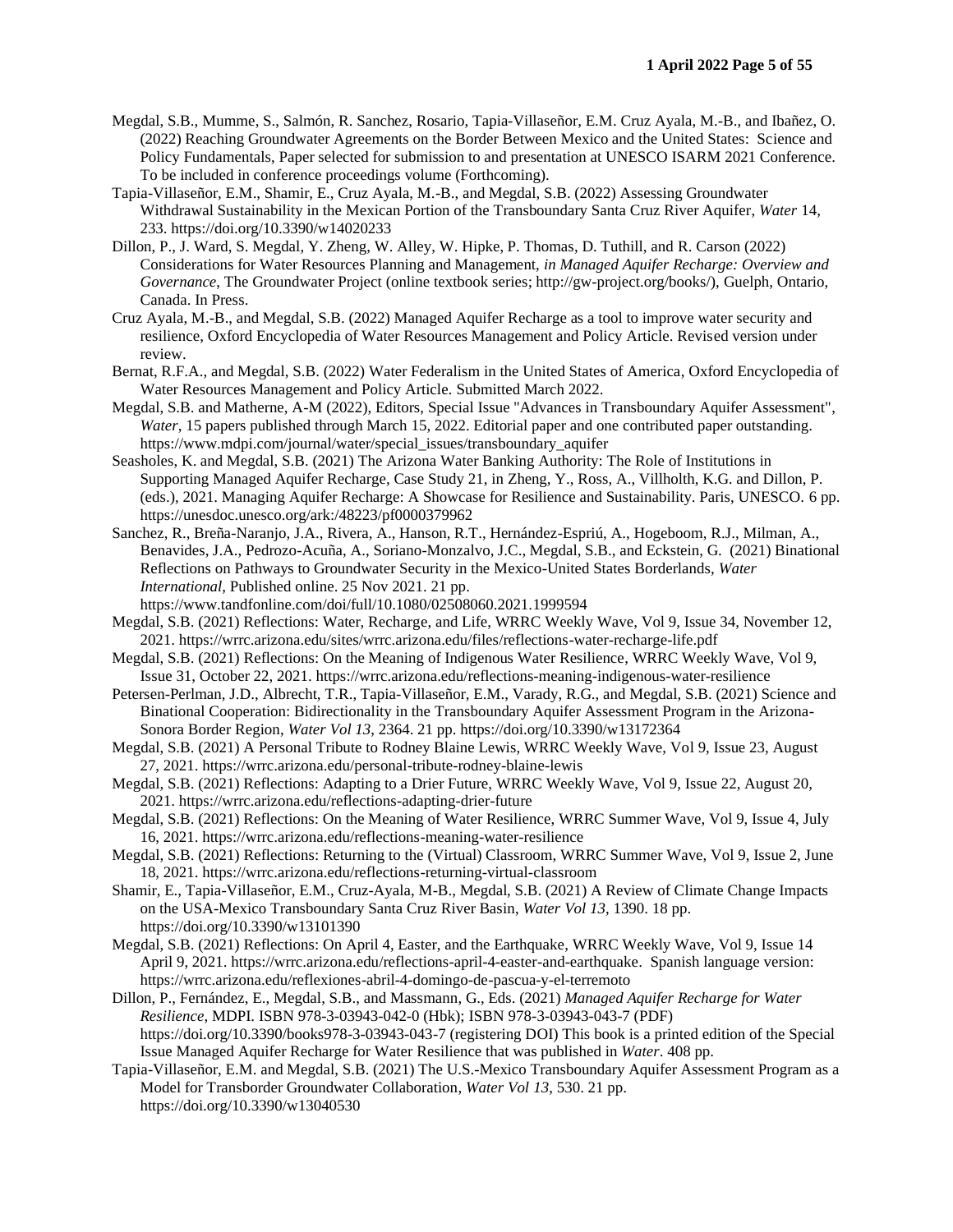- Megdal, S.B. and Beutler, L. (2021) Wicked Water Problems Issue, Water Resources IMPACT, A publication of the American Water Resources Association, Guest Editors, Vol 23, No 1, January 2021. 44 pp.
- Megdal, S.B. (2021) Take-aways from the 2020 AWRA Annual Conference Panel on Wicked Water Problems, Water Resources IMPACT, A publication of the American Water Resources Association, Vol 23, No 1, January 2021, pp. 7-8.
- Megdal, S.B. (2021) Reflections: A Reexamination of Past Water Wishes, WRRC Weekly Wave, Vol 9, Issue 2, January 15, 2021. https://wrrc.arizona.edu/reflections-reexamination-past-water-wishes
- Megdal, S.B. and Matherne, A-M (2021), Editors, Special Issue "Advances in Transboundary Aquifer Assessment", *Water*, 11 papers published through December 31, 2021. In progress. https://www.mdpi.com/journal/water/special\_issues/transboundary\_aquifer
- Petersen-Perlman, J.D., Aguilar-Barajas, I., and Megdal, S.B. (2022) Groundwater and drought management: Recent advances and challenges, *Current Opinion in Environmental Science & Health*, Submitted November 30, 2021. Revise and resubmit, January 2022.
- Megdal, S.B. (2020) End of 2020 Reflections, WRRC Weekly Wave, Vol 8. Issue 40, December 18, 2020. https://wrrc.arizona.edu/reflections-end-2020
- Megdal, S.B. (2020) Reflections: The Importance of Dialogue, Process, and Participation. WRRC Weekly Wave, Vol 8, Issue 36, November 13, 2020. https://wrrc.arizona.edu/reflections-importance-dialogue-process-andparticipation
- Maxwell, T., Megdal, S.B., and Ruiz, J (2020) In a changing climate, Arizona is uniquely positioned to succeed, Arizona Daily Star, Local Opinion, November 4, 2020. https://tucson.com/opinion/local/local-opinion-in-achanging-climate-arizona-is-uniquely-positioned-to-succeed/article\_5bbb10a5-c6fa-5198-90d1- 7b46239ff689.html
- Megdal, S.B. (2020) Reflections: Varying Views on My Water Buffalo Symbol Question, WRRC Weekly Wave, Vol 8, Issue 31, October 9, 2020. https://wrrc.arizona.edu/reflections-varying-views-my-water-buffalo-symbolquestion
- Megdal, S.B. (2020) Reflections: Relevance Today of Comments on Arizona's Future from 1987, WRRC Weekly Wave, Vol 8, Issue 26, September 4, 2020. https://wrrc.arizona.edu/reflections-relevance-today-commentsarizonas-future-1987
- Megdal, S.B. (2020) Reflections: On Wicked Water Problems, WRRC Summer Wave, Vol 8, Issue 4, August 7, 2020. https://wrrc.arizona.edu/reflections-wicked-water-problems
- Megdal, S.B. (2020) Reflections: Time to Retire the Water Buffalo Symbol? WRRC Summer Wave, Vol 8, Issue 2, July 10, 2020. https://wrrc.arizona.edu/reflections-time-retire-water-buffalo-symbol
- Dillon, P., Enrique Fernández, E., Megdal, S.B., and Massmann, G. (2020) Managed Aquifer Recharge for Water Resilience, *Water Vol 12* (7), Editorial paper for Special Issue of *Water* with same title, p. 1846, 11 pp. https://www.mdpi.com/2073-4441/12/7/1846. Link to Special issue page listing the 23 articles: https://www.mdpi.com/journal/water/special\_issues/ISMAR10\_2019.
- Wilder, M., Varaday, R., Gerlak, A., Mumme, S., Flessa, K.W., Zuniga-Teran, A., Scott, C., Pineda-Pablos, N., and Megdal, S.B. (2020) Hydrodiplomacy and Adaptive Governance at the U.S.-Mexico Border: 75 Years of Tradition and Innovation in Transboundary Water Management, *Environmental Science and Policy 182*, pp. 189-202. https://www.sciencedirect.com/science/article/pii/S1462901120301052?via%3Dihub
- Tapia-Villaseñor, E.M., Shamir, E., Megdal, S.B., and Petersen-Perlman, J.D. (2020) Impacts of Variable Climate and Effluent Flows on The Transboundary Santa Cruz Aquifer, *Journal of the American Water Resources Association* 56 (3): pp. 409–430. http://dx.doi.org/10.1111/1752-1688.12853
- Eisenberg, J., Megdal, S., Sundareshan, P., Braelan Barnett, D., Seiter, M., Ruyle, G., Sullivan, B., Davis, R., Mather, P. (2020) Analysis of the 2020 WOTUS rule & policy implications for ephemeral washes in Arizona, *The Water Report*, Issue #196, June 15, 2020, pp. 1-17. https://wrrc.arizona.edu/2020-wotus-rule
- Megdal, S.B. (2020) Reflections: Spring 2020 and COVID-19 The Work Must Go On, WRRC Weekly Wave, Vol 8, Issue 22, June 5, 2020. https://wrrc.arizona.edu/reflections-spring-2020-and-covid-19-work-must-go-on.
- Megdal, S.B. (2020) Reflections: Being on Sabbatical During the COVID-19 Pandemic, WRRC Weekly Wave, Vol 8, Issue 11, March 20, 2020. https://wrrc.arizona.edu/reflections-sabbatical-covid-19. Also posted at https://judaic.arizona.edu/news/reflections-being-sabbatical-during-covid-19-pandemic
- Bernat, R.F.A., Megdal, S.B. and Eden, S. (2020) Long-Term Storage Credits: Analyzing Market-based Transactions to Achieve Arizona Water Policy Objectives, *Water Vol 12*(2), p.568, 20 pp. https://www.mdpi.com/2073-4441/12/2/568/pdf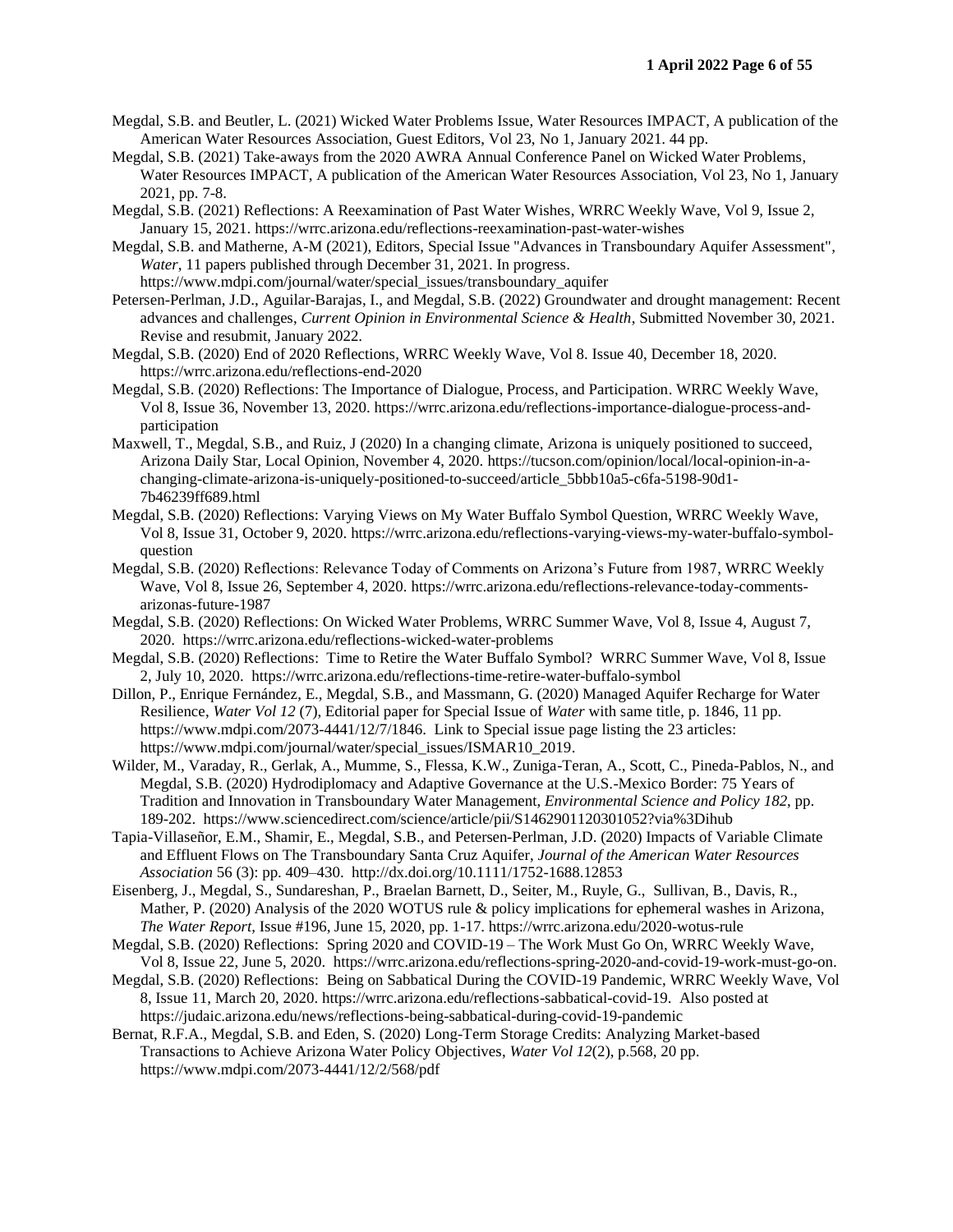- Cruz Ayala, M.B. and Megdal, S.B. (2020) An overview of Managed Aquifer Recharge in Mexico and its legal framework, *Water, Special Issue on Managed Aquifer Recharge for Water Resilience Vol 12*(2), p. 474, 23 pp. https://www.mdpi.com/2073-4441/12/2/474/pdf
- Megdal, S.B. (2020) Reflections: Singapore A Model for Integrated Water Management, WRRC Weekly Wave, Vol 8, Issue 5, February 7, 2020. https://wrrc.arizona.edu/reflections-singapore
- Megdal, S.B. and Matherne, A.M. (2021) Advances in Transboundary Aquifer Assessment, in progress and forthcoming, Special issue of *Water*,
- https://www.mdpi.com/journal/water/special\_issues/transboundary\_aquifer.
- Megdal, S.B. (2019) Reflections on a Successful Israeli Conference Experience, WRRC Weekly Wave, Vol 7, Issue 31, December 6, 2019. https://wrrc.arizona.edu/reflections-successful-israeli-conference-experience
- Megdal, S.B. (2019) Reflections on the 10th Anniversary of the Transboundary Aquifer Assessment Program and the Importance of its Joint Cooperative Process, WRRC Weekly Wave Issue, Vol 7, Issue 17, August 23, 2019. https://wrrc.arizona.edu/reflections-10th-anniversary-taap
- Cruz Ayala, M.B. and Megdal, S.B. (2019) Use of Managed Aquifer Recharge to Improve Water Management in Arid and Semi-Arid Regions of Mexico (Extended Abstract), in Enrique Fernández Escalante, Ed. *Proceedings of the International Symposium on Managed Aquifer Recharge (ISMAR 10) Managed Aquifer Recharge: Local solutions to the global water crisis*, pp. 192-195. https://www.ismar10.net/en/2019/11/04/ismar-10 proceedings-book-release/.
- Megdal, S.B. (2019) Reflections on Spring as a Time for Growth, WRRC Summer Wave, Vol 7, Issue 1, May 17, 2019. https://wrrc.arizona.edu/reflections-spring-time-growth
- Megdal, S.B., Reflections on Earth Day 2019 (2019) Special email circulation to subscribers to the Weekly Wave, April 22, 2019. https://wrrc.arizona.edu/reflections-earth-day-2019
- Megdal, S.B. (2019) World Water Day Reflections, WRRC Weekly Wave, Vol 7, Issue 10, March 22, 2019. https://wrrc.arizona.edu/reflections-world-water-day
- Ghrair, A., Al-Mashaqbeh, O., Sarireh, M.K., AlKose, N, Farfoura, M., and Megdal, S. (2018) Influence of Grey water on Physical and Mechanical Properties of Mortar and Concrete Mixes, *Ain Shams Engineering Journal 9*. pp. 1519- 1525. https://doi.org/10.1016/j.asej.2016.11.005. First available online in 2016.
- Megdal, S.B. and Petersen-Perlman, J.D. (2019) Decentralized groundwater governance and water nexus issues in the United States, *Jurimetrics 59* (1) pp. 99-119. Pre-publication version was available December 19, 2018.
- Akhmouch, A., Clavreul, D., Hendry, S., Megdal, S.B., Nickum, J.E., Nunes-Correia, F., Ross, A., Eds. (2018) *OECD Principles on Water Governance – From Policy Standards to Practice*, Book Version of Special Issue of *Water International*, Routledge, Oxon, UK, 136 pp. ISBN 13: 978-1-138-32976-8. ISBN-10: 1138329762.
- Albrecht, T.R., Varady, R.G., Zuniga-Teran, A.A., Gerlak, A., De Grenade, R., Lutz-Ley, A., Martín, F., Megdal, S.B., Meza, F., Ocampo Melgar, D., Pineda, N., Rojas, F., Taboada, R., and Willems, B. (2018) Unraveling transboundary water security in the arid Americas. *Water International 43* (8) pp. 1075-1113. https://doi.org/10.1080/02508060.2018.1541583
- Megdal, S.B. (2018) Reflections on Water Policy: Collected Columns from *Arizona Water Resource*, 2002-2018. Compiled and Published October 2018, 87 pp. https://wrrc.arizona.edu/sites/wrrc.arizona.edu/files/pdfs/PPRcompendium-2018\_0.pdf
- Megdal, S.B. (2018) Looking Back . . . Past Columns Shed Light on Current Issues, *Arizona Water Resource 26* (4), Fall Issue. https://wrrc.arizona.edu/looking-back-past-columns-shed-light-current-issues
- Callegary, J.B., Megdal, S.B., Tapia-Villaseñor, E.M., Minjárez-Sosa, I., Petersen-Perlman, J.D., Monreal, R., Gray, F., and Grijalva-Noriega, F. (2018), Findings and lessons learned from the assessment of the Mexico-United States transboundary San Pedro and Santa Cruz aquifers: The utility of social science in applied hydrologic research, *Journal of Hydrology: Regional Studies*, *20* Rivera, A. and Candela, L., eds., Special Issue, pp. 60-73. DOI https://doi.org/10.1016/j.ejrh.2018.08.002.
- Megdal, S.B. (2018) Invisible Water: The Importance of Good Groundwater Governance and Management, *npj Clean Water* 1:15, 5 pp.https://doi.org/10.1038/s41545-018-0015-9.
- Megdal, S.B. and Petersen-Perlman, J.D. (2018) Groundwater Governance and Assessment in a Transboundary Setting, in Grover, V.I. and Krantzberg, G. (Eds.), *Lake Governance*, CRC Press, Boca Raton, Florida, pp. 40- 64. ISBN 9781138633759.
- Megdal, S.B. (2018) Reflections on Change and Continuity in WRRC Outreach, *Arizona Water Resource*, 26 (3), Summer Issue. https://wrrc.arizona.edu/reflections-change-and-continuity-wrrc-outreach
- Petersen-Perlman, J.D., Megdal, S.B., Gerlak, A.K., Wireman, M., Zuniga-Teran, A.A., Varady, R.G. (2018) Critical Issues Affecting Groundwater Quality Governance and Management in the United States, *Water 10* (6) 735, 17 pp. http://www.mdpi.com/2073-4441/10/6/735. http://dx.doi.org/10.3390/w10060735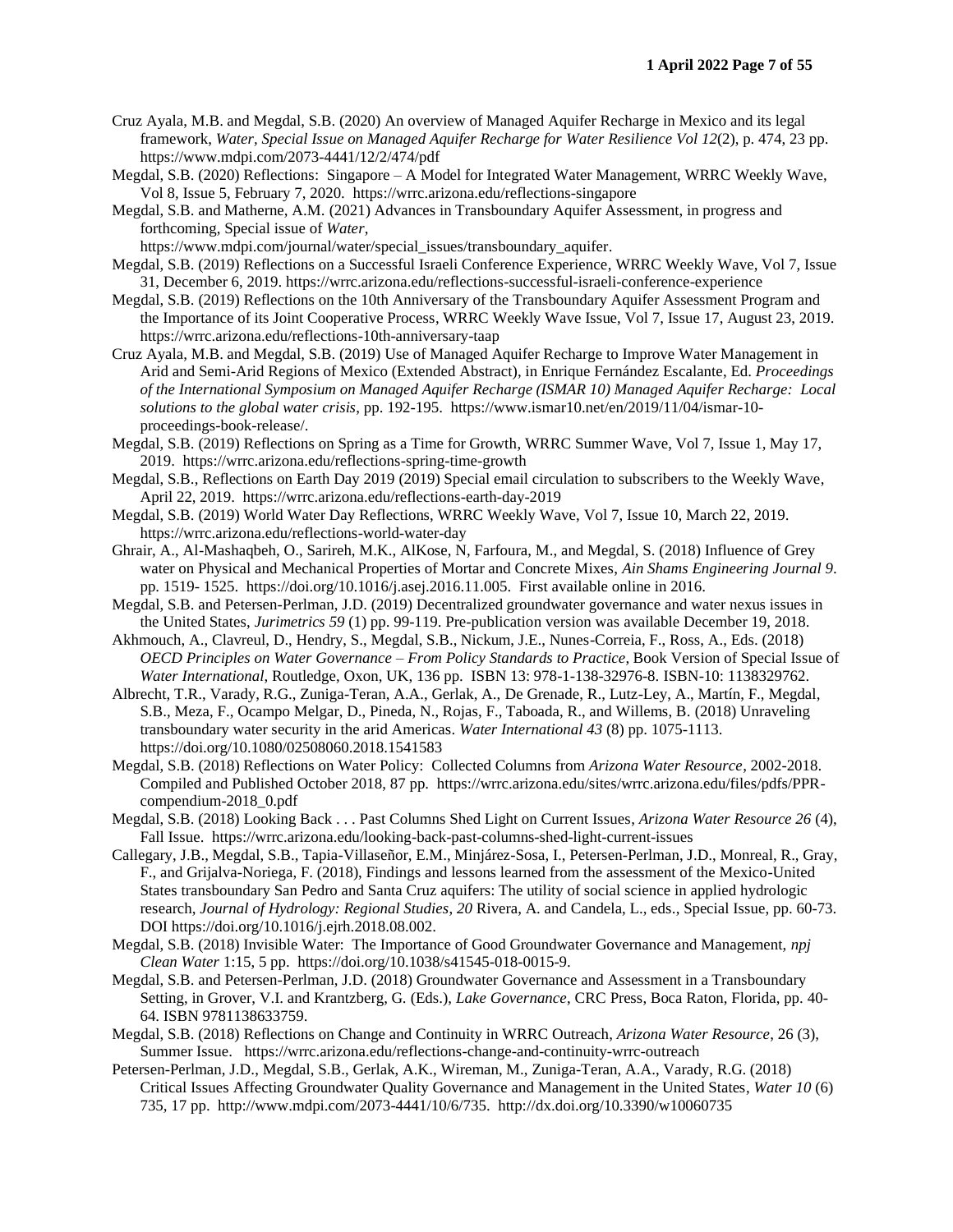- Frisvold, G., Sanchez, C., Gollehon, N., Megdal, S.B., and Brown, P., (2018) Evaluating Gravity-Flow Irrigation with Lessons from Yuma, Arizona, *Sustainability 10*(5), 1548; https://doi.org/10.3390/su10051548.
- Megdal, S.B. (2018) The Cooperative Framework for the Transboundary Aquifer Assessment Program: A Model for Collaborative Transboundary Studies, *Water Resources IMPACT* 20 (3), May 2018 Issue, pp. 10-11. ISSN 1522-3175.
- Megdal, S.B. (2018) The Business of Water is Everyone's Business, *Arizona Water Resource* 26 (2), Spring Issue. https://wrrc.arizona.edu/public-policy-review-business-of-water
- Akhmouch, A., Clavreul, D. Hendry, S., Megdal, S.B., Nickum, J., Nunes-Correia, F., and Ross, A. (2018) Editors' foreword, *Water International*, 43 (1), Special issue, The OECD Principles on Water Governance: from policy standards to practice, pp. 1-4, DOI 10.1080/02508060.2018.1434139.
- Megdal, S.B. (2018) Learning About Water Policy, *Arizona Water Resource*, 26 (1), Winter Issue. https://wrrc.arizona.edu/public-policy-review-learning-about-water-policy
- Megdal, S.B. (2018) Cutting-Edge Solutions to Wicked Water Problems International Conference Recap, *Water Resources IMPACT* 20 (1), January 2018 Issue, pp. 25, 28.
- Megdal, S.B., Zuniga Teran, A., Varady, R.G., Delano, N. Gerlak, A.G. and Vimont, E.T. (2017) Groundwater governance in the United States: A mosaic of approaches. In *Advances in Groundwater Governance*, ed. by K. Villholth, E. Lopez-Gunn, K. Conti, A. Garrido, and J. van Der Gun. Delft: CRC Balkema. pp. 483-510. ISBN 9781138029804
- Megdal, S.B. (2017) Comparing Experiences and Lessons Learned: The September 2017 International Conference on Cutting-Edge Solutions to Wicked Water Problems, *Arizona Water Resource* 25 (4), Fall Issue. https://wrrc.arizona.edu/ppr-awr-fall-2017. Modified version of column published as "Nations connect, learn at 'Wicked Water Problems' conference in Israel, *Arizona Jewish Post*, October 20, 2017. https://azjewishpost.com/2017/nations-connect-learn-at-wicked-water-problems-conference-in-israel/.
- Megdal, S.B., Dillon, P. and Seasholes, K. (2017) Bancos de agua: El Manejo de recarga de aquíferos como herramienta para alcanzar los objectivos de política hídrica, in *Manejo de la recarga de acuíferos: Un enfoque hacia Latinoamérica*, Óscar Escolero Fuentes, Carlos Gutiérrez Ojeda, Edgar Yuri Mendoza Cazares, Editors. Jiutepec, Mor.: Instituto Mexicano de Tecnología del Agua, Mexico City, pp. 921-945. (ISBN number pending) https://www.imta.gob.mx/biblioteca/download/?key=206
- Megdal, S.B. (2017) The Cooperative Framework for the Transboundary Aquifer Assessment Program: A Model for Collaborative Transborder Studies, *Arizona Water Resource,* 25 (3), Summer Issue, https://wrrc.arizona.edu/public-policy-cooperative-framework-TAAP. Spanish version: https://wrrc.arizona.edu/sites/wrrc.arizona.edu/files/pdfs/pub-pol-rev-spanish-summer-2017.pdf. Link and short abstract included on page 20 of September 2017 IWRA (International Water Resources Assoc.) Newsletter. https://mail.google.com/mail/u/0/#inbox/15ecd3510819790a.
- Megdal, S.B. (2017) Book review, *Transboundary Groundwater Resources: Sustainable Management and Conflict Resolution*, Fried, J. and Ganoulis, J., eds. published in *Groundwater 55* (5), pp. 701-702. September/October 2017 issue. 017. DOI: 10.1111/gwat.12572.
- Megdal, S.B., Eden, S. and Shamir, E., eds. (2017) Special Issue Book *Water Governance, Stakeholder Engagement, and Sustainable Water Resources Management*, 360 pp., MDPI, Basil, Switzerland. ISBN 978-3- 03842-446-8 (print). ISBN 978-3-03842-447-5 (electronic). http://www.mdpi.com/books/pdfview/book/327
- Megdal, S.B. (2017) A Spring Full of Productive Activity! *Arizona Water Resource, 25* (2), Spring Issue. https://wrrc.arizona.edu/public-policy-spring-full-productive-activity
- Megdal, S.B., Gerlak, A.K., Huang, L.-Y., Delano, N., Varady, G., and Petersen-Perlman, J.D. (2017) Innovative Approaches to Collaborative Groundwater Governance in the United States: Case Studies from Three Highgrowth Regions in the Sun Belt, *Environmental Management 59* (5), pp. 718-735. DOI: 10.1007/s00267-017- 0830-7. http://link.springer.com/article/10.1007/s00267-017-0830-7.
- Megdal, S.B., Eden, S., Shamir, E. (2017) Water Governance, Stakeholder Engagement, and Sustainable Water Resources Management, Editorial paper for Special Issue of the Same Title, *Water 9* (3), pp. 190-197. http://www.mdpi.com/2073-4441/9/3/190.
- Hullinger, A., Mott Lacroix, K.E., and Megdal, S.B. (March 2017) Conserve2Enhance: Helping Communities Take Action for Water and the Environment, *The Solutions Journal*, 8 (2). https://www.thesolutionsjournal.com/article/conserve2enhance-helping-communities-take-action-waterenvironment/
- Megdal, S.B. (2017) Bridging Through Water, *Arizona Water Resource*, 25 (1), Winter 2017 Issue. https://wrrc.arizona.edu/bridging-through-water.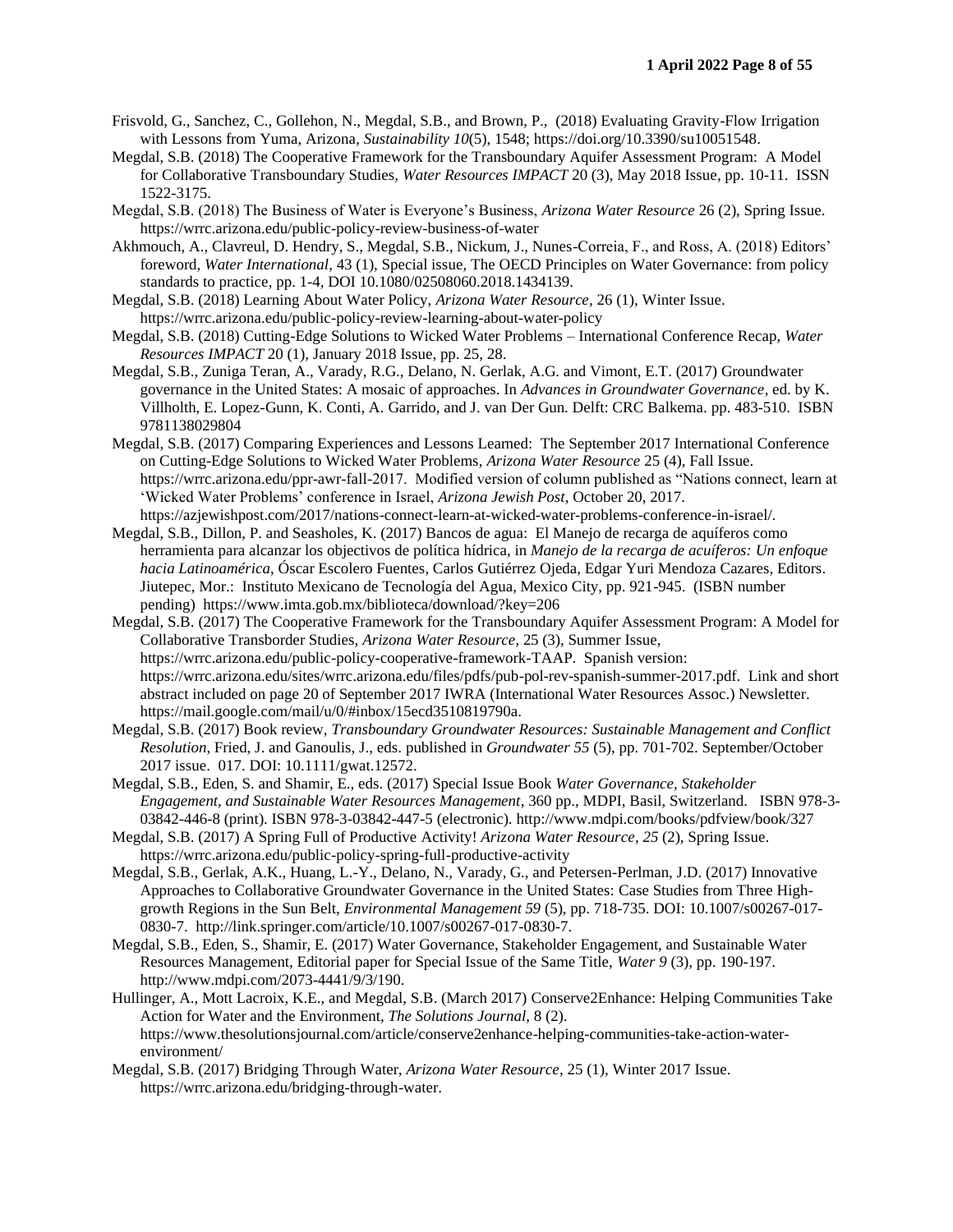- Megdal, S.B. (2017 release of book with 2016 copyright date), Commentary on four case studies, in *Transboundary Groundwater Resources – Sustainable Management and Conflict Resolution*, ed. by J. Fried and J. Ganoulis. Lambert Academic Publishing. pp. 137-138, 172-173, 194-196, 213. (These case study write-ups were prepared as part of a training workshop held at UNESCO, Paris, France, December 2010 but only recently published.)
- Megdal, S.B., Eden, S., Shamir, E., Editors, (Full Issue Finalized in 2017) Stakeholder Engagement, and Sustainable Water Resources Management, Special Issue, *Water*, 20 papers not counting editorial paper spread across multiple volumes, http://www.mdpi.com/journal/water/special\_issues/water-gov.
- Alley, W.M., Beutler, L., Campana, M.E., Megdal, S.B., and Tracy, J.C. (2016). Groundwater Visibility: The Missing Link, *Groundwater 54* (6), pp. 758-761.
- de Chaisemartin, M., Varady, R.G., Megdal, S.B., Conti, K., van der Gun, J., Merla, A., Nijsten, G.-J., and Scheibler, F. (2016). Addressing the groundwater governance challenge—A call from the "Groundwater Governance: A Global Framework for Action" Project (Chapter 11). In *Freshwater Governance for the 21st Century*; ed. by A. Karar. Volume 6 of the series. Global Issues in Water Policy. Springer. pp. 205-227.
- Ghrair, A., Al-Mashaqbeh, O., Sarireh, M.K., AlKose, N, Farfoura, M., and Megdal, S. (2018) Influence of Grey water on Physical and Mechanical Properties of Mortar and Concrete Mixes, *Ain Shams Engineering Journal 9*. pp. 1519- 1525. https://doi.org/10.1016/j.asej.2016.11.005. First available on line in 2016.
- Megdal, S.B., and Hamer, G. (2016). Connecting Israeli Water Management and Technological Innovations to Arizona, *The Kachina News*, Fall 2016, pp. 14-16. https://wrrc.arizona.edu/connecting-israeli-watermanagement-technological-innovations-az
- Megdal, S.B. (2016). The Invisible Water, *Arizona Water Resource,* 24 (4), p. 7. https://wrrc.arizona.edu/theinvisible-water
- Cesare, K., Jacobs, P, Megdal, S, and Taylor, M. (2016). Help protect Lake Mead and Colorado River water (Opinion), *Arizona Daily Star*, September 19. http://tucson.com/news/opinion/column/guest/opinion-helpprotect-lake-mead-and-colorado-riverwater/article\_d29fdd83-021c-5b0b-8a60-ed574fa4318f.html.
- Varady, R.G., Zuñiga-Teran, A.A., Gerlak, A.K., and Megdal, S. B. (2016), Modes, approaches, and lessons learned: A survey of selected cases of groundwater governance across the globe, *Water 8* (10), 417 (24 pp); doi:10.3390/w8100417. http://www.mdpi.com/2073-4441/8/10/417.
- Alley, W.M., Beutler, L., Campana, M.E., Beutler, L., Megdal, S.B., and Tracy, J.C. (2016). Making Groundwater Visible, *Water Resources IMPACT*, *18* (5), pp.14-15.
	- http://www.nxtbook.com/naylor/AWRAS/AWRAS0516/index.php#/14
- Megdal, S.B. (2016), A New Approach to Raising Water Awareness: Beyond the Mirage, *Arizona Water Resource*, 24 (3), p. 7. https://wrrc.arizona.edu/beyond-the-mirage.
- Campana, M.E., Alley, W.M., Beutler, L., Megdal, S.B., and Tracy, J.C. (Fall 2016) The Groundwater Visibility Initiative. International Association of Hydrogeologists U.S. National Chapter, Fall 2016 Newsletter, 18-20. http://iah-usa.org/download/547.
- González Villareal, F., Parker, T.K., Chávez Guillen, R., González Cáñez, F., Palma Nava, A. with contributing authors, Alley, W., Bower, R., Dillon. P., Martin, R., Megdal, S., Petrides, A., Ross, A., and Zheng, C. (2016), 4 pp., ISMAR9 Call to Action: Sustainable Groundwater Management Policy Directives, International Symposium on Managed Aquifer Recharge, Mexico City, June 2016. http://www.ismar9.org/doc/sustinablegroundwatermanagement.pdf.

Also available in Spanish: Directrices de política de gestión sostenible de las aguas subterráneas, http://www.ismar9.org/Doc/DirectricesGestionSostenibleAguasSubterraneas.pdf

- Eden, S., Megdal, S.B., and McLain, J. (2016) Potable Reuse of Water: A View from Arizona. *Water Resources IMPACT*, *18* (4), 10-11. https://wrrc.arizona.edu/sites/wrrc.arizona.edu/files/July-2016-IMPACT-Potable-AZ.pdf.
- Eden, S., Megdal, S.B., Shamir, E., Chief, K., and Mott Lacroix, K. (2016). Opening the Black Box: Using a Hydrological Model to Link Stakeholder Engagement with Groundwater Management. *Water*, *8*(5), 216; doi: 10.3390/w8050216.
- Megdal, S.B. (2016). It's Spring! Time to get out in the field! *Arizona Water Resource*, *24* (2), p. 11. https://wrrc.arizona.edu/policy-review-its-spring-time.
- Wilder, M., Aguilar Barajas, I., Pineda Pablos, N., Varady, R.G., Megdal, S.B., McEvoy, J., Merideth, R., Zuniga-Teran, A.A., and Scott, C.A. (2016). Desalination and water security in the U.S.-Mexico border region: A framework to assess the social, environmental, and political impacts. *Water International 51*(4), 756-775. http://dx.doi.org/10.1080/02508060.2016.1166416. Named the *Water International* Honorable Mention paper for 2016 at the World Water Congress, Cancun, MX, June 1, 2017.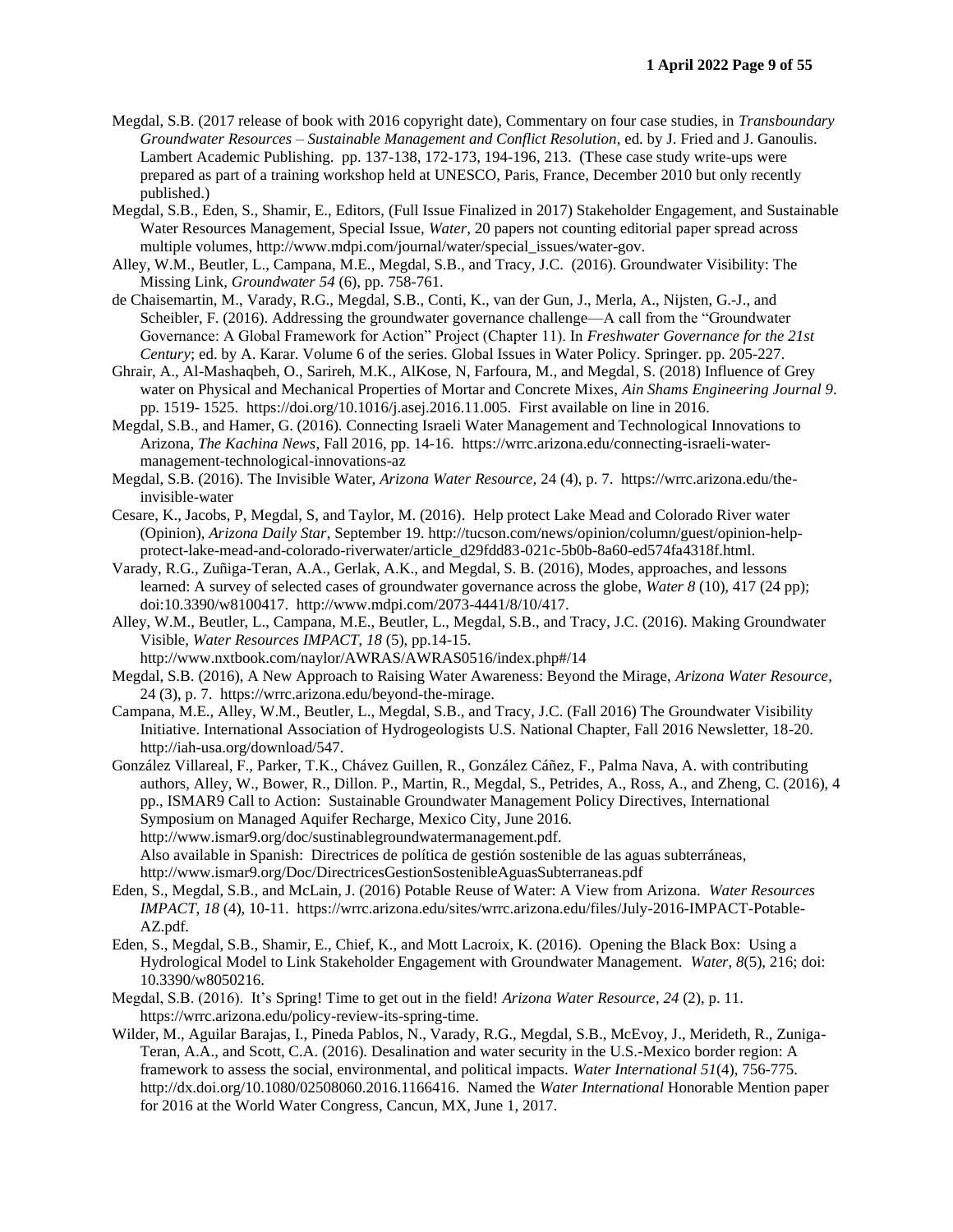- Mott Lacroix, K., and Megdal, S.B. (2016). Explore, Synthesize, and Repeat: Unraveling Complex Water Management Issues Through the Stakeholder Engagement Wheel. *Water 8*(4), 118; doi:10.3390/w8040118
- Mott Lacroix, K.E., Xiu, B., and Megdal, S. (2016). Building Common Ground for Environmental Flows using Traditional Techniques and Novel Engagement Approaches. *Environmental Management*, 57(4), 912-928. DOI 10.1007/s00267-016-0656-8
- Callegary, J.B., Minjárez Sosa, I., Tapia Villaseñor, E.M., dos Santos, P., Monreal Saavedra, R., Grijalva Noriega, F.J., Huth, A.K., Gray, F., Scott, C.A., Megdal, S.B., Oroz Ramos, L.A., Rangel Medina, M., Leenhouts, J.M. (2016). Binational Study of the Transboundary San Pedro Aquifer: International Boundary and Water Commission, 173 p. Available in English

(http://www.ibwc.gov/Files/Binational\_Study\_Transboundary\_San\_Pedro\_Aquifer.pdf) and Spanish (http://www.ibwc.gov/Files/San\_Pedro\_Binational\_Report\_12212016.pdf).

- Mott Lacroix, K.E., Xiu, B., Nadeau, J. and Megdal, S.B. (2016) Synthesizing environmental flow needs data for water management in a water-scarce state: The Arizona environmental water demands database. *River Research and Applications,*32: 234 –244. DOI: 10.1002/rra.2858.
- Megdal, S.B. (2016). It's Time for Action, *Arizona Water Resource*, 24 (1), p. 7. http://wrrc.arizona.edu/time-foraction.
- Selected Media Quotes (2016). "River recharge efforts under a disadvantage in state law," Tony Davis, *Arizona Daily Star*, February 28, 2016 newspaper, http://tucson.com/news/science/environment/river-recharge-effortsunder-a-disadvantage-in-state-law/article\_766c40b1-0529-52e4-b526-55dc24208330.html; "Overcoming the Yuck Factor," Lee Allen, *The Desert Leaf*, March 2016,
	- http://trendmag2.trendoffset.com/publication/?m=12024&l=1.
	- "Groundwater Shared by Countries is Knowledge Void", Brett Walton, Circle of Blue Water News, August 29, 2016. http://www.circleofblue.org/2016/groundwater/groundwater-shared-countries-knowledge-void/ U.S., Mexican Scientists Collaborate on Border Aquifer Research, Brett Walton, Circle of Blue Water News, August 31, 2016. http://www.circleofblue.org/2016/world/u-s-mexican-scientists-collaborate-border-aquiferresearch/

"For the first time, U.S. and Mexico take stock of the underground water they share", by Lyndsey Gilpin, High Country News, September 13, 2016.

http://www.hcn.org/articles/for-the-first-time-u-s-and-mexico-take-stock-of-the-underground-water-they-share? Published Presentation Summary (2016). " Sustainable Water Use in the Southwest," summarized by RNRF *in* 

- *Renewable Resources Journal* (RNRF), Congress on Sustaining Western Water, 30 (1), pp. 16-17. Film and other video appearances (2016). *Our Desert Farms*, Short film by Anna Augustowska, released March
- 2016, https://vimeo.com/156017952. Anniversary video for mdpi suite of journals, released March 2016, http://www.mdpi.com/about/anniversary20. Beyond the Mirage, interviewee and assisted with filming sites in Israel, launched March 2016, http://beyondthemirage.org/.
- Mott Lacroix, K.E., Hullinger, A., Apel, M. Brandau, W. and Megdal, S.B. (2015). Using Scenario Planning to Prepare for Uncertainty in Rural Watersheds. *Arizona Cooperative Extension Publication, 1688,* 10 pp. Tucson, Arizona: University of Arizona.

https://extension.arizona.edu/sites/extension.arizona.edu/files/pubs/az1688-2015.pdf.

- Megdal, S.B. (2015, December 4). Israeli's prove desalinating water a potent strategy for parched strategy for parched Arizona. *Arizona Jewish Post*. http://azjewishpost.com/2015/israelis-prove-desalinating-water-a-potentstrategy-for-parched-arizona/. (Reprinted with slight modification under new title from *Arizona Republic,*  November 2, 2015).
- Megdal, S.B. (2015, November 2). My Turn: Israel's water lesson for Arizona. *The Arizona Republic*. Available at: http://www.azcentral.com/story/opinion/op-ed/2015/11/01/israel-water-desalination/74844270/.
- Megdal, S.B., Chief, K., and McLain, J. (2015). Collaborative Conference Planning and Continuing the Dialogue, *Arizona Water Resource*, 23 (4), p 15. https://wrrc.arizona.edu/Collaborative\_Conference\_Planning.
- Ferris, K, Porter, S., Springer, A., Eden, S., Megdal, S. (2015). *Keeping Arizona's Water Glass Full*. 107th Arizona Town Hall Research Committee Background Report. Phoenix, AZ: 54 pp.
- http://www.aztownhall.org/resources/Documents/107%20Background%20Report%20web.pdf Megdal, S.B., and Dillon, P. (2015). Preface. In Megdal, S.B. and Dillon, P. (Eds.), *Policy and economics of managed aquifer recharge and water banking: Printed edition of the special issue published in Water (p. XI).* Basel, Switzerland: MDPI.
- Megdal, S.B., and Dillon, P. (2015). Policy and economics of managed aquifer recharge and water banking. In Megdal, S.B., and Dillon, P. (Eds.), *Policy and economics of managed aquifer recharge and water banking:*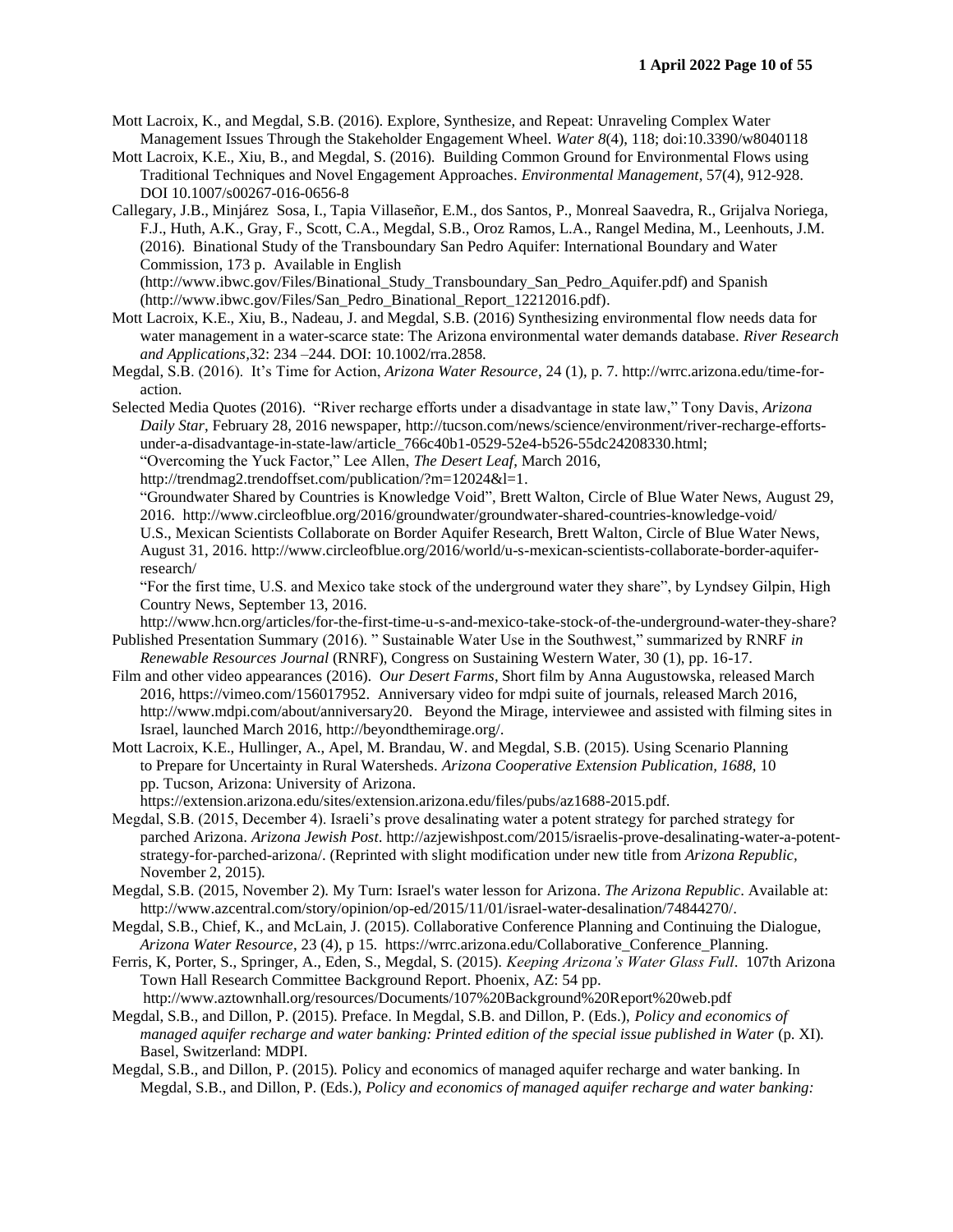*Printed edition of the special issue published in Water (pp. 1-7). Basel, Switzerland: MDPI. (Reprinted from Water 7*(2), pp. 592-598, 2015, http://dx.doi.org/10.3390/w7020592).

- Megdal, S.B., Dillon, P., and Seasholes, K. (2015). Water banks: Using managed aquifer recharge to meet water policy objectives. In Megdal, S.B., and Dillon, P. (Eds.), *Policy and economics of managed aquifer recharge and water banking: Printed edition of the special issue published in Water* (pp. 35-50)*.* Basel, Switzerland: MDPI. (Reprinted from *Water 6*(6), pp. 1500-1514, 2014, http://dx.doi.org/10.3390/w6061500).
- Megdal, S.B., and Dillion, P. (Eds.). (2015). *Policy and economics of managed aquifer recharge and water banking.* Basel, Switzerland: MDPI AG. ISBN: 978-3-03842-094-1. Available at http://www.mdpi.com/books/pdfview/book/141.
- Megdal, S.B., Gerlak, A., Varady, R., and Huang, L. (2015). Groundwater governance in the United States: Common priorities and challenges. *Groundwater 53*(5), pp.677-684*.* http://dx.doi.org/10.1111/gwat.12294.
- Megdal, S.B. and Forrest, A. (2015). How a drought-resilient water delivery system rose out of the desert: The case of Tucson Water. *Journal of the American Water Works Association 107*(9), pp. 46-52. http://dx.doi.org/10.5942/jawwa.2015.107.0136.
- Megdal, S.B. (2015). Details matter. *Arizona Water Resource*, *23*(3), p. 7. https://wrrc.arizona.edu/Details-Matter.
- Megdal, S.B. (2015). Water banking through artificial aquifer recharge. *Western Governors' Association Drought Forum.* http://westgov.org/drought-forum/case-studies/327-water-supply/955-water-banking-through-artificialaquifer-recharge. (Reprinted/Excerpted from *Water 6*(6), pp. 1500-1514, 2014, http://dx.doi.org/10.3390/w6061500).
- Megdal, S.B. (2015). Box 4.7: Tucson's groundwater recharge S&R approach. In *OECD Studies on Water: Water and Cities: Ensuring Sustainable Futures* (p. 132). Paris, France: OECD Publishing. http://dx.doi.org/10.1787/9789264230149-en.
- Mott Lacroix, K.E. and Megdal, S.B. (2015). Box 6.8: Tracking participation to evaluate stakeholder engagement in water planning in Arizona. In *OECD Studies on Water: Stakeholder Engagement for Inclusive Water Governance* (p.153). Paris, France: OECD Publishing. http://dx.doi.org/10.1787/9789264231122-en.
- Eden, S. and Megdal, S.B. (2015). Box 2.1: Climate change-driven stakeholder engagement in Arizona. In *OECD Studies on Water*: *Stakeholder Engagement for Inclusive Water Governance* (p. 58). Paris, France: OECD Publishing. http://dx.doi.org/10.1787/9789264231122-en.
- Megdal, S.B. (2015). Connecting Students to Water Policy and Management in Practice. *Arizona Water Resource 23*(2), p. 11. http://wrrc.arizona.edu/connecting-students-to-water-policy.
- Megdal, S.B. (2015). Water resource management challenges in a time of changing climate. *Proceedings from ISGP Climate Change Program: Living with Less Water Conference*. Tucson, AZ: Institute on Science for Global Policy. http://scienceforglobalpolicy.org/publication/living-with-less-water/.
- Megdal, S.B. and Dillon, P. (2015). Policy and economics of managed aquifer recharge and water banking. In Megdal, S.B., and Dillon, P. (Eds.), [Special Issue on Policy and Economics of Managed Aquifer Recharge and Water Banking]. *Water 7*(2), pp. 592-598. http://dx.doi.org/10.3390/w7020592.
- Megdal, S.B. (2015). Water resources group welcomes a forum. *Arizona Daily Star.*
- Megdal, S.B. (2015). 15 water wishes for 2015. *Arizona Water Resource, 23*(1), p. 7. https://wrrc.arizona.edu/sites/wrrc.arizona.edu/files/AWR-Winter-%202015\_0.pdf.
- Shamir, E., Megdal, S.B., Carrillo, C., Castro, C., Chang, H., Chief, K., Corkhill, F., Eden, S., Georgakakos, K., Nelson, K., and Prietto, J. (2015). Climate change and water resources management in the Upper Santa Cruz River, Arizona. *Journal of Hydrology 521*, pp. 18-33. http://dx.doi.org/10.1016/j.jhydrol.2014.11.062.
- Megdal, S.B. (2015). Soak it in: Water is scarce, but by staying informed, Arizonans can do their part to avert a crisis. *Arizona Republic.* [Published online under the title: What you should know about Arizona's water future.] Available at: http://www.azcentral.com/story/opinion/op-ed/2015/01/02/arizona-waterfuture/21129377/.
- Chen, A., Abramson, A., Becker, N., and Megdal, S.B. (2015). A tale of two rivers: Pathways for improving water management in the Jordan and Colorado River Basins. In Tal, A., Megdal, S.B., Karnieli, A., and Bel, S. (Eds.), [Special Issue on the Fourth Drylands Deserts and Desertification "DDD" Conference]. *Journal of Arid Environments, 112*(A), pp. 109-123. http://dx.doi.org/10.1016/j.jaridenv.2014.05.017.
- Ghrair, A., Al-Mashaqbeh, O., and Megdal, S.B. (2015). Performance of a grey water pilot plant using a multi-layer filter of natural materials for agricultural purposes in the Jordan Valley. *CLEAN – Soil, Air, Water, 43*(3), pp. 351-359. http://dx.doi.org/10.1002/clen.201300488.
- Megdal, S.B., Dillon, P., and Seasholes, K. (2014). Water banks: Using managed aquifer recharge to meet water policy objectives. In Megdal, S.B., and Dillon, P. (Eds.), [Special Issue on Policy and Economics of Managed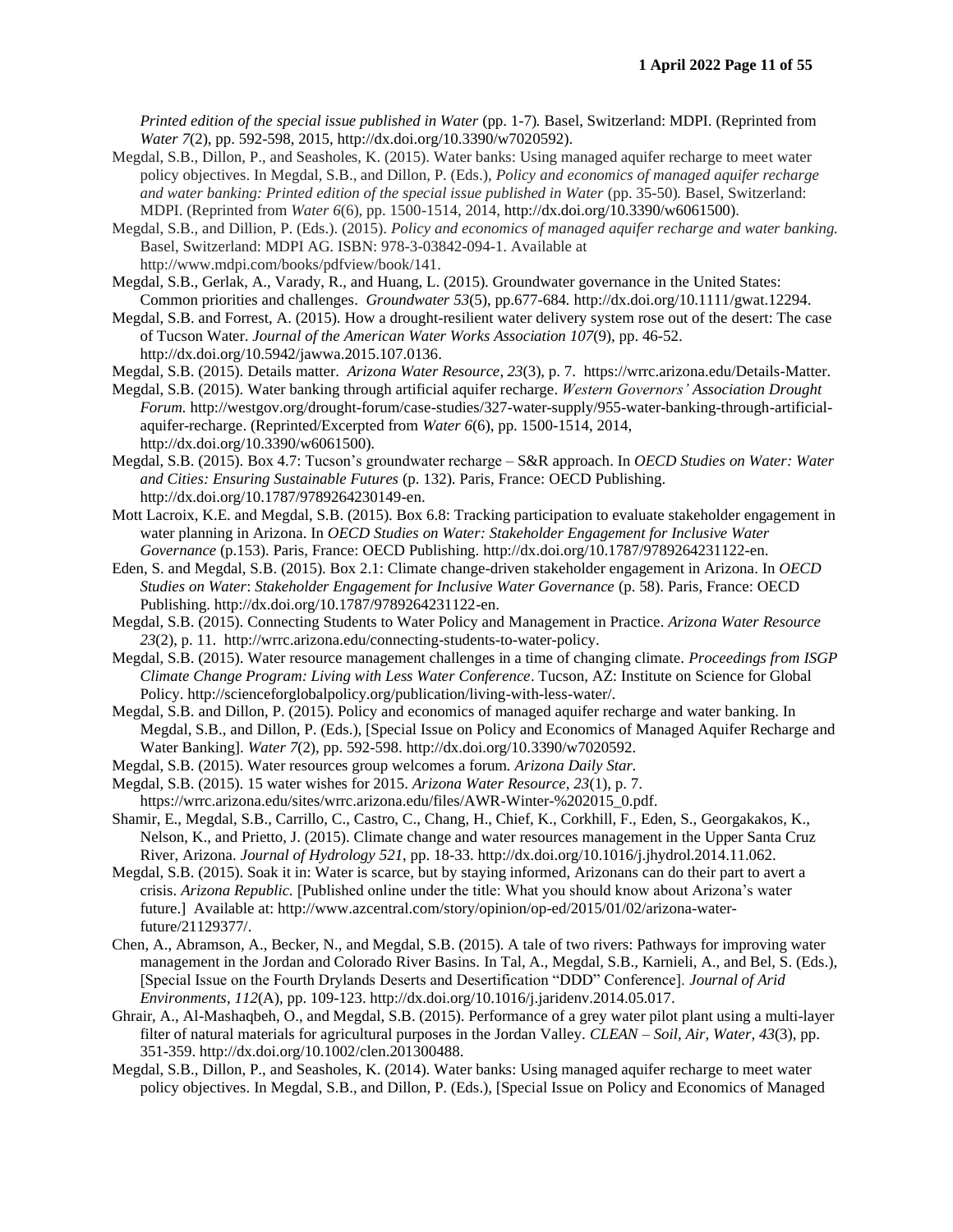Aquifer Recharge and Water Banking]. *Water 6*(6), pp. 1500-1514. https://www.mdpi.com/2073- 4441/6/6/1500.

- Alam, M., Kruger, G., Megdal, S.B., and Songstad, D. (2014). Impact of technology and policy on sustainable agricultural water use and food security. In Songstad, D., Tomes, D., and Hatfield, J. (Eds.), *Convergence of food security, energy security, and sustainable agriculture* (pp. 75 -112). New York/Heidelberg/Paris: Springer Inc.
- Shamir, E., Carrillo, C., Castro, C., Chang, H., Megdal, S.B., Eden, S., and Prietto, J. (2014). Water resources vulnerability to climate change in the Upper Santa Cruz River, Arizona. In Ames, D., Quinn, N., and Rizzoli, A. (Eds.). *Proceedings of the 7th International Congress on Environmental Modelling and Software*. San Diego, CA: International Environmental Modelling and Software Society.
- Megdal, S.B. (2014). Collaborative efforts yield numerous publications. *Arizona Water Resource, 22*(4), p. 11. https://wrrc.arizona.edu/sites/wrrc.arizona.edu/files/AWR-Fall-2014-LR.pdf.
- Mott Lacroix, K.E., and Megdal, S.B. (2014). Getting beyond dots on a map: Collaborative science and scenario planning in the Upper Gila River Watershed. In Peacock, C. (Ed.) *Damned if we don't – Ideas for accelerating change around water* (pp. 67-73). Granite Bay, CA: Water Anthology Press.
- Rupprecht, C., Megdal, S.B., Xiu, B., and Mott Lacroix, K.E. (2014). Conserve2Enhance: Bridging voluntary water conservation and community-driven enhancement. In Peacock, C. (Ed.) *Damned if we don't – Ideas for accelerating change around water* (pp. 173-181). Granite Bay, CA: Water Anthology Press.
- Lien, A., Mott Lacroix, K.E., Banister, K., and Megdal, S.B. (2014). Using watershed assessments to inform planning for rural watersheds. *Arizona Cooperative Extension Publication, 1637*, 9 pp. Tucson, Arizona: University of Arizona.
- Megdal, S.B. (2014). Complex water management issues require thorough and ongoing dialogues. *Arizona Water Resource, 22*(3), p. 11. https://wrrc.arizona.edu/sites/wrrc.arizona.edu/files/AWR-Summer-2014-updated.pdf.
- Megdal, S.B. (2014). Facing an uncertain Colorado River water future (National Agriculture and Rural Development Policy Center Policy Brief 20).
	- http://www.nardep.info/uploads/Brief20\_UncertainColoradoRiver.pdf.
- Megdal, S.B. (2014). Learning globally, acting locally. *Arizona Water Resource, 22*(2), p. 11. https://wrrc.arizona.edu/sites/wrrc.arizona.edu/files/AWR%20Sping%202014%205-5-14.pdf.
- Delano, N., and Megdal, S.B. (2014). Regional water management collaboration. *The Water Report 121*, pp. 17-26. http://www.thewaterreport.com/Issues%20121%20to%20124.html.
- Megdal, S.B. (2014). The role of the public and private sectors in water provision in Arizona. In Scott, C., and de Gouvello, B. (Eds.), *The future of public water governance: Has water privatization peaked?* (pp. 72-84). London, England: Routledge. (Reprinted from *Water International 37*(2), pp. 156-168, 2012, http://dx.doi.org/10.1080/02508060.2012.662732)
- Murphy, J. (2014). A conversation with another water expert: Sharon Megdal Extended discussion on water must include our environmental concerns. *Arizona Agriculture, 67*(2), pp. 1-8. http://issuu.com/arizonaagriculture/docs/306030\_azfb\_nl\_lr\_/1.
- Cusimano, J., Megdal, S.B., McLain, J., and Silvertooth, J. (2014). Study finds land fallowing improves soil quality in PVID. *Arizona Water Resource, 22*(1), pp. 1-3.
- https://wrrc.arizona.edu/sites/wrrc.arizona.edu/files/AWR%20Winter%202014%2001-07-14.pdf. Megdal, S.B. (2014). Key messages for CRWUA highlight Arizona's achievements, yet more efforts are needed. *Arizona Water Resource, 22*(4), p. 11.
- https://wrrc.arizona.edu/sites/wrrc.arizona.edu/files/AWR%20Winter%202014%2001-07-14.pdf.
- Megdal, S.B. (2014). Tucson's groundwater recharge Storage and recovery approach. In *Managing Water for Future Cities* (p. 101). Paris, France: Organization for Economic Cooperation and Development.
- Megdal, S.B. (2013). Shortage projections may inspire changes in thinking. *Arizona Water Resource 21*(4), p. 11. https://wrrc.arizona.edu/sites/wrrc.arizona.edu/files/AWR%20Fall%202013%2010-8.pdf.
- Vandervoet, P., Megdal, S.B., and Scott, C. (2013). Los acuíferos transfronterizos Santa Cruz y San Pedro en Arizona y Sonora: Estado actual y análisis de meta-datos [The Santa Cruz and San Pedro transboundary aquifers of Arizona and Sonora: Current status and metadata analysis]. In Cordova, G., Dutram, J., Lara, B., and Rodriguez, J. (Eds.), *Fortaleciendo el diálogo social: El desarrollo humano transfronterizo en la región Sonora-Arizona [Strengthening social dialogue: Transboundary human development in the Sonora-Arizona region].* Hermosillo, Sonora, Mexico: Universidad de Sonora Press.
- Megdal, S.B. (2013). Written from sea. *Arizona Water Resource, 21*(3), p. 7. https://wrrc.arizona.edu/sites/wrrc.arizona.edu/files/AWR-Summer-07-08-2013.pdf.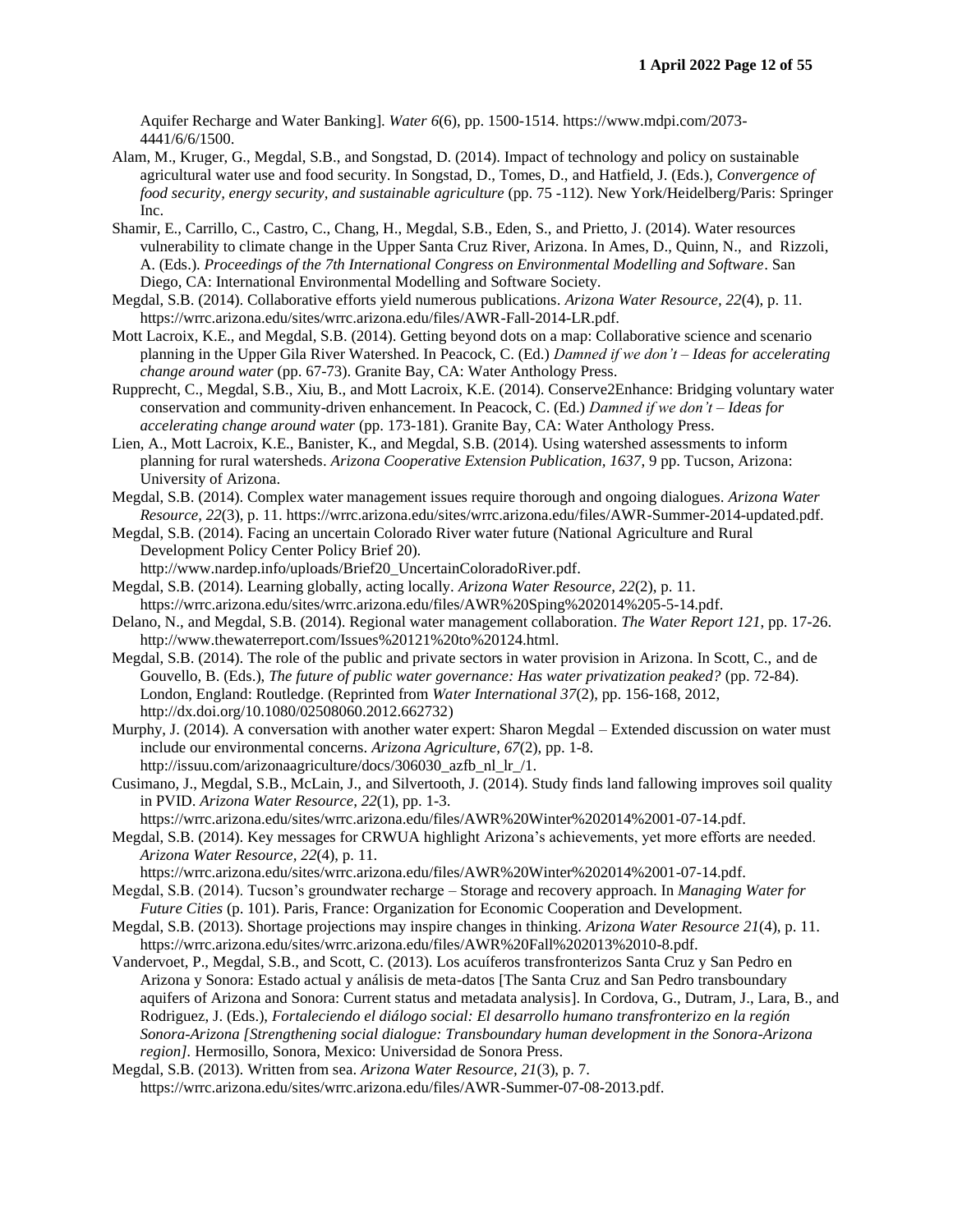- Gerlak, A., Megdal, S.B., Varady, R., and Richards, H. (2013). Groundwater governance in the U.S.: Summary of initial survey results. Available at: http://wrrc.arizona.edu/groundwater.
- Megdal, S.B. (2013). On defining and achieving water security. *Arizona Water Resource 21*(2), p. 11. https://wrrc.arizona.edu/sites/wrrc.arizona.edu/files/AWR-Spring2013-04-25-2013.pdf.
- Callegary, J., Megdal, S.B., Scott, C.A., and Vandervoet, P.L. (2013). Arizona/Sonora section of the Transboundary Aquifer Assessment Program. In Alley, W. (Ed.) *Five-year interim report of the United States-Mexico Transboundary Aquifer Assessment Program: 2007–2012: U.S. Geological Survey Open-File Report 2013- 1059* (pp. 5-18). Reston, VA: U.S. Geological Survey. http://pubs.usgs.gov/of/2013/1059/pdf/ofr2013-1059.pdf.
- Megdal, S.B. (2013). The Colorado River Basin Water Supply and Demand Study: A call to action. *Arizona Water Resource, 21*(1), p. 7. https://wrrc.arizona.edu/sites/wrrc.arizona.edu/files/241395%20UA%20Water%20Resources%20NL%20e\_01.
- pdf. Megdal, S.B., and Nadeau, J. (2013). Water planning for growing southwestern communities. In Mallory, R., Brock, J., Floyd, A., Livingston, M., and Webb, R. (Eds.), *Design with the desert: Conservation and sustainable*
- *development* (pp. 269-285). London, England: CRC Press/Taylor and Francis Group. Megdal, S.B., and Lara, J. (2013). Achieving water policy objectives through water pricing: A case study of Arizona's decentralized approach to water provision. In Megdal, S.B., Varady, R., and Eden, S. (Eds.), *Shared borders, shared waters: Israeli-Palestinian and Colorado River Basin water challenges* (pp. 105-116). London, England: CRC Press/Taylor and Francis Group, in coop. with UNESCO-IHE.
- Megdal, S.B., Varady, R., and Eden, S. (2013). Preface. In Megdal, S.B., Varady, R., and Eden, S. (Eds.), *Shared borders, shared waters: Israeli-Palestinian and Colorado River Basin water challenges* (pp. xi-xiii). London, England: CRC Press/Taylor and Francis Group, in coop. with UNESCO-IHE.
- Eden, S., Varady, R., Megdal, S.B., and Cleveland, J. (2013). Introduction. In Megdal, S.B., Varady, R., and Eden, S. (Eds.), *Shared borders, shared waters: Israeli-Palestinian and Colorado River Basin water challenges* (pp. 1-4). London, England: CRC Press/Taylor and Francis Group, in coop. with UNESCO-IHE.
- Varady, R., Eden, S., and Megdal, S.B. (2013). Concluding insights. In Megdal, S.B., Varady, R., and Eden, S. (Eds.), *Shared borders, shared waters: Israeli-Palestinian and Colorado River Basin water challenges* (pp. 275-276). London, England: CRC Press/Taylor and Francis Group, in coop. with UNESCO-IHE.
- Megdal, S.B., Varady, R., and Eden, S. (Eds.). (2013). *Shared borders, shared waters: Israeli-Palestinian and Colorado River Basin water challenges.* London, England: CRC Press/Taylor and Francis Group, in coop. with UNESCO-IHE. ISBN: 978-0-41566-263-5.
- Varady, R. G., F. van Weert, S. B. Megdal, A. Gerlak, C. Abdalla Iskandar, and L. House-Peters, with major editing by E. D. McGovern (2013). GEF-FAO Groundwater Governance Project: A Global Framework for Country Action. *Thematic Paper No. 5: Groundwater Policy and Governance*. Rome (April 2013): Global Environment Facility-FAO. In *Thematic papers on Groundwater* (2016). pp. 279-323. Also, *Digest of Thematic Paper No. 5* (2013). https://groundwaterportal.net/sites/default/files/2021-07/Thematic%20Papers.pdf.
- Megdal, S.B. (2012). Israel water management program provides rich learning experience. *Arizona Water Resource 20*(4), p. 11. https://wrrc.arizona.edu/sites/wrrc.arizona.edu/files/AWR-Fall-2012.pdf.
- Megdal, S.B. (2012). Arizona groundwater management. *The Water Report 104*, pp. 9-15.
- http://www.thewaterreport.com/Issues%20101%20to%20104.html.
- Megdal, S.B. (2012). Better understanding needed of link between water conservation and rates. *Arizona Water Resource 20*(3), p. 11. https://wrrc.arizona.edu/sites/wrrc.arizona.edu/files/Summer.AWR\_.2012\_0.pdf.
- Al-Mashaqbeh, O., Ghrair, A., and Megdal, S.B. (2012). Grey water reuse for agricultural purposes in the Jordan Valley: Household survey results in Deir Alla. *Water 4*(3), pp. 580-596. doi:10.3390/w4030580
- Megdal, S.B. (2012). Arizona's experience a model for groundwater governance. *Arizona Water Resource 20*(2), p. 11. https://wrrc.arizona.edu/sites/wrrc.arizona.edu/files/SPRING.AWR\_.2012.Updated.pdf.
- Rock, C., Graf, C., Scott, C., McLain, J., and Megdal, S.B. (2012). Arizona blue ribbon panel on water sustainability. In *Appendix D, 2012 Guidelines for Water Reuse, United States Environmental Protection Agency* (D-14 – D-17). http://nepis.epa.gov/Adobe/PDF/P100FS7K.pdf. (Reprinted from *Arizona Cooperative Extension Publication, 1567,* 4 pp., 2012, Tucson, Arizona: University of Arizona.)
- Megdal, S.B. (2012). The role of the public and private sectors in water provision in Arizona. *Water International 37*(2), pp. 156-168. http://dx.doi.org/10.1080/02508060.2012.662732.
- Megdal, S.B. (2012). Groundwater use and re-use in the transboundary Santa Cruz River Basin. *World Water Development Report 4*(2), 528. http://unesdoc.unesco.org/images/0021/002156/215644e.pdf#page=406.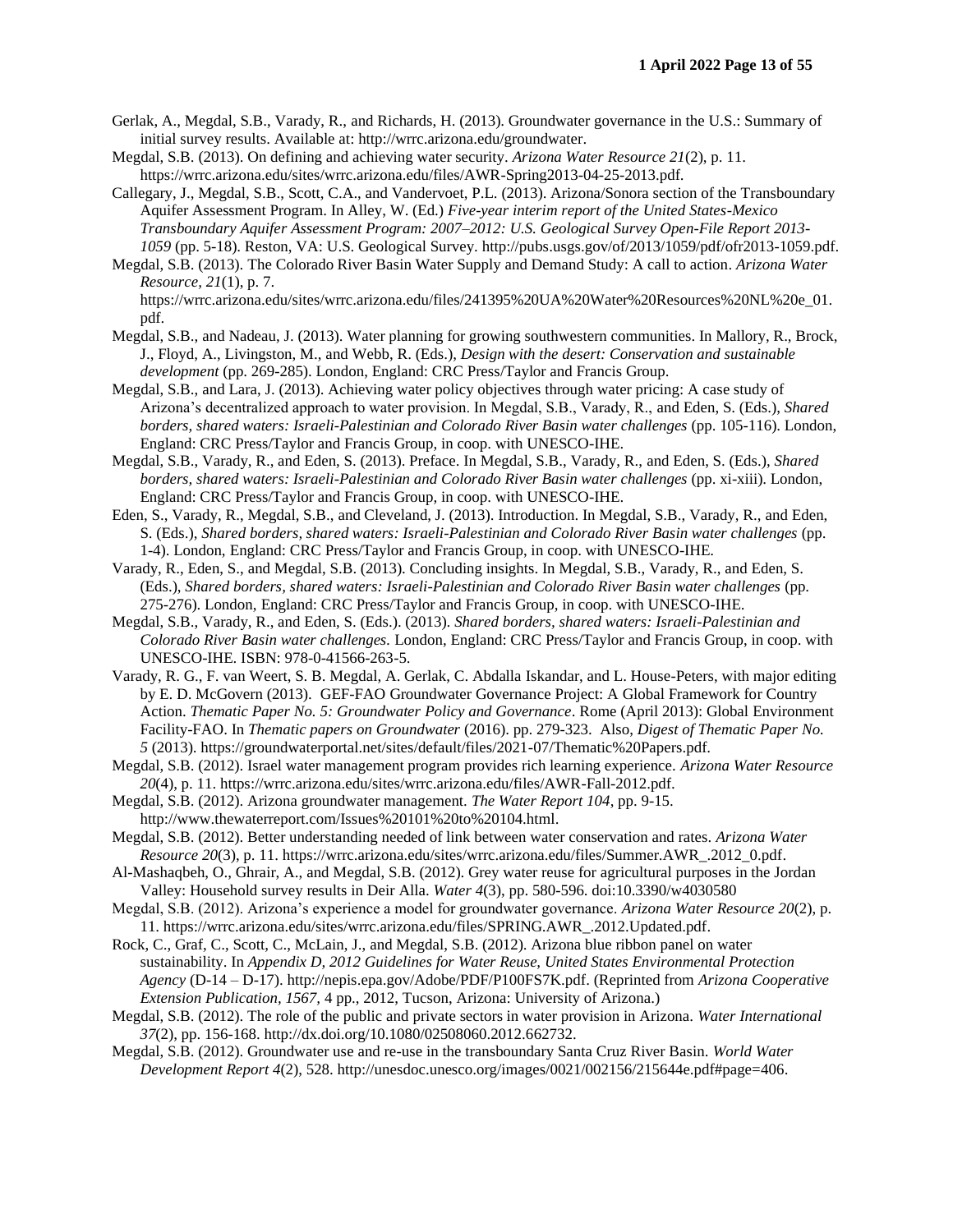- Scott, C., Megdal, S.B., Oroz, L., Callegary, J., and Vandervoet, P. (2012). Climate change and population growth impacts on the transboundary Santa Cruz aquifer. *Climate Research 51*(2), pp. 159-170. http://dx.doi.org/10.3354/cr01061.
- Nadeau, J., Megdal, S.B., Rupprecht, C., Choate, B., Brott, E., and Shipek, L. (2012). Testing the waters: Tucson, Arizona, links water conservation with environmental benefits. *Journal of the American Water Works Association 104*(2), pp. 76-79. http://dx.doi.org/10.5942/jawwa.2012.104.0030.
- Hubler, D., Farrell, J., Mackay, C., Megdal, S.B., and Baygents, J. (2012) Evaluating economic impacts of semiconductor manufacturing in water-limited regions. *Journal of the American Water Works Association 104*(2), pp. 100-106. http://dx.doi.org/10.5942/jawwa.2012.104.0024.
- Eden, S., Scott, C., Lamberton, M., and Megdal, S.B. (2012). Energy-water interdependencies and the Central Arizona Project. In Kenney, D., and Wilkinson, R. (Eds.), *The water-energy nexus in the American West* (pp. 109-122). Northampton, MA: Edward Elgar Publishing.
- Megdal, S.B. (2012). The value of getting out in the field and sharing experiences. *Arizona Water Resource 20*(1), p. 11. https://wrrc.arizona.edu/sites/wrrc.arizona.edu/files/WinterAWR2012.pdf.pdf.
- UNESCO-IHP, 2011. Methodology for the GEF Transboundary Waters Assessment Programme. Volume 2. Methodology for the Assessment of Transboundary Aquifers, UNEP,  $vi + 113$  pp. http://www.geftwap.org/publications/methodologies-for-the-gef-transboundary-assessment-programme-1/volume-2. Contributing author to Part 3.
- Kiser, M., Megdal, S.B., Stratton, M., Vasquez, V., and Zucker, C. (2011). Tucson regional water assessment task force think tank report. *Water Resources Research Center*. Available at:
- https://wrrc.arizona.edu/sites/wrrc.arizona.edu/files/RWATF%20Report%20August%202011%20LowRes.pdf. Megdal, S.B. (2011). Visit to Oregon offers insights into successful collaboration. *Arizona Water Resource 19(4*), p.
- 11. https://wrrc.arizona.edu/sites/wrrc.arizona.edu/files/AWR\_Fall\_Newsletter\_2011.pdf.
- Megdal, S.B., and Scott, C. (2011). The importance of institutional asymmetries to the development of binational aquifer assessment program: The Arizona-Sonora experience. In Viaggi, D. (Ed.) [Special Issue on Water Policy]. *Water 3*(3), pp. 949-963. http://dx.doi.org/10.3390/w3030949.
- Megdal, S.B. (2011). Pima and the politics of water. In Gammage, G. (Ed.) *Watering the sun corridor: Managing choices in Arizona's megapolitan area.* Tempe, AZ: Arizona State University Morrison Institute for Public Policy.
- Megdal, S.B. (2011). Conference covers the five e's of desalination. *Arizona Water Resource 19*(3), p. 11. https://wrrc.arizona.edu/sites/wrrc.arizona.edu/files/2011-Summer-awr-newsletter.pdf.
- Browning-Aiken, A., Scott, C., Varady, R., and Megdal, S.B. (2011). Cooperation for transboundary water management. *International Network of Basin Organizations Newsletter 19*, p. 20. http://www.inbonews.org/pub/INBO-19/.
- Megdal, S.B., Nadeau, J., and Tom, T. (2011). The forgotten sector, Arizona water law and the environment. *Arizona Journal of Environmental Law and Policy 1*(2), pp. 243-293. http://www.ajelp.com/articles/theforgotten-sector-arizona-water-law-and-the-environment/.
- Nadeau, J., and Megdal, S.B. (2011). Arizona Environmental Water Needs Assessment Report*. Water Resources Research Center.* Available at: https://wrrc.arizona.edu/Environmental-Water-Needs-Assessment.
- Nadeau, J., and Megdal, S.B. (2011). Arizona Environmental Water Needs Methodology Guidebook. *Water Resources Research Center.* Available at: https://wrrc.arizona.edu/publications/arizona-environmental-waterneeds-methodology-guidebook.
- Megdal, S.B. (2011). Back to fundamentals On economics and water pricing. *Arizona Water Resource 19*(2), p. 11. https://wrrc.arizona.edu/sites/wrrc.arizona.edu/files/2011-Spring-awr-newsletter.pdf.
- Megdal, S.B. (2011). Uncertainty: Are we running out of water? *Arizona Water Resource 19*(1), p. 7. https://wrrc.arizona.edu/sites/wrrc.arizona.edu/files/AWRWinter2011.pdf.
- Megdal, S.B., Sencion, R., Scott, C., Diaz, F., Callegary, J., and Varady, R. (2010). Institutional assessment of the transboundary Santa Cruz and San Pedro Aquifers on the United States-Mexico border. *Preproceedings from ISARM2010 International Conference: Transboundary Aquifers: Challenges and New Directions*. Paris, France: UNESCO. http://unesdoc.unesco.org/images/0021/002116/211661e.pdf.
- Varady, R., Scott, C., and Megdal, S.B. (2010). Transboundary aquifer institutions, policies, and governance: A preliminary inquiry. *Preproceedings from ISARM2010 International Conference*: *Transboundary Aquifers: Challenges and New Directions*. Paris, France: UNESCO. http://unesdoc.unesco.org/images/0021/002116/211661e.pdf.
- Nadeau, J., and Megdal, S.B. (2010). The environmental as a paying water customer. *The Kachina News 27*(3), pp. 48-49.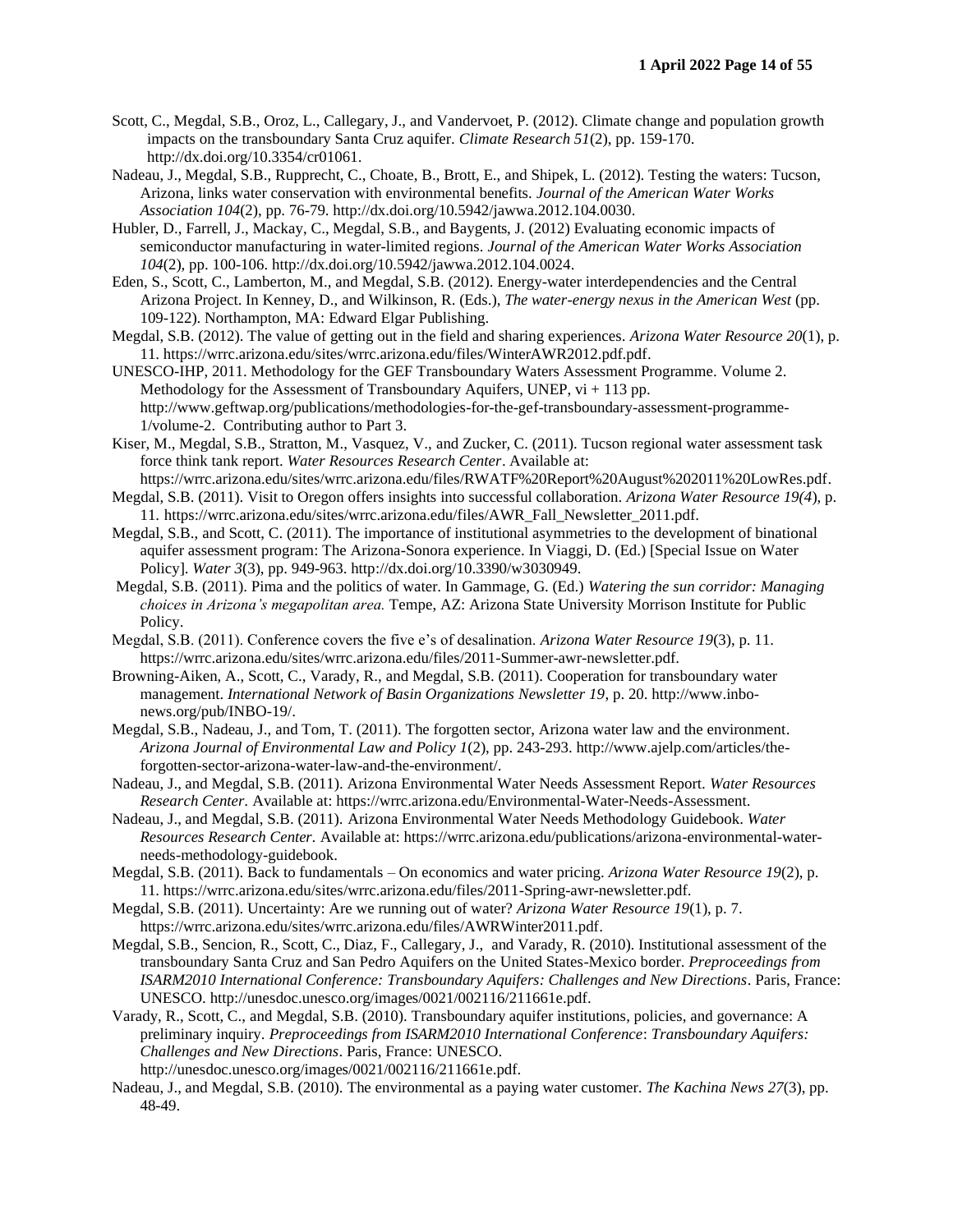- Megdal, S.B. (2010). A summer thought: Partnerships are a strategy for all seasons. *Arizona Water Resource 18*(3), p. 11. https://wrrc.arizona.edu/sites/wrrc.arizona.edu/files/2010-Summer-awr-newsletter.pdf.
- Megdal, S.B. (2010). Forward. In Yudelson, J. (Ed.), *Dry run: Preventing the next urban water crisis* (pp. xiii-xv). Gabriola Island, British Columbia, Canada: New Society Publishers.
- Megdal, S.B. (2010). Water policy innovations and challenges in Arizona. In *Rural connections – Water in the western U.S.: Is there enough to meet the region's needs?.* Logan, UT: Western Rural Development Center, Utah State University.
- Rahman, T., Kohli, M., Megdal, S.B., Aradhyula, S., and Moxley, J. (2010). Determinants of environmental noncompliance by public water systems. *Contemporary Economic Policy 28*(2), pp. 264-274. http://dx.doi.org/10.1111/j.1465-7287.2009.00150.x.
- Megdal, S.B. (2010) Applied outreach strategies, a priority in awarding UA distinguished outreach professorship. *Arizona Water Resource 18*(2), p. 11. https://wrrc.arizona.edu/sites/wrrc.arizona.edu/files/2010-Spring-awrnewsletter.pdf.
- Megdal, S.B. (2010). Water, people, and the future. http://www.youtube.com/watch?v=tnFi\_T-L13E.
- Megdal, S.B. and Nadeau, J. (2010). Projects to enhance Arizona's environment: Piloting a voluntary mechanism for securing water for environmental enhancement projects. In *Phase III Report to the U.S. Bureau of Reclamation*. https://wrrc.arizona.edu/sites/wrrc.arizona.edu/files/ProjtoEnh\_PhaseIIIreport\_Jan6-2010.pdf.
- Megdal, S.B. (2010). Now's the time to fit the pieces of an Arizona water plan. *Arizona Water Resource 18*(1), p. 7. https://wrrc.arizona.edu/sites/wrrc.arizona.edu/files/2488a391-7f00-0101-014c-28dbaef93b68-2010-Winterawr-newsletter.pdf.
- Megdal, S.B., and Shipman, T. (2010). Gains from trade: Arizona's groundwater savings program. *Water Resources Research Center.*
- https://wrrc.arizona.edu/sites/wrrc.arizona.edu/files/Megdal\_ShipmanGroundwaterSavingsPaper.pdf. Scott, C., Megdal, S.B., Oroz, L., Mexia, M., and Ramos, H. (2010). Building shared vision: assessment of transboundary aquifers along the United States – Mexico border*.* In Fried, J., and Scherfig, J., (Eds.). *Proceedings from International Conference on Water Scarcity, Global Changes, and Groundwater Management Responses*. Irvine, CA: UNESCO, USGS, University of California, Irvine.
- Megdal, S.B., Hamann, R., Harter, T., Jawitz, J., and Jess, J. (2009). Water people, and the future: Water availability for agriculture in the United States. *CAST Issue Paper 44.* Ames, IO: The Council for Agricultural Science and Technology. http://www.cast-

science.org/publications/?water\_people\_and\_the\_future\_water\_availability\_for\_agriculture\_in\_the\_united\_state sandshow=productandproductID=2950.

- Megdal, S.B. (2009). Organizing international workshop provides much behind-the-scenes learning. *Arizona Water Resource 17*(4), p. 11. https://wrrc.arizona.edu/sites/wrrc.arizona.edu/files/ca6dfad1-7f00-0101-014c-28db3a73b247-2009-Fall-awr-newsletter.pdf.
- Megdal, S.B. (2009, August 25). Concise vision needed for water. *Arizona Republic.*
- Megdal, S.B. (2009). AZ water planning: a glass both half-filled and half empty. *Arizona Water Resource 17(*3), p. 7. https://wrrc.arizona.edu/sites/wrrc.arizona.edu/files/2009-Summer-awr-newsletter.pdf.
- Gerlak, A., Eden, S., Megdal, S.B., Mott Lacroix, K.E., and Schwarz, A. (2009). Restoration and river management in the arid southwestern USA: Exploring project design trends and features. *Water Policy 11*, pp. 461-480. http://dx.doi.org/10.2166/wp.2009.058.
- Megdal, S.B. (2009). Payoffs from water-saving practices may have down-the-line costs. *Arizona Water Resource 17*(2), p. 7. https://wrrc.arizona.edu/sites/wrrc.arizona.edu/files/2009-Spring-awr-newsletter.pdf.
- Megdal, S.B. (2009). Developing a framework for closer bi-national cooperation. *Transboundary Aquifers of the World, map.*
- Megdal, S.B., Bate, J., and Schwarz, A. (2009). Securing water for environmental purposes. *The International Journal of Environmental, Cultural, Economic, and Social Sustainability 5*(6), 289-200.
- Megdal, S.B. (2008). Preventing a dry future. *Building and Construction Southwest 2008*, pp. 8-9.
- Megdal, S.B., Glennon, R., Ker, A., Libecap, G., Eden, S., and Shipman, T. (2008). Agricultural water to municipal use: The legal and institutional context for voluntary transactions in Arizona. *The Water Report 58,* pp. 9-20. http://www.thewaterreport.com/Issues%2057%20to%2060.html.
- Megdal, S.B. (2008). Much done, much more to do to develop needed state water plan. *Arizona Water Resource 17*(2), p. 7. https://wrrc.arizona.edu/sites/wrrc.arizona.edu/files/awr-nov-dec-2008.pdf.
- Megdal, S.B. (2008). WRRC soldiers on in face of bittersweet news and budget woes. *Arizona Water Resource 17*(1), p. 11. https://wrrc.arizona.edu/sites/wrrc.arizona.edu/files/AWR-SeptOct-2008.pdf.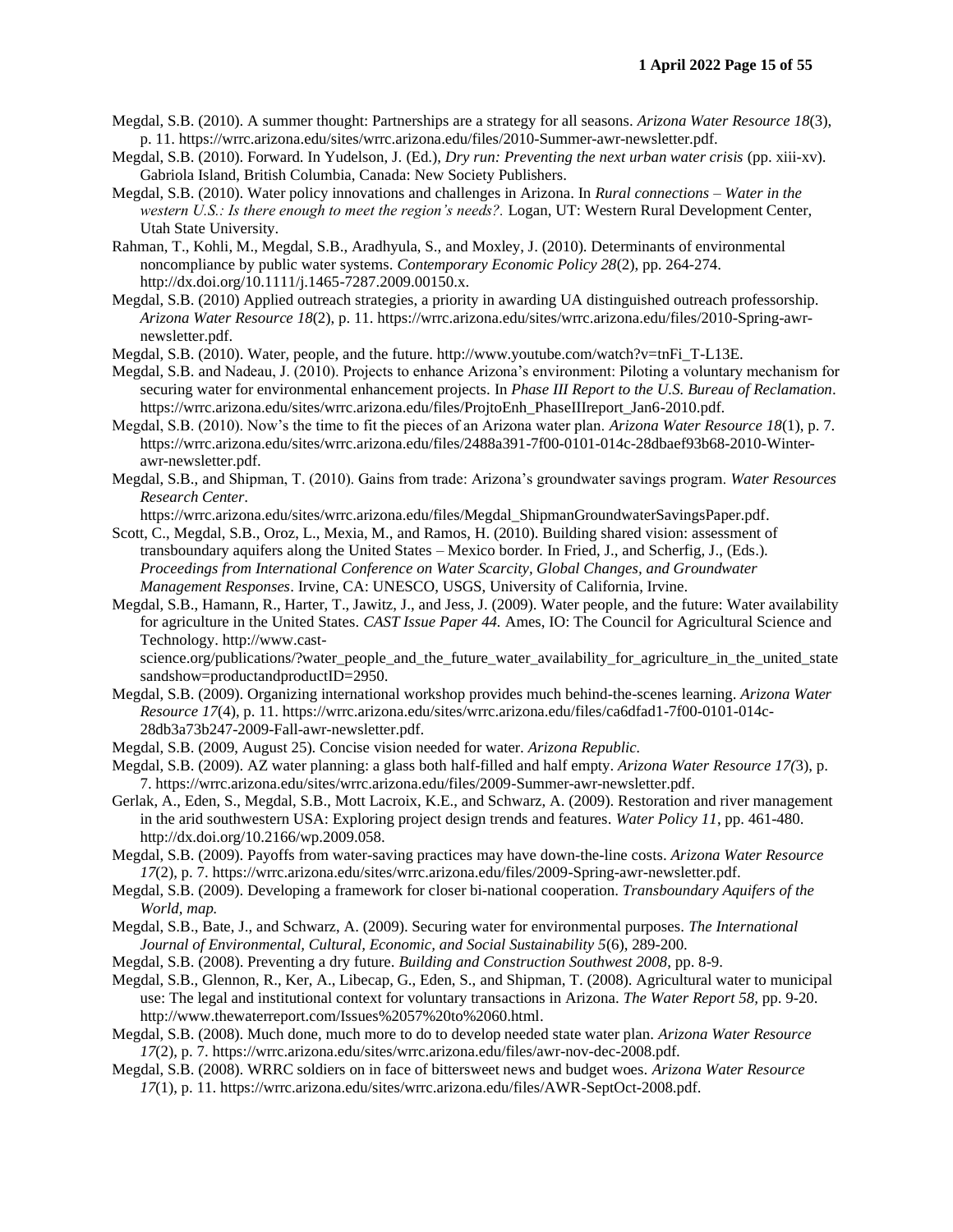Megdal, S.B., and Lien, A. (2008, October). Tucson regional water planning perspectives study (excerpts). *Trend Report*, p. 18.

- Megdal, S.B. (2008). An American in Paris realizes Arizona could do more to save water. *Arizona Water Resource 16*(6), p. 11. https://wrrc.arizona.edu/sites/wrrc.arizona.edu/files/AWR-JulyAugust-2008.pdf.
- Megdal, S.B. (2008). Study raises issues to consider in Fourth Management Plan. *Arizona Water Resource 16*(5), p. 11. https://wrrc.arizona.edu/sites/wrrc.arizona.edu/files/AWR-MayJune-2008.pdf.
- Megdal, S.B., and Lien, A. (2008). Tucson regional water planning perspectives study. *Water Resources Research Center.* Available at:

https://wrrc.arizona.edu/sites/wrrc.arizona.edu/files/final\_regional\_perspectives\_may\_16\_08\_5.pdf.

Megdal, S.B., and Shipman, T. (2008). Arizona's groundwater savings recharge program. *Southwest Hydrology*

- *7*(8), pp. 10-11. http://www.swhydro.arizona.edu/archive/V7\_N3/SWHVol7Issue3.pdf.
- Megdal, S.B. (2008, April 20). Uncertainties abound in water planning. *Arizona Daily Star*. Megdal, S.B. (2008). Front-row view of federal water lawmaking shows process works – U.S. Mexico Transboundary Aquifer Assessment Act pondered, passed, and signed. In Norman, L., Hirsch, D., and Ward, W. (Eds.), *Proceedings of a USGS workshop on facing tomorrow's challenges along the U.S. Mexico border;*

*monitoring, modeling, and forecasting change within the Arizona-Sonora transboundary watersheds: U.S. Geologic Survey Circular 1322.* Reston, VA: U.S. Geologic Survey.

- Megdal, S.B., Smith, Z., and Lien, A. (2008). Evolution and evaluation of the Active Management Area Management Plans. *Arizona Water Institute and Arizona Department of Water Resources*. Available at: https://wrrc.arizona.edu/sites/wrrc.arizona.edu/files/evolutionandevaluationamaplans\_final\_jan2008.pdf.
- Megdal, S.B. (2008). Conserve to Enhance: Conserve water to enhance the environment. *Arizona Water Resource 16*(3), p. 11. https://wrrc.arizona.edu/sites/wrrc.arizona.edu/files/AWR-JanFeb-2008.pdf.
- Megdal, S.B. (2008, January 13). Some ideas on water. *Arizona Daily Star.*

Megdal, S.B. and Schwarz, A. (2008). Conserve to Enhance: Voluntary municipal water conservation to support environmental restoration. *Journal of the American Water Works Association 100*(1), pp. 42-53.

Megdal, S.B. (2008). Fluvial ecosystem restoration in urban Arizona. In San Martin, I. (Ed.), *Thinking the present: Urban design in arid regions* (pp. 103-108). Tucson, AZ: University of Arizona.

Megdal, S.B., and Schwarz, A. (2007). Water conservation banking : Municipal water conservation to support environmental enhancement. *U.S. Bureau of Reclamation.* Available at:

https://wrrc.arizona.edu/sites/wrrc.arizona.edu/files/waterconservationbanking1-25-08\_0.pdf.

Megdal, S.B. (2007). Restoration regulation should serve Arizona's waterways and riparian areas. In *Sustainability for Arizona: The issues of our age* (p. 57). Tempe, AZ: Arizona State University Morrison Institute for Public Policy.

Megdal, S.B. (2007). Water professionals, citizens mutually benefit at Tucson Water Forum. *Arizona Water Resource 16*(2), p. 11. https://wrrc.arizona.edu/sites/wrrc.arizona.edu/files/AWR-%20NovDec-2007.pdf.

- Megdal, S.B. (2007, September 16). No: This [Proposition 200] is not a solution to our water challenges. *Arizona Daily Star.*
- Megdal, S.B. (2007). Beachside, columnist ponders Arizona's water resources' horizon. *Arizona Water Resource 16*(1), p. 11. https://wrrc.arizona.edu/sites/wrrc.arizona.edu/files/AWR-SeptOct-2007.pdf.
- Megdal, S.B. (2007, August 29). Don't miss this lecture on sustainable water use. *Arizona Daily Star.*

Megdal, S.B. (2007, August). Water resource availability for the Tucson metropolitan area. In *Electronic Proceedings of the 2007 Regional Water Symposium of the Arizona Hydrological Society.* Tucson, Arizona: Arizona Hydrological Society. (Reprinted from *Water Resources Research Center*, July 2006, https://wrrc.arizona.edu/sites/wrrc.arizona.edu/files/megdal.az\_.water\_.resource.avail\_.for\_.tucson.pdf.)

Megdal, S.B. (2007, May). Water resource availability for the Tucson metropolitan area. *Tucson regional town hall: Realizing the possibilities.* Tucson, AZ: The University of Arizona. (Reprinted from *Water Resources Research Center*, July 2006,

https://wrrc.arizona.edu/sites/wrrc.arizona.edu/files/megdal.az\_.water\_.resource.avail\_.for\_.tucson.pdf.)

- Megdal, S.B. (2007). WRRC's year-in-review highlights varied and productive projects. *Arizona Water Resource 15*(6), p. 11. https://wrrc.arizona.edu/sites/wrrc.arizona.edu/files/AWR-JulyAugust-2007.pdf.
- Megdal, S.B. (2007). Municipal water reuse in Tucson, Arizona. In Zaidi, M (Ed.), *Wastewater reuse – Risk assessment, decision-making and environmental security* (pp. 81-90). Springer, AK: Nato Publishing Unit.

Avery, C., Consoli, C., Glennon, R., and Megdal, S.B. (2007). Good intentions, unintended consequences: The Central Arizona Groundwater Replenishment District. *Arizona Law Review 49*(2), pp. 339-359.

Megdal, S.B. (2007). Next generation of water experts explore varied real-world issues. *Arizona Water Resource 15*(5), p. 11. https://wrrc.arizona.edu/sites/wrrc.arizona.edu/files/AWR-May-June-2007.pdf.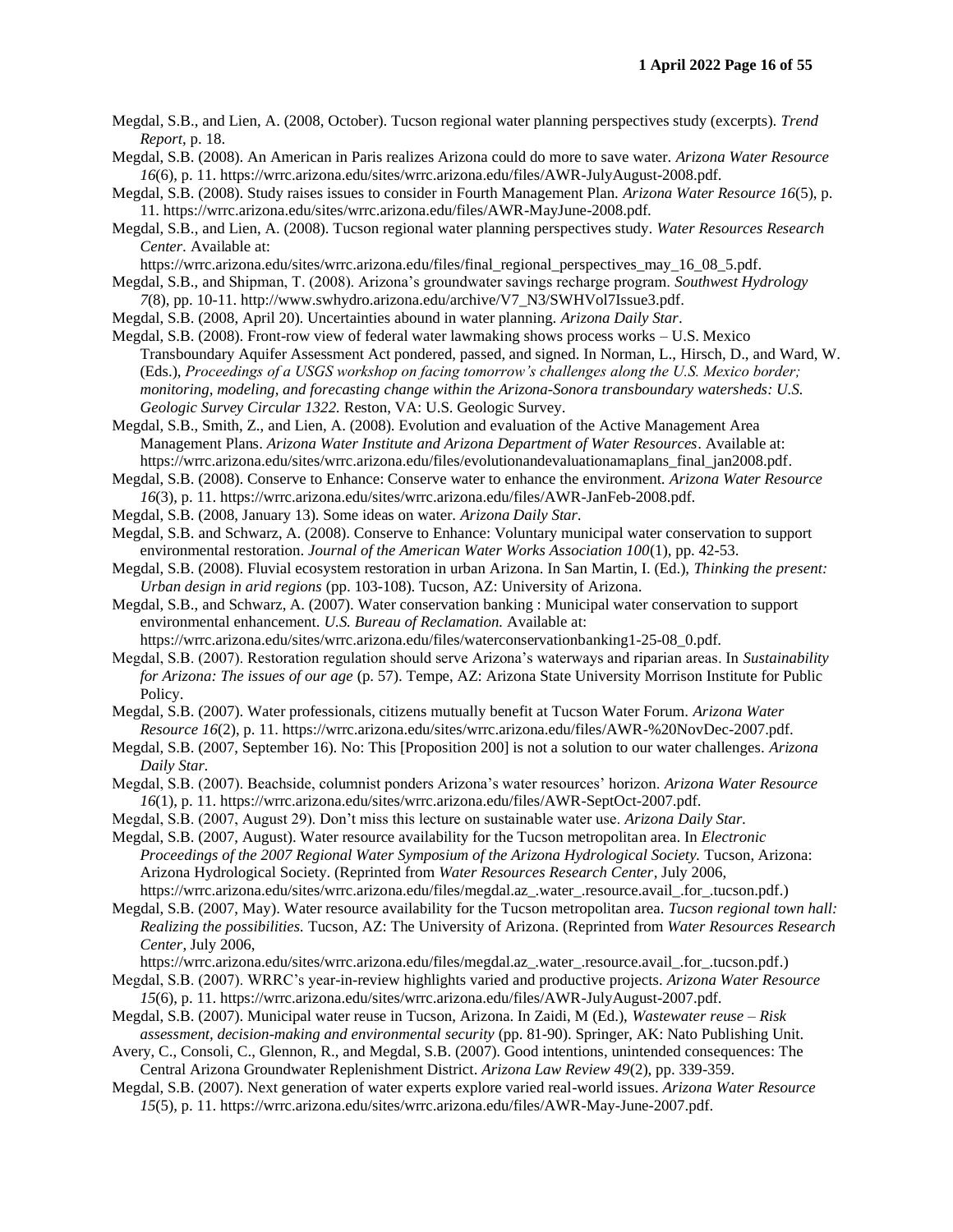Megdal, S.B. (2007). WRRC strives to provide useful outreach-Do we serve your needs?. *Arizona Water Resource 15*(4), p. 11. https://wrrc.arizona.edu/sites/wrrc.arizona.edu/files/awr\_2007\_march\_april\_v15\_n4\_w.pdf.

Megdal, S.B., Eden, S., Gelt, J., Shipman, T., Smart, A., and Escobedo, M. (2007). Artificial recharge: A multipurpose water management tool. *Arroyo,* Winter 2007*.* 

https://wrrc.arizona.edu/sites/wrrc.arizona.edu/files/arroyo\_winter\_2007.pdf.

Megdal, S.B. Front-row view of federal water lawmaking shows process works-U.S. Mexico Transboundary Aquifer Assessment Act pondered, passed, and signed. *Arizona Water Resource 15*(3), p. 11. https://wrrc.arizona.edu/sites/wrrc.arizona.edu/files/awr\_2007\_jan\_feb\_v15\_n3\_w.pdf.

Megdal, S.B. (2007). Featured interview in "to quench a thirst." *The University of Arizona Alumnus.* 

Megdal, S.B. (2007). Arizona's recharge and recovery programs. In Colby, B. and Jacobs, K. (Eds.), *Arizona water*  policy: Management innovations in an urbanizing, arid region (pp. 188-203). Washington, DC: RFF Press.

Megdal, S.B. (2006). Study of adequacy of Tucson's water supplies has broad applications. *Arizona Water Resource 15*(2), p. 11. https://wrrc.arizona.edu/sites/wrrc.arizona.edu/files/awr\_2006\_nov\_dec\_v15\_n2\_w.pdf.

Megdal, S.B. (2006). Visit shows Israel, AZ face similar issues. *Arizona Water Resource 15*(2), p. 11. https://wrrc.arizona.edu/sites/wrrc.arizona.edu/files/awr\_2006\_sept\_oct\_v15\_n1\_w.pdf.

Megdal, S.B. (2006, July). With Assistance from Mott Lacroix, K. Water resource availability for the Tucson metropolitan area. *Water Resources Research Center*.

https://wrrc.arizona.edu/sites/wrrc.arizona.edu/files/megdal.az\_.water\_.resource.avail\_.for\_.tucson.pdf. Megdal, S.B. (2006). Time for annual state-of-the-WRRC report. *Arizona Water Resource 14*(6), p. 11.

https://wrrc.arizona.edu/sites/wrrc.arizona.edu/files/awr\_2006\_july\_aug\_v14\_n6\_w.pdf. Megdal, S.B. (2006). Arizona officials grapple with growth – Water supply dilemma. *Arizona Water Resource* 

*14*(5), p. 11. https://wrrc.arizona.edu/sites/wrrc.arizona.edu/files/awr\_2006\_may\_june\_v14\_n5\_w.pdf.

Megdal, S.B., and Eden, S. (2006). Water and growth. In *Arizona's rapid growth and development: Natural resources and infrastructure town hall background report* (Chapter 4).

Megdal, S.B., Ferris, J., and Eden, S. An introduction to the Central Arizona Groundwater Replenishment District. *Water Resource Research Center.* https://wrrc.arizona.edu/sites/wrrc.arizona.edu/files/cagrd.pdf.

Megdal, S.B., and Eden, S. (2006). U.S. Army Corps of Engineers plays a lead role in achieving sustainable riparian systems in the southwest: The Arizona example. *Central Regional Environmental Office Environmental Newsletter 4.* 

- Megdal, S.B. (2006). Revised AWS rules, key to efforts to reduce groundwater overdraft. *Arizona Water Resource 14*(3), p. 11. https://wrrc.arizona.edu/sites/wrrc.arizona.edu/files/awr\_2006\_jan\_feb\_v14\_n3\_w.pdf.
- Megdal, S.B. (2005). Much at stake as Arizona ponders perplexing water/growth dilemma. *Arizona Water Resource 14(*2), p. 11. https://wrrc.arizona.edu/sites/wrrc.arizona.edu/files/awr\_2005\_sept\_oct\_v14\_n2\_w.pdf.

Megdal, S.B. (2005). The Arizona virtual water university is becoming a reality. *Arizona Water Resource 14*(1), p. 11. https://wrrc.arizona.edu/sites/wrrc.arizona.edu/files/awr\_2005\_july\_aug\_v14\_n1\_w.pdf.

Megdal, S.B. (2005). Summing up: New developments in state and WRRC water affairs. *Arizona Water Resource 13*(6), p. 11. https://wrrc.arizona.edu/sites/wrrc.arizona.edu/files/awr\_2005\_may\_june\_v13\_n6\_w.pdf.

Megdal, S.B. (2005). Environmental restoration in urban Arizona. *Water Resources Research Center.*  https://wrrc.arizona.edu/publications/environmental-restoration-urban-arizona.

Megdal, S.B. (2005). The importance of water storage and recovery in Arizona. *Arizona Review 3*(1), pp. 10-12. https://ag.arizona.edu/arec/pubs/newsletters/arizonareviewnewsletter/azreviewspring2005forprint.pdf.

Megdal, S.B. (2005, June 15). Water and the environment: The role of ecosystem restoration. *The Water Report 16*, pp. 7-14. http://www.thewaterreport.com/Issues%2013%20to%2016.html.

Megdal, S.B. (2005). Environmental restoration projects in Arizona: The U.S. Army Corps of Engineers' Approach. *United States Army Corps of Engineers.* 

https://wrrc.arizona.edu/sites/wrrc.arizona.edu/files/Environmental%20Restoration%20Projects%20in%20Arizo na.pdf.

Megdal, S.B. (2005). WRRC's conference considers what it takes to fix an ecosystem. *Arizona Water Resource 13*(5), p. 11. https://wrrc.arizona.edu/sites/wrrc.arizona.edu/files/awr\_2005\_march\_april\_v13\_n5\_w.pdf.

Megdal, S.B. (2005). Water pricing has potential to promote water conservation. *Arizona Water Resource 13*(4), p. 11. https://wrrc.arizona.edu/sites/wrrc.arizona.edu/files/awr\_2005\_jan\_feb\_v13\_n4\_w.pdf.

Megdal, S.B. (2004). Past, present AZ town halls raise water issues needing attention. *Arizona Water Resource 13*(3), p. 11. https://wrrc.arizona.edu/sites/wrrc.arizona.edu/files/awr\_2004\_nov\_dec\_v13\_n3\_w.pdf.

Megdal, S.B. (2004, November 2). Don't negate agricultural water use. *Arizona Daily Star.*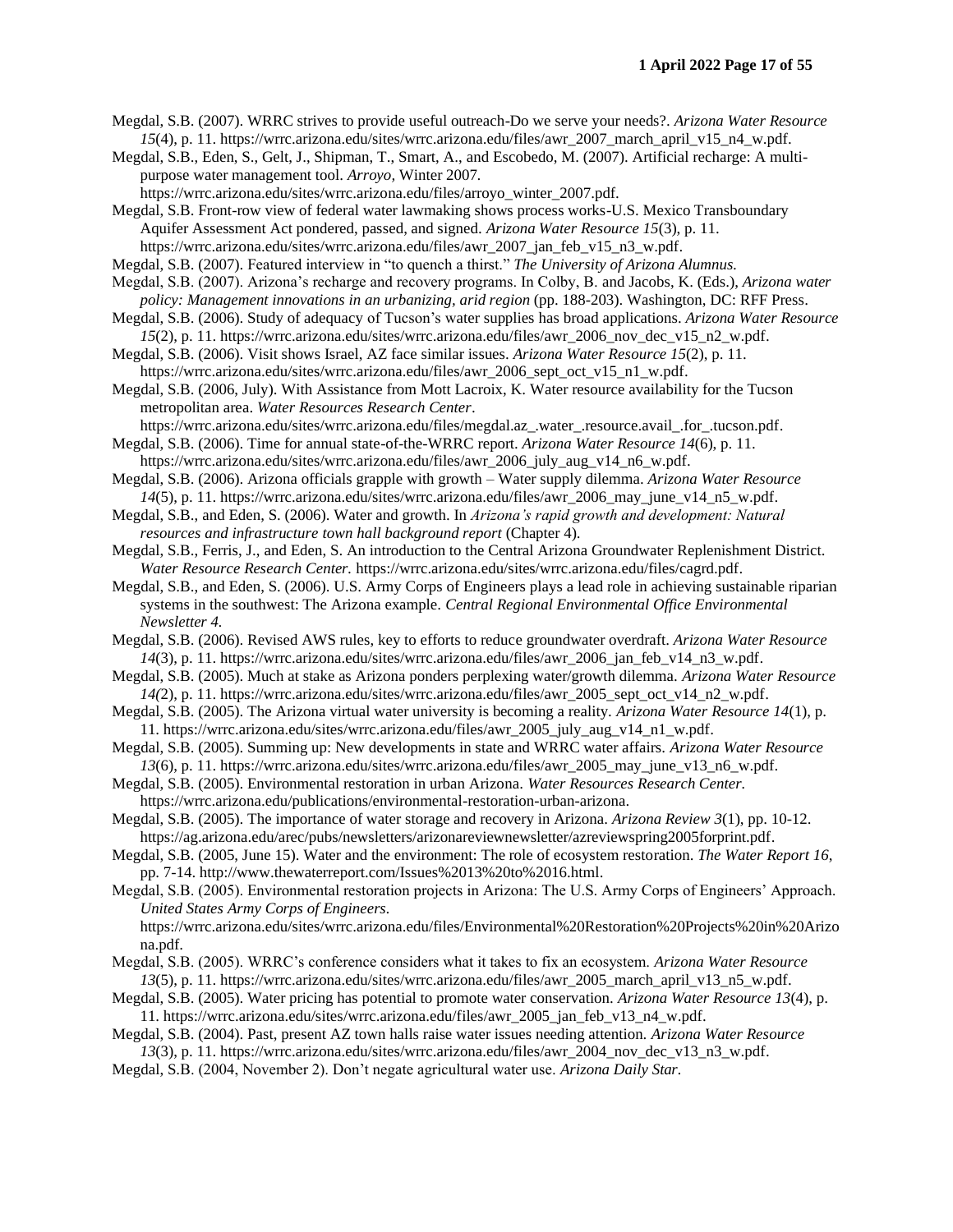Megdal, S.B. (2004, November 15). State drought plan on right road despite some concerns. *Yellow Sheet Report.* (Reprinted from *Arizona Water Resource 13*(2), p. 11.

https://wrrc.arizona.edu/sites/wrrc.arizona.edu/files/awr\_2004\_sept\_oct\_v13\_n2\_w.pdf.)

- Megdal, S.B. (2004). State drought plan on right road despite some concerns. *Arizona Water Resource 13*(2), p. 11. https://wrrc.arizona.edu/sites/wrrc.arizona.edu/files/awr 2004 sept\_oct\_v13\_n2\_w.pdf.
- Megdal, S.B. (2004). WRRC strives to be productive member of the AZ water community. *Arizona Water Resource 13*(1), p. 11. https://wrrc.arizona.edu/sites/wrrc.arizona.edu/files/awr\_2004\_july\_aug\_v13\_n1\_w.pdf.
- Megdal, S.B., and Gelt, J. (2004). Agricultural water issues featured at WRRC's annual conference. *Arizona Water Resource 12*(6), p. 9. https://wrrc.arizona.edu/sites/wrrc.arizona.edu/files/awr\_2004\_may\_june\_v12\_n6\_w.pdf.
- Jacobs, K., and Megdal, S.B. (2004). Chapter 6 -- Water management in the Active Management Areas. In Arizona's water future: Challenges and opportunities town hall background report (pp. 71-90). https://wrrc.arizona.edu/sites/wrrc.arizona.edu/files/pdfs/TownHall.pdf.
- Jacobs, K., and Megdal, S.B. (2004). Chapter 7 -- Water supply and management beyond the Active Management Areas. In *Arizona's water future: Challenges and opportunities town hall background report* (pp. 95-113). https://wrrc.arizona.edu/sites/wrrc.arizona.edu/files/pdfs/TownHall.pdf
- Jacobs, K., Megdal, S.B., and Worden, M. (2004). Chapter 11 -- Questions of water, growth and policy. In *Arizona's*  water future: Challenges and opportunities town hall background report (p. 147). https://wrrc.arizona.edu/sites/wrrc.arizona.edu/files/pdfs/TownHall.pdf.
- Megdal, S.B. (2004). Should Yuma Desalter operate? Varied, complex issues are raised. In *Arizona's water future: Challenges and opportunities town hall background report* (p. 11)*.* https://wrrc.arizona.edu/sites/wrrc.arizona.edu/files/pdfs/TownHall.pdf. (Reprinted from *Arizona Water Resource 12*(6), p. 9. https://wrrc.arizona.edu/sites/wrrc.arizona.edu/files/awr\_2004\_may\_june\_v12\_n6\_w.pdf.)
- Megdal, S.B. (2004). Should Yuma Desalter operate? Varied, complex issues are raised. *Arizona Water Resource 12*(6), p. 9. https://wrrc.arizona.edu/sites/wrrc.arizona.edu/files/awr\_2004\_may\_june\_v12\_n6\_w.pdf.
- Megdal, S.B. (2004, June 6). Focus: An overview of water issues facing Arizona and the Southwest. *Ebony Cactus Newsletter 3*(11).
- Megdal, S.B. (2004). Securing sustainable water supplies in Arizona. *IDS-Water 2004 Online Conference.*
- Megdal, S.B. (2004). Arizona agricultural trends: A graphic and geographic perspective (or let the pictures do the talking). *The Future of Agricultural Water Use in Arizona Conference.*
- Megdal, S.B. (2004). Obtaining, interpreting water use data is complex task. *Arizona Water Resource 12*(5), p. 11. https://wrrc.arizona.edu/sites/wrrc.arizona.edu/files/awr\_2004\_march\_april\_v12\_n5\_w.pdf.
- Megdal, S.B. (2004). Arizona public-private water utility ownership: A changing landscape. *Arizona Water Resource 12*(4), p. 11. https://wrrc.arizona.edu/sites/wrrc.arizona.edu/files/awr\_2004\_jan\_feb\_v12\_n4\_w.pdf.
- Megdal, S.B. (2004). What can WRRC do to serve your water information needs?. *Arizona Water Resource 12*(3), p. 11. https://wrrc.arizona.edu/sites/wrrc.arizona.edu/files/awr\_2003\_nov\_dec\_v12\_n3\_w.pdf.
- Megdal, S.B. Court tells ADWR to set water-use standards for end users. *Arizona Water Resource 12*(2), p. 11. https://wrrc.arizona.edu/sites/wrrc.arizona.edu/files/awr\_2003\_sept\_oct\_v12\_n2\_w.pdf.
- Megdal, S.B., and Moxley, J. (2003). Managing to avoid crisis: A look at water management efforts in rural Arizona. *Arizona Review 1*(2), pp. 9-12.

https://ag.arizona.edu/arec/pubs/newsletters/arizonareviewnewsletter/ArizonaReviewfall2003.pdf.

- Megdal, S.B. (2003). How water management in Tucson, Arizona has affected the desert's landscape. *Water Resources Research Center.* https://wrrc.arizona.edu/sites/wrrc.arizona.edu/files/Water-Management-Desert-Landscape.pdf.
- Megdal, S.B. (2003). We need to regulate well drilling throughout the state—but how?. *Arizona Water Resource 12*(1), p. 11. https://wrrc.arizona.edu/sites/wrrc.arizona.edu/files/awr\_2003\_july\_aug\_v12\_n1\_w.pdf.
- Megdal, S.B. (2003). Steps to take to resolve water resource challenges at regional level. *Arizona Water Resource 11*(4), p. 11. https://wrrc.arizona.edu/sites/wrrc.arizona.edu/files/awr\_2003\_may\_june\_v11\_n4\_w.pdf.
- Megdal, S.B. (2003, May 2). Fiscal 2000 committee report was accurate. *Arizona Capital Times.*
- Megdal, S.B. (2003). Water bills included on Arizona's legislative agenda. *Arizona Water Resource 11*(3), p. 11. https://wrrc.arizona.edu/sites/wrrc.arizona.edu/files/awr\_2003\_march\_april\_v11\_n3\_w.pdf.
- Megdal, S.B. (2003). To be or not to be a good collaborator on water issues. *Arizona Water Resource 11*(2), p. 11. https://wrrc.arizona.edu/sites/wrrc.arizona.edu/files/awr\_2003\_jan\_feb\_v11\_n2\_w.pdf.
- Megdal, S.B. (2003, February 6). Columnist's view of state funding twists truth. *Tucson Citizen.* (Reprinted from *Arizona Republic,* January 29, 2003).
- Megdal, S.B. (2003, January 29). Fiscal 2000 work stands the test of time. *Arizona Republic.*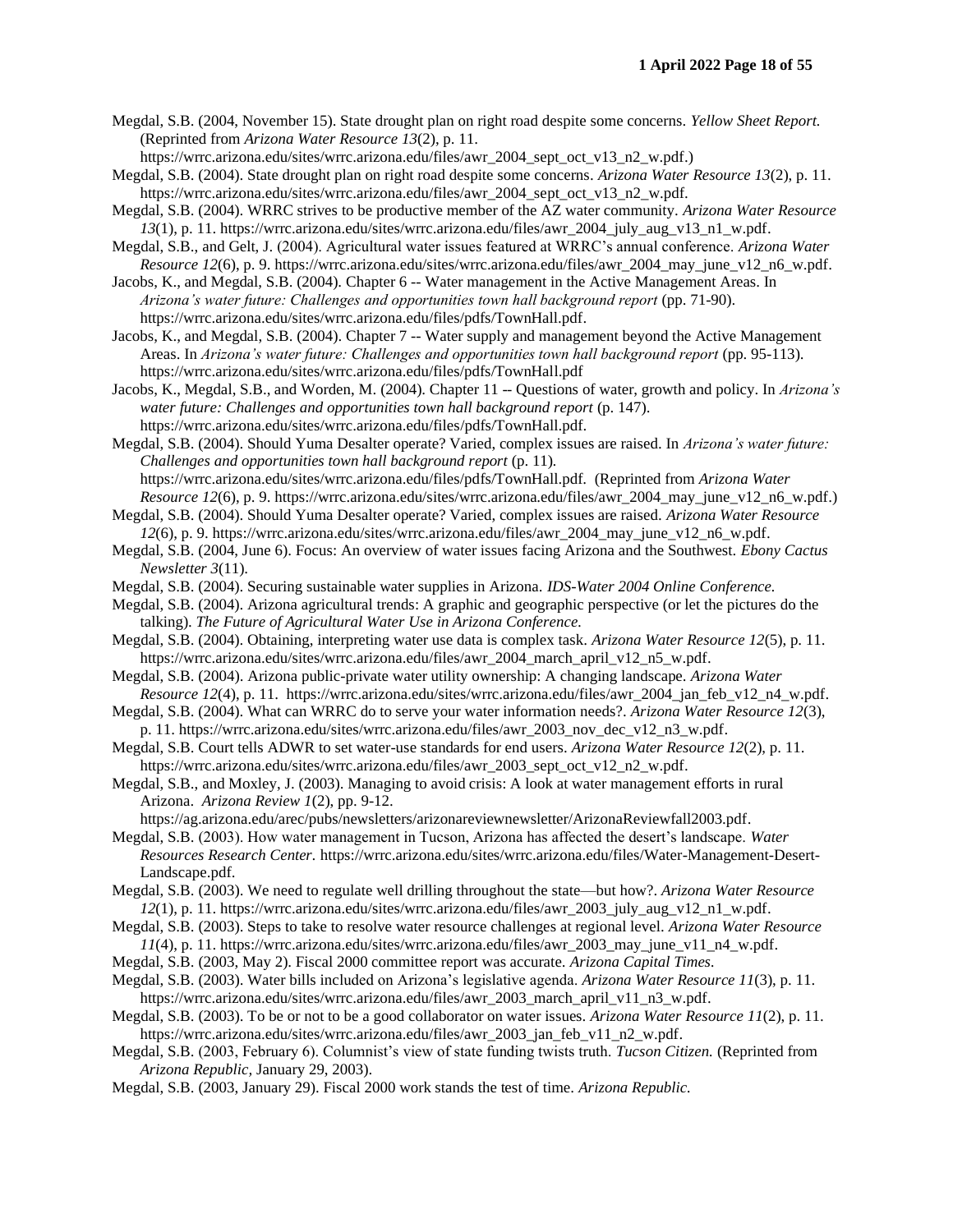- Megdal, S.B. (2002). Program supports UA water research, education and outreach. *Arizona Water Resource 11*(1), p. 11. https://wrrc.arizona.edu/sites/wrrc.arizona.edu/files/awr\_2002\_sept\_oct\_v11\_n1\_w.pdf.
- Megdal, S.B. (2002). Interesting times for the Arizona Water Banking Authority. *Arizona Water Resource 10*(6), p. 11. https://wrrc.arizona.edu/sites/wrrc.arizona.edu/files/awr\_2002\_july\_aug\_v10\_n6\_w.pdf.
- Megdal, S.B. (2002). The Central Arizona Groundwater Replenishment District-The need for some fine tuning. *Arizona Water Resource 10*(5), p. 11.
	- https://wrrc.arizona.edu/sites/wrrc.arizona.edu/files/awr\_2002\_may\_june\_v10\_n5\_w.pdf.
- Megdal, S.B., and Gelt, J. (2002, June 7). Lawmakers aren't water wise. *Arizona Capital Times.*
- Megdal, S.B. (2002, May 29). Transportation planning back to the drawing board. *Arizona Capital Times.*
- Megdal, S.B. (2002). Was the governor's water management commission conversation comprehensive enough?. *Arizona Water Resource 10*(4), p. 11.

https://wrrc.arizona.edu/sites/wrrc.arizona.edu/files/awr\_2002\_march\_april\_v10\_n4\_w.pdf.

- Megdal, S.B. (2002, April 14). It's a good beginning to the traffic solution. *Arizona Daily Star.*
- Megdal, S.B., and Shultz, M. (2000, April 7). Buses? Freeways? Both? Help plan state's future. *Tucson Citizen.*
- Megdal, S.B. (2000). After 20 years GMA [Groundwater Management Act] is due for 'comprehensive conversation'. *Arizona Water Resource 8*(4), p. 6.

https://wrrc.arizona.edu/sites/wrrc.arizona.edu/files/awr\_2000\_jan\_feb\_v8\_n4\_w.pdf.

- Megdal, S.B. (1998). Arizona must recognize limitations as it grows. In *Growth in Arizona: The machine in the garden.* Tempe, AZ: Arizona State University Morrison Institute for Public Policy.
- Megdal, S.B. (1995). The Northwest Tucson Replenishment Program: A collaborative approach to groundwater recharge. In *Proceedings of the 7th Biennial Symposium on the Artificial Recharge of Groundwater.* Tempe, AZ: Arizona State University. http://www.grac.org/bsmar14-proceedings/7th-BSMAR-1995-The-Role-of-Rechargein-Integrated-Water-Management.pdf.
- Megdal, S.B. (1995). The benefits of state regulation. In Teske, P. (Ed.), *American regulatory federalism and telecommunications infrastructure* (pp. 85-94). London: Routledge.
- Megdal, S.B. (1995). Perspectives on regional water issues. In *Proceedings of the Mohave County Unity Forum on Water Issues and Their Effect on Mohave County* (pp. 25-30). Kingman, AZ: Mohave County City Council.
- Ransom, M. and Megdal, S.B. (1993). Sex differences in the academic labor market in the affirmative action era. *Economics of Education Review 12*(1), pp. 21-43. https://doi.org/10.1016/0272-7757(93)90041-E.
- Megdal, S.B. (1992). The Santa Cruz Valley Water District and CAP use: Decision making under uncertainty. *Proceedings of the 1992 Fall Conference of the Arizona Water Resources Association.*
- Megdal, S.B. (1989). On regulation, deregulation, and economics. *The Energy Journal 10*, pp. 181-195.
- Megdal, S.B. (1989). Municipalization of electricity provision: A strategy for bypass. *Public Utilities Fortnightly*  123, pp. 22-26.
- Megdal, S.B., and Lain, D. (1988). A comparison of alternative methods for regulating local exchange companies. In *Proceedings of the Sixth NARUC Biennial Regulatory Information Conference* (Vol 3. pp. 11-41). Columbus, OH: National Regulatory Research Institute.
- Megdal, S.B., and Lain, D. (1988). A comparison of alternative methods for regulating local exchange companies. In *Proceedings of the 1988 US WEST Academic Seminar (pp. 25-32).*
- Megdal, S.B. (1988). Municipalization of electricity: The captive customer's strategy for bypass. In Warick, D. (Ed.). *Proceedings of the Sixth NARUC Biennial Regulatory Information Conference* (Vol 1. pp. 627-634). Columbus, OH: National Regulatory Research Institute.
- Megdal, S.B. (1988). Municipal takeovers: The captive customers' strategy for bypass. In *Proceedings, Fourth Annual Current Issues Challenging the Regulatory Process Conference* (pp. 42-47). Las Cruces, NM: New Mexico State University.
- Megdal, S.B. (1988, June 27). But is it fair? Telecom debate should not be linked to 'fairness doctrine'. *Communications Week,* p. 21.
- Megdal, S.B. (1988, Spring). The status of telecommunications regulation. *Arizona Review,* p. 19.
- Megdal, S.B. (1988). An assessment of telecommunications regulation. *New Mexico Business Forum 6*, pp. 21-25.
- Megdal, S.B. (1987). Comments on Robert Theobold's 'A Framework for Thinking about Transportation Issues. In *Proceedings from Arizona Futures: A Symposium.* Phoenix, AZ: Arizona Department of Transportation.
- Megdal, S.B. (1987). The political economy of telecommunications deregulation: The Arizona case. *US WEST Academic Quarterly Report.* (Reprinted from *Public Utilities Fortnightly 119)*
- Megdal, S.B. (1987). The political economy of telecommunications deregulation: The Arizona case. *Public Utilities Fortnightly 119,* pp. 20-26.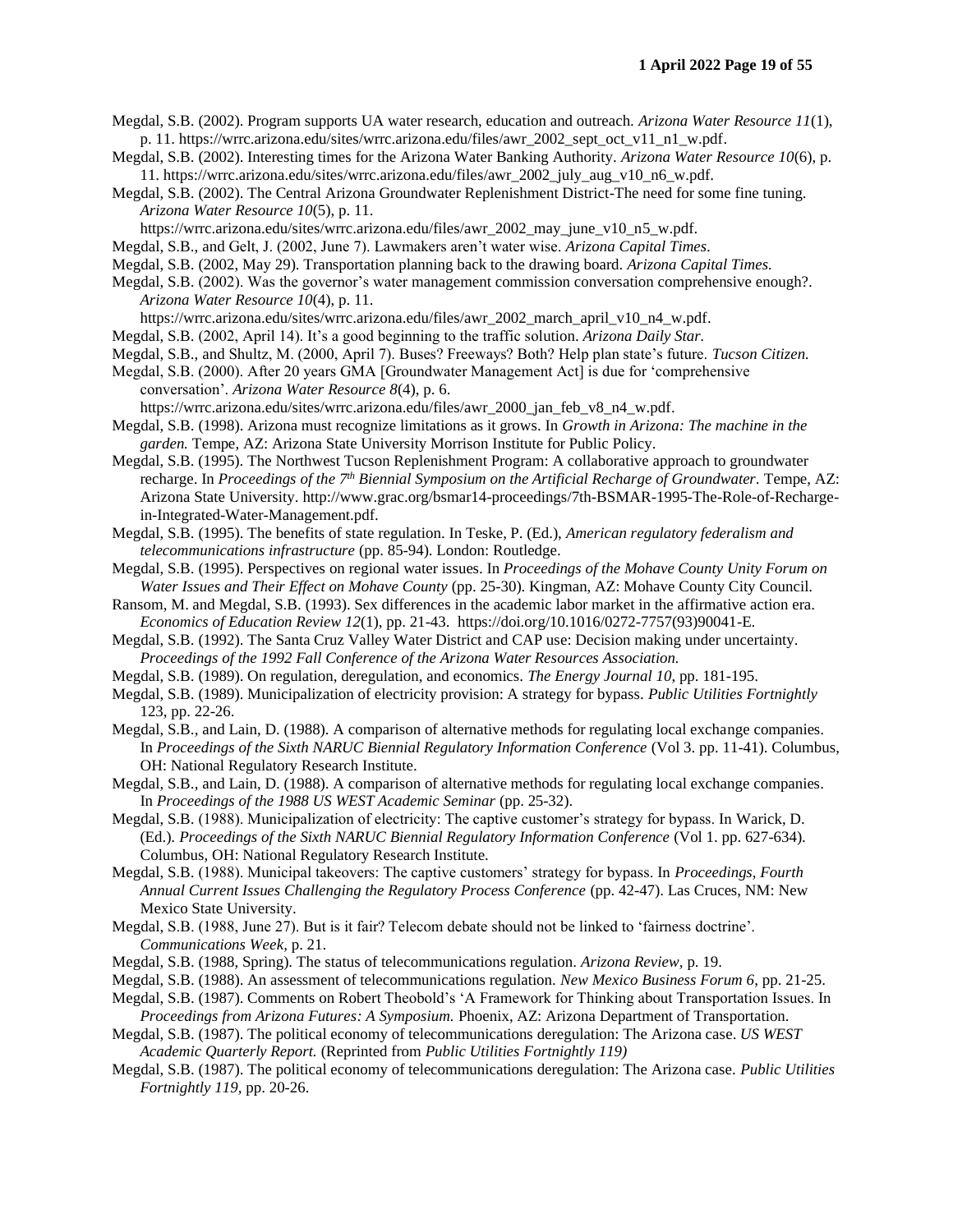- Megdal, S.B. (1987) From Regulation to Competition: Beyond Rhetoric, write-up of presentation to th eAnnaul meeting of the Western Conference of Public Utility Commissioners, Durango, Co, June 8, 1987.
- Megdal, S.B. (1987, June 8). Corporation Commission has key role in Arizona's new economy. *Phoenix Business Journal.*
- Megdal, S.B. (1987). The flypaper effect revisited: An econometric explanation. *The Review of Economics and Statistics 69,* pp. 347-351.
- Megdal, S.B. (1987). The econometrics of piecewise-linear budget constraints: A monte carlo study. *Journal of Business and Economic Statistics 5*, pp. 243-248.
- Megdal, S.B. (1987). The deregulation dilemma. *US WEST Academic Relations Quarterly Report.* (Reprinted from *Arizona Daily Star,* February 12, 1987).
- Megdal, S.B. (1987, February 12). The deregulation dilemma. ACC facing deregulation dilemmas. *The Arizona Daily Star.*
- Megdal, S.B. (1987, March 22). Telecommunications regulation needs a new social contract. *The Arizona Republic*.
- Megdal, S.B. (1986). Communications technology: development and economic fallout. In *Proceedings, Ninetyeighth Annual Convention and Regulation Symposium*. National Association of Regulatory Utility Commissioners.
- Megdal, S.B. (1986). The political economy of telecommunications deregulation in Arizona. In *Proceedings from the Telecommunications Deregulation Forum*. Tucson, AZ: The Karl Eller Center of the University of Arizona College of Business.
- Megdal, S.B. (1986). Comparable worth: Some issues for consideration. *Contemporary Policy Issues 4,* pp. 40-51.
- Megdal, S.B. (1986). Estimating a public school expenditure model under binding spending limitations. *Journal of Urban Economics 19,* pp. 277-295.
- Megdal, S.B., and Tobias, S. (1986). An economist and a feminist look at comparable worth. *Arizona Labor Market Newsletter 10*(2), Arizona Department of Economic Security, Issue entitled "Comparable Worth: A Road to Pay Equity?", pp. 16-22.
- Megdal, S.B. (1986). A comment on 'Property Taxes and Firm Location: Evidence from Proposition 13'. In Rosen, H. (Ed.), *Studies in State and Local Public Finance* (pp. 108-112). Chicago, IL: The University of Chicago Press.
- Megdal, S.B. Women in the Arizona economy: A profile*.* In Monk, J., Schlegel, A. (Eds.), *Women and the Arizona Economy* (Chapter 2). Tucson, AZ: Southwest Institute for Research on Women.
- Megdal, S.B. and Tobias, S. (1985). Rethinking comparable worth: Do all roads lead to equality?. *Education Record 66*(4), pp. 27-31.
- Megdal, S.B. and Ransom, M. (1985). Longitudinal changes in salary at a university: What response to equal pay legislation. *American Economic Review 75*, pp. 271-274.
- Megdal, S.B. (1985). A note on 'Estimating School District Expenditure Functions Under Conditions of Closed-End Matching Aid': Closed-end matching aid in the context of a two-part tariff. *Journal of Urban Economics 17,* pp. 19-29.
- Megdal, S.B. (1984). Review of the property tax and local finance: Proceedings of the Academy of Political Science, Vol. 35, no. 1, edited by C. Lowell Harriss. *Journal of Economic Literature 22,* pp. 1655-1657.
- Megdal, S.B. (1984). A model of local demand for education. *Journal of Urban Economics 16*, pp. 13-30.
- Megdal, S.B. (1983). Equalization of expenditures and the demand for local public education: The case of New Jersey. *Public Finance Quarterly 11,* pp. 365-376.
- Megdal, S.B. (1983) The determination of public expenditures and the principal and agent relation: A case study. *Public Choice 40,* pp. 71-87.
- Megdal, S.B. (1981). An econometric definition of the inflation-unemployment tradeoff. In Chow, G. (Ed.), *Economic Analysis by Control Methods* (Chapter 7)*.* Hoboken, NJ: John Wiley and Sons. (Reprinted from *American Economic Review 68).*
- Megdal, S.B. (1981). The control of large scale nonlinear econometric systems. In Chow, G. (Ed.), *Economic Analysis by Control Methods* (Chapter 4)*.* Hoboken, NJ: John Wiley and Sons. (Reprinted from *IEEE Transactions on Automatic Control).*
- Megdal, S.B., and Chow, G.C. (1981). An econometric definition of the inflation-unemployment tradeoff. *American Economic Review* 68, pp. 446-453.
- Megdal, S.B. and Chow, G.C. (1978). The control of large scale nonlinear econometric systems. *IEEE Transactions on Automatic Control,* pp. 344-349.

#### **MONOGRAPHS, REPORTS AND OTHER MEDIA:**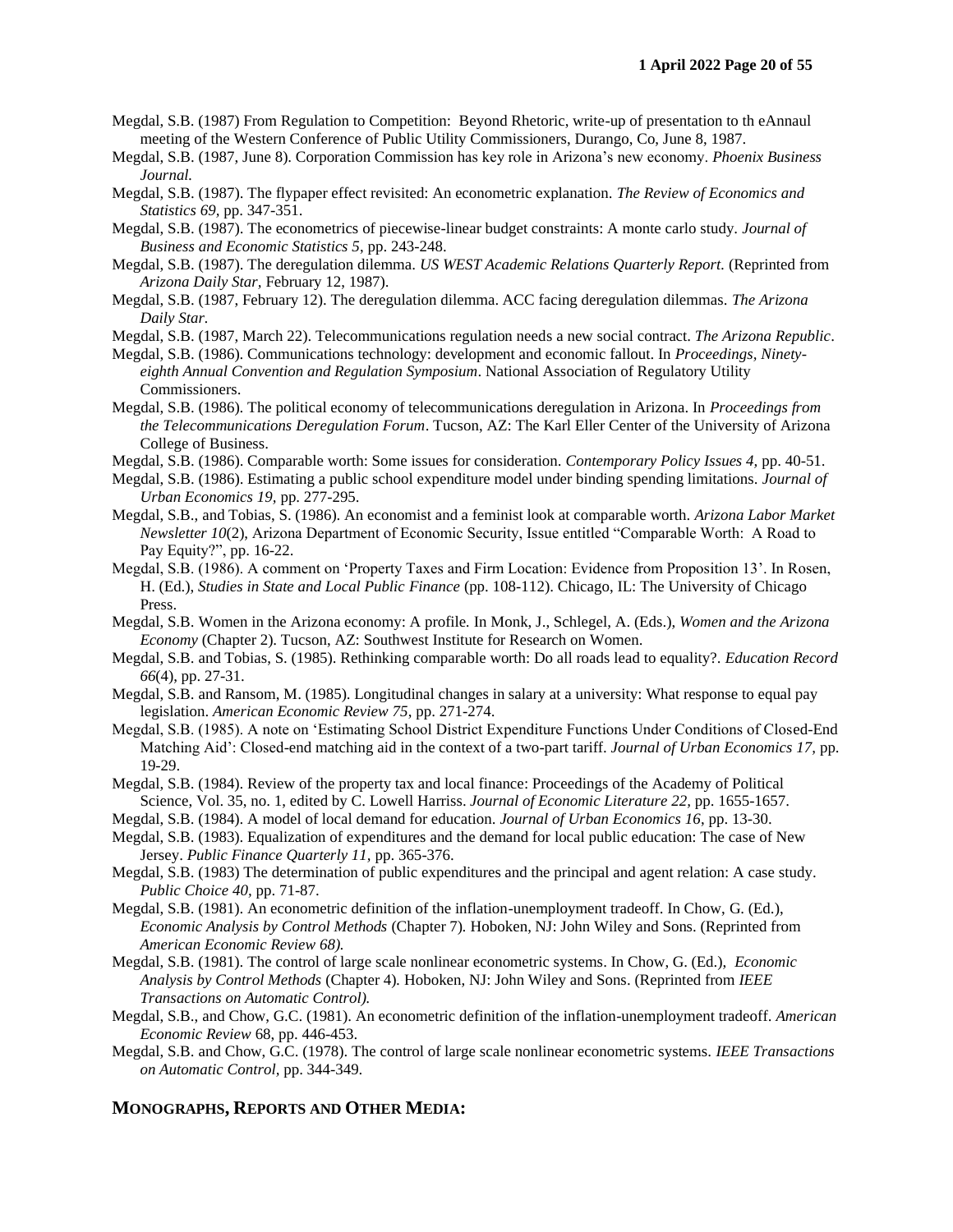- Report of the Groundwater Visibility Initiative Workshop, Alley, W.M., Beutler, L., Campana, M.E., Megdal, S.B., and Tracy, J.C., an initiative of the American Water Resources Association (AWRA) and the National Groundwater Association (NGWA). Workshop Held April 28, 2016, Denver, CO.
- Callegary, J.B., Minjárez Sosa, I., Tapia Villaseñor, E.M., dos Santos, P., Monreal Saavedra, R., Grijalva Noriega, F.J., Huth, A.K., Gray, F., Scott, C.A., Megdal, S.B., Oroz Ramos, L.A., Rangel Medina, M., Leenhouts, J.M., (2016). San Pedro River Aquifer Binational Report: International Boundary and Water Commission, 170 p.
- Megdal, S.B., Gerlak, A.K., Varady, R.V., Huang, Y.L. (2015). Improving Integrated Surface Water and Groundwater Management: Three Case Studies of Innovative Groundwater Governance Approaches. Report on USGS 104b project, grant number: 2014AZ529B. Revised, December 14, 2015.
- Ferris, K, Porter, S., Springer, A., Eden, S., Megdal, S. (2015). *Keeping Arizona's Water Glass Full*. 107th Arizona Town Hall Research Committee Background Report. Phoenix, AZ: 54 pp.
- http://www.aztownhall.org/resources/Documents/107%20Background%20Report%20web.pdf Gerlak, A. K., S. B. Megdal, and R. G. Varady (team leader), in collaboration with A. Malhotra and J. Vaessen (task
- manager). 2015. *Evaluation of the World Water Assessment Programme*. Paris: UNESCO. 127 + vi pp. *Roadmap for Considering Water for Arizona's Natural Areas*, Kelly Mott Lacroix, Brittany Xiu, and Sharon B.
- Megdal, Final Report Submitted to Nina Mason Pulliam Charitable Trust, December 2014. https://wrrc.arizona.edu/sites/wrrc.arizona.edu/files/RAPIDS/PDF/Roadmap4NaturalAreas\_2014.pdf
- Report on Spring 2012 Sabbatical Project, A Comparison of Water Management and Policy Approaches of Three Water-Stressed Regions: Arizona, Israel and Australia, Submitted to the College of Agriculture and Life Sciences, September, 2012.
- Rapporteur's Report, OECD Expert Workshop on Water Security: Managing Risks and Tradeoffs in Selected River Basins, Held in Paris, France, 1 June 2012. Part I: Summary of the Workshop. Part II: Post-Workshop Analysis – An Essay. September 2012.
- "Desalination Technology in a Binational Context: Systemic Implications for Water, Society, Energy, and Environment in the Arizona-Sonora portion of the U.S.-Mexico Border," M. Wilder, I. Aguilar Barajas, J. McEvoy, R. Varady, S. Megdal, N. Pineda, and C. Scott, Paper submitted for presentation at the The Puentes Consortium's 3rd Annual Symposium on US-Mexico Border Advancement: Creating a 21st Century Border: Border Technologies, April 26-27, 2012.
- "Groundwater Policy and Governance," Robert G. Varady, Frank van Weert , Sharon B. Megdal , Andrea Gerlak, Christine Abdalla Iskandar , and Lily House-Peters, with major editing by Emily Dellinger McGovern, February 2012, FAO/Global Environmental Facility, Groundwater Governance: A Global Framework for Country Action, GEF project ID: 3726 — FAO project ID: 608795 — FAO project symbol: GCP /GLO/277/GFF, Thematic Paper No. 5, Commissioned by UNESCO IHP. http://www.groundwatergovernance.org/fileadmin/user\_upload/groundwatergovernance/docs/Thematic\_papers/ GWG\_Thematic5\_8June2012.pdf
- "Digest and Take-away Messages from Thematic Paper No. 5" (see entry immediately above), Robert G. Varady, Sharon B. Megdal and Emily Dellinger McGovern, December 2012.
- *Innovation of a Water Filter in Gore-Deir Alla Using Jordanian Natural Resources*, grant report to USAID dated 15 February 2012. Submitted by: PI Dr. Ayoup M. Ghrair; USA Expert, Dr. Sharon B. Megdal; and Co-Researchers: Othman Almashaqbaeh, Rana Ardah, Hamad bany Hamad, Tharwa Quteish, Soheil Nosir, Ammany Mahasnah, Ayman Qamoh, Jameel Hadad.
- *Arizona Environmental Water Needs Assessment Report,* Joanna Nadeau and Sharon B. Megdal, 2011.

*Arizona Environmental Water Needs Methodology Guidebook*, Joanna Nadeau and Sharon B. Megdal, 2011.

- *GEF Transboundary Waters Assessment Programme (TWAP) Methodology and Execution Arrangements: Transboundary Aquifers Methodology*, Final Draft, Andrea Merla (UNESCO-IHP) and Holger Treidel (UNESCO-IHP), Contributing author to Part III, UNESCO-IHP, IGRAC, WWAP, December 2010.
- *Water, People and the Future* Video, Release Date, April 21, 2010, http://www.youtube.com/watch?v=tnFi\_T-L13E.
- "Projects to Enhance Arizona's Environment: Piloting a Voluntary Mechanism for Securing Water for Environmental Enhancement Projects, Phase III Report to the U.S. Bureau of Reclamation, with Joanna B. Nadeau, January 2010.
- *Keeping Water Knowledge Flowing*, Video about the Water Resources Research Center produced by WebsEdge for the American Water Resources Association National Conference, November 2008.
- *Tucson Regional Water Planning Perspectives Study*, with Aaron Lien, Funded by the TRIF Water Sustainability Program through the Water Resources Research Center, May 16, 2008. Posted, www.cals.arizona.edu/azwater.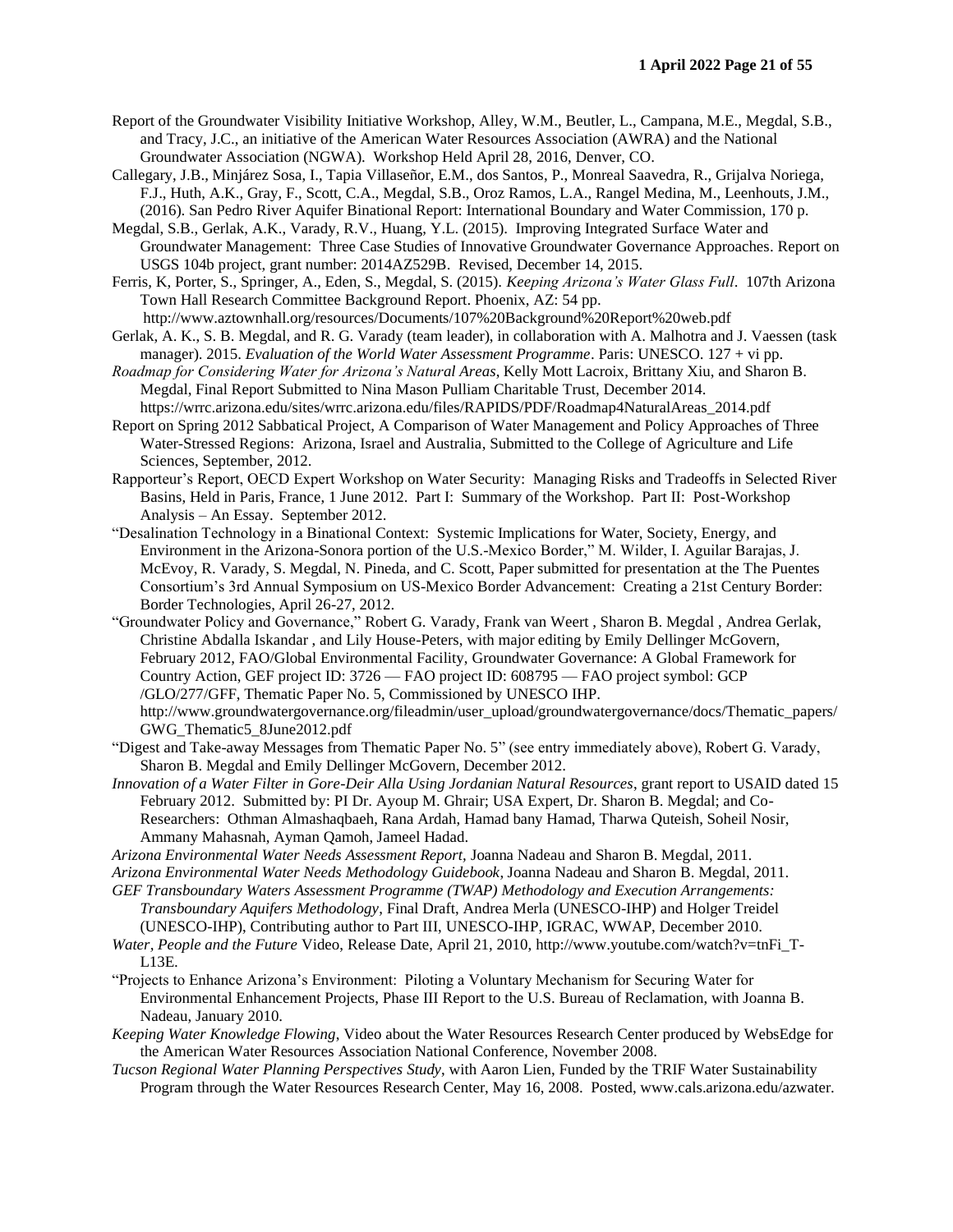- "River Restoration: Arizona's Oft Neglected Waterways Get Overdue Attention," *Arroyo*, Winter 2008 (Executive Publisher).
- *Evolution and Evaluation of the Active Management Area Management Plans*, with Zachary Smith and Aaron Lien, Prepared with funding from the Arizona Water Institute and the Arizona Department of Water Resources, January 2008. Posted, www.cals.arizona.edu/azwater.
- *Water Conservation Banking: Municipal Water Conservation to Support Environmental Enhancement*, with Andrew Schwarz, Prepared with funding from the U.S. Bureau of Reclamation, December 2007. Posted, www.cals.arizona.edu/azwater.
- *Layperson's Guide to Arizona Water*, 2007, Published by the Water Education Foundation and the Water Resources Research Center, multiple staff authors.
- *Rapid Watershed Assessments*, April 2007, Prepared with and for the Natural Resource Conservation Service-Arizona, multiple staff authors. Volumes prepared for the following watersheds: Agua Fria; Carrizo Creek; Chevelon Canyon; Detrital Wash; Pantano Wash-Rillito River; San Simon River; and Silver Creek. Available at http://www.az.nrcs.usda.gov/technical/rwa.html.
- *Water Resource Availability for the Tucson Metropolitan Area*, prepared with funding from the Metropolitan Pima Alliance, July 2006.
- *Projects to Enhance Arizona's Environment: An Examination of their Functions, Water Requirements and Public Benefits*, with Kelly Mott Lacroix and Andrew Schwarz, prepared with funding from the United States Bureau of Reclamation, Assistance Agreement Number 04-FG-32-0270, May 2006. Posted, www.cals.arizona.edu/azwater/.
- *Environmental Restoration Projects in Arizona: The U.S. Army Corps of Engineers' Approach*, Report prepared for the United States Army Corps of Engineers, June 2005.
- *Hoover Dam Bypass Bridge Financial Feasibility Study,* (subcontractor to Hagler Bailly Service, Inc.), prepared for the Arizona Department of Transportation and Nevada Department of Transportation, June 2000.
- *Transportation Needs Assessment and Funding Options Study* (with Curtis Lueck and Associates), prepared for the Maricopa County Department of Transportation, November 1999.
- *Yuma Area Service Highway Funding Study* (with Apogee/Hagler Bailly), prepared for the Yuma Metropolitan Planning Organization, June 1998.
- *An Analysis of Private Water Company Recovery of CAP Water and Conservation Program Costs,* prepared for the Phoenix Active Management Area of the Arizona Department of Water Resources, June 1997.
- *Picacho Reservoir Multi-Use Project: Augmentation and Groundwater Recharge Analysis,* prepared for the Pinal County Department of Civil Works, December 1996.
- *The Pinal County Water Augmentation Authority Plan: A Guide to Water Augmentation Planning for the Pinal Active Management Area* (with SWCA, Inc), prepared for the Pinal County Water Augmentation Authority, October 1995.

*Figgie Crime Report: An Economic Perspective,* with Gerald J. Swanson and Victor Tabbush, 1985.

*School Funding Formulas and Local Expenditures on Education: The Case of New Jersey*, Ph.D. Dissertation, Princeton University, 1981.

## **PRESENTATIONS, PANELS, AND SELECTED MEDIA:**

- **Keynote Presentation**, Managed Aquifer Recharge in Semi-Arid Regions, International Conference on Water Resources Management and Sustainability: Solutions for Arid Regions, Dubai Expo 2020, Dubai, United Arab Emirates, March 22, 2022.
- **Keynote Presentation**, Addressing Water Scarcity through Innovation and Collaboration, KKL-JNF Expo Dubai World Water Week Program, Innovative Water Utilization in Arid Environments, Israeli Pavilion, Dubai Expo 2020, Dubai, United Arab Emirates, March 22, 2022.
- **Presentation**, Collaborative Research for Water Resilience, AZ Water Association Research Symposium: Water Research Benefitting Arizona Utilities, Phoenix, AZ, March 22, 2022. (Pre-recorded)
- **Presentation,** Raising Awareness about Groundwater, Pima County District 5 World Water Day Teach-in, Virtual, March 22, 2022. (Pre-recorded) https://www.youtube.com/watch?v=MYUssJ4Mg64
- **Television panelist**, Israel English Language TV (ILTV). 30-Minute Panel Discussion of World Water Challenges and Solutions. aired World Water Day, March 22, 2022. (Pre-recorded March 1, 2022) https://youtu.be/ELR2iQtJToo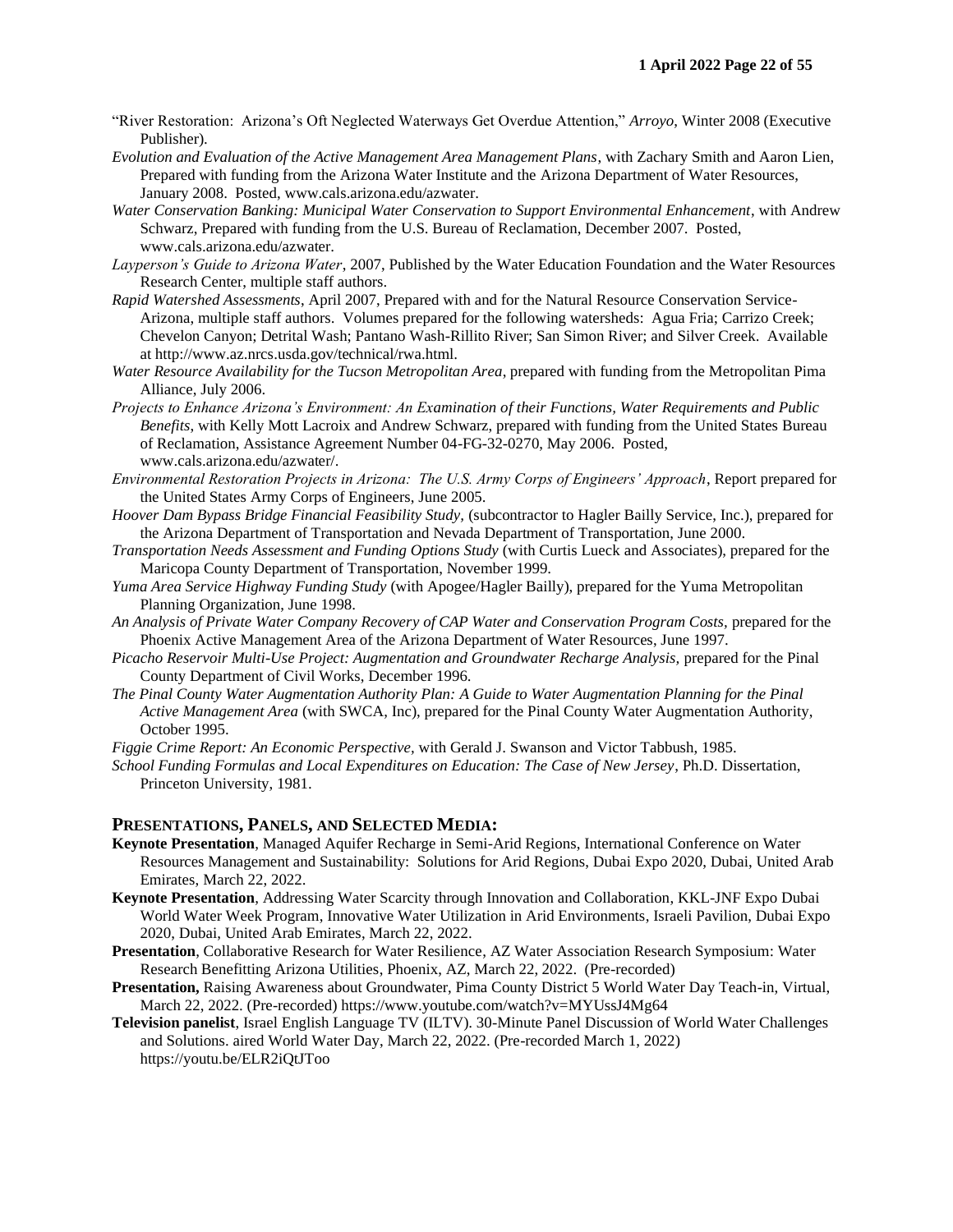**Radio Interview**, Zach Yentzer, Tipping Point with Zach Yentzer, 1030 am KVOI Radio – The Voice, March 3, 2022 (one hour).

https://open.spotify.com/episode/7x75P9MzZHkr5TVMe45u3u?si=yCkj2OQOQG6AiJNFZtClfg&nd=1 **Presentation**, WRRC Perspectives, Workshop comments, CNRS-UArizona International Research Center,

damFrance-Arizona Institute for Global Grand Challenges, 2022 Conference, Tucson, AZ, March 1, 2022. **Presentation**, Water Issues faced by Arizona and the Central Arizona Project, Sabino Canyon Volunteer Naturalists,

February 23, 2022.

- **Numerous interviews with news media**, Topics include desalination technology, severe drought, groundwater in Pinal County, water management in the Middle East, etc. Outlets include KJZZ (NPR, Phoenix) https://theshow.kjzz.org/content/1756668/what-megadrought-could-mean-arizonas-water-future; and Arizona Daily Star. February 2022.
- **Presentation**, Pinal AMA Groundwater Management Issues, 2022 Arizona Cotton Symposium, February 10, 2022.
- **Presentation**, Arizona Water Management Issues connected to the SW Groundwater USDA Project, Meeting to launch the USDA NIFA-funded project, Sustaining Groundwater and Irrigated Agriculture in the Southwestern United States Under A Changing Climate, Zoom, January 18, 2022.
- **Moderator**, Panel on Changing Climate: Acknowledging the Water Risks, Colorado River Water Users Association Annual Meeting, Las Vegas, Nevada, December 15, 2021
- **Panelist**, Panel IV: Building a pragmatic approach to a TBA (transboundary aquifer) assessment. UNESCO ISARM 2021 Conference, Transboundary Aquifers: Challenges and the Way Forward. December 8, 2021.
- **Presentation**, Reaching Groundwater Agreements on the Border Between Mexico and the United States: Science and Policy Fundamentals, Presentation made on behalf of coauthor group: Sharon B. Megdal, Stephen Mumme, Roberto Salmón, Rosario Sanchez, Elia M. Tapia-Villaseñor, Mary-Belle Cruz-Ayala, and Oscar Ibañez, UNESCO ISARM 2021 Conference, Transboundary Aquifers: Challenges and the Way Forward. December 6, 2021
- **Presentation**, Working Collaboratively on the Arizona-Sonora Portion of the Transboundary Aquifer Assessment Program AND Discussion of Wicked Water Problems related to Borders, Agribusiness & Water Council of AZ Water Management Certificate Program Cohort IX, December 3, 2021.
- **Presentation**, Connecting Israeli Water Management to Arizona and our Region, Splendido at Rancho Vistoso, December 3, 2021.
- **Presentation**, Tribal Water Dialogues in Arizona and the Colorado River Basin: Listen, Learn, and Listen, UC Riverside , School of Public Policy, Water Seminar Series, November 16, 2021.
- **Moderator and Panelist**, Women Leaders Panel, Inaugural Meeting of the Arizona Association of Women in Water and Agriculture, Chandler, Arizona, November 10, 2021.
- **Student Lead-authored Presentation**, Recognizing and Addressing Diversity, Equity and Inclusion in Water Resource Dialogues (with Simone Williams, lead author, and S. Eden, coauthor) American Water Resources Association 2021 Annual Conference, November 8, 2021.
- **Presentation**, Science Diplomacy and Dialogue to Address Wicked Water Problems, American Water Resources Association 2021 Annual Conference, November 8, 2021.
- **Panelist**, Building local water resilience and preserving local river flows in the face of drought and low Colorado River flow conditions, Santa Cruz Watershed Collaborative Forum, November 3, 2021.
- **Presentation** (recorded), Tackling Wicked Water Problems in the Transboundary Colorado River Basin, originally recorded for the Third International Congress on Desert Economy: Energy Economics (Dahkla Conference), October 20, 2021, which has been postponed until 2022. Due to the high interest in this topic, the 20-minute presentation is freely available [here.](http://tinyurl.com/wicked-water-crb)
- **Brief Overview**, Diversifying Voices in Water Resources (DViWR) 104b project, Virtual Fall Meeting of the National Institutes for Water Resources, October 5, 2021.
- **Panelist**, The Colorado River and the New Normal Water Conditions: What about Mexico? Coffee Break of the Permanent Forum of Binational Waters, October 1, 2021.
- **Presentation**, Water resilience challenges for groundwater dependent communities along the United States-Mexico Border, Symposium on Resilience Research for Global Development Challenges, University of Arizona, Tucson, AZ, September 30, 2021.
- **Roundtable panelist**, Two Nations, One Water Conference, New Mexico Water Resources Research Institute, September 30, 2021.
- **Presentation**, Adapting to a drier future for Tucson, Arizona, and the Western US, District 9 Meeting, Tucson (Zoom), September 28, 2021.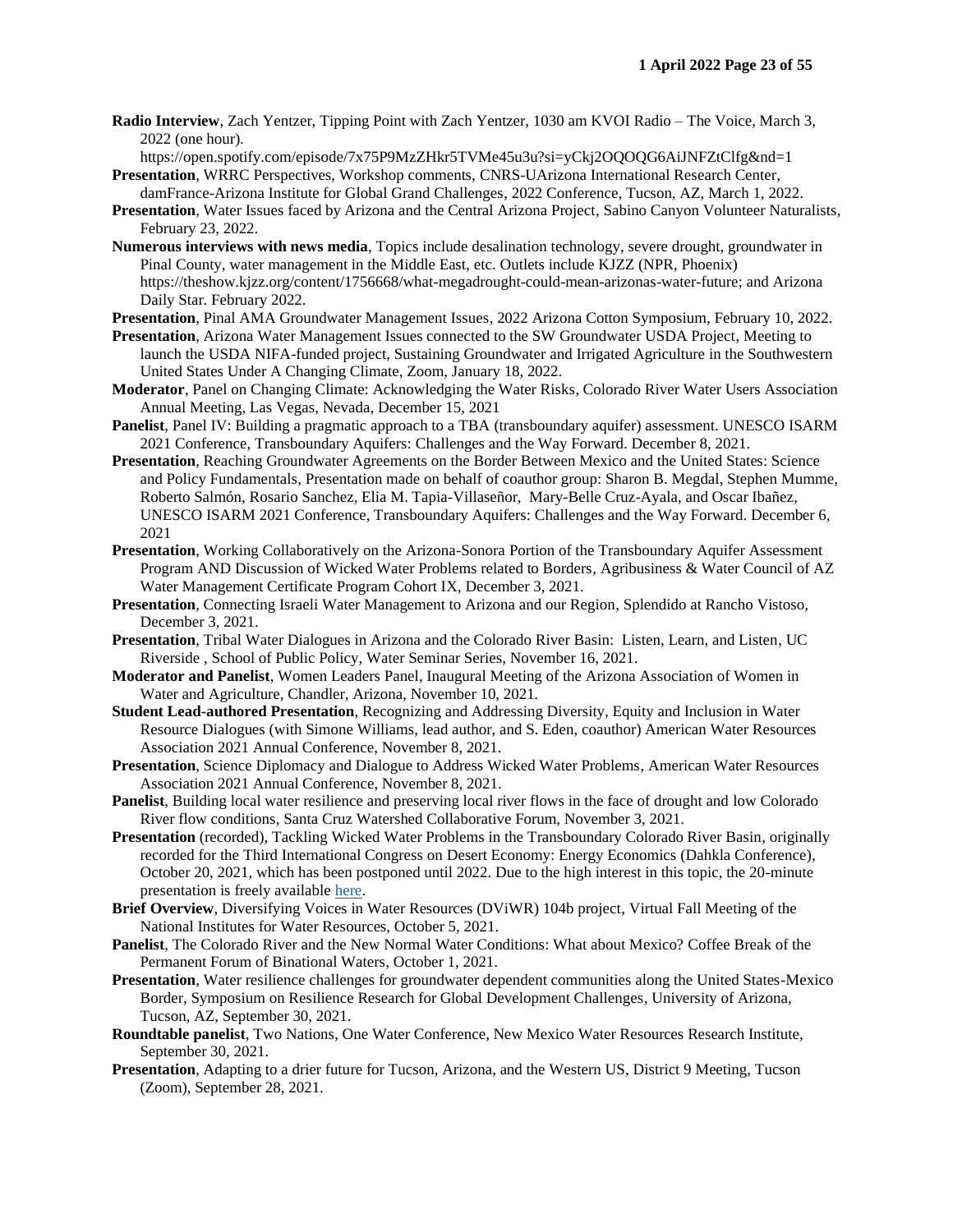- **Panel Moderator-Convenor**, Water Solutions for Our Warmer World Episode 4: Drought in the Colorado River Basin, September 22, 2021.
- **Speaker**, Water Policy & Management for Water-scarce Regions: The Colorado River Basin Case Study, 6th Annual Sustainability Conference, Oka' – The Water Institute at East Central University, 21 September 2021.
- **Presentation**, Adapting to a drier future for Arizona and the Western US, Green Valley Democratic Club, Sept 11, 2021.
- **Presentation**, Water Issues faced by Arizona and the Central Arizona Project, Tierra Antigua Realty, Sept 10, 2021.
- **Presentation**, Water Issues faced by Arizona and the Region, Green Valley Community Talk, Green Valley, AZ, September 9, 2021.
- **Conference Convener and Moderator**, Tribal Water Resilience in a Changing Environment, Water Resources Research Center Annual Conference, August 30 – September 1, 2021.
- **Featured by selected media regarding Declaration of Colorado River Tier 1 Shortage**, The New York Times (8/16/21) The Washington Post (8/16/21), The Hill's Sustainability Report (8/17/21), BBC World News TV Live (8/19/21), BBC Radio 5 Live (8/20/21).
- **Media interviews** Skimm This Podcast, August 12, 2021. https://www.theskimm.com/news/the-best-laid-plansafghanistan-droughts-and-back-to-school-2ufyVWWlx36QlkHzKAUhCS (story on drought at about 28 minutes)
- **Moderator**, Panel on Surface & Groundwater Issues in Arizona, Arizona Association of Conservation Districts Conference, Working Together to Conserve AZ, Litchfield Park, AZ, August 20, 2021.
- **Co-chair,** American Water Resources Association Summer Specialty Conference, Connecting Land and Water for Healthy Communities, Virtual Conference, July 19-21, 2021.
- **Moderator and co-convener**, Session 18, Gila River Indian Community: Sovereignty and Water Policy Connecting Land and Water, American Water Resources Association Summer Specialty Conference, Connecting Land and Water for Healthy Communities, July 20, 2021.
- **Moderator**, Plenary Session, Dr. Aziza Akhmouch, Speaker, Connecting Land and Water: An OECD Perspective, American Water Resources Association Summer Specialty Conference, Connecting Land and Water for Healthy Communities, July 21, 2021.
- **Moderator and Lightning Talk Presenter**, Session 20, Climate Change Adaptation & Water Supply Planning, Presentation title – The Arizona-Sonora Portion of the Transboundary Aquifer Assessment Program: Groundwater and changing climate, American Water Resources Association Summer Specialty Conference, Connecting Land and Water for Healthy Communities, July 21, 2021.
- **Presentation**, **Current Understanding – The Need for Groundwater Governance**, ACWADAM International Workshop Series 2021, Reimagining Groundwater Governance with special emphasis on India, July 20, 2021.
- **Presentation**, Wicked Water Problems of the Colorado River Basin With Special Consideration of the Role of Native Nations, REU Program, Tucson, AZ, July 12, 2021.
- **Presentation**, An Overview of the Water Sector and its Vast Opportunities, Civic and Political Leadership Academy, Greater Tucson Leadership, Tucson, AZ, July 10, 2021.
- **Comments to CAP's CAGRD and Underground Storage Committee**, Discussion and Stakeholder Perspectives on the GWAICC Post2025AMA Committee Issue: CAGRD Replenishment and Water Supplies, June 24, 2021.
- **Interview**, Arizona 360, Lorraine Rivera, KUAT PBS Channel 6, (Interview on water shortages) date-June 17, 2021; Airdate-June 18, 2021. https://tv.azpm.org/p/arizona360-video/2021/6/18/196188-telegraph-fire-watershortages-mandating-vaccines/ (Airs in Phoenix KAET PBS Channel 8 on PBS World.)
- **Presentation and panelist**, Colorado River Basin Case Study: A Basin at the Tipping Point, Program on "Tipping Points: Desertification, Drought and Climate Justice", held on the World Day to Combat Desertification and Drought, 17 June 2021. https://www.youtube.com/watch?v=Xa6k6XyyXbg
- **Presentation**, Arizona Water Issues, Arizona Cooperative Extension Agriculture and Natural Resources Strategic Planning Retreat, (In person) Phoenix, AZ, June 15, 2021.
- **Presentation**, Working Collaboratively on the Arizona-Sonora Portion of the Transboundary Aquifer Assessment Program, Southeast Citizens Forum, International Boundary and Water Commission, June 10, 2021.
- **Guest lecture**, The Role of Science Diplomacy in Addressing Wicked Water Problems: Examples from the Colorado River Basin and Middle East, Guest lecture for Fall 2021 Hybrid Course, ENGR 495A/595A, Science, Health & Engineering Policy and Diplomacy. Recorded (one hour) on May 30, 2021.
- **Speaker (Expert Peer Reviewer) and Participant**, Workshop of the OECD (Organisaton for Economic Cooperation and Development) and ANA (Brazilian National Water Agency) on Strengthening river basin governance in the Piancó-Piranhas Açu River Basin, May 25-28, 2021. Featured presenter and discussant, Colorado River Basin Case Study, May 27, 2021.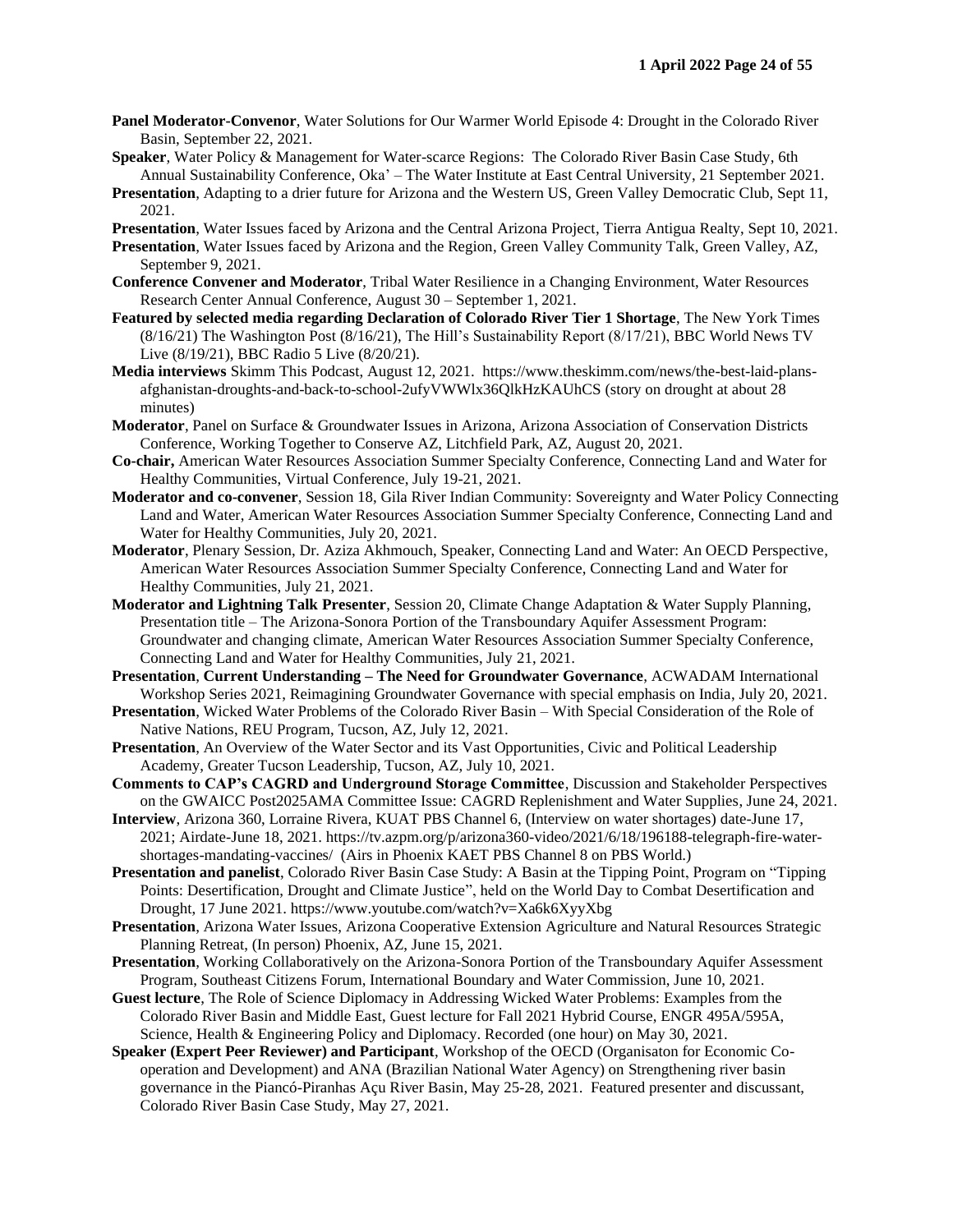- **Conference co-chair, Conference opening and closing Sessions Chair, and Water and Agriculture (Day 1) Session Moderator**, International Arid Lands Consortium International Conference, Addressing the Environmental Challenges of Arid Lands, Chair of Day 1 Panel on Water and Agriculture, May 24-26, 2021.
- **Presentation**, Water Supply Prospects and Challenges for Arizona and the Region, 30th Annual Desert Horticulture Conference, University of Arizona, May 21, 2021.
- **Comments to CAP's CAGRD and Underground Storage Committee**, Discussion and Stakeholder Perspectives on the GWAICC Post2025AMA Committee Issue: Groundwater in the Assured Water Supply Program, May 20, 2021.
- **Keynote,** Preparing for the unpredictable: Discover, Develop, Deploy, and DIALOGUE, French-American Innovation Days, iGlobes-University of Arizona & the office for Science and Technology of the Embassy of France, May 20, 2021. https://www.youtube.com/watch?v=nSFGb7rf7CA
- **Video remarks**, Testimonial remarks from 44 world water leaders on the occasion of the Farewell Event for OECD Secretary-General Angel Gurria to celebrate 15 years of Water at OECD, May 20, 2021. https://www.youtube.com/watch?v=x\_joG7ob5Rg
- **Presentation**, Climate Change and Water: The Complex Case of the Colorado River Basin, Women of Reform Judaism Pacific District Program on Climate Change, April 21, 2021.
- **Respondent panelist**, Three-hour Preparatory Meeting to Workshop #3, Strengthening river basin governance in the Piancó-Piranhas-Açu Basin River Basin, sponsored by OECD and ANA (Brazil), April 20, 2021.
- **Panel Moderator and Organizer**, Wicked water problems of the Navajo Nation and efforts to address them, 2021 Joint American Water Resources Association and National Capital Section Annual Water Symposium, April 15, 2021.
- **Presentation**, Tackling Wicked Water Problems in the Transboundary Colorado River Basin, IHE-Delft Water and Peace Annual Three-part Seminar on Water cooperation, data and policy making, April 14, 2021.
- **TV Interview contribution (aired April 12, 2021)** Extreme conditions now sparking drought contingency plan for first time. https://www.kold.com/2021/04/12/years-drought-now-sparking-drought-contingency-plan-firsttime/
- **Speaker**, Career Twists and Turns: Not knowing your way is Ok!, American Water Resources Association Young Professional Workshop Series, Session 1, March 30, 2021.
- **Panelist**, Roundtable, Educational Platform for Water Sustainability: Local to Global Implementation, IWSS 2021 International Symposium celebrating World Water Day on Water Sustainability: Challenges, Technologies & Opportunities, Amrita Vishwa Vidyapeetham University (India) School for Sustainable Development , March 25, 2021.
- **Roundtable Leader/Facilitator**, Addressing Wicked Water Problems, Universities Council on Water Resources (UCOWR), March 24, 2021.
- **Keynote Address**, Addressing wicked water problems associated with a changing climate, IWSS 2021 International Symposium celebrating World Water Day on Water Sustainability: Challenges, Technologies & Opportunities, Amrita Vishwa Vidyapeetham University (India) School for Sustainable Development , March 24, 2021.
- **Program Moderator and Organizer**, World Water Day Special Webinar Managing Aquifer Recharge: A Showcase for Resilience and Sustainability, Water Resources Research Center, March 22, 2021. https://wrrc.arizona.edu/world-water-day-special-webinar
- **Presentation**, Wicked Water Problems of Arizona and Our Region, League of Women Voters of Northern Arizona, March 22, 2021.
- **Panelist**, Water Solutions for Our Warmer World, Episode 1: Perspectives on Regional Water Sustainability, the Arizona Institutes for Resilience (AIR), the Udall Center for Studies in Public Policy, and the Water Resources Research Center, March 17, 2021.
- **Class Guest Lecture**, Law 656W, Tribal Water Law, The University of Arizona, March 15, 2021.
- **Panelist**, Honors College Big Ideas, Grand Challenges Series: Sustainability, February 17, 2021. https://honors.arizona.edu/big-ideas-grand-challenges-sustainability
- **Presentation**, The Connectedness of the Groundwater Management Act, the CAP, the Assured Water Supply Program, and the Central Arizona Groundwater Replenishment District, Saddlebrooke Nature Club, February 15, 2021.
- **Panelist**, Diversity, Equity, Inclusion and Justice, Annual Meeting of the National Institutes for Water Resources, February 10, 2021.
- **Focused presentation**, Wicked Problems of Water Availability, Session H179: Sociohydrology and an Improved Understanding of Water Availability, Live virtual panel presentation followed by Q&A, December 15, 2020.
- **Presentation**, Water issues of the coming year, Tucson Regional Water Coalition, December 15, 2020.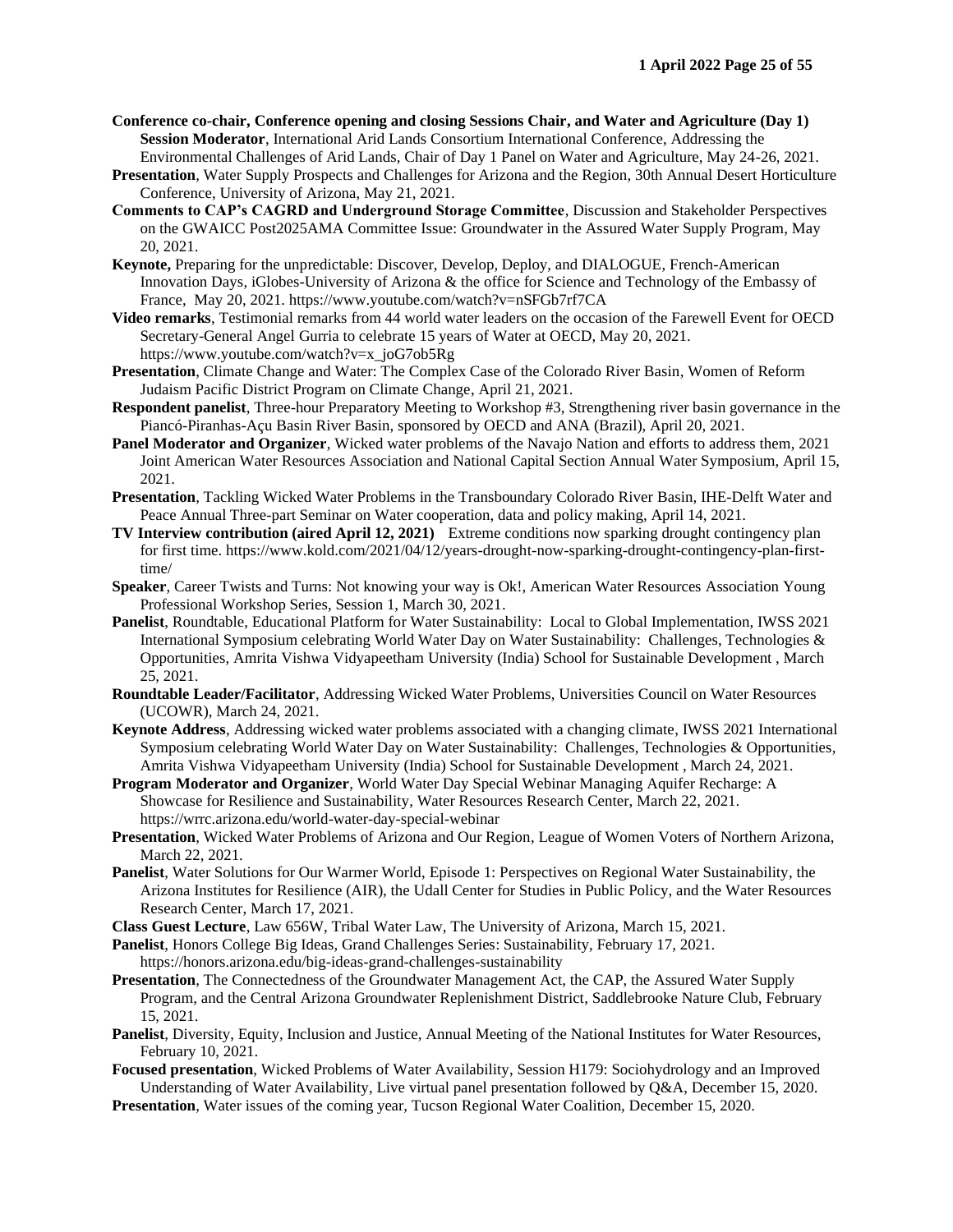- **Webinar**, "Wicked Water Problems" and the need for long-term concerted efforts to address them, Western Regional Partnership Webinar, December 14, 2020.
- **Webinar**, Wicked Water Problems of the Colorado River Basin, Porter School of the Environment and Earth Sciences, Tel Aviv University, November 30, 2020.

https://us02web.zoom.us/rec/play/Yfd8LRYDhYdiKqvN8wgeHf7elAraALjDpSlilwMywUFXZsNp9vt6771KrxDkRDaDM5s6b0mZnc1vGCs.JQ2C76OqVFy7ecCh

- **Recorded Presentation**, Wicked Problems of Water Availability, Session H179: Sociohydrology and an Improved Understanding of Water Availability, Abstract ID: 668765, Fall AGU Conference, Shaping the Future of Science, uploaded November 20, 2020. (Short oral presentation and Q&A scheduled for December 15, 2020.
- **Presentation**, Water and Agriculture in Israel, Water Management Certificate Program, Cohort VIII, Agribusiness and Water Council and Arizona State University, November 20, 2020.
- **Presentation**, Water Issues of Relevance to Pinal County Agriculture, Meeting of the Advisory Board to the Sustainable Bioeconomy for Arid Regions, The University of Arizona, November 18, 2020.
- **Presentation**, The Central Arizona Groundwater Replenishment District (with Laura Grignano), CAP University, November 18, 2020.

**Presentation**, Water and Society, CNRS-University of Arizona High Level Meeting, November 17, 2020.

- **Session organizer, moderator, and panelist**, Wicked Water Problems An Interactive Panel, American Water Resources Annual Conference (virtual), November 9, 2020.
- **Featured Speaker**, Drought, Non-soon, and Water Uncertainties, Green Valley-Sahuarita Association of Realtors, Zoom, November 3, 2020.
- **Featured Speaker**, Wicked Water Problems: Scarcity, Sharing, and Sustainability, Webinar sponsored by Tucson Great Decisions, October 23, 2020.
- **Panelist**, Desalination Innovations in Israel (Desal to the Rescue!), Western Municipal Water District (WMWD), Eastern Municipal Water District (EMWD), and the Western Riverside Council of Governments October Breakfast Speaker Forum, webinar, October 23, 2020. [Presentation slides link.](https://www.wmwd.com/DocumentCenter/View/5108/Riverside-County-Water-Task-Force-Joint-Presentation---Oct-23-2020?bidId=) [Session recording link](https://wmwd.zoom.us/rec/share/6FTLzmmpzc8sTQj0T3wjpHBHJTi5jnlJEYzBGHAW0ctVlF9zPu5ggHhoc_yYa5vx.WGN8Ij3OM3AKMu3G) (Passcode: ?@C7egq^).
- **Featured interviewee**, "Deadline Looms for Transboundary U.S.-Mexico Water Management: Experts weigh in on the potential for conflict and cooperation," published online by the Mexico Institute of the Wilson Center, October 21, 2020. https://www.wilsoncenter.org/article/deadline-looms-transboundary-us-mexico-watermanagement-experts-weigh-potential-conflict
- **Keynote Speaker**, Fall Symposium, Water and Borders, Nicholas School of the Environment, Duke University Water Network, Forum of the graduate students in Master of Environmental Management and Master of Public Policy programs, webinar, October 16, 2020.
- **Panelist**, Groundwater depletion and water security in the Rio Grande/Bravo Basin vs Colorado River Basin, Conference on United States -Mexico Transboundary Groundwater Conference Innovation and Creativity: Strategies for Unprecedented Challenges, sponsored by the Permanent Forum of Binational Waters, webinar, October 14, 2020.
- **Interview, Talk+Water (Todd Votteler)**, Interview posted October 12, 2020. https://txstate.us9.listmanage.com/track/click?u=1a75c397ce97f21a4a4d5da50&id=149182e517&e=6b63af2a8c
- **Co-author for two student-delivered presentations**, Biennial Symposium on Managed Aquifer Recharge, webinar, October 7-9, 2020. Rebecca Bernat: Long-Term Storage Credits: Analyzing Market-based Transactions for Achieving Water Management Goals in Central Arizona, October 7, 2020. Mary Belle Cruz Ayala, Managed Aquifer Recharge in Mexico and Science-Policy Interactions, October 9, 2020.
- **Speaker**, Water Updates, Collaboration Opportunities, and Q&A with the Water Resources Research Center, Arizona Cooperative Extension Annual Conference Breakout Session, webinar, October 6, 2020. https://arizona.zoom.us/rec/play/KSweWwImMzyfKIfuiC0D7tpK6s88SlMXLij2kxz1BVEXQaqNzeyYD9vzU Qlb0cOP7Blzi0owsn3E7wcj.gLIHXw\_8cW2cPhsa?continueMode=true
- **Panelist**, Climate and Arizona's Future: A Conversation About the Nexus Between Environment, Economy, and Innovation, webinar sponsored by WRRC, Southern Arizona Leadership Council, and Biosphere 2, October 1, 2020. https://tinyurl.com/climate-convo-webinar
- **Panelist**, US-Mexico Transboundary Groundwater: Withdrawals and binational implications, Permanent Forum of Binational Waters, webinar, September 29, 2020.
- https://www.youtube.com/watch?v=TEtfIRHxHc0&feature=emb\_logo **Presentation**, The Drought Contingency Plan and the Impacts to Pinal County Farmers, Arizona Association of Conservation Districts Workshop on the Drought Contingency Plan, webinar, September 18, 2020. https://www.youtube.com/channel/UC06n0bmNuOSOGvwqXuPWdCw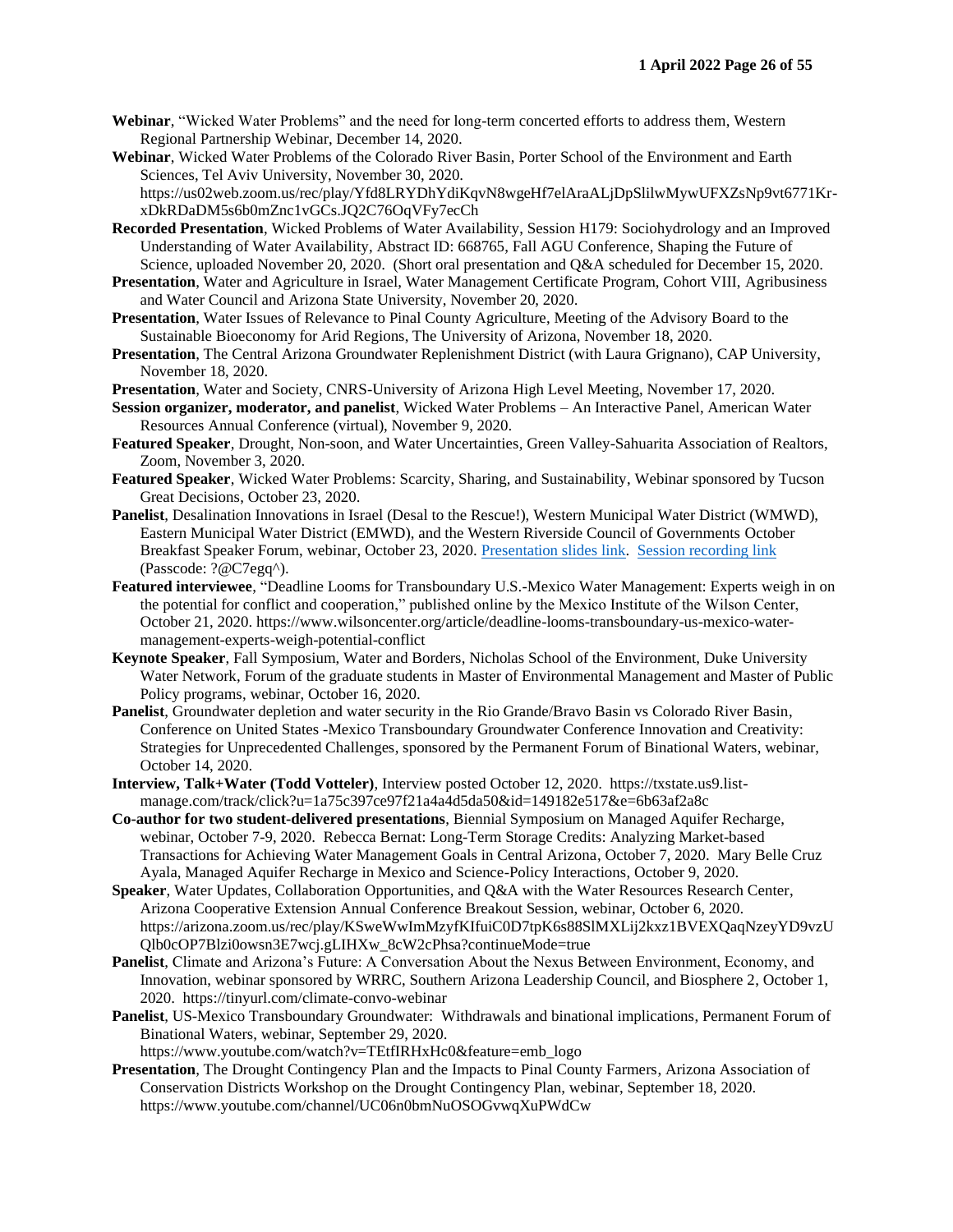- **Host**, Meeting to provide update on modeling related to water use and climate uncertainty in the Santa Cruz River Transboundary Aquifer, Transboundary Aquifer Assessment Program, webinar, September 17, 2020.
- **Presentation**, Overview of the Water Resources Research Center, Navajo Nation Water Access Coordination Group Research Sub-group, via Adobe Connect, August 27, 2020.
- **TV Interview, KOLD**, Nonsoon 2020, Arizona water supply is OK—for now, August 12, 2020. https://www.kold.com/2020/08/12/nonsoon-arizona-water-supply-is-okayfor-now/
- **Webinar Panelist**, Strengthening US-Israel Relations through Agricultural Partnership, Arizona-Israel, sponsored by the Arizona Israel Trade and Investment Office and BARD (Binational Agricultural Research & Development Fund), August 12, 2020. [Link](https://urldefense.com/v3/__https:/bit.ly/greenAgTech__;!!FZnJprQ!SNjuyE4H6370g6kK1snes9c8xVPn0pDWBYLK7ZGNyUzF75dvJyE4RCAfAgJvGR4$) to recording that can be viewed on browser.
- **Webinar**, Developing Pathways to Solutions to Wicked Water Problems, Monthly AWRA Webinar, co-hosted by the Universities Council on Water Resources, July 15, 2020.
- **Webinar**, Wicked Water Problems and Bridging through Water, H20'Lyon, University of Lyon School for Research in Water and Hydrosystems, June 29, 2020. https://youtu.be/XyRRjyoYQXc
- **Panelist**, Water as an Instrument for Peace: Middle Eastern Cooperation in the Face of COVID-19, Friends of the Arava Institute Virtual Water Town Hall, June 28, 2020. https://www.facebook.com/watch/live/?v=554352925237330&ref=watch\_permalink
- **Moderator for Policy Makers Choosing a Route Panel and Keynote Speakers**, WRRC (Virtual) Annual Conference, Water at the Crossroads: The Next 40 Years, June 18-19, 2020. wrrc.arizona.edu/conference
- **Published interview in lieu of conference address**: UCOWR talks networking, professional growth with Sharon Megdal, in recognition of being awarded the UCOWR Warren A. Hall Medal, circulated by UCOWR, June 18, 2020. https://ucowr.org/a-conversation-with-sharon-megdal/
- **Webinar Accent Presentation**, Colorado River Basin Drought Planning and International, Federal, State, and Indigenous Nation Collaboration, Ozwater'20 Conference, Australia. Recorded June 9, 2020. Presented followed by live Q&A, June 18, 2020, 3:00 pm Australia time.
- **Webinar Panel**, Cities and Towns engagement in renegotiation of Colorado River Basin shortage sharing guidelines, Sonoran Institute Board Academy, June 5, 2020.
- **Webinar Presentation**, Effective Water Management Strategies:Technological, economic, legal, water quality, and other considerations when weighing water supply augmentation opportunities, Law Seminars International 7<sup>th</sup> Tribal Water in the Southwest Conference, June 5, 2020.
- **Radio Interview on Middle East water**, Aired May 24, 2020. Clipped from a longer show and posted at https://wrrc.arizona.edu/sites/wrrc.arizona.edu/files/megdal-radio-interview.mp3
- **Webinar Presentation**, Developing Pathways to Solutions to Wicked Water Problems, University of Arizona Water Resources Research Center Brown Bag Seminar, 6 May 2020. Webinar recording and slides available at https://wrrc.arizona.edu/events/brown-bag/brown-bag-webinar-developing-pathways-solutions-wicked-waterproblems.
- **Webinar Presentation**, Groundwater Governance and Management in the U.S. and Beyond, Guest Webinar hosted by the Global Water Initiative at the University of Virginia, April 23, 2020. Post-presentation blog posted on July 24, 2020: https://blogs.darden.virginia.edu/globalwater/2020/07/24/qa-with-sharon-megdalabout-groundwater-as-a-wicked-problem/
- **Presentation**, Water Management in the Tucson Region, Guest (remote) lecture to the University of Arizona ENVS 270 class, Critical Zone Science, April 21, 2020.
- **Presentation**, Wicked Water Problems and Addressing Regional Water Stress, Conference sponsored by the Arava Institute on Climate Stress and Regional Risks: The Jordan River Basin, Tel Aviv, Israel, March 5, 2020.
- **Presentation**, Central Arizona Water Issues, Delegation of business representatives from the Canadian water sector, hosted by the Consulate General of Canada, Tucson, Arizona, February 24, 2020.
- **Video-Recorded Invited Background Presentation**, Bridging through Water (with a focus on the Jordan region), Fulbright-Hays Group Project Abroad to Jordan, a curriculum development project for teachers funded through a grant to the University of Arizona Center for Middle Eastern Studies, recorded on February 9, 2020.
- **Keynote Presentation**, Challenges of Sustainable Groundwater Management, Workshop on the Challenges for Sustainable Management of Aquifers, National Autonomous University of Mexico (UNAM), Mexico City, Mexico, January 28, 2020.
- **Lecture**, Arizona (USA) and Colorado River Basin Water Issues, National University of Singapore Lee Kuan Yew School of Public Policy Lecture, Singapore, January 22, 2020.
- **Lecture,** Wicked Water Problems and Bridging through Water, Lim Thiam Seng Lecture Series, Institute of Water Policy, Lee Kuan Yew School of Public Policy, National University of Singapore, Singapore, January 20, 2020.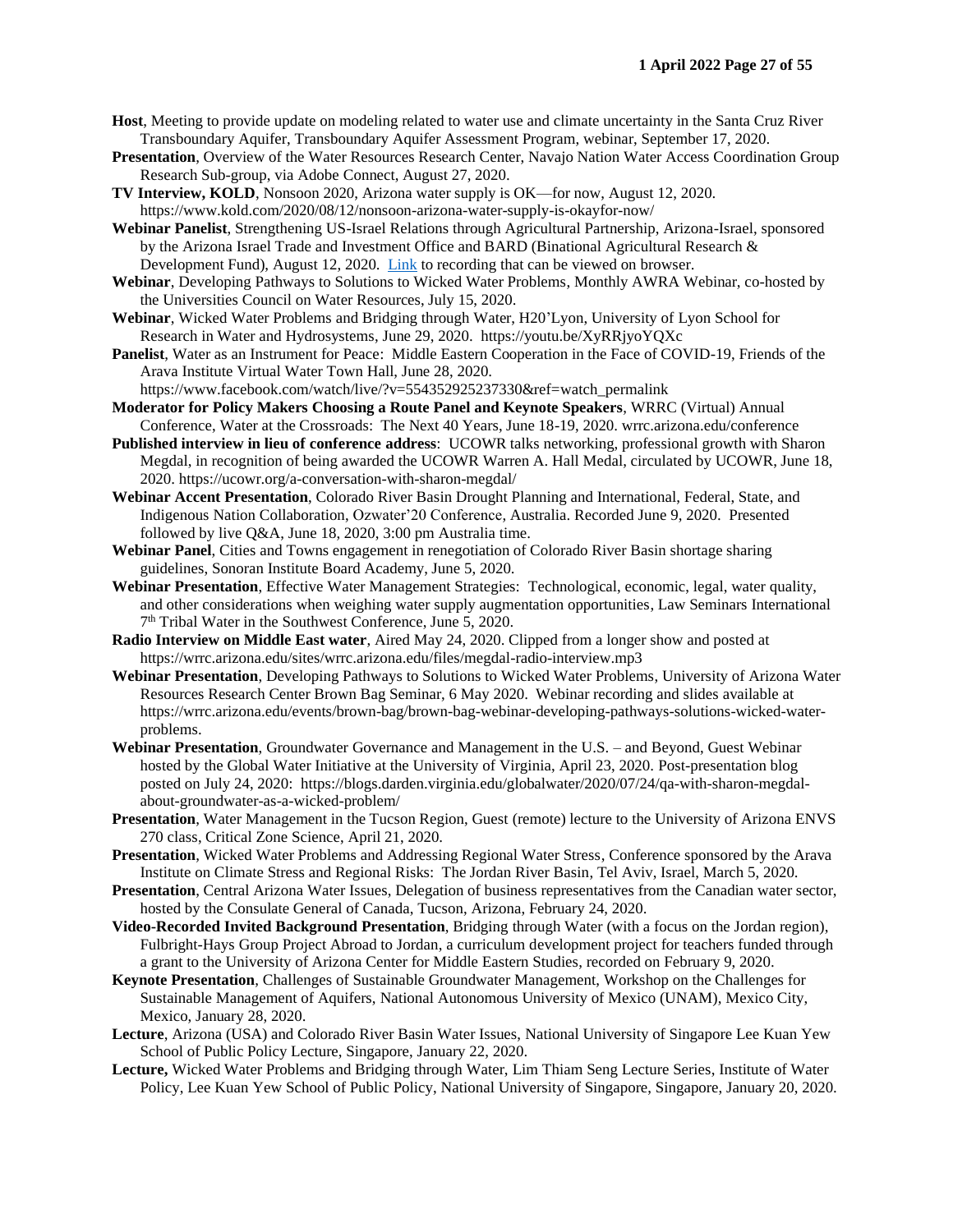- **Featured Expert Discussion Leader**, Water issues in Israel and Arizona, invited dinner sponsored by the Jewish Federation of Greater Phoenix, Scottsdale, AZ, December 4, 2019.
- **Speaker**, Tribal water in Arizona and the Colorado River Basin, The National Academies of Sciences, Engineering, Medicine Board on Agriculture and Natural Resources, Ak-Chin Hotel and Casino, Arizona, December 3, 2019.
- **Panelist**, Water and Politics, WATEC 2019 (Water Technology and Environmental Control Conference), Tel Aviv, Israel, November 20, 2019.
- **Panel organizer and moderator**, Implementing Technologies Across Borders, WATEC 2019 (Water Technology and Environmental Control Conference), Tel Aviv, Israel, November 19, 2019.
- **Guest Lecture on Arizona Water Policy and the Drought Contingency Plan**, Law Class, Professor Kirsten Engel, November 7, 2019.
- **Presentation**, Getting to Yes in Arizona on the Lower Colorado River Drought Contingency Plan, American Water Resources Association Annual Conference, Salt Lake City, Utah, November 5, 2019.
- **Closing Reflections Panel**, Colorado River Conversations: Integrating Science and Identifying Solutions Conference, The University of Arizona, Tucson, Arizona, October 30, 2019.
- **Presentation**, Academia's Role in Science Diplomacy-Connecting Regions, Subtitle: Bridging through Water, Conference on Sustainable Development for the Americas: Science, Health and Engineering Policy and Diplomacy, Tucson, AZ, October 25, 2019.
- **Presentation**, Water in Our Region, Metropolitan Pima Alliance Monthly Breakfast Meeting, Tucson, AZ, October 18, 2019.
- **Presentation**, Water for Agriculture and Other Water Challenges in the West, National Young Farmer's Alliance, Tucson, AZ, October 4, 2019.
- **Presentation**, Institutional Setting for Upper Santa Cruz Watershed Binational Groundwater Assessment, Geological Society of American Annual Conference, Phoenix AZ, September 25, 2019.
- **Featured in 50th Anniversary Video and Award Acceptance Remarks on behalf of the University of Arizona,**  Arizona Forward's 39<sup>th</sup> Annual Environmental Excellence Awards and 50<sup>th</sup> Anniversary Gala, Phoenix, AZ, September 21, 2019. Interview content also featured in *AZBusiness Magazine Special Edition For Arizona Forward*, November-December issue of *AZBusiness Magazine*.
- **Presentation**, Report of the Science Committee, Meeting, JNF-University of Arizona-Arava Region Joint Institute for Global Food, Water and Energy Security, Washington, DC, September 12, 2019.
- **Video remarks** to attendees of the Arizona Israel Technology Alliance meeting, Phoenix, AZ, September 11, 2019.
- **Panelist**, Exploring the Essential Nature of Water for Sustained and Resilient Manufacturing, ASU Congressional Conference on Water, Arizona State University. Tempe, AZ, August 26, 2019; also introduced Congressman Raúl Grijalva, luncheon speaker.
- **Presentation**, Water Challenges and Solutions in Arizona and the West, Sustainable Bioeconomy for Arid Regions Summer Education Program, The University of Arizona, Tucson, Arizona, July 9, 2019.
- **Presentation**, Water Challenges and Solutions in the West, Research Experience for Undergraduates (REU) Program, University of Arizona, Tucson, AZ, June 14, 2019.
- **Presentation**, Colorado River Drought Contingency Planning and What it Means for Municipal, Tribal, and Agricultural Water Users in Arizona, Universities Council on Water Resources (UCOWR) Annual Conference, Snowbird, UT, June 12, 2019.
- **Panelist**, Connecting Land and Water: Research in the Colorado River Basin Panel, Overview of the Colorado River Basin Drought Contingency Plans, Universities Council on Water Resources (UCOWR) Annual Conference, Snowbird, UT, June 11, 2019.
- **Presentation**, Meeting Arizona's Water Needs, The Graduate Club, Tucson, AZ, May 8, 2019.
- **Keynote Presentation**, Challenges and Opportunities to Moving to a New Paradigm of Water Governance, National Autonomous University of Mexico (UNAM), Special Sustainability Conference, Mexico City, MX, May 7, 2019.
- **Presentation**, A Water Management Overview with a focus on the CAGRD, Green Valley-Sahuarita Association of Realtors, Green Valley, AZ, April 23, 2019.
- **Opening Ceremony Remarks and Keynote Presentation**, Water Management Challenges, Pathways to Solutions, and Collaboration Opportunities, International Workshop on Sustainable Development of Arid Lands, Organized by the Prince El Hassan bin Talal Faculty of Arid Lands at the Hashemite University under the Patronage of HRH Prince El Hassan bin Talal, Hashemite University, Zarqa, Jordan, April 14, 2019.
- **Keynote Presentation**, The Transboundary Aquifer Assessment Program as a Model for Multi-Level Collaboration, Binational Summit on Groundwater at the U.S.-Mexico Border, Convened by the International Boundary and Water Commission, El Paso, Texas, April 10, 2019.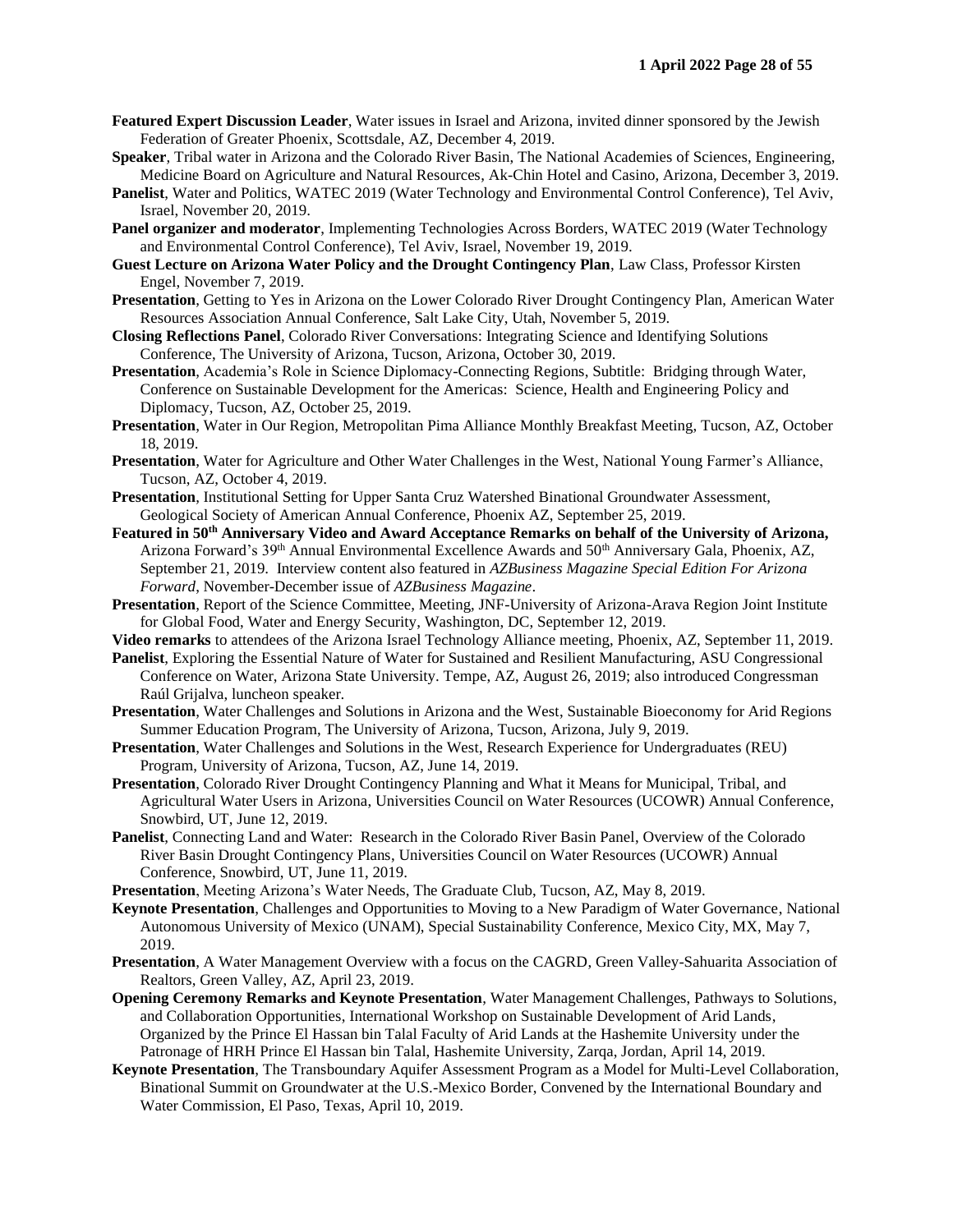- **Opening Remarks and Panelist**, Perspectives on Policy, Desert Waters International Symposium, Convened by University of Arizona Water Resources Research Center and Sky Island Alliance, Tucson, AZ, April 2, 2019.
- **Presentation**, Water Challenges in the Lower Colorado River Basin and the Drought Contingency Plan, Utah State University Spring Runoff Conference, Logan, UT, March 26, 2019.
- **Presentation**, About the water policy and management work of the WRRC, Western States Water Council Water Resources Committee, Chandler, AZ, March 21, 2019.
- **Seminar Presentation**, Issues in Groundwater Governance and Management, Hydrology and Atmospheric Sciences Seminar, University of Arizona, March 14, 2019.
- **Presentation**, Arizona Water 101, Briefing on water provided to Arizona delegation staff, WEST Center, University of Arizona, March 14, 2019.
- **Presentation**, Water Supply and Policy in the Southwest, Splendido Intellectual Pursuits Program, Oro Valley, AZ, March 8, 2019.
- **Presentation**, Reclaimed Water as a Way to Stretch Limited Water Supplies, Tribal Water in the Southwest Conference, Law Seminars International, Laveen, AZ, March 7, 2019.
- **Presentation and Discussion**, Pinal County Agriculture and Colorado River Drought Planning, University of Arizona SBAR Project Team, Tucson, AZ, February 20, 2019.
- **Class Guest Lecture**, Issues in Water Resources, University of Arizona AED 150, Tucson, AZ, February 20, 2019.
- **Presentation**, Water Issues of the Tucson Region, Retired Members of the Tucson Education Association, Tucson, AZ, February 19, 2019.
- **Seminar**, Issues in Groundwater Governance and Their Relationship to Graduate Student Training, Department of Soil, Water and Environmental Science Colloquium, University of Arizona, Tucson, AZ, January 14, 2019.
- **Session Organizer and Moderator, Introductory Remarks**, Israeli and U.S. Water Technology: Versatile Solutions for Colorado River Challenges, Wednesday Colloquium, Colorado River Water Users Association Annual Conference, "No Shortage of Concern: Beyond the Shadow of Drought", Las Vegas, NV, December 12, 2018.
- **Moderator**, Drought and Other Challenges: How is Arizona Going to Meet Future Water Demand: "Shortage is the New Normal", Water In Arizona: Past, Present and Future Forum, Hosted by the Sandra Day O'Connor Institute and Valley Forward, Tempe, AZ, December 7, 2018.
- **Participant**, "Jewish National Fund Joint Institute for Global Food, Water, and Energy Security From Vision to Action Seminar", Arava Region, Israel, November 26-29, 2018.
- **Video interview**, Featured in WebsEdge video on The University of Arizona, Water and Energy Sustainable Technology (WEST) Center, Released 2018 MRS Fall Meeting & Exhibit, November 25, 2018. https://www.youtube.com/watch?v=QZXO8yNxc3M&list=PLGVe6BxyFHNU7o4h826qPIPRkEsPf8Rcd&ind ex=8
- **Panelist**, Quarterly meeting of the Tucson Regional Water Coalition, Southern Arizona Leadership Council office, Tucson, AZ, November 13, 2018.
- **Panelist**, Benefits and Challenges of Delivering Interdisciplinary Graduate and Undergraduate Education in Water Resources, American Water Resources Association Annual Conference, Baltimore, MD, November 6, 2018.
- **Presentation**, Managed aquifer recharge, agriculture, and what Colorado River shortage conditions mean for Arizona, American Water Resources Association Annual Conference, Baltimore, MD, November 5, 2018.
- **Speaker**, Plenary Session, Israel Water Challenges and Opportunities, Jewish National Fund National Conference, Phoenix AZ, October 28, 2018.
- **Panelist**, Water Task Force Meeting (October 27, 2018) and Arava Project meeting (October 28, 2018), Jewish National Fund National Conference, Phoenix, AZ.
- **Panelist and Moderator**, The International Boundary and Water Commission: Significance, Major Milestones, Future, Workshop on Binational Water Relations at 75 years: Retrospectives, Resilience, and US-Mexico Border Water Resources Governance, University of Arizona, Tucson, AZ, October 15, 2018.
- **Presentation**, Groundwater Governance and Management Research: Connecting Researchers and Practitioners, UCOWR Invited Lecture, Southern Illinois University, Carbondale, IL, September 25, 2018.
- **Presentation**, The Role of the Central Arizona Project and Long-term Drought Conditions, Green Valley League of Women Voters, Green Valley, AZ, September 14, 2018.
- **Welcoming remarks**, Cobre Valley, AZ Small Town Water Forum, Miami, AZ, September 6, 2018.
- **Presentation**, The Joint Cooperative Framework for the Transboundary Aquifer Assessment Program. American Water Resources Association Summer Specialty Conference. The Science, Management and Governance of Transboundary Groundwater, Ft. Worth, TX. July 9, 2018. Also presented a lightning talk on the special session on the Transboundary Aquifer Assessment Program.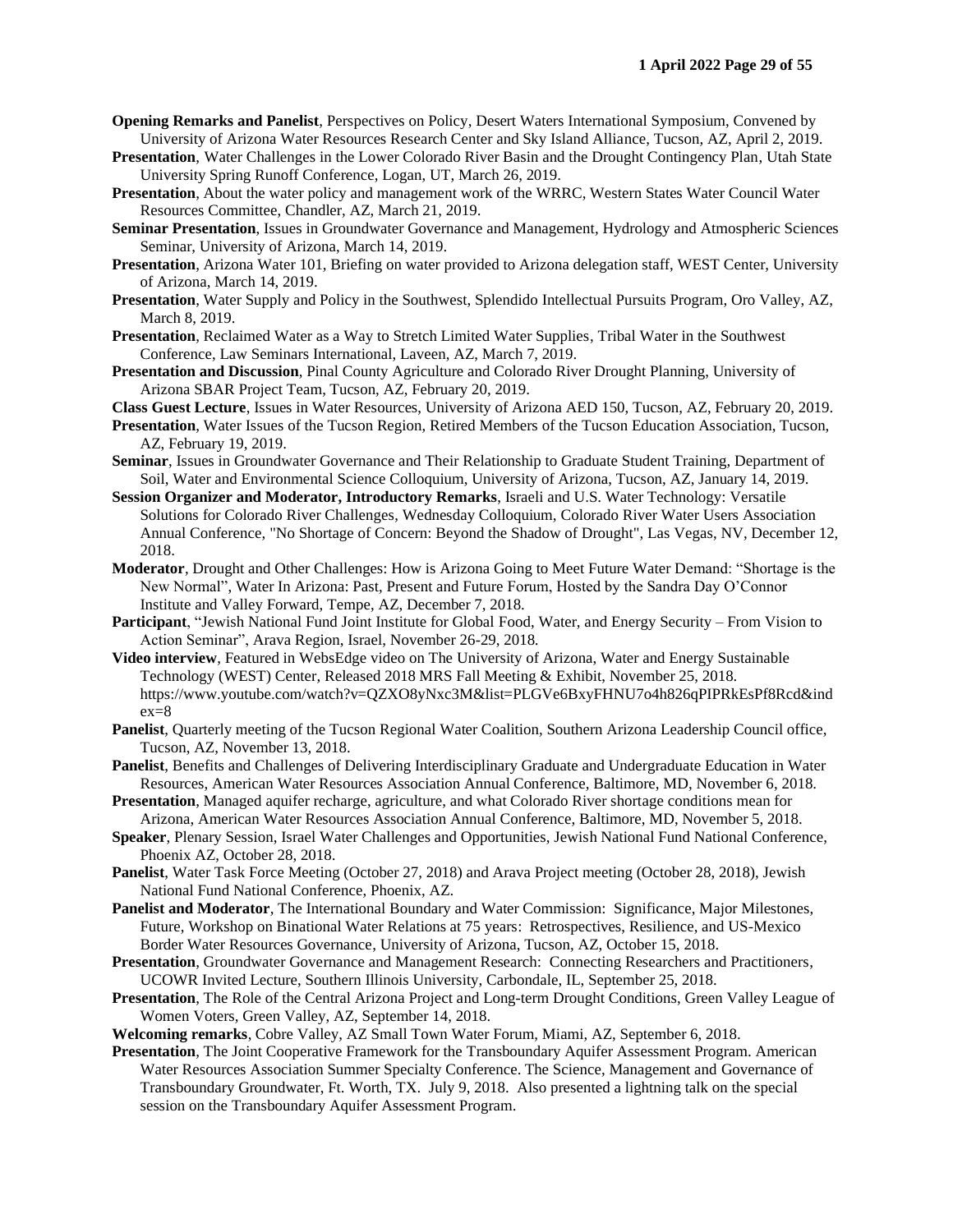- **Lightning talk**, Groundwater Governance and Transboundary Aquifer Assessment, UCOWR-NIWR Water Resources Conference, Pittsburgh, PA, June 25, 2018.
- **Briefing presentation**, Arizona and the Tucson Region's Water Management Successes and Challenges, Delegation from South Africa Water Research Commission, WRRC, Tucson, AZ, June 15, 2018.
- **Presentation**, Dealing with a 'Secret, Occult and Concealed' Resource: The Governance Conundrum (Day 1), and participant in the concluding panel discussion (Day 2) on Envisioning the Future of Groundwater Management, Getches-Wilkinson Center for Natural Resources, Energy, and the Environment Martz Summer Conference on What Lies Beneath: Reasons to Care (and be Excited) About Groundwater Use and Management in the Southwest, Boulder, CO. June 7-8, 2018.
- **Presenter and workshop participant**, World Bank-OECD Workshop on Facilitating Policy Change towards Sustainable Water Use in Agriculture. Day 1 Presentation: Core Drivers to Changing Agricultural and Water Policies in the Western United States. Day 2 Presentation: Wrap-up presentation for the opening panel on Core Drivers to Changing Agricultural and Water Policies. Washington, DC, May 29-30, 2018.
- **Presentation,** Groundwater Governance and Management Research: Connecting Researchers and Practitioners, The Water Institute WaterTalks, University of Waterloo, Canada, April 10, 2018. Video available at https://www.youtube.com/watch?v=JV9xwPFxq-Y

**Presentation**, Arizona Challenges – Water, League of Women Voters, Tucson, AZ, March 17, 2018.

- **Presentation**, The Role of Managed Aquifer Recharge in Meeting the Statutory Requirements of the Central Arizona Groundwater Replenishment District, with Jessica Fox, Biennial Symposium on Managed Aquifer Recharge 16, San Diego, CA, March 6, 2018.
- **Presentation,** Water issues of commonality between the Semi-arid Southwest and Jordan, Delegation from Jordan, U.S. Department of State International Visitor Leadership Program, University Partnerships – A Project for Jordan. Tucson, Arizona, March 1, 2018.
- **Presentation**, The Transboundary Aquifer Assessment Program (TAAP): A Cooperative Effort of the United States and Mexico, Global Environmental Facility with discussant from the World Bank, Washington, DC, February 28, 2018.
- **Presentation (co-presenter),** UCOWR/NIWR partnership, National Institutes for Water Resources Annual Meeting, Washington, DC, February 26, 2018.
- **Presentation**, Desalination in Israel, Multi-State Salinity Coalition (MSCC) 2018 Annual Salinity Summit, Las Vegas, NV, February 8, 2018.
- **Presentation**, Overview of the Central Arizona Groundwater Replenishment District, House Energy, Environment, and Natural Resources Committee, Arizona State Legislature, Phoenix, AZ, January 16, 2018. (In role as Chair, Central Arizona Project Board CAGRD and Underground Storage Committee.)
- **Paper presentation**, Decentralized groundwater governance and addressing water nexus issues in the United States, "Rethinking Law in a Nexus Future: Governing energy, water, food and climate challenges" workshop, Sandra Day O'Connor College of Law, Arizona State University, Phoenix, AZ, January 11, 2018.
- **Speaker**, Water as a Bridge and a Barrier to Resolving Israeli-Palestinian Conflicts, Harvard Club of Tucson, AZ, December 10, 2017.
- **Speaker**, Update on the Transboundary Aquifer Assessment Program, Environment & Water Committee, Arizona-Mexico Commission, Puerto Peñasco, Sonora, MX, November 30, 2017.
- **Speaker**, Developing meaningful partnerships at home and abroad: The importance of networking, communicating, and volunteering, American Water Resources Association Annual Conference, Portland, OR, November 8, 2017.
- **Speaker**, On the challenges of gaining a comprehensive understanding of U.S. groundwater governance and management, American Water Resources Association Annual Conference, Portland, OR, November 6, 2017.
- **Speaker**, Perspectives on Water Scarcity and Abundance, Lightning Plenary Session, American Water Resources Association Annual Conference, Portland, OR, November 6, 2017.
- **Live Blog Interview**, Water Policy: Challenges & Solutions, Mrs. Green's World, Down to Earth Weekly Segment, November 1, 2017. https://www.mrsgreensworld.com/2017/11/01/water-policy-challenges-solutions-2/
- **Speaker**, Wicked Water Problems and the International Relevance of Arizona Water Management, Southern Arizona Water Users Association (SAWUA) Water Issues in Southern Arizona forum, Tucson, AZ, October 20, 2017.
- **Panelist**, Cultural, Legal, and Institutional Issues, Colorado River: Building a Science Agenda Workshop, University of Arizona, Tucson, AZ, October 11, 2017.
- **Panelist**, Connecting through the WRRC and also program Moderator, TRIF-WEES Faculty Networking Event, University of Arizona, Tucson, AZ, October 9, 2017.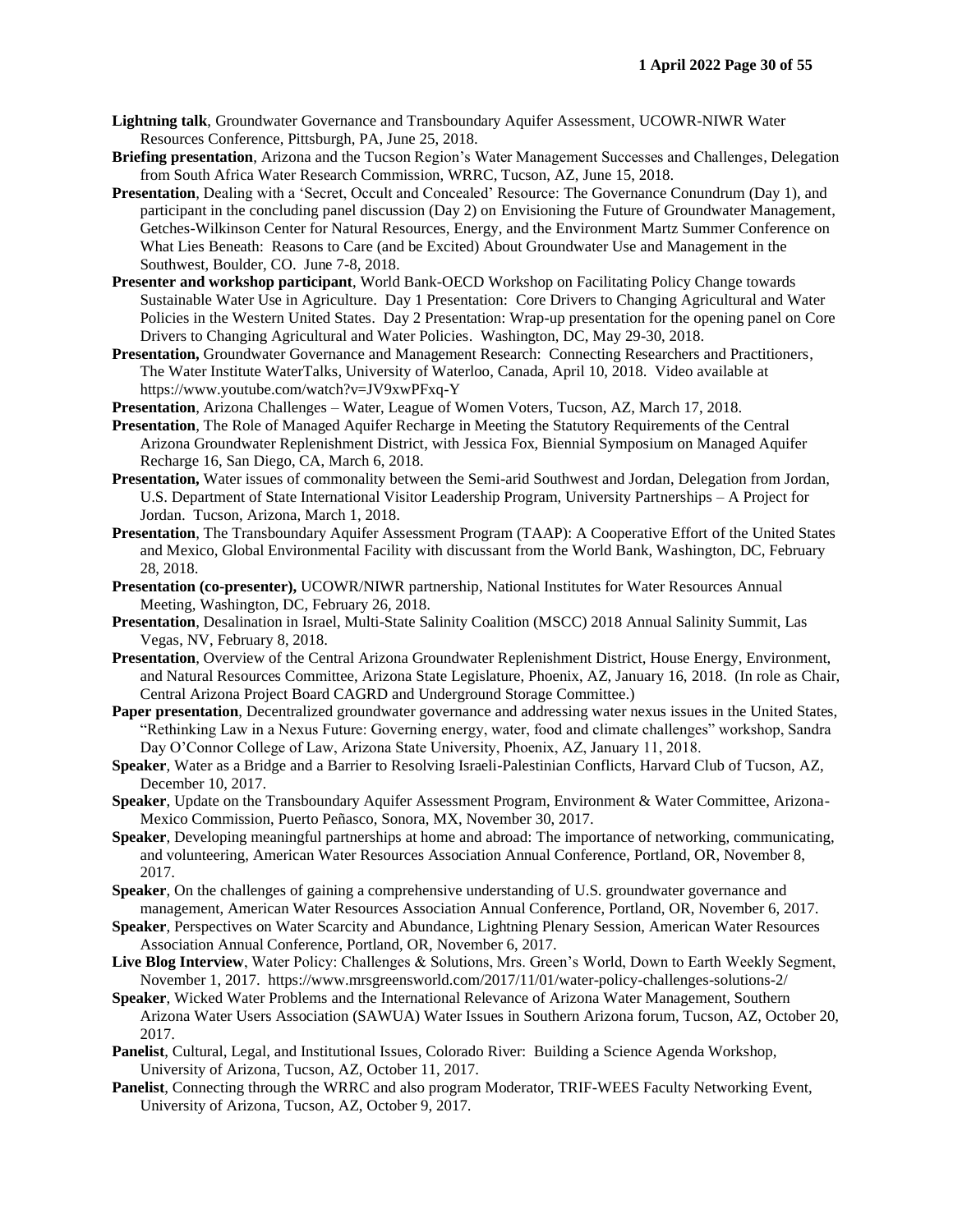- **Conference Co-Chair, Moderator, and Presenter**. Cutting-Edge Solutions to Wicked Water Problems. Joint conference of the American Water Resources Association and The Water Research Center at Tel Aviv University. Tel Aviv, Israel, September 10-11, 2017. **Opening Remarks and Plenary Moderator for Opening and Closing Plenary Sessions**. **Presentation 1:** Reuse of Grey Water for Non-domestic Uses in Jordan, with co-authors Ayoup Ghrair, Othman Al-Mashaqbeh. **Presentation 2**: The Cooperative Framework for the U.S.-Mexico Transboundary Aquifer Assessment Program: A Model for Collaborative Transborder Studies. **Moderator for screening and discussion**, Beyond the Mirage documentary movie.
- **Panelist**, From scarcity to abundance: New perceptions about water value, WATEC 2017, Tel Aviv, Israel, September 12, 2017.
- **Beyond the Mirage Screening and Discussion**, Pacific Beach Public Library, hosted by the Bureau of Reclamation, San Diego, CA, August 1, 2017.
- **Speaker**, Everyone is a Water Stakeholder: A Call for Water Stewardship, First National Leadership Women Conference, Dallas, TX, July 28, 2017.
- **Workshop Presentation**, The Transboundary Aquifer Assessment Program: The Importance of the Joint Cooperative Framework, Sierra Vista workshop on the *Binational Study of the Transboundary San Pedro Aquifer*, Sierra Vista, June 20, 2017.
- **National Water Conference of the Universities Council on Water Resources (UCOWR)**, Chair of the annual conference and organizer or co-organizer of several sessions. Conference Title: Water in a Changing Environment, Moderator of two plenary sessions. Ft. Collins, CO, June 13-15, 2017.
- **Presentation**, Challenges of Interdisciplinary Graduate and Undergraduate Programs in Water Resources, UCOWR Annual Conference, Ft. Collins, CO, June 14, 2017.
- **Presentation**, Groundwater utilization trends by Central Arizona agriculture and results of state groundwater surveys, UCOWR Annual Conference, Ft. Collins, CO, June 13, 2017.
- **Session Chair and Rapporteur**, Regular Session 18, Water Policy and Governance, World Water Congress XVI, Cancun, Mexico, May 31, 2017.
- **Presentation**, The Joint Cooperative Framework for the Transboundary Aquifer Assessment Program, Part 2 of three-part Special Session on Shared Waters of North America, World Water Congress XVI, Cancun, Mexico, May 30, 2017.
- **Panel Moderator**, High-level panel on Shared Waters of North America, Part 3 of three-part Special Session on Shared Waters of North America, World Water Congress XVI, Cancun, Mexico, May 30, 2017. **Coconvener/organizer of the Special Session on Shared Waters of North America**.
- **Panelist**, Special Session on the OECD Water Governance Initiative, World Water Congress XVI, Cancun, Mexico, May 29, 2017.
- **National Media**, "Impending global water crisis will change how you live" segment, 'The Property Man' Bob Massi investigates, Fox Business Network, Aired May 19, 2017 (interview filmed February 3, 2016), available http://video.foxbusiness.com/v/5441437192001/?playlist\_id=937116503001 (accessed May 21, 2017)
- **Webinar**, Groundwater Governance and Management in the U.S., American Water Resources Association (AWRA.org), May 17, 2017.
- **Speaker**, International Relevance of Arizona Water Management, HDR Arizona Municipal Utilities Leadership Institute Forum, Show Low, Arizona, May 11, 2017.
- **Speaker**, Bridging Through Water: Israel as an Innovator in Water Management and Technology, Gertrude and Fred Rosen Memorial Lecture, Weintraub Israel Center and Tucson Jewish Community Center, Tucson, AZ, May 7, 2017.
- **Panelist and Participant**, Global Freshwater Issues and Desalination, for ASU Origins Project, The Coming Water Wars…and how to avoid them, Arizona State University, Tempe, AZ, April 28-29, 2017.
- **Speaker**, Beyond the Mirage: A look at our region's water management successes and challenges, Tucson Rotary, Tucson, AZ, April 26, 2017.
- **Facilitator**, Lower Santa Cruz River Basin Study, Meeting of the External Stakeholder Group, Tucson, AZ, April 24, 2017.
- **Speaker**, Israel's Shared Borders and Shared Waters: Water as a Bridge and a Barrier, Arizona Center for Judaic Studies Duchin Lecture Series, University of Arizona, Tucson, AZ, April 19, 2017.
- **Panelist**, Workshop on Alternatives to Permanent Fallowing of Agricultural Land: What's Feasible for Colorado River Lower Basin States, by Colorado State University, Tucson, AZ, March 29, 2017.
- **Conference Convener and Closing Panel Moderator**, Irrigated Agriculture in Arizona: A Fresh Perspective, Water Resources Research Center Annual Conference, University of Arizona, Tucson, AZ, March 28, 2017. Interviewed for KOLD TV coverage, which aired on KOLD and FOX on March 28, 2017.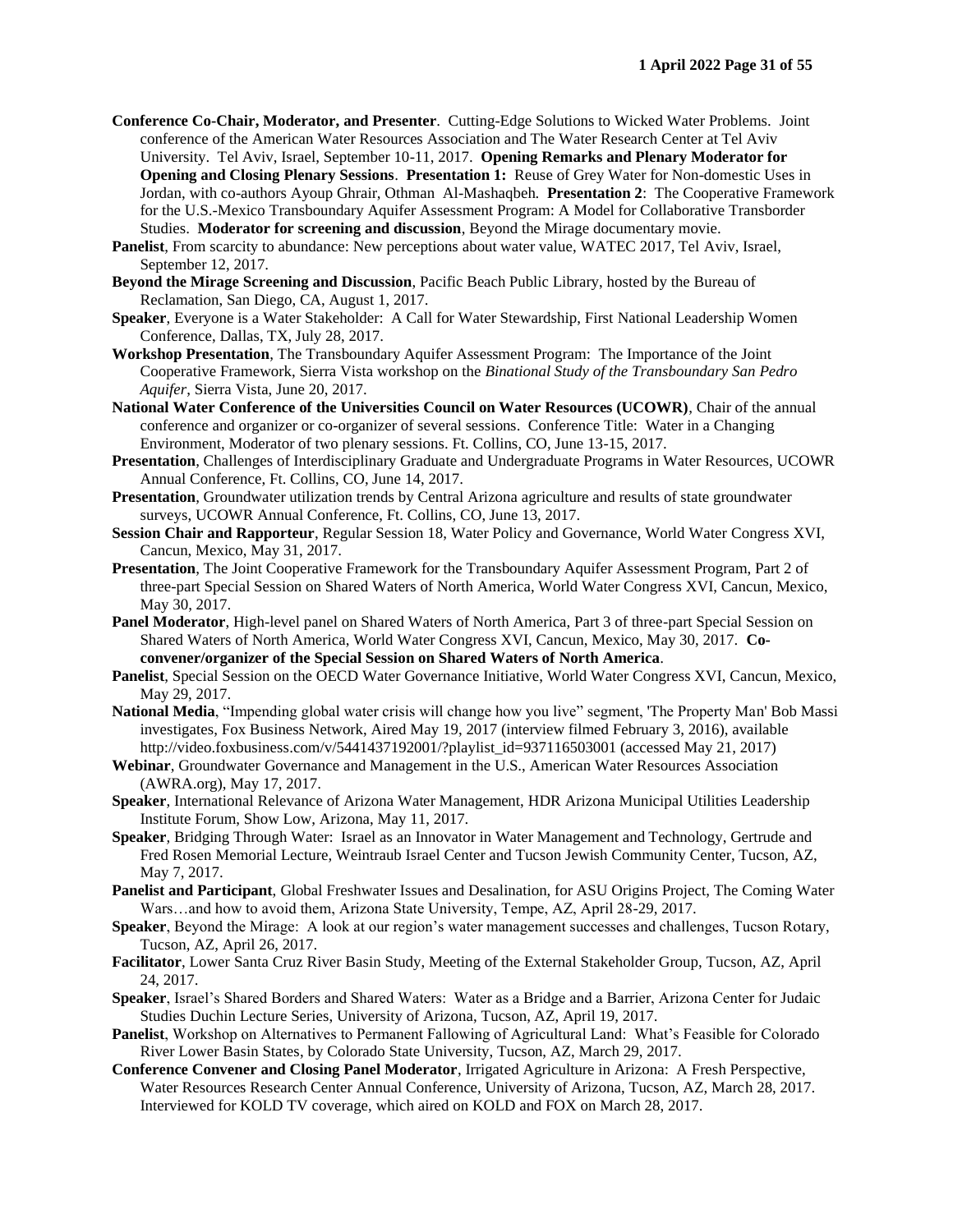- **Panelist**, Desalination as a component of Jordan's water supply portfolio, Water Issues in the Jordan Valley and Beyond, Center for Middle Eastern Studies, The University of Arizona, Tucson, AZ, March 20, 2017.
- **Panelist,** Desalination in Arizona's Water Management Portfolio An International Perspective, ASU Kyl Center Leaders Roundtable luncheon on the Future of Desalination, Phoenix, AZ, March 10, 2017.
- **Speaker**, Beyond the Mirage and Water Management in Israel and the Tucson Region, Saddlebrooke Israel Friendship Club, Saddlebrooke Community, Arizona, March 6, 2017.
- **Short Presentations**, (1) Update on NIWR-UCOWR Partnership and (2) Engaging in global water policy dialogues, NIWR Annual Meeting, Washington, DC, February 28, 2017.
- **Briefing**, The Role of Recharge in Meeting Water Policy Objectives in Arizona USA, Briefing for water officials from Sonoroa, MX, Delivered via Go-to-Meeting, February 17, 2017.
- **Speaker and Moderator**, Water, Environmental, and Energy Solutions Program (WEES) Funding and Equipment Opportunities, University of Arizona, Tucson, AZ, February 15, 2017.
- **Panelist**, The WRRC and water issues in our region, Undergraduate Biology Research Program, University of Arizona, Tucson, AZ, February 15, 2017.
- **Speaker**, Beyond the Mirage and its Connection to Water Management in Israel, Temple Emanu-El Adult Education Academy, Tucson, Arizona, February 5, 2017.
- **Speaker**, The WRRC and water issues in our region, Pima County Development Services Brown Bag, Tucson, AZ, February 1, 2017.
- **Speaker**, Current State and Regional Water Issues, Tucson Regional Water Coalition, Tucson, AZ, December 13, 2016.
- **Speaker**, Connecting Israeli Water Management and Technological Innovations to U.S. Water Management, JNF Program, Israel H2O, A tour of Israel's Water Solutions, Ramot, Israel, December 2, 2016.
- **Keynote Speaker**, Groundwater Invisibility and Decentralized Governance: The role of science in informing groundwater policy, Session on "Groundwater – How can we manage the commons under uncertainty?" of the Science-Technology Forum of the Budapest Water Summit, Budapest, Hungary, November 29, 2016.
- **High Level Panel Moderator**, Basin Commissioners and Basin Representatives, and **Panelist**, Stakeholder Insights Panel on the Lower Jordan River, EcoPeace Middle East Annual Conference, Water Security and Sustainable Development for our Common Future, Dead Sea, Jordan, November 23, 2016.
- **Presentation**, Regional Approaches to Improving Integrated Surface Water and Groundwater Management, AWRA Annual Conference, Orlando, FL, November 14, 2016.
- **Presentation**, Desalination in Israel, Desalination Committee, Governor's Water Augmentation Council, Phoenix, Arizona, November 9, 2016.
- **Speaker**, Bringing Clarity to a Murky Regulatory Environment on Water, Arizona Farm Bureau Annual Meeting, Litchfield Park, AZ, November 3, 2016.
- **Opening Keynote Speaker**, Groundwater Governance and Management, American Geosciences Institute's 2016 Critical Issues Forum, Addressing Changes in Regional Groundwater Resources: Lessons from the High Plains Aquifer, Hosted by the Colorado School of Mines Payne Institute for Earth Resources Golden, CO, October 27, 2016. Final report of the workshop posted in September 2017 at
	- http://crm.americangeosciences.org/sites/all/modules/civicrm/extern/url.php?u=3336&qid=2106328.
- **Speaker and Panelist**, Water Challenges and Solutions in the West, Webinar on Water is for Fighting Over, and other myths about water in the west, Hosted by Security and Sustainability Forum and Island Press, October 24, 2016.
- **Speaker**, Water and the West, Living Building Challenge: the Sonoran Collaborative, Tempe, AZ, October 20, 2016.
- **Keynote Presentation**, Water Management and Changing Climate, and also **Panelist**, U.S. Climate Change Policies. Conference on El mundo después de París: construyendo el future, University of Sonora, Hermosillo, Sonora MX. October 18, 2016.
- **Presentation**, Working together to address Arizona water resource challenges, La Posada at Park Centre, Green Valley, AZ, October 7, 2016.
- **Presentation**, A Survey of Groundwater Governance and Management Strategies, Challenges, and Opportunities Connected to Water Quality: Preliminary Results, with Andrea Gerlak and Ethan Vimont, Groundwater Protection Council Annual Forum, State Water Sustainability Planning: The Groundwater Connection, Orlando, FL, September 12, 2016.
- **Presentation**, Using Recharge and Recovery to Meet Water Management Objectives in Arizona, Groundwater Protection Council Annual Forum, State Water Sustainability Planning: The Groundwater Connection, Orlando, FL, September 13, 2016.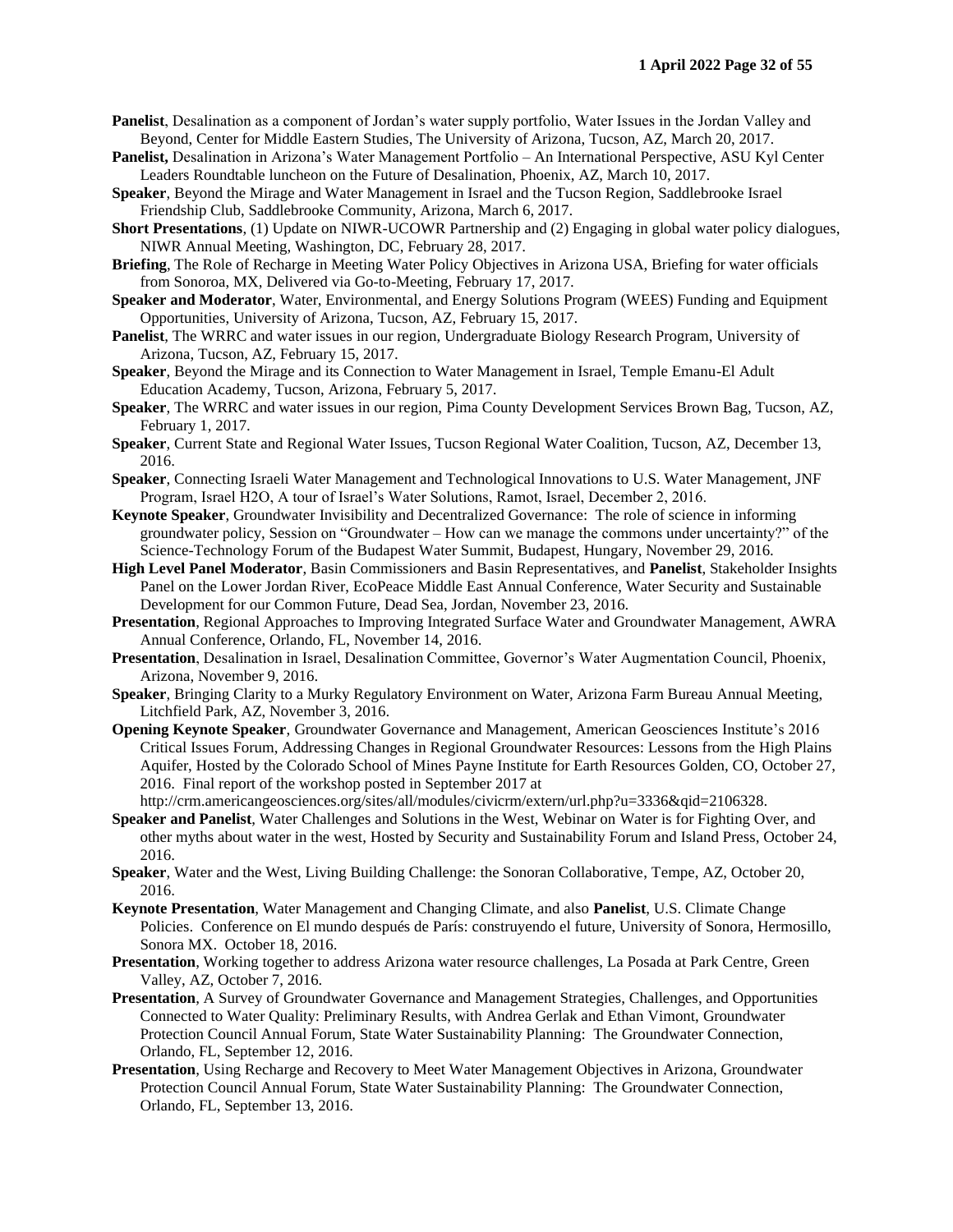- **Class Guest Lectures (2)**, "Arizona Water". University of Arizona. MNE 422 Engineering Sustainable Development, September 6, 2016. ARC561a, Water Efficiency in the Built Environment, September 8, 2016.
- **Panelist,** Water Partnerships: Collaborating to Create and Use Water Information, National Conversation on Integrated Water Information for the 21st Century, in Washington, DC, July 13, 2016.
- **Presentation**, Groundwater Governance in the USA, with a focus on Arizona Agriculture, Toward Sustainable Groundwater in Agriculture - An International Conference Linking Science and Policy, San Francisco, CA, June 30, 2016.
- **Presentation**, Meeting Water Management Objectives through Water Storage and Recovery in Arizona, USA, International Symposium on Managed Aquifer Recharge (ISMAR9), Mexico City, MX, June 21, 2016.
- **Presentation**, Working together to address Arizona water resource challenges, Yuma Center of Excellence for Desert Agriculture, Yuma, AZ, June 15, 2016.
- **Keynote Presentation**, Renewing Our Commitment to Water Stewardship, Leadership America, Session 2, Scottsdale, AZ, June 12, 2016.
- **Presentation**, Arizona Water Management, Visitors from Mendoza, Argentina Irrigation Agency, Tucson, AZ, June 4, 2016.
- **Panel member and moderator**, Connecting Israeli Water Management and Technological Innovations to Arizona, AzWater Association Annual Conference, Glendale, AZ, May 11, 2016.
- **Presentation**, The Central Arizona Groundwater Replenishment District and Related Issues, Tucson Regional Water Coalition, Tucson, AZ, May 10, 2016.
- **Presentation**, Policy, Governance, and Engagement, Groundwater Visibility Initiative Workshop, cosponsored by the National Groundwater Association and the American Water Resources Association, Denver, CO, April 28, 2016. (Also served on the Workshop Steering Committee.)
- **Presentation**, Using Recharge and Recovery to Meet Water Management Objectives in Arizona, National Groundwater Association Annual Summit, Denver, CO, April 27, 2016.
- **Panelist**, Southern Arizona Leadership Council Membership Meeting, CAP Board Member panel, April 20, 2016.
- **Featured in-film expert**, *Beyond the Mirage: The Future of Water in the West*, full feature documentary film, premiered KUAT, PBS 6, Tucson, AZ, April 15, 2016.
- **Post-film panelist**, shown at the end of *Beyond the Mirage: The Future of Water in the West*, premiered KUAT, PBS 6, Tucson, AZ, April 15, 2016.
- **Panelist**, Final panel on research and policy, No One is Immune Social Justice, Climate, & Health Symposium, Mel and Enid Zuckerman College of Public Health, The University of Arizona, March 15, 2016.
- **Panelist**, Beyond the Mirage, panel discussion aired as part of 90-minute Beyond the Mirage documentary. Panel filmed at KUAT PBS Channel 6, Tucson, AZ, April 4, 2016; premier of documentary, KUAT, April 15, 2016.
- **Panelist**, The Future of Hydrologic Education, Hydrology: The Next 50 Years symposium, Tucson, AZ, April 2, 2016.
- **Panelist**, Arizona Town Hall Tucson Community Outreach Program, Keeping Arizona's Water Glass Full, Tucson, AZ, March 23, 2016.
- **Conference Moderator, Panel Moderator**, #AZwaterfuture: Tech, Talk, and Tradeoffs, Water Resources Research Center Annual Conference, March 21, 2016, Tucson, AZ.
- **Presentation**, Water Banking and Arizona's Framework for Groundwater Recharge and Recovery, with Ken Seasholes, Water Resources Research Center Brown Bag Seminar, March 10, 2016.
- **Reflections on NIWR Presidency 2014-15**, Annual Meeting, National Institutes for Water Resources (NIWR), Washington, DC, February 8, 2016.
- **Interview**, Fox Network for The Property Man show, interview conducted in Phoenix, Arizona by Jennings Grant, February 3, 2016.
- **Prospering with Limited Water Supplies: The Case of Israel**, Operations and Management Workshop, Sponsored by *Irrigation Leader* Magazine, Phoenix, AZ, January 28, 2016.
- **Interview for independent documentary film, Our Desert Farms**, Anna Augustowska, filmmaker, Tucson, AZ, December 11, 2015.
- **Interview for Beyond the Mirage web experience and documentary film**, Cody Sheehy, filmmaker, Tucson AZ, December 4, 2015.
- **Presentation**, Sustainable Water Use in the Arid Southwest, Renewable Natural Resources Foundation Congress on Sustaining Western Water, Washington, DC, December 1, 2015. (65) Available http://www.rnrf.org/2015cong.
- **Presentation**, Drought, Shortage, and Closing the Projected Gap in Water Supply and Demand, Marana Chamber of Commerce, Marana, AZ, November 25, 2015. (30)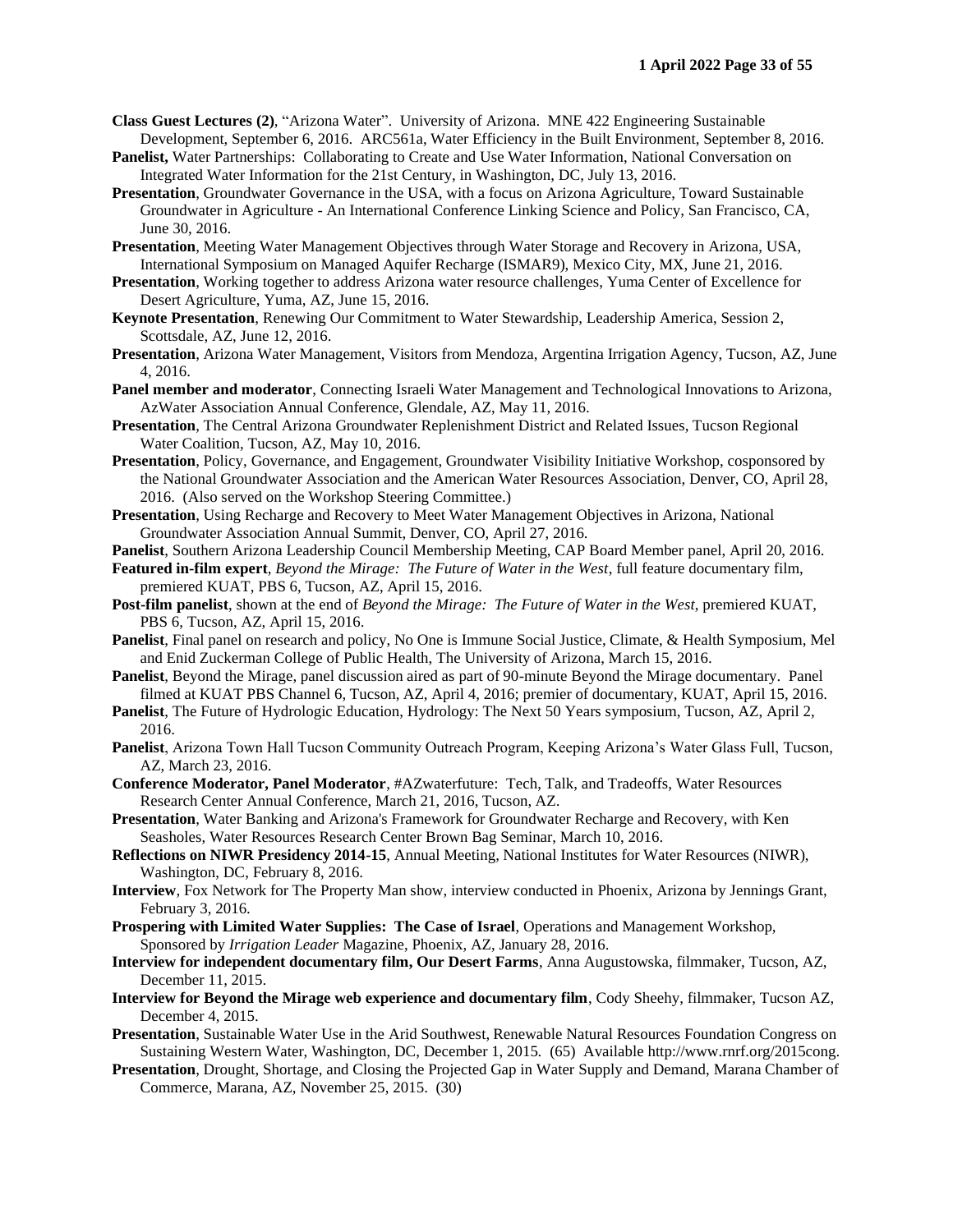- **Remarks**, Water Resource Planning and Opportunities, WEST Center Grand Opening Morning Program, Agua Nueva Water Reclamation Facility, Tucson, AZ, November 20, 2015. (25)
- **Panelist**, Authors' Panel, Arizona Town Hall on Water: Keeping Arizona's Water Glass Full, Mesa, AZ, November 16, 2015. (175)
- **Presentation**, Partnering with Universities and the National Institutes for Water Resources (NIWR) Network, American Water Resources Association Leadership Institute, Denver, CO, November 11, 2015. (22)
- **Presentation**, Drought, Shortage, and Closing the Gap Between Water Supply and Demand, Environmental Law Society, James E. Rogers College of Law, University of Arizona, November 10, 2015. (25)
- **Presentation**, Addressing Water Management Challenges in Tucson and Regionally, University of Arizona Campus Community Relations Committee, Tucson, AZ, November 10, 2015. (25)
- **Forum Organizer and Panel Moderator**, Sustainable Water for Southern Arizona: Current Conditions and Future Prospects, Leo Rich Theater, Tucson, AZ, November 6, 2015. (200)
- **Speaker**, Drought, Shortage, and Closing the Gap in Water Supply and Demand in the Colorado River Basin and in Arizona, University of Arizona Federal Relations Office Briefing for Arizona-based congressional staff, WEST Center, Tucson, AZ, November 5, 2015. (20)
- **Speaker-Panelist**, A Drop to Drink: A Case study in Resolving Water Scarcity and Quality Issues, with Dr. Miki Haran. Sponsored by the Israel Public Diplomacy Forum and the Kyl Center for Water Policy at the Morrison Institute, ASU, Phoenix, Arizona, November 2, 2015. (50)
- **Presentation**, Addressing changing water conditions in the Southwestern United States, SUEZ Water Reuse Symposium for French Journalists, West Basin Municipal Water District, CA, October 30, 2015. (15)
- **Presentation**, Issues and Opportunities for Demand-side Management, Western Water Conference Water Management Strategies for Addressing Long-Term Drought and Climate Uncertainty, Salt Lake City, UT, October 29, 2015. (100)
- **Presentation**, Efforts to Close the Gap Between Water Supply and Demand in the Colorado River Basin, WATEC 2015, Session on Management of National Water Systems in Arid Regions, Tel Aviv, Israel, October 13, 2015. (75)
- **Presentation**, Mechanisms for Transboundary Cooperation at the United-States Mexico Border, AGAM International Conference, Critical Issues in Water Policy and Technology in the 21st Century, October 12, 2015. (45)
- **Radio Interview**, KXCI Radio, Tucson, Arizona, October 7, 2015. Podcast URL: kxci.org/2015/10/fathoming-water-episode-1-dr-sharon-megdal-2/
- **Guest Lecture**, Considering Groundwater Governance and Management at the Local, National, and International Levels, Environmental Law Class (Law 669,Professor Kirsten Engel), James E. Rogers College of Law, Tucson, AZ, September 10, 2015. (12)
- **Presentation**, Water Management Issues, Pima County Staff Water Summit, Tucson AZ, September 9, 2015. (30)
- **Presentation**, Water Banking: The Role of Recharge & Recovery in the Mitigation of Colorado River Shortages to Arizona, with Ken Seasholes, Arizona Water Law CLE International, Scottsdale, AZ, August 21, 2015. (120)
- **Speaker**, Water Challenges and Solutions in Arizona, 2015 Extension Conference, College of Agriculture and Life Sciences, The University of Arizona, Tucson, AZ, August 5, 2015. (150)
- **Moderator**, Colorado River Water Management, opening plenary session, UCOWR-NIWR-CUASHI Annual Conference, Las Vegas, NV, June 16, 2015. (150)
- **Conference Moderator**, University of Arizona Water Resources Research Center Annual Conference, Indigenous Perspectives on Sustainable Water Practices, in collaboration with the Gila River Indian Community, Wild Horse Pass Hotel and Casino, Chandler, Arizona, June 9-10, 2015. (335)
- **Briefing for Congresswoman Martha McSally,** "The UA WRRC: Our federal role, water issues, and an overview of our programs," WRRC, The University of Arizona, Tucson, AZ, May 29, 2015. (8)
- **KJZZ (Phoenix NPR) Interview**, two features based on multiple interviews with reporter Will Stone. "As Colorado River Shortage Looms, Arizona Water Managers Look Elsewhere," May28, 2015. http://kjzz.org/content/145015/colorado-river-shortage-looms-arizona-water-managers-look-elsewhere. "Water Worries Renew Questions About Future Of Growth In The Phoenix Area," June 12, 2015. http://kjzz.org/content/151790/water-worries-renew-questions-about-future-growth-phoenix-area. ( Approximately 20,000)
- **Magazine Feature**, "Arizona Women Leading Water Conservation Campaigns", Green Living Magazine, May 2015, p. 9. Available, http://www.greenlivingaz.com/2015/05/12/az-women-water-conservation/#more-20599. (78,000)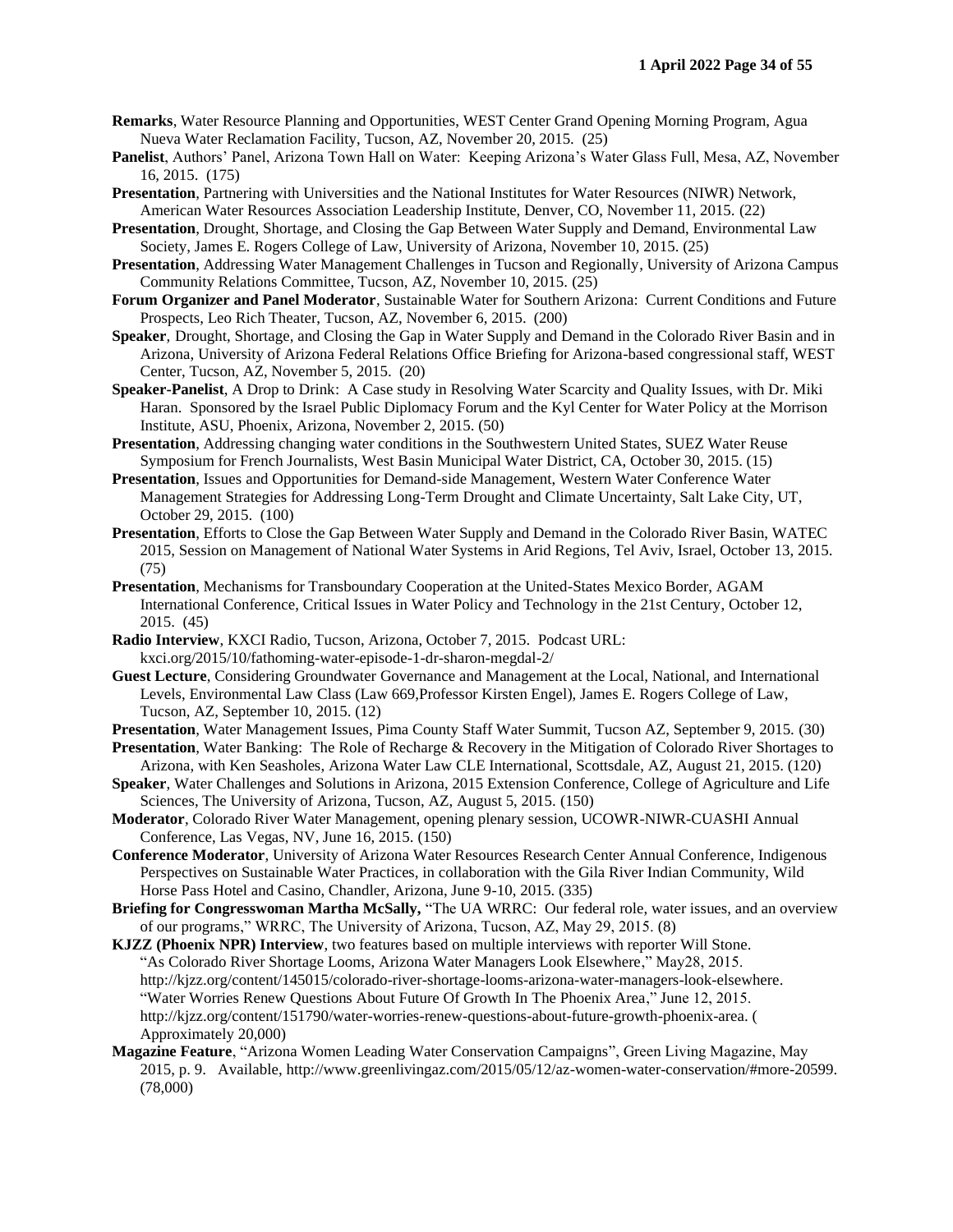- **Panel Moderator**, Restoration of the Colorado River Delta: One Year After, University of Arizona, April 14, 2015. (100)
- **Featured Speaker**, Keeping Our Water Glass Full, Arizona NOW, the Campaign for the University of Arizona, Denver area alumni event, Denver Colorado, April 16, 2015. (35)
- **Forum Moderator and Panelist**: Water Policy Forum: Arizona Solutions to Colorado River Supply Challenges convened by U.S. Senator Jeff Flake, University of Arizona, April 10, 2015. (250)
- **Webinar Panelist and Presenter**: One Size Doesn't Fit All: Why Variation in Hydrology and Legal Structures means that Drought Looks Different across the West "Arizona Water Management and Colorado River Drought", Western Governors' Association Drought Forum Webinar Series, April 8, 2015. Available at http://www.westgov.org/drought-forum/webinars. (150)
- **Oral Testimony**, U.S. House of Representatives Committee on Appropriations, Subcommittee on Interior, Environment, and Related Agencies, presented on behalf of the National Institutes for Water Resources, Washington, DC, March 18, 2015.
- **Presentation**, Water Management in Arizona and the Colorado River Basin, Breakfast Club of Tucson, March 3, 2015. (50)
- **Brief Presentation and Response to Questioning**, "Water Resource Management Challenges in a Time of Changing Climate," Institute on Science for Global Policy Conference, Living With Less Water, Tucson Arizona, February 20, 2015. (85)
- **Presiding Officer (President)**, National Institutes for Water Resources Annual Meeting, Panelist and Moderator, Various sessions, Washington, DC, February 9-11, 2015. (75)
- **Presentation**, Challenged but Unbroken: Water Management in Arizona, the Colorado River Basin and Beyond, Yale Club of Southern Arizona, Tucson, AZ, February 6, 2015. (Attendance 120)
- **Presentation**, Bridging waters: Good water stewardship in Arizona, Israel and beyond, Congregation Anshei Israel Education Program, Tucson, AZ, February 4, 2015. (Attendance 50)
- **Presentation**, Water Management Challenges and Solutions in Water-Scarce Regions: Focus on Agriculture, presented to Women in Agriculture visitors from Pakistan, Tucson, Arizona, December 8, 2014.
- **Presentation**, "Water Management Innovations in Water Scarce Regions," Hadassah of Southern Arizona luncheon, Tucson, Arizona, December 7, 2014.
- **Radio Interview**, "Arizona and the Negev: An aquifer runs through them," Gilad Halpern Interviewer for TLV1 Radio, Tel Aviv, Israel, Interviewed on November 21, 2014. This approximately 20-minute interview aired on November 28, 2014. Podcast at http://tlv1.fm/the-tel-aviv-review/2014/11/29/arizona-and-the-negev-anaquifer-runs-through-them/.
- **Presentation**, Stakeholder Engagement and Improving Governance and Management of Water Resources, 4<sup>th</sup> Meeting of the OECD Water Governance Initiative, Paris, France, 24 November 2014.
- **Presentation**, Transboundary Aquifer Assessment at the United States-Mexico Border, Drylands, Deserts and Desertification Conference, Ben Gurion University of the Negev, November 20, 2014.
- **Presentation**, Connecting Climate Change and Surface Water Flows to Aquifer Recharge and Groundwater Management, Sharon B. Megdal (Presenter) and Eylon Shamir, Drylands, Deserts and Desertification Conference, Ben Gurion University of the Negev, November 17, 2014.
- **Panelist**, Arizona's Water Future, Morrison Institute for Public Policy State of Our State Conference, Phoenix, AZ, November 14, 2014.
- **Presentation**, Contributing to a Transatlantic Dialogue on Water: Solutions Development and Implementation, 5th SWAN Progress Meeting-Workshop "Towards a Framework for a Transatlantic Dialogue on Water: What Role for The University of Arizona?" Tucson, AZ, November 10, 2014.
- **Panelist**, Agriculture, Water and Families: CALS and the Norton Legacy, The Norton School of Family and Consumer Science Council of Alumni and Friends Annual Homecoming Luncheon and Awards, The University of Arizona, November 7, 2014.
- **Poster Presentation**, USGS and NIWR A Model Partnership, S. B. Megdal, B. Haggard, and E. Greene, American Water Resources Association Annual Conference, Tyson's Corner, VA, November 3-6, 2014.
- **Presentation**, Stakeholder Engagement Practices of the Arizona Water Resources Research Center, Special Session on the 50th Anniversary of the Water Resources Research Act, American Water Resources Association Annual Conference, Tyson's Corner, VA, November 4, 2014.
- **Presentation and Session Moderator**, An Overview of the Water Resources Research Act and the National Institutes for Water Resources (NIWR), Special Session on the 50<sup>th</sup> Anniversary of the Water Resources Research Act, American Water Resources Association Annual Conference, Tyson's Corner, VA, November 4, 2014.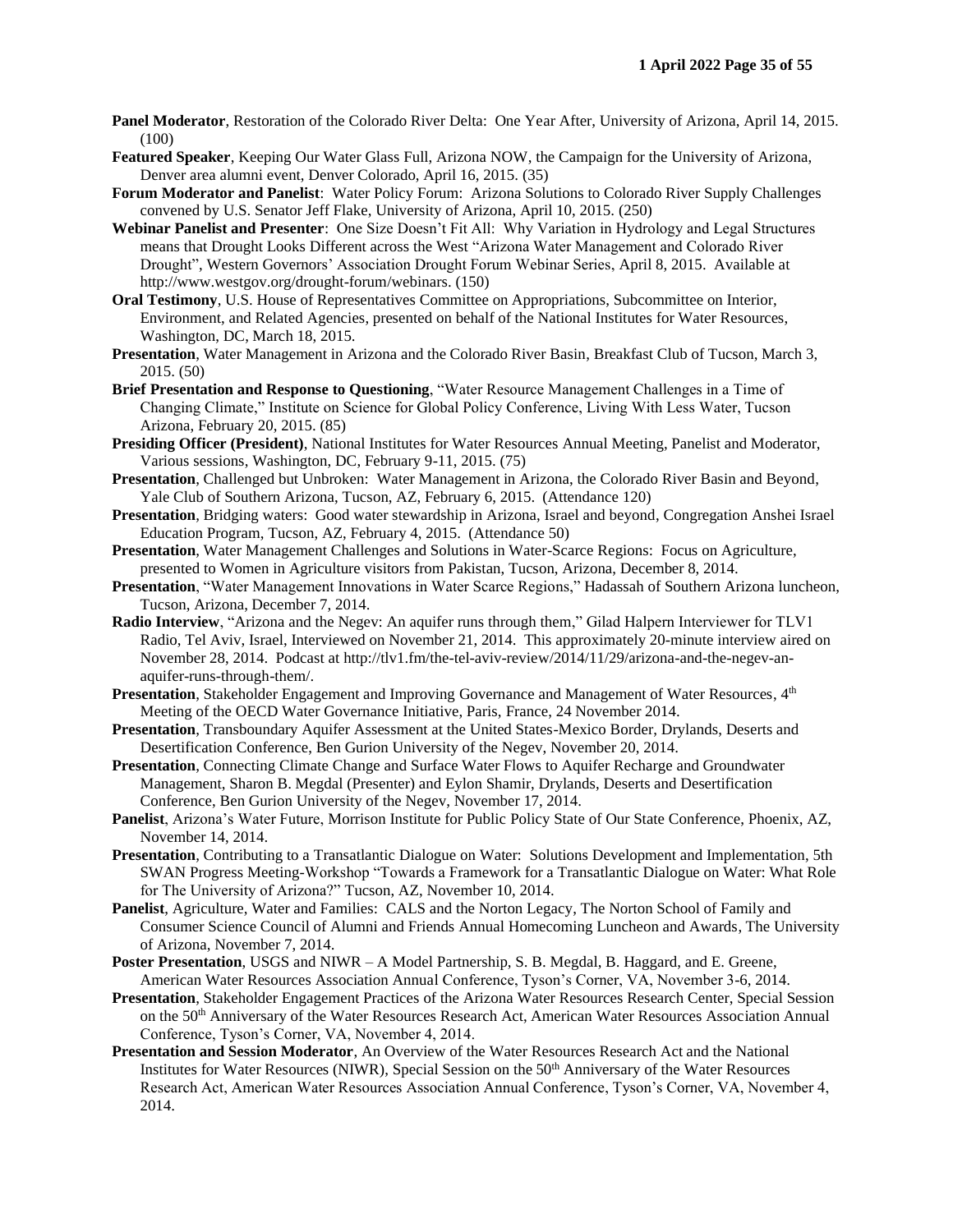- **Presentation**, Water Management Challenges of Water-Scarce Regions: Focus on Israel and Jordan, Center for Middle Eastern Studies teachers' program "Environmental Issues in Latin America and the Middle East," Biosphere II, November 1, 2014.
- **Presentation**, Water Management Challenges and Solutions in Water-Scarce Regions: Focus on Agriculture, Symposium on Arid Lands Agriculture, Panel on Technologies and the Politics of Water, Tucson, AZ, October 30, 2014.
- **Keynote Lecture**, Thirsty Rivers in Water-Scarce Regions: Experiences from the Colorado River, International Conference on the Rehabilitation of the Lower Jordan River (Phase A) and the Development of the Border Region Between the State of Israel and the Hashemite Kingdom of Jordan along the Jordan River, Kibbutz Nir David, Jordan Valley, Israel, October 21, 2014.
- **Panelist**, Convergence of Food Security, Energy Security and Sustainable Agriculture, Side event for the launch of the book with the same title, 2014 Borlaug Dialogue, Des Moines, IA, October 15, 2014.
- **Presentation**, A look at Arizona groundwater management and governance through the lens of world-wide efforts to identify best practices, Department of Hydrology and Water Resources Weekly Seminar, Tucson, AZ, October 8, 2014.
- **Presentation**, Water Supply and Demand Imbalances and the Competition for Water Resources, American Society of Animal Science and American Meat Science Association Innovate 2014: Global Food Security, Brainerd, MN, October 6, 2014. Also served as panelist.
- **Presentation/Discussion**, Water Dialogue: Questions and Conversation, Flinn-Brown Civic Leadership Academy, Tucson, AZ, September 20, 2014.
- **Presentation**, How Full is Our Water Glass?, Women's Salon Series, Tucson, AZ, September 18, 2014. Posted at https://www.youtube.com/watch?v=2xn7vKWXHgA.
- **Keynote Address**, Water Management Innovations in Water-Scarce Regions, JNF Tree of Life Award Dinner, Pittsburgh, PA, September 10, 2014.
- **Presentation**, Colorado River and Tucson Water Issues, Green Chamber, Tucson, AZ, August 13, 2014.
- **Presentation**, Water banks: Using managed aquifer recharge to meet water policy objectives, 14<sup>th</sup> Biennial Symposium on Managed Aquifer Recharge (BSMAR14), Orange, CA, July 31, 2014.
- **Media Interview**, High Country News, Sarah Jane Keller, July 28, 2014. Blog posted, Colorado River Basin groundwater levels drop even faster than reservoirs, July 30, 2014. http://www.hcn.org/blogs/goat
- **Presentation**, What is the Potential for IWRM in the Practice of Water Management in Arizona?, American Water Resources Association Summer Specialty Conference on Integrated Water Resources Management, Reno, NV, July 1, 2014.
- **Presentation**, Water Management Innovations in Water-Scarce Regions, United Nations NGO Briefing, Every Drop of Water Makes a Difference, New York City, New York, June 19, 2014.
- **Presentation**, Decentralized use of grey water and treated wastewater for agriculture in the Middle East, UCOWR-NIWR-CUASHI 2014 Annual Conference, USDA Track, Boston, MA, June 18, 2014.
- **Presentation**, The University of Arizona Water Resources Research Center's Approach to Stakeholder-involved, Solution-oriented Water Research, CNRS Conference on the Sociology of the Environment, Paris, France, June 3, 2014.
- **Media Interview**, April 2014 for the Tucson Weekly. Extensively quoted in article appearing in May 15, 2014 issue, "Not Up the Creek – Yet", http://www.tucsonweekly.com/tucson/not-up-thecreekyet/Content?oid=4135802.
- **Media Interview**, Minnesota NPR, Dan Kraker, May 13, 2014. Part1: http://www.mprnews.org/story/2014/05/27/ground-level-beneath-the-surface-tucson-water-blueprint Part2: http://www.mprnews.org/story/2014/05/27/ground-level-beneath-the-surface-tucson-water-reuse
- **Media Interview**, Arizona Public Media, Zac Ziegler, May 14, 2014 for story that aired May 16, 2014.
- **Presentation**, The Context for Research on Water Management Conflicts and Cooperation in Arizona and the Colorado River Basin, BLUEGRASS project kickoff meeting, Interdisciplinary and Global Environmental Studies, CNRS, The University of Arizona, Tucson, AZ, May 12, 2014.
- **Presentation**, A Look at Arizona Groundwater Management and Governance through the Lens of World-wide Efforts to Identify Best Practices, AzWater Association Annual Conference, Glendale, AZ, May 7, 2014.
- **Presentation**, Groundwater Management and Governance: A Policy Perspective, National Ground Water Association Annual Summit, Denver, CO, May 5, 2014.
- **Moderator and Program Chair**, WRRC 2014 Annual Conference, Closing the Gap Between Water Supply and Demand, April 8, 2014.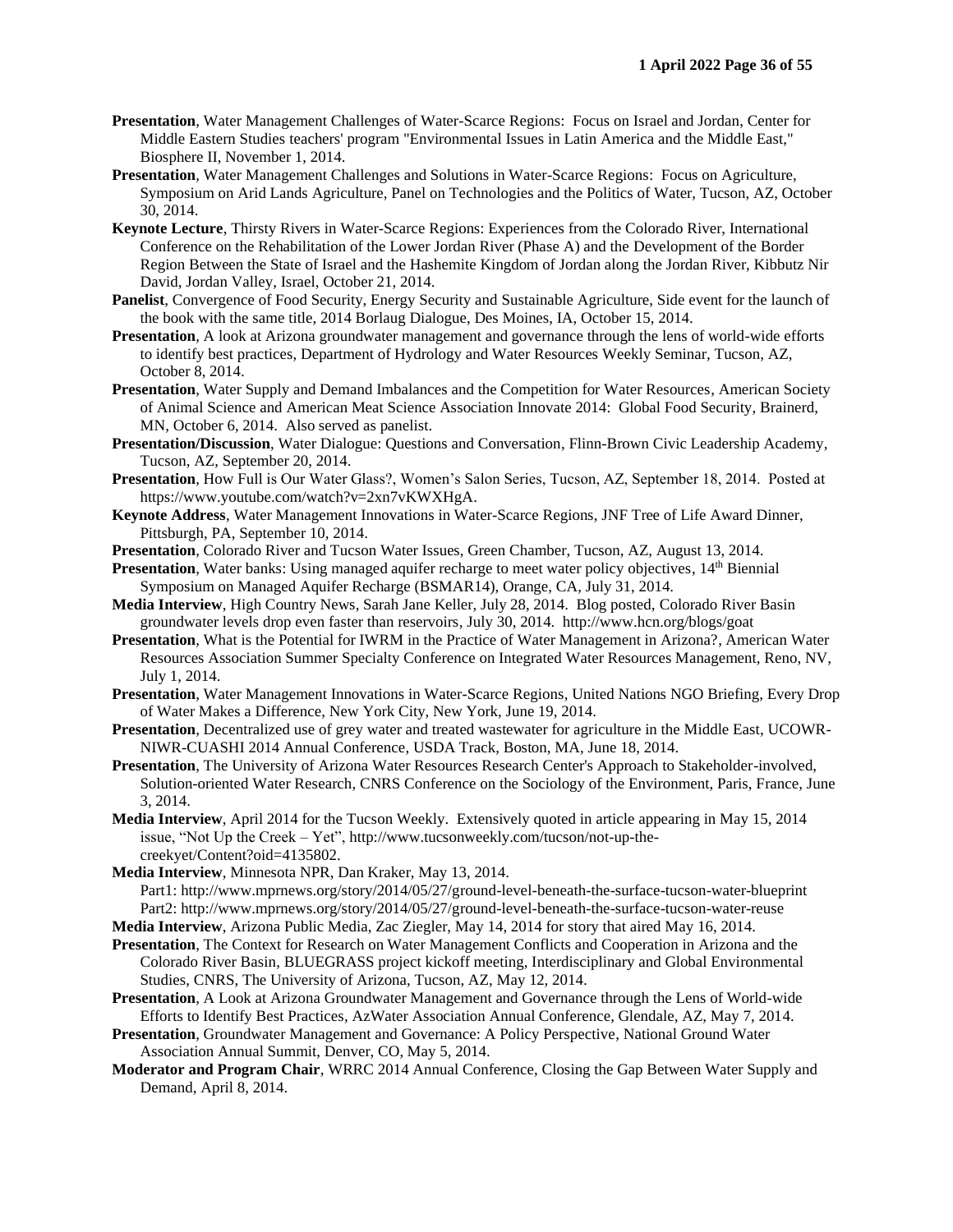- **Panelist**, Integrating research and outreach with management of the Santa Cruz River, Santa Cruz River Research Days, March 27, 2014.
- **Radio Interviews**, KAWC, Western Arizona NPR Affiliate, Lou Gum, March 18, 2014; KTAR, 92.3 FM, Phoenix, Rob Hunter and Karie Dozer (live), March 19, 2014.
- **Presentation (2)**, "How Full is our Water Glass?" Columbia Club of Southern Arizona, Tucson, AZ, March 14, 2014; **and** Alumni Council. John and Doris Norton School of Family and Consumer Science, University of Arizona, Tucson, AZ, March 28, 2014.
- **Presentation**, "Technology and Cooperation," Israeli and Palestinian Waterways Conference, University of California, Berkeley, Institute for Jewish Law and Israel Studies, Berkeley, CA, March 11, 2014.
- **Presentation**, "Conserve to Enhance (C2E): An innovative program that links water efficiency with environmental enhancements," with Candice Rupprecht and Brittany Xiu, U.S. Bureau of Reclamation, Phoenix Area Projects Office, March 6, 2014.
- **Television and other media interviews**: February 27, 2014 KVOA TV (aired February 28, 2014); February 27, 2014, journalist Tony Davis; March 5, 2014, Cronkite Journalist Jamie Killin (print story posted April 15, 2014 and video); March 5, 2014, Lorraine Rivera, Arizona Week, KUAT TV.
- **Presentation**, "The Water Resources Research Center: Working with Communities throughout Arizona," Green Valley Water Forum, March 3, 2014.
- Presentation (2), Water 101 How Full is Our Water Glass? Tucson Association of Realtors, Tucson, AZ, January 29, 2014; and Foothills Forum, Tucson, AZ, January 29, 2014.
- **Presentation**, The Role and Programs of the Water Resources Research Center, Verde Valley Ditch Associations/Companies Meeting, Cottonwood, Arizona, December 10, 2013.
- **Presentation and Roundtable Moderator**, Water Policies of Israel and Arizona, Water Innovation and Technology Commercialization Roundtable, Water Resources Research Center, Tucson, Arizona, November 22, 2013.
- **Presentation**, Incorporating Climate Information and Stakeholder Engagement in Groundwater Resources Planning and Management, with Eylon Shamir, National Webinar sponsored by NOAA-SARP et al., November 21, 2013.
- **Presentation and workshop host**, Update on the Transboundary Aquifer Assessment Program (TAAP): Santa Cruz and San Pedro Aquifers, GCASE (Groundwater, Climate and Stakeholder Engagement) Workshop, Water Resources Research Center, Tucson, Arizona, November 20, 2013.
- **Presentation**, Water Cooperation along the United States-Mexico Border, Why Cooperate? An Interdisciplinary Panel sponsored by the University of Arizona Honors College and the National Endowment for the Humanities, The University of Arizona, Tucson, Arizona, November 14, 2013.
- **Presentation**, Water Policies of Israel and Arizona: Lessons Learned and Outstanding Challenges, Heartbeat of Israel Community Lecture Series, Tucson, Arizona, November 13, 2013.
- **Presentation, session organizer and moderator**, Groundwater Governance in the U.S. Results of a Survey of the 50 States, S.B. Megdal (presenting), A. Gerlak and R. Varady, American Water Resources Association Annual Water Resources Conference, Portland, Oregon, November 5, 2013.
- **Keynote Presentation**, Useful Lessons from Transboundary Water Efforts along the United States-Mexico Border, WATEC 2013, Tel Aviv, Israel, October 22, 2013.
- **Presentation**, Water banks: Using managed aquifer recharge to meet water policy objectives, ISMAR8, 8<sup>th</sup> International Symposium on Managed Aquifer Recharge, S.B. Megdal, Peter Dillon (presenting), and Kenneth Seasholes, Beijing, China, October 18, 2013.
- **Panelist**, VerdeXchange Water Panel, Scottsdale, Arizona, October 8, 2013.
- **Panelist**, Water Efficiency and the Colorado River Basin Supply and Demand Imbalance, Water Smart Innovations Conference, Las Vegas, Nevada, October 4, 2013.
- **Interview**, Arizona Illustrated, KUAT TV, Tucson, Arizona, October 1, 2013.
- **Presentation**, Groundwater Management: A Policy Perspective, Annual Forum of the Groundwater Protection Council, Groundwater Protection: Reflecting Progress and Responding to the Future, St. Louis, Missouri, September 23, 2013.
- **Presentation**, Water Management and Pricing: Challenges Associated with Increasing Water Scarcity, Water Utilities Association of Arizona, Phoenix, Arizona, September 20, 2013.
- **Guest Lecture**, Geography 302, Introduction to Sustainable Development, The University of Arizona, September 17, 2013.
- **Presentation**, Governance Asymmetries and Water Cooperation along the United States-Mexico Border, Workshop on Cooperation Across and Within Jurisdictions and Levels for Good Water Governance – Local to Global, Stockholm World Water Week, Stockholm, Sweden, September 3, 2013.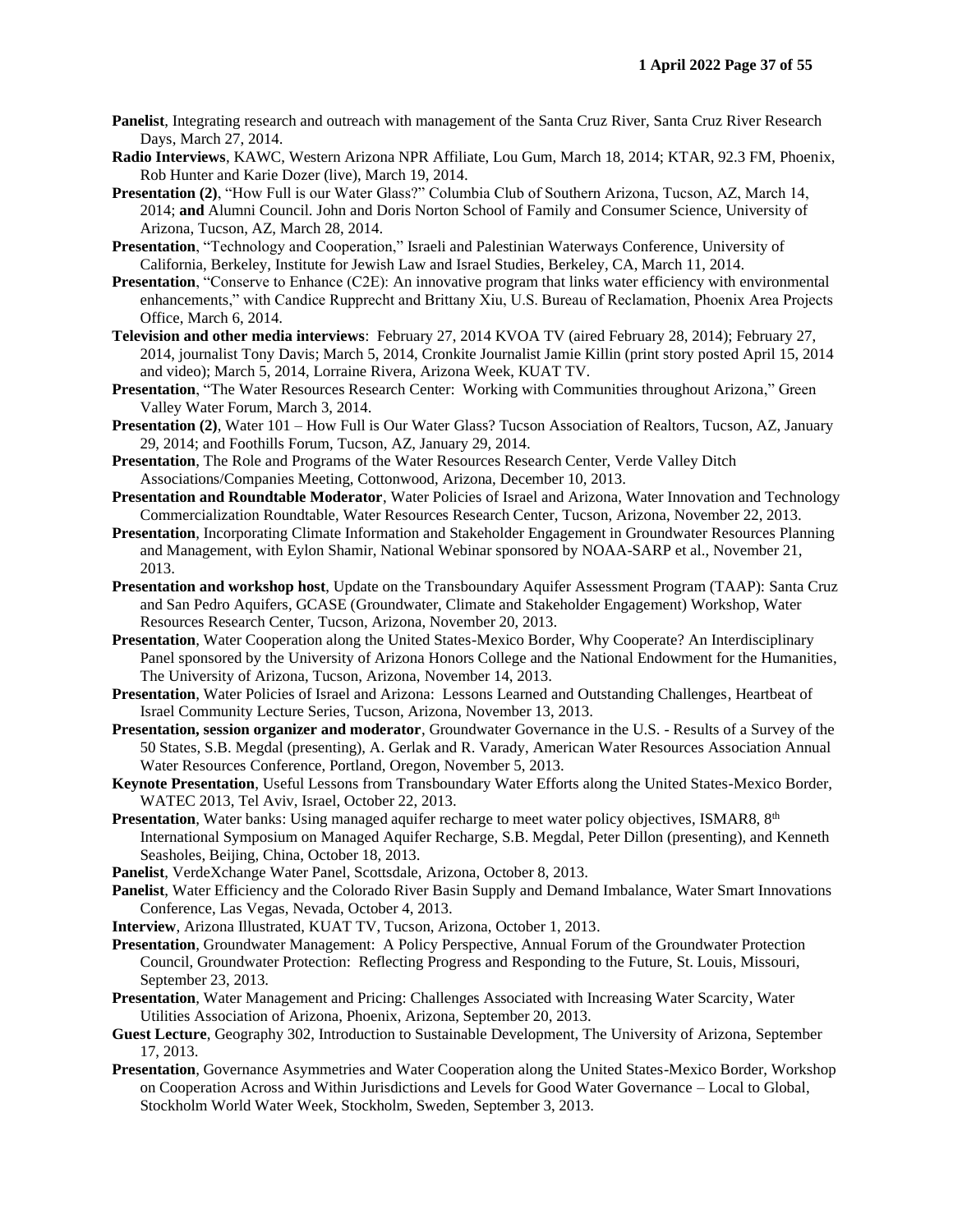- **Panelist**, Valuing Arizona's Water: The Real Costs & the Price You Pay, Arizona League of Cities and Towns, Oro Valley, AZ, August 29, 2013.
- **Radio Interview**, The Future for Agricultural Water Use and Water Delivery in Arizona, KJZZ Radio, Phoenix, AZ, August 15, 2013.
- **Expert Discussion Leader,** Udall Foundation Scholars Orientation, Tucson, Arizona, August 8, 2013.
- **Presentation**, Transboundary Aquifer Assessment Program Update: Santa Cruz and San Pedro Aquifers, Arizona-Mexico Commission, Environment and Water Committee, Scottsdale, Arizona, June 14, 2013.
- **Presentation and panelist**, Sharing the River: The Colorado River Compact and Water Banking, ACE2013, Annual Conference of the American Water Works Association, Denver, Colorado, June 12, 2013. Presentation posted in proceedings: http://www.acumen-va-publish.com/awwaACE2013/contents.php?s=WED23
- **Presentation**, Arizona Water Management Challenges and Solutions, Academy Village, Tucson, Arizona, June 5, 2013.
- **Keynote Speaker**, Securing our Water Future: Challenges and Solutions, International Water Conference, Sias University, Zhengzhou, Henan Province, May 24, 2013.
- **Invited Expert Participant**, GEF Transboundary Waters Assessment Programme (TWAP), Assessment of Transboundary Aquifers and SIDS Groundwater Systems, Inception Meeting, UNESCO Programme office for Global Water Assessment, Perugia Italy, May 14-15, 2013.
- **Panelist**, Southern Arizona Water: Development, Growth and Sustainability, Real Estate and Allied Professions (REAP), Tucson, Arizona, April 30, 2013.
- **Presentation and Panelist**, Israel, JNF and Water Solutions, Summit with JNF, Las Vegas, Nevada, April 28, 2013.
- **Presentation**, Connecting water policy considerations to other water research and analysis, Center for Environmentally Sustainable Mining (CESM), Technical Advisory Committee Meeting, Tucson, Arizona, April 24, 2013.
- **Presentation**, Arizona-Israeli collaborative efforts to address water management challenges: A cross-disciplinary approach, Meeting of the Technical Advisory Committee to the United States-Israel Binational Agricultural Research and Development Fund, Tucson, Arizona, April 23, 2013.
- **Presentation**, Solutions to the water management challenges of Arizona and Israel, Technology Pavilion at the Israel Festival, Tucson, Arizona, April 21, 2013.
- **Invited Participant**, First Meeting of the OECD Water Governance Initiative, Organisation for Economic Cooperation and Development, Paris, France, March 27-28, 2013.
- **Discussion Leader**, The International Celebration of World Water Day 2013 on Water Cooperation, Breakout Session 3, Water cooperation helps preserve water resources and protect the environment, The Hague, The Netherlands, March 22, 2013.
- **Presentation**, Groundwater Governance in a Federal Framework: Results of a Survey of the 50 States of the USA, (Andrea Gerlak and Robert Varady, coauthors), Fifth Regional Consultation, GEF Groundwater Governance Project, The Hague, The Netherlands, March 20, 2013. Meeting held March 19-21, 2013.
- **Presentation**, Arizona Water 101: A look at Arizona Water Issues, Staff of Arizona Congressional Offices, Phoenix, AZ, March 15, 2013.
- **Interview**, Arizona Week, Michael Chihak, Host, KUAT TV, PBS Channel 6, Recorded March 5, 2013, Aired March 8, 2013.
- **Conference Convener and Moderator**, Water Security from the Ground Up, Water Resources Research Center Annual Conference, University of Arizona, Tucson, AZ, March 5, 2013.
- **Interview and feature in Tucson Water Bill Insert**, "Focus on UA-Utility Partnership," distributed to all Tucson Water customers through the bill insert, March 2013.
- **Interview**, Arizona Illustrated, Jane Pointer, Host, KUAT TV, PBS Channel 6, Aired February 26, 2013, Tucson, AZ.
- **Interview**, Tucson Weekly, Article published February 28, 2013, Tucson, AZ.
- **Guest Lecture**, Transboundary Wastewater Issues in the U.S. and Middle East, CPH (College of Public Health) 696R, The University of Arizona, February 20, 2013.
- **Guest Lecture**, Providing Context for Transboundary Water Management for the Colorado River and Santa Cruz River Systems, RNR 440/540, University of Arizona, February 14, 2013.
- **Presentation**, Arizona Water Resources Research Center's Information Transfer and Outreach Programs, Annual Meeting of the National Institutes for Water Resources, Washington, DC, February 13, 2013.
- **Presentation**, Israeli Water Management and Policy Comparisons with Arizona and Consideration of Some Outstanding Challenges, with Robert Varady, Secular Humanist Jewish Circle, Tucson, AZ, January 26, 2013.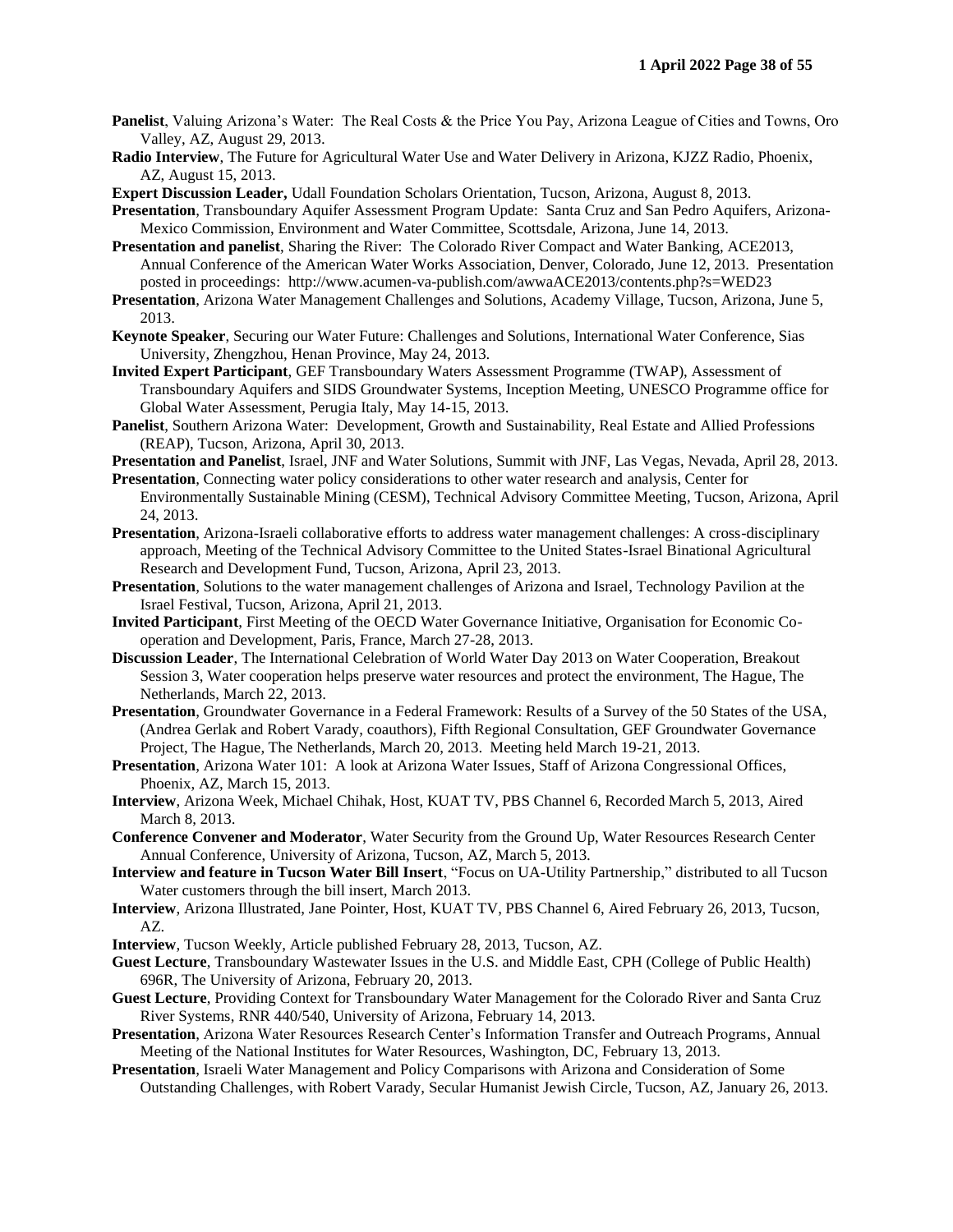- **Presentation**, Formulating and Conducting Research Projects Relevant to Real-World Problem Solving, Arizona Water Association Research Program, Phoenix, AZ, January 16, 2013.
- **Presentation**, Providing Context for Transboundary Water Management for the Colorado River and Santa Cruz River Systems, Workshop on Transboundary Water Resources Governance and Riparian Areas: Theories, Methods and Applications, University of Arizona, January 10, 2013.
- **Presentation**, How Recharge and Water Banking Help Arizona Achieve its Water Management Goals, Visitors from Chile, Tucson, AZ, December 10, 2012.
- **Presentation**, Israel Water Management Program, Presentation to the Water Resources Research Center External Advisory Committee, Nina Mason Pulliam Audubon Center, Phoenix, AZ, December 7, 2012.
- **Interview**, Tucson, Arizona, December 3, 2012, resulting in newspaper article, "'Immersed in water': Sharon Megdal dives into policy and environmental issues," by Sheila Wilensky, *Arizona Jewish Post*, December 28, 2012, pp. 12, 17. Also available on line.
- **Presentation**, Searching for Water Solutions: Experiences from My Sabbatical and Other Travels, Water Resources Research Center Brown Bag Seminar, Tucson, AZ, November 29, 2012.
- **Presentations** (4) made at Drylands, Deserts and Desertification Conference, Ben Gurion University, Sede Boqer, Israel, November 12-15, 2012: (1) Grey Water Reuse for Agricultural Purposes at Gore-Deir Alla in the Jordan Valley (Ayoup Ghrair and Othman Almashaqbeh, co-authors); (2) Water Management in Arizona and the Lower Colorado River Basin (USA): Good Practices and Long-term Challenges (Session Organizer, Chair and Presenter); (3) Developing a Framework for Groundwater Governance (Alice Aureli and Robert Varady, coauthors); (4) Fostering International Collaboration through the IALC (International Arid Lands Consortium) Seed Grant Program.
- **Media Interview**, Patricia Golan, Drylands, Deserts and Desertification Conference, Ben Gurion University, Sede Boqer, Israel, November 13, 2012.
- **Israel Water Management Program**, Developed and led eight-day program in Israel, November 3-11, 2012 for 10 participants from Arizona and Colorado. The program involved site visits and lectures throughout Israel. Related media interview conducted on November 11, 2012. Aired February 2, 2013 in Israel on IBA the Israeli English news station. http://vimeo.com/57014686
- **Presentation (Plenary)**, "The GEF Project on Global Groundwater Governance: Groundwater Policy and Governance," with Robert Varady, Third Regional Consultation, GEF Groundwater Governance Project, Amman, Jordan, October 8, 2012. **Co-facilitator** for a breakout session on "General Policies and Principles for Groundwater Governance, October 9, 2012.
- **Presentation**, Water Management in Arizona and the Lower Colorado River Basin: Searching for Solutions, Ministry of Water and Irrigation, Amman, Jordan, October 7, 2012.
- **Moderator and Host**, Grey Water Use Information Exchange, Water Resources Research Center, Tucson, Arizona, October 1, 2012. Held in conjunction with hosting the Grey Water Filtration and Use in the Jordan Valley Using Jordanian Natural Resources Workshop, Water Resources Research Center, October 1-4, 2012.
- **Co-chair**, Innovation and Water Technology Track, Binational Border Water Resources Summit: Past, Present and Future, Ciudad Juarez, Chihuahua, Mexico and El Paso, Texas, September 27-28, 2012.
- **Presentation**, "Water Management and Policy in Arizona and the Colorado River Basin: Searching for Solutions," Wiseguise Luncheon, Scottsdale, Arizona, September 21, 2012.
- **Panelist**, Expert panel following Tucson premiere of the movie *Watershed*, Tucson, Arizona, September 19, 2012.
- **Presentation**, The Role of Conservation in Water Management, Undergraduate Seminar for Neurosciences-Cognitive Sciences Majors, The University of Arizona, Tucson, AZ, September 12, 2012.
- **Presentation**, Perspectives on Governance and Institutions: The Search for Solutions, Pima Association of Governments Watershed Subcommittee, Tucson, AZ, August 27, 2012.
- **Roundtable Expert**, Water Science and Management, 2012 Udall Scholar Orientation, Udall Foundation, Tucson, Arizona, August 9, 2012.
- **Presentation (Plenary)**, Building, Maintaining and Strengthening the Bridge, Bridging Science and Application Plenary Session, 2012 UCOWR/NIWR Annual Conference, Santa Fe, New Mexico, July 18, 2012. Coorganizer of session.
- **Presentation**, Perspectives on Governance and Institutions: The Search for Solutions, 2012 UCOWR/NIWR Annual Conference, Santa Fe, New Mexico, July 17, 2012.
- **Co-presenter (with James Callegary)**, U.S.-MX Transboundary Aquifer Assessment Program Status Update, James Callegary, Christopher Scott, Sharon Megdal and Placido dos Santos, Joint meeting of the Water Committee and the Environment Committee of the Arizona-Mexico Commission, Tucson, Arizona, June 8, 2012.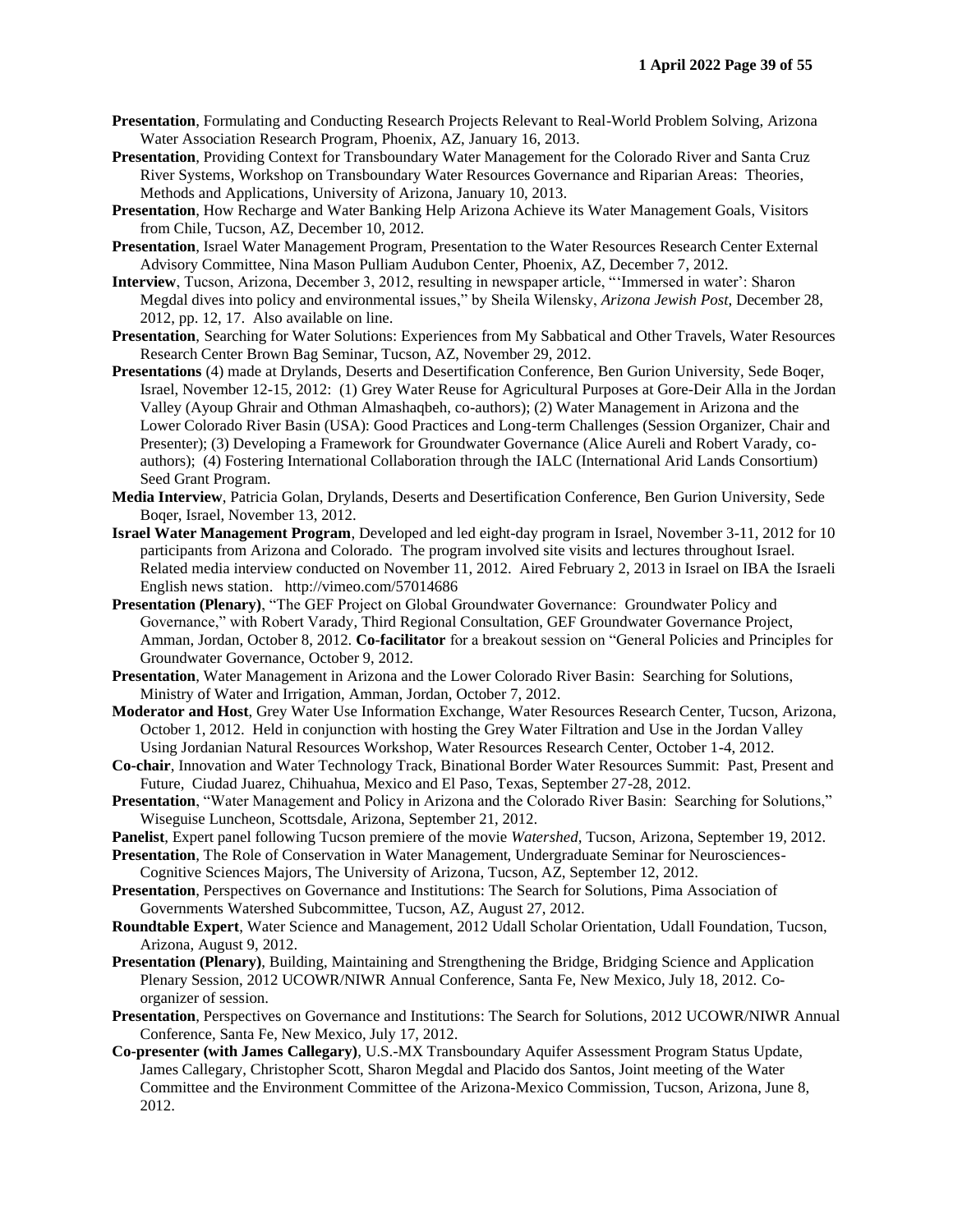- **Panelist**, Science, Networks, Consciousness in the Mediterranean Basin, organized by the French Academy of Sciences and UNESCO, UNESCO, Paris, France, June 4, 2012.
- **General Rapporteur**, Expert Workshop on Water Security: Managing Risks and Tradeoffs in Selected River Basins, Organization for Economic Co-operation and Development Working Party on Biodiversity, Water and Ecosystems, OECD, Paris, France, June 1, 2012.
- **Presentation**, Water Banking and Groundwater Management in Arizona, Murray-Darling Basin Authority, Canberra, ACT, Australia, May 2, 2012.
- **Presentation**, Water Banking and Groundwater Management in Arizona, CSIRO, Canberra, ACT, Australia, May 1, 2012.
- **Presentation**, The Importance of Institutional Asymmetries to the Development of Binational Aquifer Assessment Programs: The Arizona-Sonora Experience, The Centre for Comparative Water Policies and Laws, The University of South Australia, Adelaide, South Australia, April 27, 2012.
- **Presentation**, Meeting Arizona's future water demands under decentralized governance, CSIRO, Adelaide, South Australia, April 26, 2012.
- **Participant and Session Rapporteur**, GEF Project "Groundwater Governance: A Global Framework for Country Action" First Regional Consultation: Latin America and the Caribbean Region, April 18-20, 2012, Montevideo, Uruguay.
- **Presentation**, Overview of Arizona Water Management, Arava Institute, Israel, March 26, 2012.
- **Presentation**, Introduction to Arizona Water Resources, Massar High School Environmental Science Class, Lilian Daniel, Instructor, Nazareth, Israel, March 22, 2012.
- **Presentation**, Competition for Water Resources in Arizona: Shared Waters and Shared Borders, Department of Geography, The Hebrew University of Jerusalem, Mt. Scopus, Jerusalem, Israel, March 21, 2012.
- **Presentation**, Arizona and Israeli Water Policy: Some Similarities and Differences, Department of Agricultural Economics and Management Seminar, The Hebrew University of Jerusalem, Rehovot, Israel, March 18, 2012.
- **Commentary**, Groundwater Governance: From National and Regional Needs to Global Solutions, Side Event on the Good Groundwater Governance GEF-FAO-UNESCO and others international project, World Water Forum, Marseille, France, March 15, 2012.
- **Presentation**, Transboundary Aquifer Assessment along the United States-Mexico Border as an Opportunity for Water Cooperation, Session 1.5.3, Strengthening International Cooperation for the Sustainable and Peaceful Management of Transboundary Aquifers, World Water Forum, Marseille, France, March 15, 2012.
- **Presentation**, Water banking in Arizona and the Lower Colorado River Basin, Session CS1.4 on IWRM Through the Lens of Water Security, Adaptive Water Management and International Legal Instruments for Good Governance, also serve as leader for discussion table, World Water Forum, Marseille, France, March 14, 2012.
- **Table Discussion Leader**, U.S.-MX Transboundary Aquifer Assessment, Session 1.5.1 on Why does Water Law matter to you? Exploring Local to Global Perspectives, World Water Forum, Marseille, France, March 14, 2012.
- **Video** associated with receipt of Research Innovation Award, "Dr. Sharon Megdal: Leading Edge Researcher", released March 6, 2012, posted: YouTube, http://www.youtube.com/watch?v=kGPLwT6IABk; Water Channel, http://www.thewaterchannel.tv/index.php?option=com\_hwdvideoshare&task=viewvideo&Itemid=4&video\_id= 1294.
- **Presentations (3)**, Uncertainty and Sustainable Water Management in Arizona; Water Company Regulation, Water Pricing and Conservation; and Quantifying and Funding Water for the Environment, Thomas R. Brown Foundation Teacher Workshop, The Economics of Water, Tucson, AZ, January 26, 2012.
- **Conference Host and Moderator**, Urbanization, Uncertainty and Water: Planning for Arizona's Second Hundred Years, 2012 Annual Conference of the Water Resources Research Center, The University of Arizona, Tucson, AZ, January 23, 2012.
- **Radio Interview**, Bill Buckmaster Show, KVOI Radio, Tucson, AZ, January 22, 2012.
- **Television Interview**, Arizona Week, KUAT PBS TV6, Tucson, AZ, January 20, 2012.
- **Television Interview**, Horizon, KAET PBS TV8, Phoenix, AZ, January 19, 2012.
- **Presentation**, Water Policy Considerations Associated with Meeting Future Water Demands, Farm Foundation Round Table, Sedona, AZ, January 6, 2012.
- **Television Interview**, by Jim Rogers for Inside Nevada, KSNV, Las Vegas NBC Affiliate, Nevada, December 14, 2011.
- **Presentation**, Options for Meeting Growing Water Demands in Water-scarce Regions, Workshop on Clean Technology Applications in Energy, Water and Environment, Royal Scientific Society, Amman Jordan, November 20, 2011.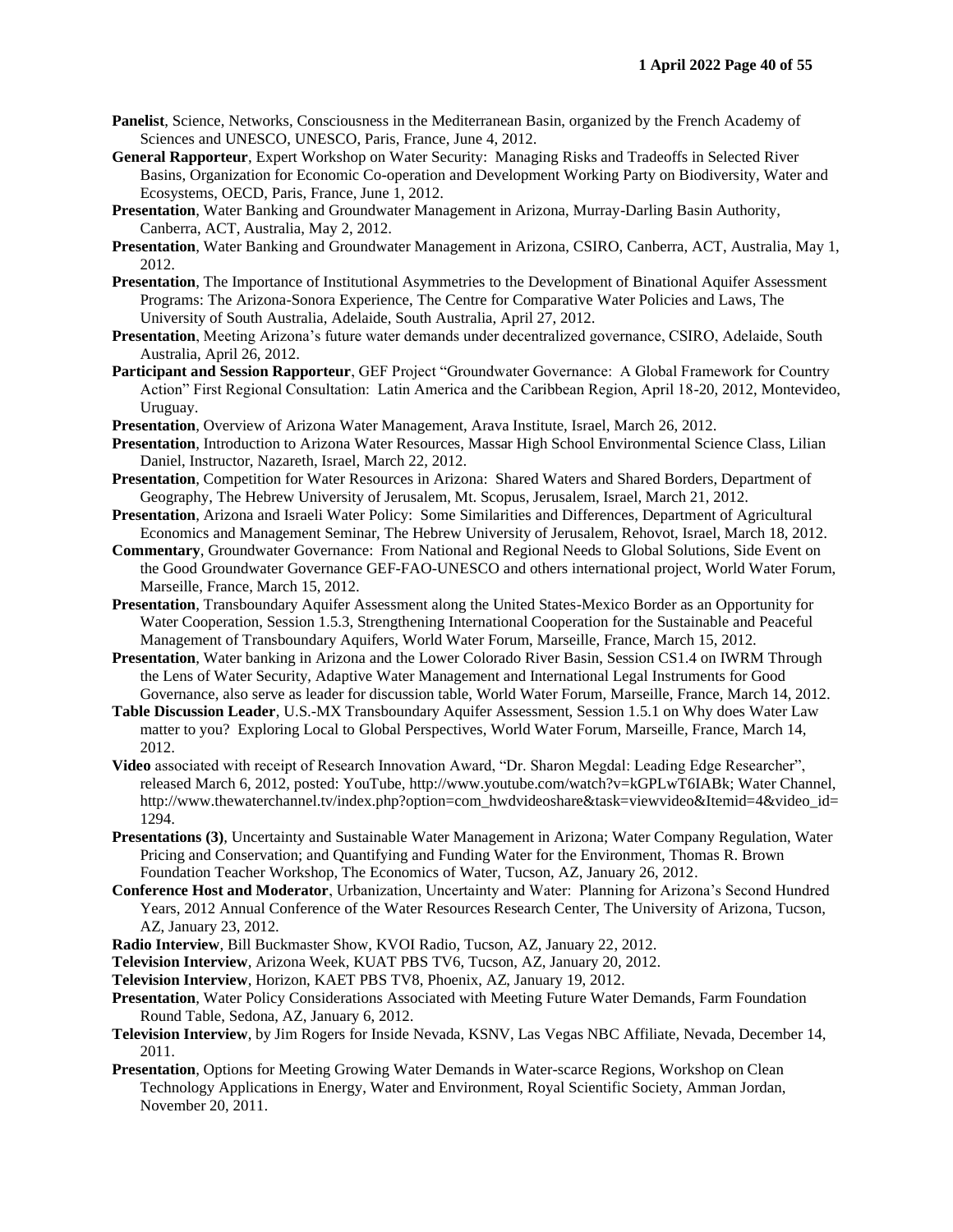- **Presentation**, Options for Meeting Arizona's Future Water Needs in the Context of Colorado River Water Management, WATEC 2011, The 3<sup>rd</sup> International Conference on Water Technologies, Renewable Energy, and Environmental Control, Tel Aviv, Israel, November 16, 2011.
- **Presentation and Panelist**, Conserve to Enhance: Linking Water Conservation to the Environment, Panel on Water Efficiency and Instream Flows, American Water Resources Association Annual Conference, Albuquerque, NM, November 9, 2011.
- **Presentation**, The Santa Cruz and San Pedro Aquifers, Panel on Transboundary Aquifer Assessment Program, American Water Resources Association Annual Conference, Albuquerque, NM, November 8, 2011.
- **Presentation**, Opportunities for Regional Collaboration: Water, Greater Tucson Leadership Class, Tucson, AZ, November 4, 2011.
- **Guest Speaker**, Career Experiences, for the Strategy and Planning for Academic Success Colloquium, Department of Agricultural and Resource Economics, University of Arizona, Tucson, AZ, October 18, 2011.
- **Presentation**, Arizona and Israeli Water Policy: Some Similarities and Differences, Arizona Center for Judaic Studies Seminar, University of Arizona, Tucson, AZ, October 17, 2011.
- **Guest Lecture**, Institute of the Environment Honors Seminar, Challenges to Sustainable Water Management in Arizona, University of Arizona, Tucson, AZ, October 12, 2011.
- **Presentation**, Current and Emerging Water Policy Issues Relevant to Planning Professionals, Short Course on Planning for Water, Arizona Planning Association State Conference, Tucson, AZ, September 30, 2011.
- **Presentation**, CAP and Sustainability in the Tucson Region, Southern Arizona Environmental Management Society Seminar, Tucson, AZ, September 28, 2011.
- **Speaker**, Program on the Report of Regional Water Assessment Task Force "Think Tank" Process, Tucson, AZ, September 26, 2011.
- **Presentation**, Uncertainty and Sustainable Water Management in Arizona, Arizona Housing Forum, Scottsdale, AZ, September 23, 2011.
- **Presentation**, Conserve to Enhance Tucson, AZ Pilot Overview, Metropolitan Water District of Southern California, Water Use Efficiency Meeting, Los Angeles, CA, September 15, 2011.
- **Panelist**, GEF Project on "Groundwater Governance: A Global Framework for County Action," Inception Meeting, UNESCO, Paris, France, September 7, 2011.
- **Participant and Project PI/Leader**: Agricultural-Environmental Cooperation and Fact-Finding Field Trip to Oregon, August 22-26, 2011.
- **Presentation**, Quantifying and Funding Water for the Environment: Researchers Assisting Practitioners, Joanna Nadeau, coauthor, 2011 UCOWR/NIWR Annual Conference, Planning for Tomorrow's Water: Snowpack, Aquifers, and Reservoirs, Boulder, Colorado, July 12, 2011.
- **Presentation**, The Challenge of Binational Decision-Making in Arizona-Sonora Transboundary Watersheds, Christopher Scott, co-author, 2011 UCOWR/NIWR Annual Conference, Planning for Tomorrow's Water: Snowpack, Aquifers, and Reservoirs, Boulder, Colorado, July 12, 2011.
- **Presentation**, Inspiring Water Conservation for Environmental Enhancement, Joanna Nadeau, coauthor, American Water Works Association Annual Conference & Expo, Washington, DC, June 13, 2011.
- **Poster**, The Forgotten Sector: Defining and Securing Water for the Environment, Joanna Nadeau et al., coauthors, Navigating the Future of the Colorado River 2011 Conference, University of Colorado Law School, Boulder, CO, June 9, 2011.
- **Commentator**, The State of the River: Understanding Supply and Demand, Navigating the Future of the Colorado River 2011 Conference, University of Colorado Law School, Boulder, CO, June 9, 2011.
- **Presentation**, Update on the Arizona-Sonora Portion of the United States-Mexico Transboundary Aquifer Assessment Program, Water Committee of the Arizona-Mexico Commission, Litchfield Park, AZ, June 3, 2011.
- **Presentation**, Water and Sustainable Communities, ULI Sustainable Development Council, 2011 National ULI Real Estate Summit, Adapting for the Future – Today, Phoenix, AZ, May 29, 2011.
- **Conference Moderator**, Salinity and Desalination in the Southwest: Challenges and Solutions, Annual Conference of the Water Resources Research Center, Yuma, Arizona, April 26-27, 2011.
- **Presentation**, Uncertainty and Sustainable Water Management in Arizona, Flinn-Brown Civic Leadership Academy, Phoenix, AZ, April 9, 2011.
- **Presentation**, Water Pricing and Public versus Private Water Company Ownership: Meeting Water Policy Goals, Environmental Law and Economics Seminar, University of Arizona, Tucson, AZ, April 8, 2011.
- **Panelist**, The Future of Arizona's Built Environment: The role of the Design and Planning Professionals, College of Architecture and Landscape Architecture, University of Arizona, Tucson, AZ, April 6, 2011.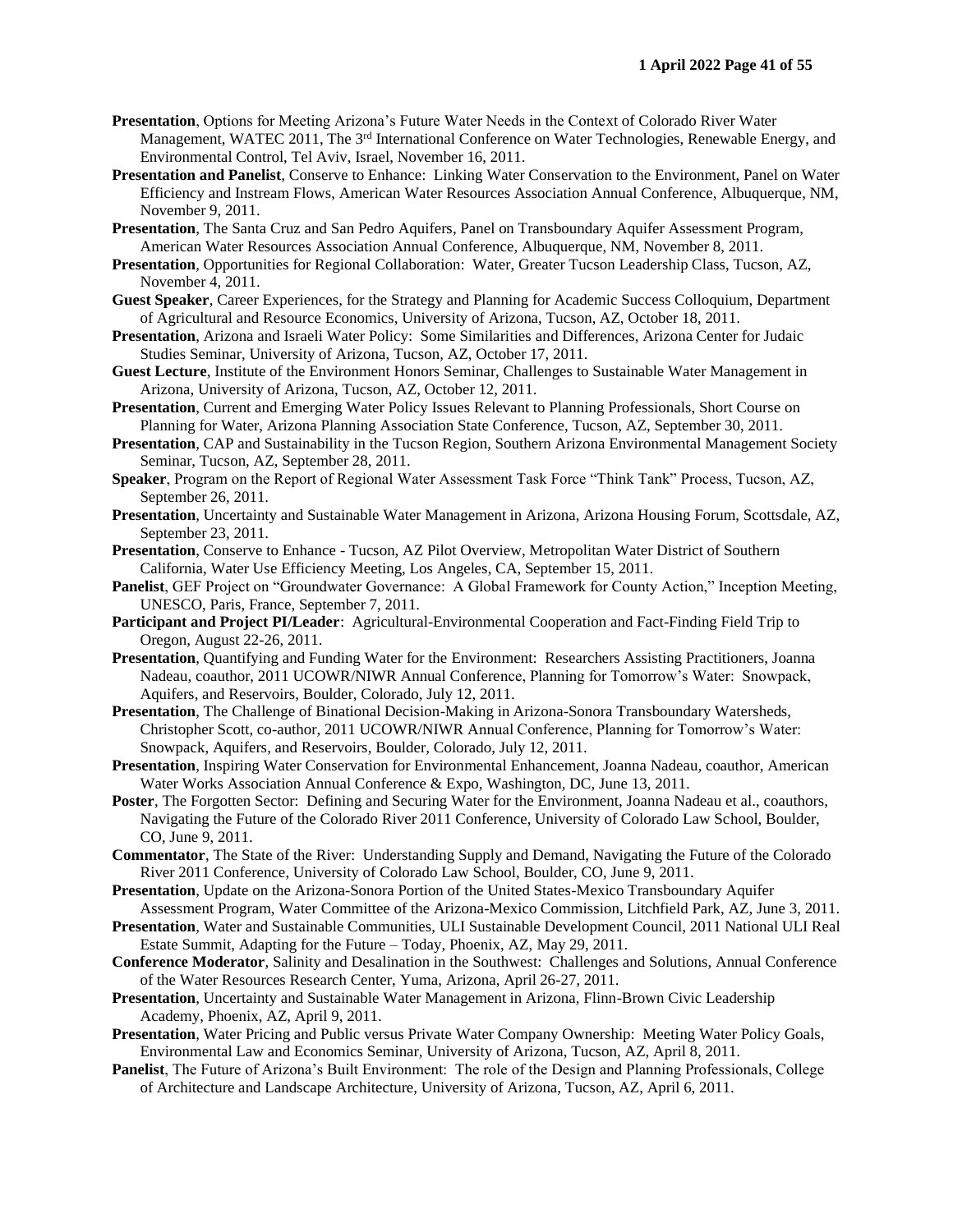- **Invited Workshop Participant**, International Energy, Water, Environment/Clean Technologies (EWE CT) Center R&D Projects/Initiatives Workshop, the Royal Scientific Society supported by USAID Jordan Economic Development Program, Amman, Jordan, March 27 -29, 2011.
- **Presentation**, "The Importance of Water for Arizona's Future," San Xavier Kiwanis, Tucson, AZ, March 24, 2011.

**Presentation**, "Arizona's Water Future: Challenges and Opportunities," Arizona House of Representatives Committee on Agriculture and Water, Phoenix, AZ, March 17, 2011.

- **Presentation**, The Energy-Water Nexus, workshop on Water security challenges emanating from the intersections of climate and water scarcity in the arid Americas, Los Cabos, Mexico, March 2, 2011 (40).
- **Presentation**, Water Sustainability Issues in Arizona, Rural Water Infrastructure Committee, Arizona Water Infrastructure Finance Authority, Tucson, AZ, February 2, 2011 (18).
- **Presentation**, The Central Arizona Groundwater Replenishment District's Role in Meeting the Renewable Water Supply Needs of Central Arizona, USDA Agricultural Research Service, Maricopa, AZ, January 31, 2011.
- **Presentation**, Water, People and the Future: Challenges Associated with Meeting Competing Water Demands, Global Implications for Domestic and Industrial Water Reuse Workshop, Starr Pass Resort, Tucson, AZ, January 13, 2011.
- **Expert Panelist**, Integrated Transboundary Groundwater Management, Tools and Methods, UNESCO Second Pilot Course, UNESCO, Paris, France, December 9-10, 2010.
- **Presentation**, Institutional Assessment of the Transboundary Santa Cruz and San Pedro Aquifers on the United States-Mexico Border, ISARM2010 International Conference on Transboundary Aquifers: Challenges and new directions, UNESCO, Paris, France, December 7, 2010.
- **Presenter and Moderator**, Our Water Future, Forum sponsored by the TRIF Water Sustainability Program, University of Arizona, Tucson, AZ, November 22, 2010.
- **Plenary Presentation**, Restoration Success Stories from Arizona, Drylands, Deserts and Desertification Third International Conference, sponsored by Ben Gurion University, Israel, November 9, 2010.
- **Presentation**, Water Management Complexities of the Lower Colorado River Basin: The Case of the Imperial Irrigation District Water Transfer and the Salton Sea, Drylands, Deserts and Desertification Third International Conference, sponsored by Ben Gurion University, Israel, November 11, 2010.
- **Presentation**, Quantifying and Funding Water for the Environment: How Researchers Assist Practitioners, with Joanna Nadeau, Drylands, Deserts and Desertification Third International Conference, sponsored by Ben Gurion University, Israel, November 8, 2010.
- **Presentation**, Water, People and the Future: Availability for Agriculture and others in the United States, Symposium--the Blue-Green Revolution: Why Water Availability and Water Management Will Be Key to Success in Bio-Energy and Environmental Security, ASA, CSSA and SSSA 2010 International Meetings, Long Beach, CA, November 2, 2010.
- **Presentation**, The WRRC and our Water Management and Policy Focus, Presentation to guests from Tunisia, Tucson, AZ, October 19, 2010.
- **Panelist**, "The Talent Crisis: Who is Going to Replace You?" Annual Meeting of the National Association of Water Companies, Tucson, AZ, October 13, 2010.
- **Guest Lecture**, Barriers and Opportunities for the Use of Scientific Information, Making the Connection between Science and Decision Making seminar, Geography 696j (Professor Connie Woodhouse), University of Arizona, October 4, 2010.
- **Presentation**, Challenges to Sustainable Water Management in Tucson, Arizona and the Southwest, Milagro Cohousing Seminar, Tucson, AZ, September 30, 2010.
- **Presentation**, Arizona Water Management Issues, International Visitors from the Mideast Sponsored by the U.S. Department of State, Water Resources Research Center, September 30, 2010.
- **Panelist**, Water Sustainability, Special 30-minute issue of Horizon, KAET PBS Television, Phoenix, Arizona, September 28, 2010.
- **Presentation**, Water Management and Policy in Arizona and the Potential for Public-Private Partnerships, National Council for Public Private Partnerships Annual Conference, Phoenix, AZ, September 28, 2010.
- Pre**sentation**, Water Management Collaboration and Challenges, International Visitors Sponsored by the U.S. Department of State, Water Resources Research Center, September 21, 2010.
- **Presentation**, Challenges to Sustainable Water Management in Arizona, Institute of the Environment Honors College Colloquium, University of Arizona, September 15, 2010.
- **Presentation**, Water, People, and the Future: Water Availability for Agriculture and others in the United States, USDA Agricultural Research Service Water Availability & Watershed Management Customer/Stakeholder Workshop, Chicago, IL, September 8, 2010.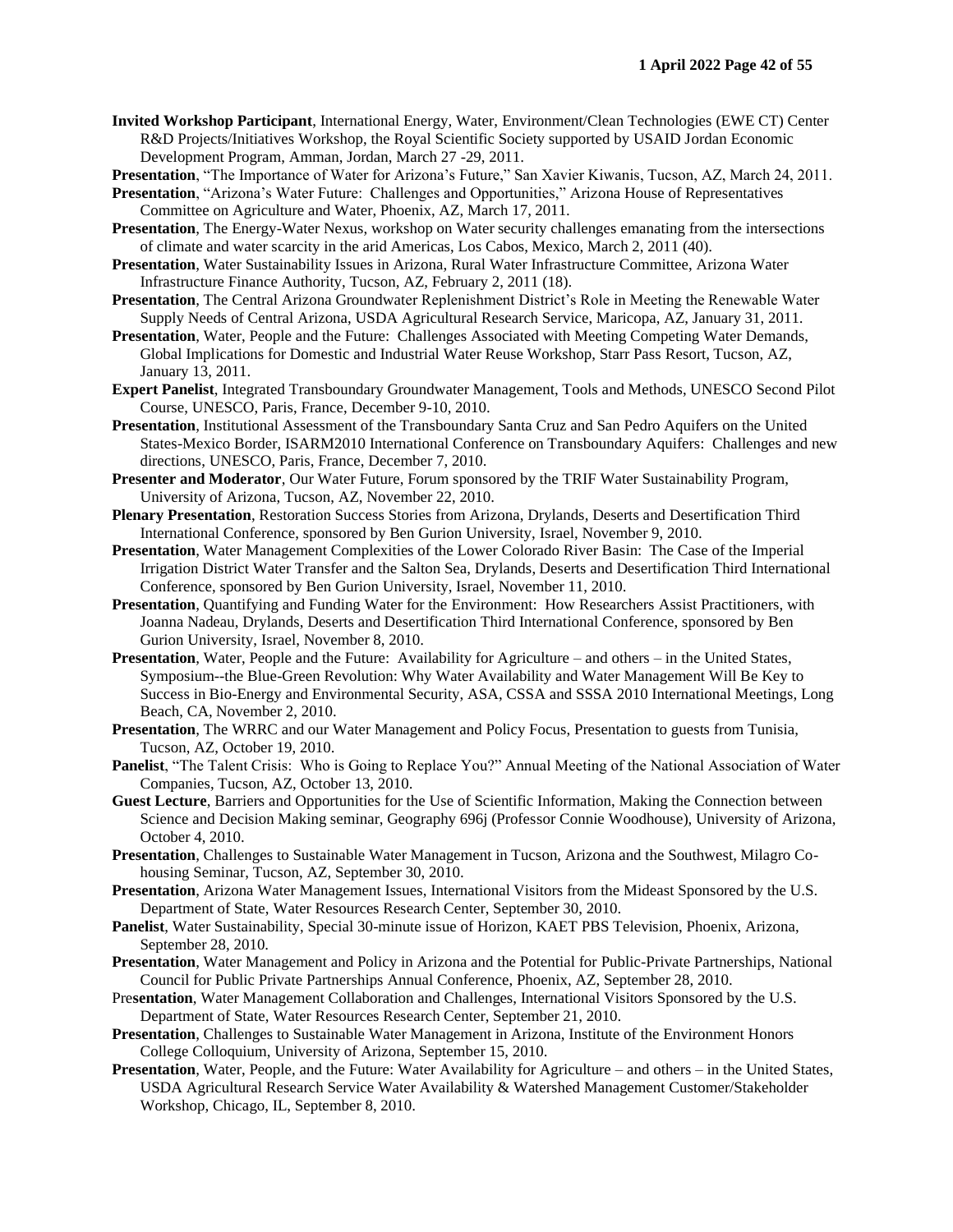**Presentation**, Conserve to Enhance: Supporting Environmental Water Needs through Voluntary Conservation (with Joanna Nadeau), Colorado Water Congress Water Conservation Workshop, Vail, CO, August 25, 2010.

**Expert Panelist**, Creating a Regional Water Strategy for Central Florida Workshop, Orlando, FL, July 15-16, 2010.

- **Presentation**, Challenges to Sustainable Water Management, Annual Meeting of Western Agricultural College Deans, Tucson, AZ, July 13, 2010.
- **Presentation**, Institutional Mechanisms for the Assessment and management of Transboundary Aquifers: The Importance of Partnerships, Scientific Segment, 19<sup>th</sup> Session of the IHP Intergovernmental Council, UNESCO Headquarters, Paris, France, July 7, 2010.

**Presentation**, Water, People and the Future: Water Availability for Agriculture in the United States, Toward Sustainable Groundwater in Agriculture International Conference, San Francisco, CA, June 15, 2010.

- **Conference Moderator**, Water Resources Research Center 2010 Annual Conference, *Creating New Leadership for Arizona's Water and Environment in a Time of Change*, Tucson, AZ, June 9-10, 2010.
- **Presentation**, Challenges to Sustainability Water Management and the Central Arizona Project, Workshop on Energy, Water and Global Climate Change as a Regional Agenda of the Americas, Pan American Advanced Studies Institute, San Diego State University, San Diego, CA, May 24, 2010.
- **Presentation**, The Central Arizona Project (CAP) and Planning for Times of Shortage, 4<sup>th</sup> Binational Water and Climate Workshop, Urban Water Management, Climate Change and Adaptive Strategies for the Arizona-Sonora Region, Hermosillo, Sonora, Mexico, May 7, 2010.
- **Panelist**, The Water Project, Water Policy Panel, Tucson, AZ, March 28, 2010.
- **Presentation**, Arizona Water Management Issues, Israeli Water Authority, Tel Aviv, Israel, March 15, 2010.

**Speaker**, Sustainable Tucson Forum on Tucson-Pima County Water Study, Tucson, AZ, March 8, 2010.

- **Opening Keynote Speaker**, Expanding Your Horizons Women in Science and Engineering Program (WISE), University of Arizona, Tucson, AZ, March 6, 2010.
- **Presentation**, Challenges to Sustainable Water Management, Biosphere 2 Saturday Lecture Series, Biosphere 2, AZ, February 27, 2010.
- **Presentation**, Connecting Water Research and Water Management: The Importance of Engagement, WaterSMART Kickoff Workshop, U.S. Department of the Interior, Las Vegas, NV, February 24, 2010.
- **Presentation**, Water for Agriculture, Pima Association of Governments Watershed Planning Subcommittee, Tucson, AZ, February 22, 2010,
- **Presentation**, Challenges to Sustainable Water Management in Arizona, Sun City Vistoso International Learning in Retirement Program, Oro Valley, AZ, February 18, 2010.
- **Presentation**, Conserve to Enhance and Environmental Water Needs Assessment, Udall Center for Studies in Public Policy Environmental Group, Tucson, AZ, February 17, 2010.
- **Panelist**, Perspectives on Water Research Related to Climate Change Adaptation, University of Arizona Climate Change Adaptation Summit, Tucson, AZ, February 3, 2010.
- **Speech**, Working to Resolve Transboundary Water Conflicts, Tucson Committee on Foreign Relations, January 20, 2010.

**Presentation**, "Challenges to Sustainable Water Planning in Arizona," Mining and Geological Engineering Seminar, University of Arizona, Tucson AZ, November 16, 2009.

- **Presentations**, "Thirsting for Water, based on *Water, People and the Future: Water Availability for Agriculture in the United States*. Three Seminars as follows: (1) U.S. Department of Agriculture "Diverse Voices in Agriculture" Series; (2) National Coalition for Food and Agriculture (NC-FAR) "Lunch 'n Learn" Seminar; and (3) Stakeholder, Media and Public Seminar. Washington, DC, November 9, 2009.
- **Presentation/Discussion**, TBreak Environmental Group Breakfast Meeting, Tucson, AZ, November 5, 2009.
- **Workshop Co-Convenor, Presenter, and Moderator**, The U.S.-Mexico Transboundary Aquifer Assessment Program Workshop: Developing a Work Plan for the Assessment of the Santa Cruz and San Pedro Aquifers, Tucson, AZ, November 3-4, 2009.
- **Presentation**, "Securing Water for the Environmental Purposes," with Joanna Bate, Water Conservation Information Sharing Group, Phoenix AZ, October 30, 2009.
- **Presentation** (via teleconference), "Securing Water for the Environment," World Wildlife Fund and Coca Cola Enterprises field trip group, El Paso, Texas, October 13, 2009.
- **Speaker**, "Food for Thought" Dinner, Women in Science & Engineering (WISE) campus group, University of Arizona, October 11, 2009.
- **Presentation**, "Water Management in the Greater Tucson Area: A Look at the Issues," Good Shepherd's Church, Sahuarita, AZ, October 11, 2009.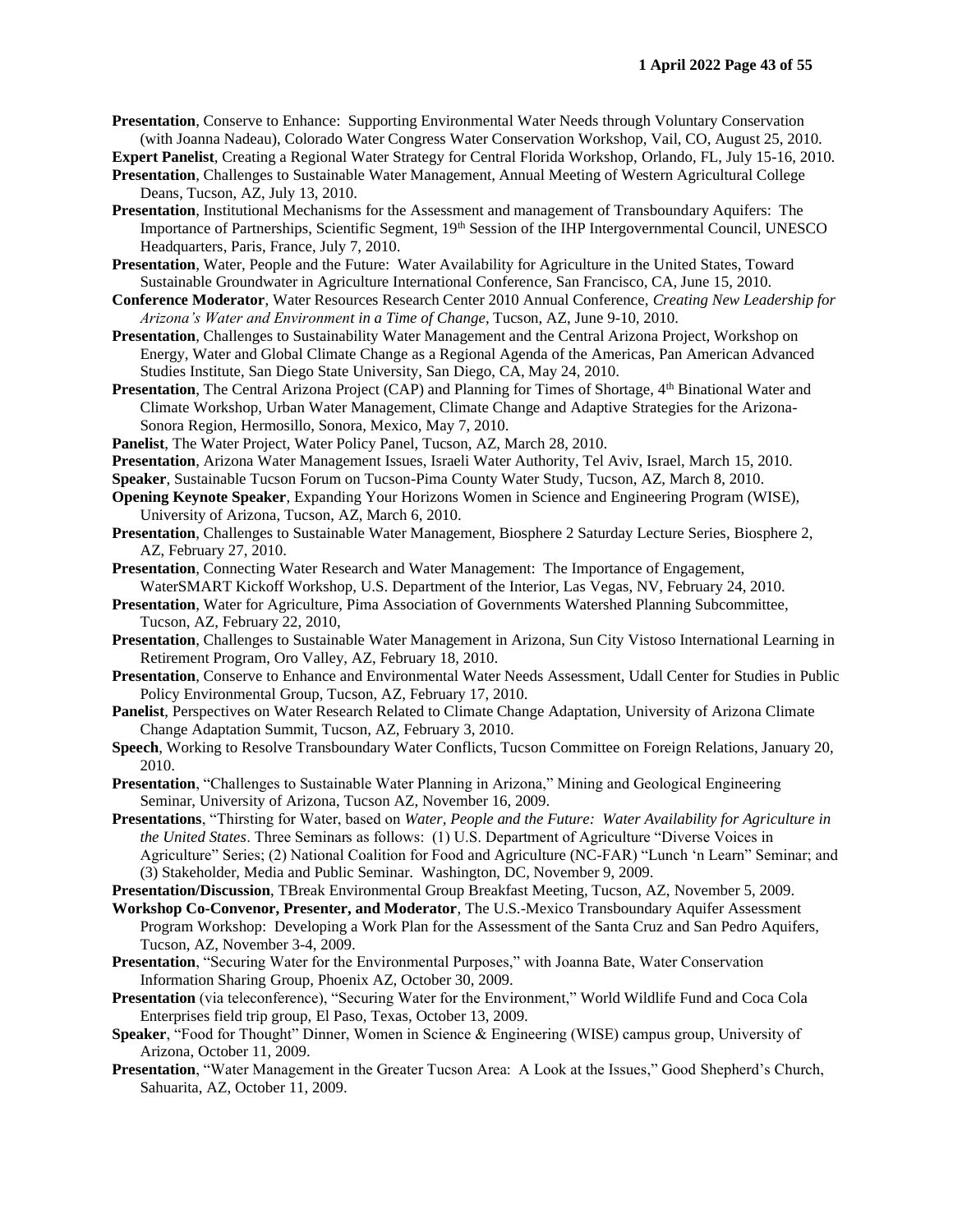- **Presentation**, "Securing Water for the Environment: Establishing Pilot Programs," with Joanna Bate, WaterSmart09 Innovations Conference, Las Vegas, NV, October 8, 2009.
- **Presentation**, "Challenges Associated with Water Management," U.S. Forest Service Southwestern Regional Leadership Team Meeting, Tucson, AZ, October 7, 2009.
- **Presentation**, "Growth, Water Planning, and the Environment," Tucson Citizens Water Advisory Committee, Tucson, AZ, October 7, 2009.
- **Panel Organizer/Moderator**, Water Planning in a Non-Stationary Environment, SAHRA Center Annual Meeting, Tucson, AZ, September 23, 2009.
- **Workshop Chair**, Arizona, Israeli, and Palestinian Water Management and Policy Workshop: Economic, Environmental, and Community Implications of Expanding Reuse and Desalination for Future Water Supplies, Tucson, AZ, August 31 – September 2, 2009.
- **Presentation**, "Water Pricing Theory and Practice in Israel and Arizona," with Yoav Kislev, Arizona-Israeli-Palestinian Water Management and Policy Workshop, Tucson, AZ, September 1, 2009.
- **Presentation**, "Best Management Practices, Conservation and Smart Water Policy," Arizona Investment Council Conference on Meeting Arizona's Water Needs Today & Tomorrow, Tucson, AZ, August 28, 2009.
- **Presentation**, "The US-Mexico Transboundary Aquifer Assessment Program: The Arizona-Sonora Portion as a Case Study," Sharing an Invisible Water Resource for the Common Good: How to Make Use of the UN General Assembly Resolution on the Law of Transboundary Aquifers Seminar, World Water Week, Stockholm, Sweden, August 20, 2009.
- **Presentation**, "Challenges to Sustainable Water Management," Udall Foundation Scholars Orientation, Tucson, AZ, August 7, 2009.
- **Presentation**, "Arizona Water Management," Student and Faculty from Arid Lands Institute at Woodbury University, Tucson, AZ, June 9, 2009; International Water Agency Professionals from the Middle East, hosted by the U.S. Department of State, Tucson, AZ, June 15, 2009; Humphrey Fellows program at the Center for English as a Second Language, Tucson, AZ, July 8, 2009; Greater Tucson Leadership, Tucson, AZ, September 11, 2009.
- **Project Update**, U.S.-Mexico Transboundary Aquifer Assessment Program in Arizona, presented during public comment to the Water Committee of the Arizona-Mexico Commission, Scottsdale, AZ, June 5, 2009.
- **Presentation (via teleconference)**, "ISARM Case Study: Santa Cruz and San Pedro Aquifers," Sixth Meeting of the U.S. National Committee for UNESCO IHP, Washington, DC, May 11, 2009.
- **Presentation**, Long-Term Water Planning, Maricopa County Cooperative Extension, Phoenix, AZ, April 29, 2009. **Presentation**, "Is Water the New Oil? Challenges in Water Resource Planning," 18<sup>th</sup> Annual Conference of the
- International Association of Attorneys and Executives in Corporate Real Estate, Scottsdale, AZ, April 23, 2009.
- **Presentation**, "U.S.-Mexico Transboundary Aquifer Assessment Program, Water Resources Research Center Annual Conference, Tucson, AZ, March 17, 2009.
- **Presentation**, "Stakeholder Engagement in Water Planning," Water Resources Research Center Annual Conference, Tucson, AZ, March 17, 2009.
- **Conference Chair**, Best Practices for Stakeholder Engagement in Water Resources Planning, Water Resources Research Center Annual Conference, Tucson, AZ, March 17, 2009.
- **Presentation**, "Water Management in the Tucson Region," Graduate Club, Tucson, AZ, March 11, 2009.
- **Presentation**, "Arizona Water Planning," Dept. of Hydrology and Water Resources Seminar, University of Arizona, March 4, 2009.
- **Presentation**, "Forming Scientific Collaborations," ADVANCE Career Discussion Series, University of Arizona, Tucson, AZ, February 19, 2009.
- **Presentation**, "Water Policy Challenges in Arizona," Superfund Colloquium, University of Arizona, Tucson, AZ, February 12, 2009.
- **Presentation**, "Water Program Connections between Science and End Users," Translational Environmental Research Symposium, University of Arizona, Tucson, AZ, February 9, 2009.
- **Presentation**, "Water Resource Management and Planning in the Tucson Region," Arizona-Sonora Desert Museum Educational Program for Volunteer Docents, Tucson, AZ, February 4, 2009.
- **Presentation**, "Asymmetries in the Regulation of Private versus Public Provision of Water in Arizona," Water Governance: The Public-Private Debate, University of Arizona, Tucson, AZ, February 4, 2009.
- **Presentation**, "Meeting the Long-Term Needs of the Central Arizona Groundwater Replenishment District," Water Rights, Sales and Transfers in Arizona, Lorman Continuing Education Program, Tucson, AZ, January 28, 2009.
- **Panelist**, Water Stress/Water Conservation Panel, Facing Our Future: The Challenge of Water and Energy Forum, Australia Week, Los Angeles, CA, January 14, 2009.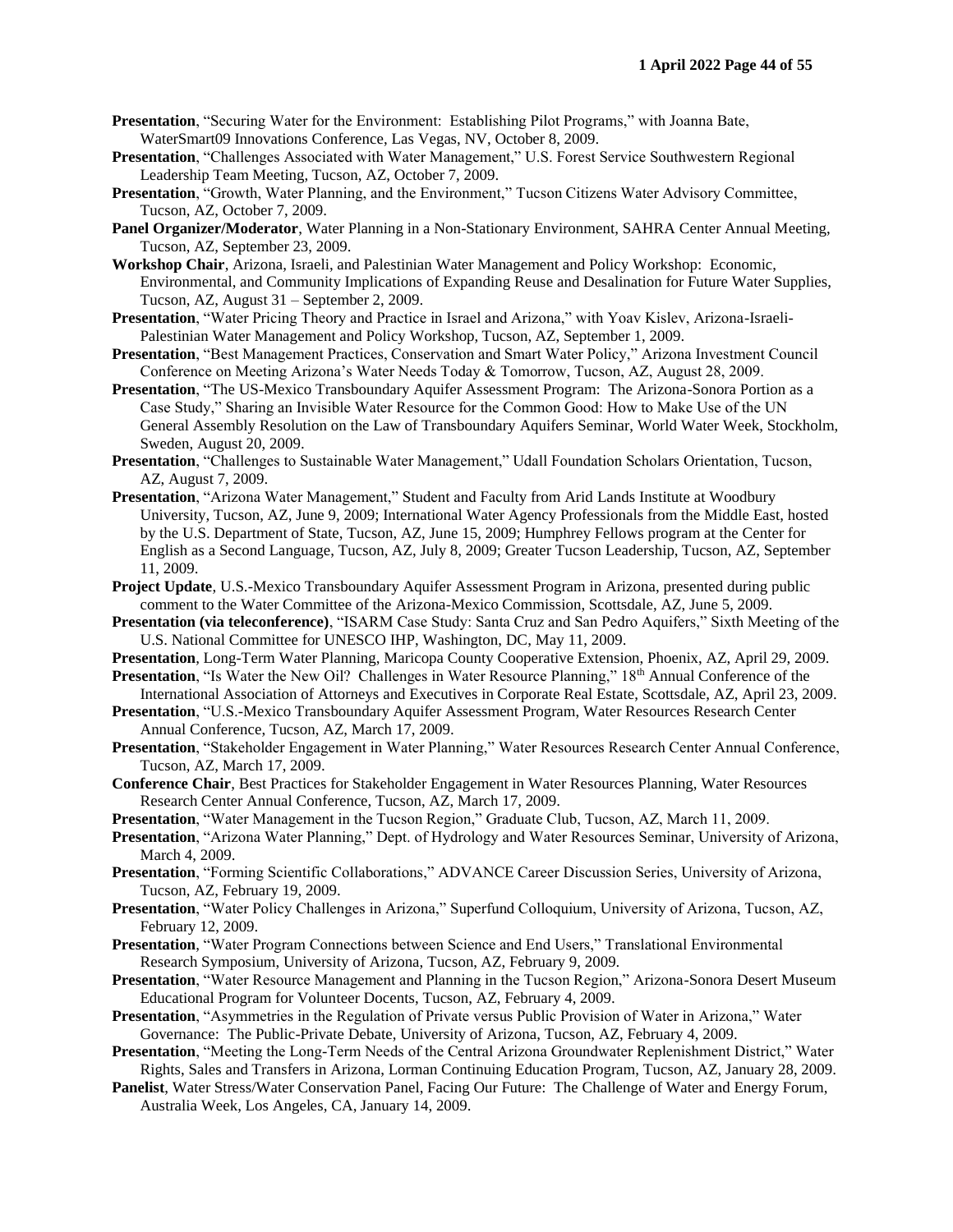- **Presentation**, "Evolution and Evaluation of the AMA Management Plans," Phoenix AMA Groundwater Users Advisory Council, Phoenix, AZ, January 6, 2009.
- **Presentation,** United States-Mexico Transboundary Aquifer Assessment Program, Water Resources Research Center Brown Bag Seminar (with C. Scott, J. Callegary and P. Vandervoet), December 8, 2008.

**Commentary**, "Issues the CAP Board will Face," KUAT TV, Channel 6, Tucson, Arizona, December 3, 2008.

- **Presentation**, "Water Management in Arizona: Focus on the Tucson Region and Green Valley," La Posada Speakers Forum, Green Valley, AZ, November 21, 2008.
- **Presentation**, "The Quest for Long-Term Water Resource Planning," American Water Resources Association National Conference, New Orleans, LA, November 19, 2008. (Abstract published in Proceedings.)
- **Presentation**, "Conserve to Enhance: Voluntary Municipal Conservation to Support Environmental Restoration," American Water Resources Association National Conference, New Orleans, LA, November 17, 2008. (Abstract published in Proceedings.)
- **Panelist**, KUAT Public Television live discussion of documentary film, "The American Southwest: Are We Running Dry?" Tucson, AZ, November 13, 2008.
- **Presentation**, "Water Management and Policy in Arizona," Flinn Scholars, Tucson, AZ, October 4, 2008.
- **Presentation**, Water Resource Availability for the Tucson Region, City/County water and Wastewater Study Oversight Committee, Tucson, AZ, October 2, 2008.
- **Presentation**, Water Planning in the Tucson Region, Green Valley Coordinating Council, Green Valley, AZ, October 2, 2008.
- **Presentation**, Water Sustainability in Arizona: Can We Achieve It? The Honors College Forum, University of Arizona, Tucson, AZ, September 29, 2008.
- **Presentation**, "Tucson Regional Water Planning Perspectives Study," City/County water and Wastewater Study Oversight Committee, Tucson, AZ, August 27, 2008.
- **Presenter and Panelist**, Water Issues in the Tucson Region, Congresswoman Gabrielle Giffords' Town Hall on Water, Sahuarita, Arizona, July 1, 2008.
- **Conference Chair**, The Importance of the Colorado River to Arizona's Future, WRRC Annual Conference, Phoenix, AZ, June 24, 2008.
- **Presentation**, Water Policy in the Tucson Region, Tucson Metropolitan Chamber Board of Directors, Tucson, AZ, June 23, 2008.
- **Presentation**, Update on the U.S.-Mexico Transboundary Aquifer Assessment Program, Water Committee, Arizona-Mexico Commission, Phoenix, AZ, June 20, 2008.
- **Presentation**, Urban Water Management: Present and Future, Eau de Paris, Paris, France, June 11, 2008.
- **Presentation**, "Planning for Arizona's Growing Water Demands," Arizona Desert Horticulture Conference, Tucson, AZ, May 16, 2008.
- **Presentation**, "The UA Water Sustainability Program and the Programs of the Water Resources Research Center," Water Summit, College of Agriculture and Life Sciences, Tucson, AZ, May 1, 2008.
- **Brief remarks**, "Tucson Regional Water Planning Perspectives Study," Water Study Oversight Committee, Tucson, AZ, April 18, 2008.
- **Presentation**, "Conserve to Enhance," with Joanna Bate, WRRC Brown Bag Seminar, Tucson, AZ, April 3, 2008,
- **Presentation**, "Santa Cruz County and Transboundary Water Planning," Zonta International Club, Nogales, Arizona, April 2, 2008.
- **Presentation**, "Understanding the Economics of Water Allocation," The Economics of Water and the Environment Workshop for High School and Middle School Teachers, The Thomas R. Brown Foundation and Arizona Council on Economic Education, Tucson, AZ, March 31, 2008.
- **Presentation**, Water Planning and Management in the Tucson Region, Real Estate Professionals Group of the Jewish Federation of Southern Arizona, Tucson, AZ, March 25, 2008.
- **Panel Discussant**, Tucson Growth Forum, Sponsored by the *Arizona Daily Star*, Tucson, AZ, March 14, 2008.
- **Presentation**, "Are We Running Out of Water?", Annual Overview of the Real Estate Market, Fox Theatre, Tucson, AZ, March 4, 2008.
- **Presentation**, Evolution and Evaluation of the AMA Management Plans, Pinal Active Management Area Groundwater Users Advisory Council, Nogales, AZ, February 28, 2008.
- **Panel**, "What needs to be done to protect our water?", Environmental Issues Day, Greater Tucson Leadership, Tucson, AZ, February 22, 2008.
- **Presentation**, Evolution and Evaluation of the AMA Management Plans, Santa Cruz Active Management Area Groundwater Users Advisory Council, Nogales, AZ, February 13, 2008.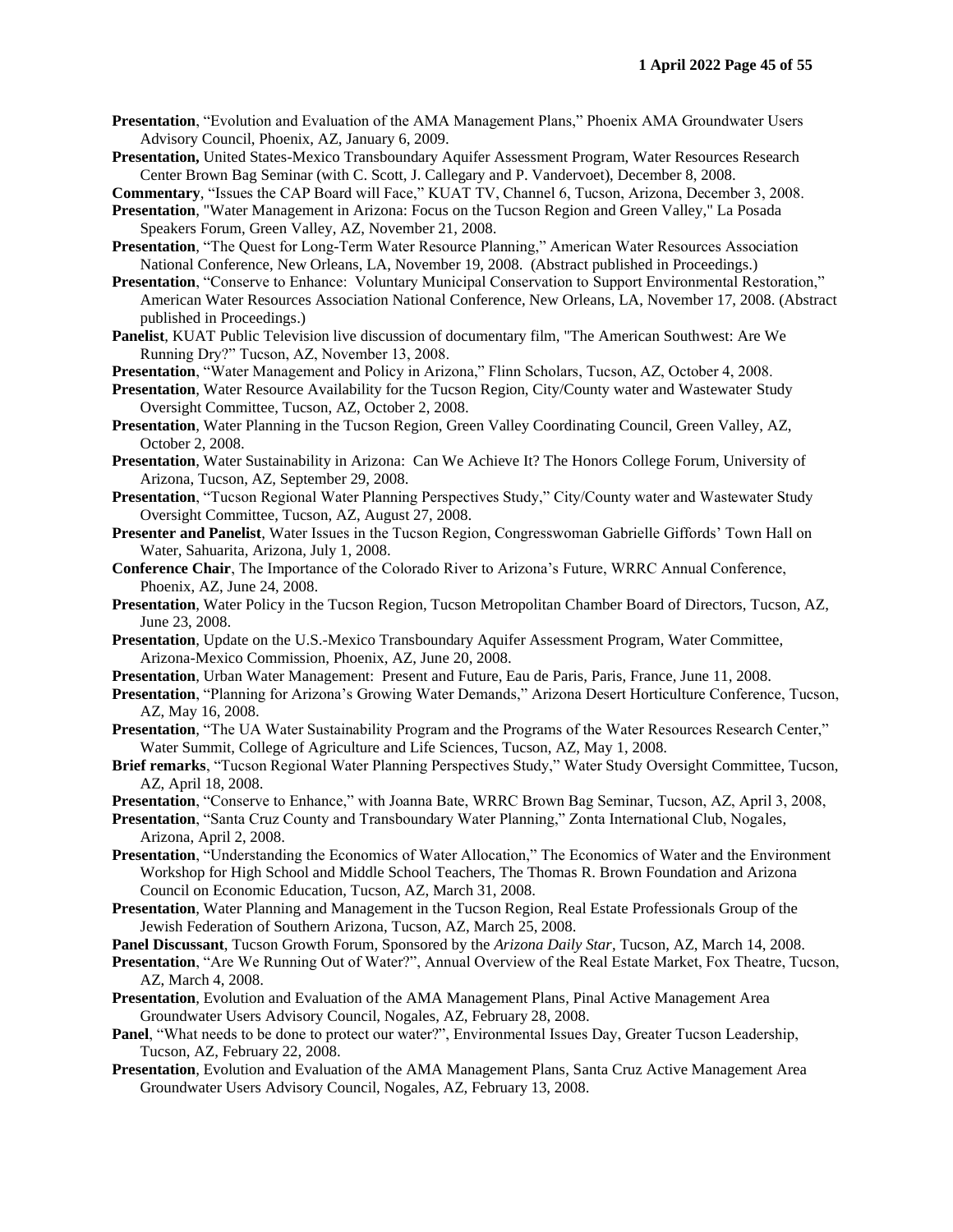- **Presentation**, Research and Outreach Programs of the Water Resources Research Center and Opportunities for Collaboration, Tucson Chapter of the Arizona Hydrological Society, Tucson, AZ, February 12, 2008.
- **Presentation**, Conserve to Enhance: Voluntary Municipal Water Conservation to Support Environmental Enhancement, Environmental Breakfast Group, Tucson, AZ, February 7, 2008.
- **Presentation**, The Water Resources Research Center at The University of Arizona: Opportunities for Collaboration, DLA Piper Law Firm, Phoenix, AZ, February 6, 2008.
- **Remarks**, Dinner with Board of Directors of the C.W. and Modene Neely Charitable Foundation, Scottsdale, AZ, January 27, 2008.
- **Presentation**, The Evolution and Evaluation of the AMA Management Plans, Arizona Department of Water Resources, Tucson AMA Groundwater Users Advisory Council, January 23, 2008.
- **Presentation**, Water Management and Water Politics, Young Leaders Boot Camp, Greater Tucson Leadership, January 22, 2008.
- **Presentation**, Update on Research on Groundwater Savings Recharge in Arizona, AgriBusiness Council of Arizona, Tucson, AZ, December 7, 2007.
- **Presentation**, "Collaborative Approaches to Water Resources Research, Education and Outreach," Western States Water Council, Phoenix, AZ, November 16, 2007.
- **Presentation**, "Groundwater Recharge as a Tool for Meeting Arizona Water Policy Objectives," 6th Biennial International Recharge Symposium on Managed Aquifer Recharge (ISMAR6), Phoenix, AZ, October 29, 2007.
- **Conference chair, Moderator and Presenter**, Tucson Community Conversation on Water, Tucson, Arizona, October 26, 2007.
- **Presentation**, "Water Resource Availability for the Tucson Metropolitan Area: Community Engagement in Water Resource Planning," Urban Land Institute (ULI), Southern AZ Fall Meeting, Tucson, AZ, October 10, 2007.
- **Panelist**, "Addressing Water Scarcity," Investor Owned Water Utilities Association (IOWUA) Strategic Summit, Maricopa, AZ, October 9, 2007.
- **Presentation,** "Community Engagement in Water Planning: The Tucson Region as a Case Study," Mac Field Days, Maricopa Agricultural Center, Maricopa, Arizona, October 3, 2007.
- **Presentation**, "Water Resource Availability for the Tucson Metropolitan Area: Community Engagement in Water Resource Planning," 2007 Regional Water Symposium, Sustainable Water, Unlimited Growth, Quality of Life: Can We Have it All? Tucson, Arizona, August 31, 2007.
- **Presentation**, "The United States-México Transboundary Aquifer Assessment Program," Water Committee of the Arizona-Mexico Commission, Tucson, Arizona, June 14, 2007.
- **Welcoming Remarks**, Annual National Conference of Project WET, Tucson, Arizona, June 7, 2007.
- **Conference Chair**, The 20<sup>th</sup> Anniversary of the Environmental Quality Act and ADEQ: Assessing and Protecting Arizona's Water Quality, Phoenix, Arizona, June 5, 2007.
- **Presentation**, "Water Management in Arizona and Growth," Covering Growth in the West: An Educational Symposium for Journalists, Tucson, Arizona, May 18, 2007.
- **Presentation**, "Addressing Water Management Challenges: Where Policy and Science Meet," 2007 Annual Meeting of Texas River and Reservoir Management Society and South Central Society of Environmental Toxicology and Chemistry, Nacogdoches, Texas, May 17, 2007.
- **Presentation**, "University of Arizona Water Programs and Connections to Rural Economic Development," Annual Meeting of the Western Rural Development Multistate Research Coordinating Committee, Reno, Nevada, May 7, 2007.
- **Presentation**, Water Resources Policy and Management in Arizona: Focus on the Arizona-Sonora Border, U.S.- Mexico Field Coordinating Committee of the U.S. Dept. of Interior, Tucson, Arizona, April 24, 2007.
- **Presentation**, Water Issues Related to Growth, Water Summit 2007, Investor Owned Water Utility Association, Phoenix, Arizona, April 23, 2007.
- **Presentation**, "United States-Mexico Transboundary Aquifer Assessment Program," USGS Workshop on Facing Tomorrow's Challenges along the U.S.-Mexico Border: Monitoring, Modeling and Forecasting Change within the Arizona-Sonora Transboundary Watersheds, USGS Border Conference, Tucson, Arizona, March 21, 2007.
- **Presentation**, "The WRRC and Arizona County-level Cooperative Extension," Annual Meeting of Arizona Cooperative Extension County Directors, Rio Rico, Arizona, February 21, 2007.
- **Presentation**, "Arizona Water Planning," Spring Ag Outlook Forum, Arizona Chapter of the American Society of Farm Managers and Rural Appraisers, Phoenix, Arizona, February 16, 2007, published on conference CD.
- **Presentation**, "Promoting Water Resource Research Institutes Locally: The Importance of Outreach," Annual Meeting of the National Institutes for Water Resources, Washington, DC, February 14, 2007.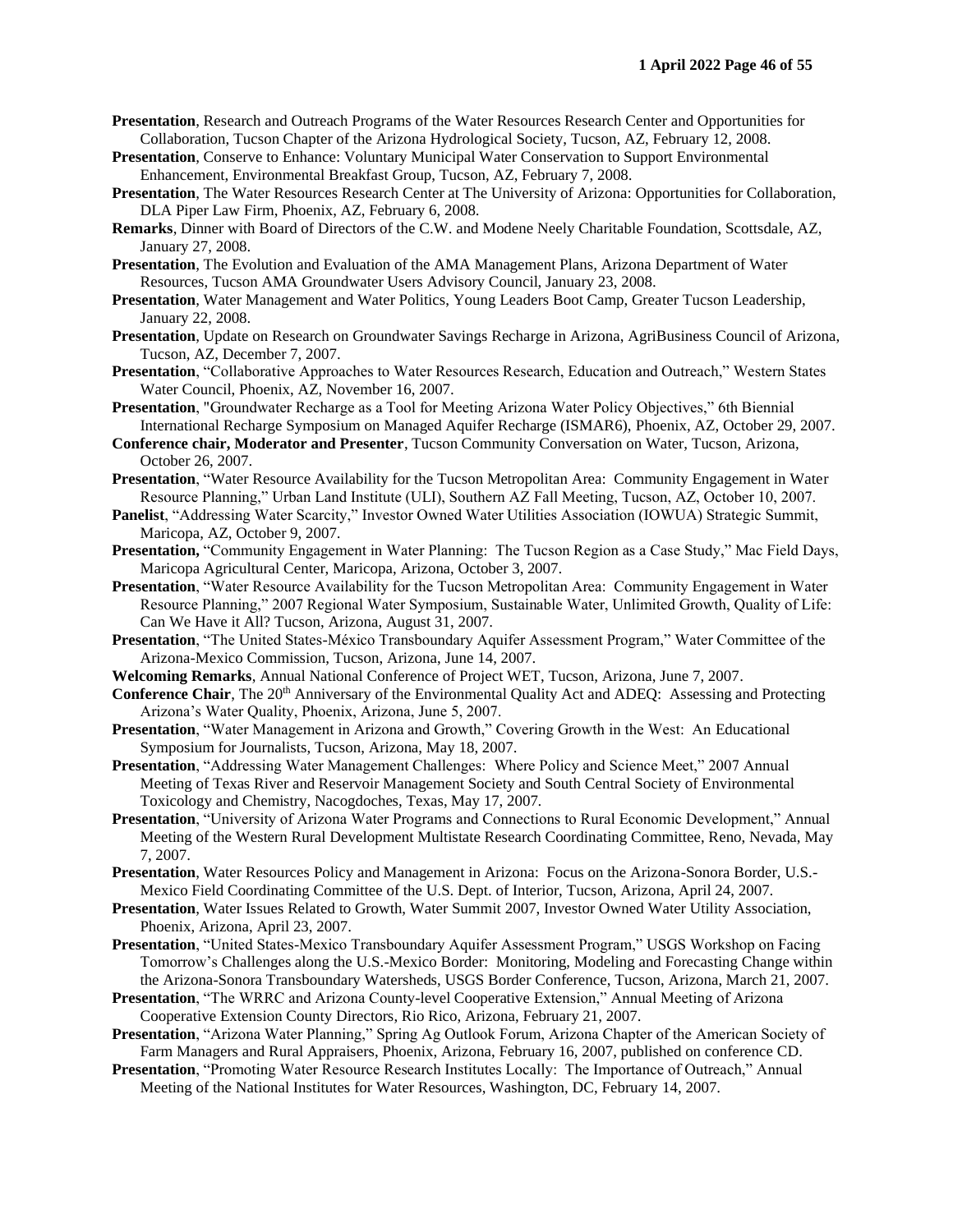- **Presentation**, "Meeting Growing Water Demands in Central Arizona, with a Focus on Tucson," The University of Arizona Annual Forecasting Meeting, Eller College of Management, Tucson, Arizona, November 29, 2006.
- **Presentation**, "Meeting Growing Water Demands in Central Arizona," 21st Annual Arizona Agribusiness Forum, Dept. of Agricultural and Resource Economics, Ak Chin Indian Reservation, Arizona, November 16, 2006.
- **Presentation**, "The Colorado River & Arizona Water Management: Meeting Growing Water Demands in Central Arizona," ULI (Urban Land Institute) Annual Fall Meeting, Denver, CO, October 20, 2006.
- **Symposium Presentation**, "Good Intentions, Unintended Consequences: The Central Arizona Groundwater Replenishment District," Water Law & Policy: A Symposium, James E. Rogers College of Law, Tucson, Arizona, October 7, 2007.
- **Presentations**, "Water Resource Availability for the Tucson Metropolitan Area," Southern Arizona Leadership Council, Tucson, Arizona, July 19, 2006; Monthly Issues Briefing, Metropolitan Pima Alliance, Tucson, Arizona, September 15, 2006; Trinity Presbyterian Church, Tucson, Arizona, September 17, 2006; Management Committee, Pima Association of Governments, Tucson, Arizona, September 20, 2006; Economic Development Committee, Marana Chamber of Commerce, September 27, 2006; Regional Council, Pima Association of Governments, Tucson, Arizona, September 28, 2006. Southern Arizona Business Roundtable, October 3, 2006; Citizens Water Advisory Committee, Tucson, Arizona, November 1, 2006; Water Resources Research Center, Tucson, Arizona, November 8, 2006; Sahuarita Town Council, Sahuarita, Arizona, November 27, 2006.
- **Presentation**, "Water Planning for the Tucson Region," American Water Works Association DSS Conference, Phoenix, Arizona September 18, 2006.
- **Seminar,** Water Sustainability in Arizona: Fact or Fiction?, Department of Geography and Regional Development, The University of Arizona, Tucson, Arizona, Sept. 15, 2006.
- **Seminar,** Groundwater Recharge as a Tool for Meeting Arizona Water Policy Objectives, Department of Soil, Water and Environmental Science, The University of Arizona, Tucson, Arizona, Sept. 11, 2006.
- **Interview,** Water Issues related to Tucson, Growth, and the Environment, KUAT Television, Tucson, Arizona, August 7, 2006.
- **Press Briefing**, "Water Resource Availability for the Tucson Metropolitan Area," WRRC, July 17, 2006.
- **Presentation**, Discussion with Israel Water Commission on Arizona Water Management, Israel Water Commission, Tel Aviv, Israel, June 28, 2006.
- **Presentation**, "Projects to Enhance Arizona's Environment," 34<sup>th</sup> Annual Meeting of the Israeli Society for the Ecology and Environmental Quality Sciences," Haifa, Israel, June 26-27, 2006.
- **Conference Chair**, Water Resources Research Center Annual Conference, "Providing Water to Arizona's Growing Population: How Will We Meet the Obligation?" Phoenix, Arizona, June 21, 2006.
- **Presentation**, "The Santa Cruz Valley Water District: A Retrospective," Meeting of the Statewide Water Advisory Group, Arizona Department of Water Resources, Phoenix, Arizona, June 16, 2006.
- **Presentation**, "Water Management in Arizona, with a Focus on the Border," Border Issues Committee of the Arizona-Mexico Commission, Sierra Vista, Arizona, May 19, 2006.
- **Testimony**, Subcommittee on Water and Power of the United States House of Representatives Resources Committee, S 214/H R 469, United States-Mexico Transboundary Aquifer Assessment Act, Washington, DC, May 10, 2006.
- **Presentation** (made by Kelly Mott Lacroix), Projects to Enhance Arizona's Environment: An Examination of their Functions, Water Requirements and Public Benefits, Annual Conference of the Arizona Riparian Council, Flagstaff, Arizona, April 28, 2006.
- **Presentation**, Water Management and Renewable Water Supplies in Arizona, Delegation of Water and Soil Conservation and Plant Buffer Zone of the Ministry of Water Resources of China, Tucson, Arizona, April 19, 2006.
- **Presentation**, Water Management in Arizona, Environmental Biology Class visiting from the University of Maryland, Tucson, Arizona, March 20, 2006.
- **Presentation**, Water Issues in the Tucson Region, Tucson Chapter of the National Association of Retired Federal Employees, Tucson, Arizona, September 12, 2005.
- **Presentation**, Water Management in Arizona: Providing the Context, City of Prescott Water Forum on Safe Yield, Prescott, Arizona, June 22, 2005.
- Paper Presentation, "Water Sustainability in Arizona: A Multi-faceted Approach to Research, Education and Outreach," Environmental Health Perspectives on Water Quality and Quantity: A Multi-Disciplinary Concern, 6<sup>th</sup> Annual Environmental Health Conference of the Association of Schools of Public Health, Oklahoma City, June 13, 2005. (Air travel problems prevented in-person presentation.)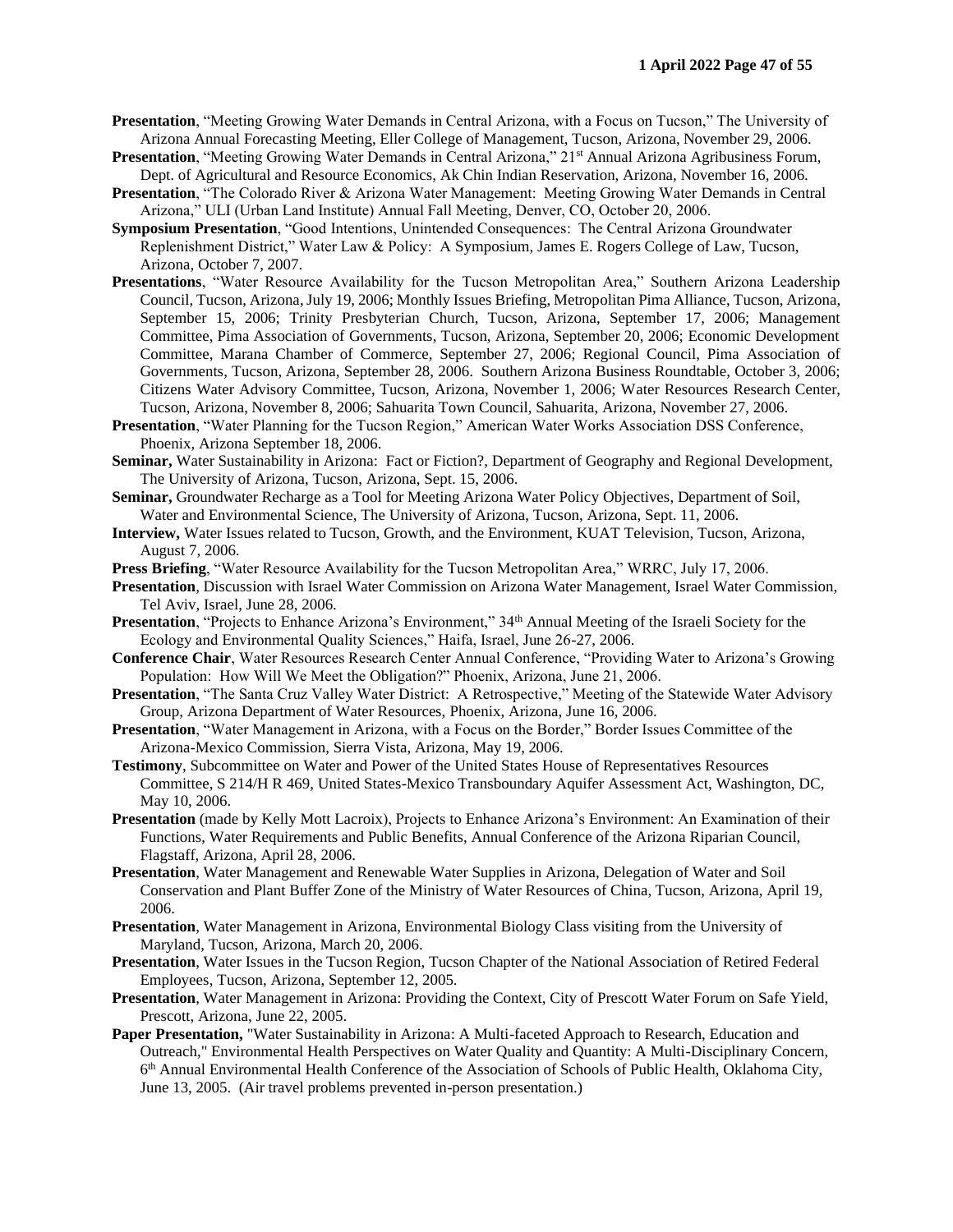- **Presentation**, The University of Arizona Water Sustainability Program, Decision Center for a Desert City Briefing, Arizona State University, Tempe, Arizona, May 11, 2005.
- **Presentation, "**Great Decisions: Challenges related to Water Resources Policy and Management," Group meeting at the Tucson Jewish Community Center, April 22, 2005.
- **Presentation**, **"**Focus on Arizona: The UA Water Sustainability Program and Update on the Water Resources Research Center," Spring Meeting of the College of Agriculture and Life Sciences Ag 100, University of Arizona, Tucson, Arizona, April 8, 2005
- **Presentation, "**Focus on Arizona: The UA Water Sustainability Program," From River to Tap Program, College of Agriculture and Life Sciences Semi-Annual Faculty and Staff Luncheon, University of Arizona, Tucson, Arizona, April 7, 2005
- **Presentation**, "A Look at Ecosystem Restoration in Arizona," Water and the Environment: The Role of Ecosystem Restoration, Water Resources Research Center Annual Conference, Tucson, Arizona, April 6, 2005.
- **Conference Chair**, Water and the Environment: The Role of Ecosystem Restoration, Water Resources Research Center Annual Conference, Tucson, Arizona, April 6, 2005.
- **Presentation**, "Overview of the Arizona Water Resources Research Center," University of Arizona and Arizona State University water information sharing meeting, Casa Grande, Arizona, March 10, 2005.
- **Presentation**, "The University of Arizona Water Sustainability Program," Annual Meeting of the National Institutes for Water Resources, Washington, DC, March 8, 2005.
- **Presentation**, "Water Management and Processes for Water Education; Regional/National Concerns about Water," Southwestern Region Conservation Education and Interpretation Conference, Tucson, Arizona, March 1, 2005.
- **Presentation**, "Environmental Restoration Projects in Arizona,"44th Annual Meeting of the Western Regional Science Association, San Diego, California, February 24, 2005. Served panel chair and paper discussant at other sessions.
- **Speaker and Moderator**, Metropolitan Pima Alliance, Breakfast Meeting on Water Bonds, Tucson, Arizona, February 18, 2005.
- **Presentation**, "Projects to Enhance Arizona's Environment: An Examination of their Functions, Water Requirements and Public Benefits," Pima Association of Governments Environmental Planning Advisory Committee Meeting, Tucson, Arizona, February 4, 2005.
- **Presentation**, "Ecosystem Restoration in Urban Arizona," Urban Design in Arid Regions Second International Symposium, Tucson, Arizona, January 23, 2005.
- **Moderator**, Ecosystem Dynamics and Ecosystem Management Panel, Urban Design in Arid Regions Second International Symposium, Tucson, Arizona, January 21, 2005.
- **Presentation**, "Water Management in Arizona: An Introduction," Metropolitan Pima Alliance Board of Directors, Marana, Arizona, January 6, 2005.
- **Interview,** Water and Drought, KUAT Television, Tucson, Arizona, November 8, 2004.
- **Participant and Resource Consultant**, Eighty-fifth Arizona Town Hall, "Arizona's Water Future: Challenges and Opportunities," Grand Canyon, October 31-November 3, 2004.
- **Presentation co-author,** "Unique Aspects of Valuing Groundwater Resources," with Kathy Jacobs; **Moderator,** Water Supply and Water Quality at the University of Arizona: Research Relevant to Resolving Arizona Water Issues, Annual Symposium of the Arizona Hydrologic Society, Tucson, Arizona, September 17, 2004.
- **Presentation,** "Water Management in Arizona: An Introduction," and **Panel Organizer** for session, Growth and Water, How Arizona Communities are Addressing the Connection, Annual Conference of the League of Arizona Cities and Towns, Oro Valley, Arizona, September 1, 2004.
- **Presentation,** "The Economics of Water Regulation in Arizona," Allocating Water: Economics and the Environment Conference, Universities Council on Water Resources and The National Institutes for Water Resources, Portland, Oregon, July 2004.
- **Interview,** Water Management, KUAT Public Television, Tucson, Arizona, July 21, 2004.
- **Presentation**, Southwest Strategies Regional Executive Committee, Water Issues Panel, Phoenix, June 8, 2004.
- **Presentation**, "Water Supply Issues in Arizona and the Southwest," Sundt Construction Company Futures Committee, Tucson and video conference, June 3, 2004.
- **Presentation,** "Lessons Learned from the Future of Agricultural Water Use in Arizona Conference"; and **Panel Moderator,** Arizona's Water Supply Situation, AgriBusiness Council of Arizona Annual Membership Meeting, Tempe, Arizona, May 21, 2004
- **Conference organizer**, The Future of Agricultural Water Use in Arizona; **Moderator,** Public Officials Panel; and Printed presentation, "Arizona Agricultural Trends: A Graphical and Geographical Perspective (or let the pictures do the talking)," Casa Grande, Arizona, April 28, 2004.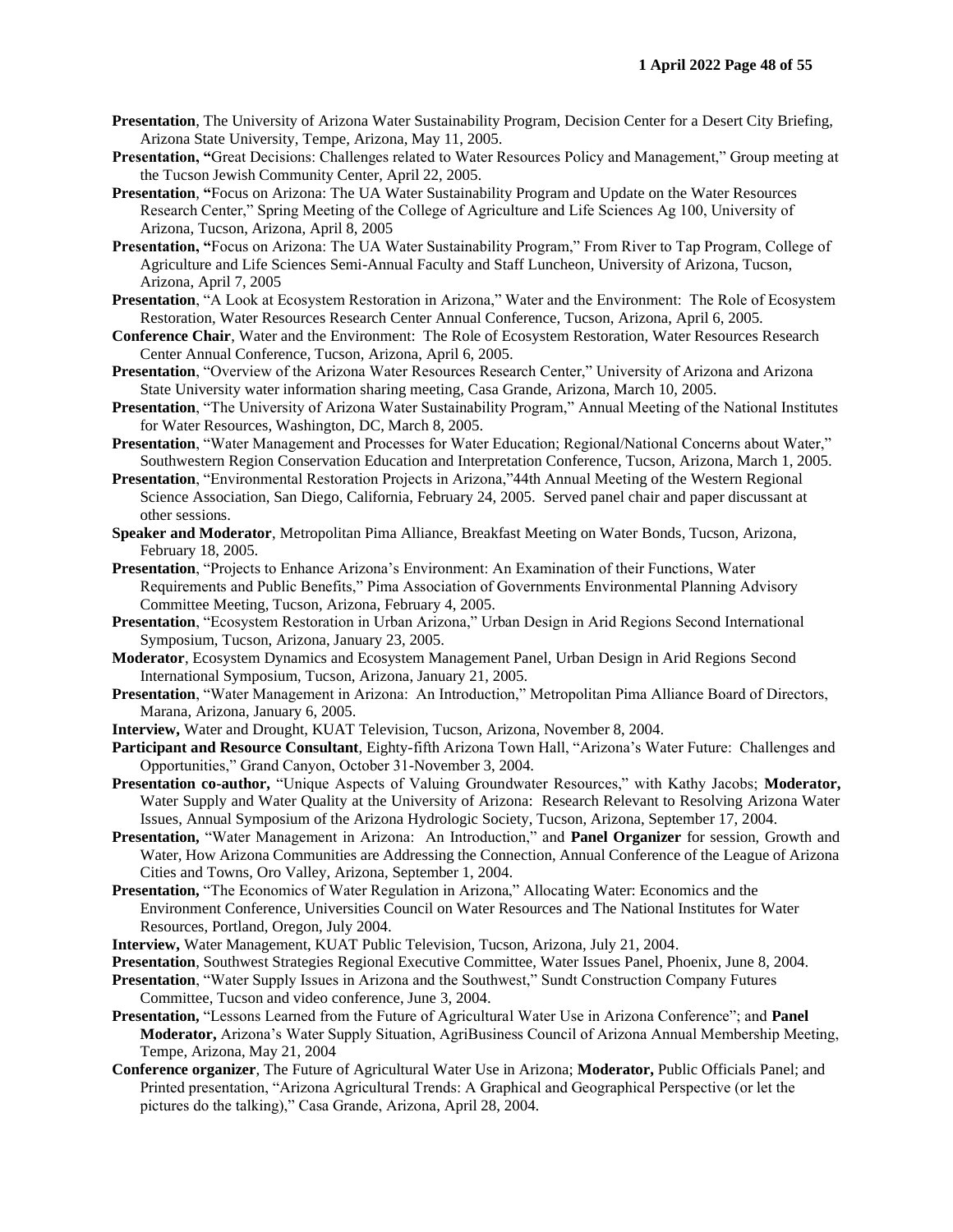- **Presentation**, "Water Management in Arizona: A Brief Introduction," Water Sustainability Program Briefing, Phoenix, Arizona, March 23, 2004.
- **Presentation and Panel Moderator**, "Long Term Impacts of the Status Quo," Contrasting Scenarios in the Verde Watershed, League of Women Voters, Camp Verde, Arizona, March 20, 2004.
- **Presentation,** "Discussion of Groundwater Management Issues," Torreón, Coahuila, Mexico, Presentation/ discussion with the Consejo Ciudadano por el Agua de la Comarca Lagunera, March 10, 2004.
- **Presentation,** "Securing Sustainable Water Supplies in Arizona," Torreón, Coahuila, Mexico, Community presentation sponsored by the Consejo Ciudadano por el Agua de la Comarca Lagunera, March 10, 2004.
- **Presentation**, "Groundwater Management in the Sonoran Desert of Arizona: The Importance of Surface Supplies and Recharge," Torreón, Coahuila, Mexico, Engalec '04, XII Encuentro Nacional de Ganaderos Lecheros, March 11, 2004.
- **Moderator,** Middle San Pedro Partnership Water Forum, Benson, Arizona, February 19, 2004.
- **Presentation,** "Securing Sustainable Water Supplies in Arizona" Research Center Administrators Society 2004 Winter Meeting, Chandler, Arizona, February 2, 2004.
- **Moderator,** "Impacts of the Drought on Growers in Central Arizona," Surface Water Availability Panel, Casa Grande, Arizona, January 21, 2004.
- **Presentation,** "Securing Sustainable Water Supplies in Rural Arizona: Managing to Avoid Crisis," Lakeside, Arizona, Navopache-Electric Coop Board of Directors, January 14, 2004.
- **Presentation,** "Securing Sustainable Water Supplies in Rural Arizona: Managing to Avoid Crisis," Show Low, Arizona, Navajo County Board of Supervisors, special meeting on water, January 14, 2004.
- **Participant**, Eighty-third Arizona Town Hall, "The Realities of Arizona's Fiscal Planning Process, Grand Canyon, October 2003.
- **Moderator,** Town Halls on Tucson Transportation Ballot Initiatives. October 21, 2003: Ward 2 City Council Office. October 23, 2003: University of Arizona. Cosponsored by the League of Women Voters.
- **Faculty**, Water in the West, Urban Land Institute Knowledge Seminar Series, Sessions I, II, and III. Phoenix Arizona. October 9, 2003: "Why the Groundwater Management Act." November 13, 2003: "The Importance of Recharge." December 4, 2003.
- **Presentation**, "Securing Sustainable Water Supplies in Arizona and the Southwest," 2003 Fall University & Agriculture Industry Consortium Meeting, Tucson, Arizona, October 21, 2003.
- **Presentation**, "Public Policy and Planning for Arizona's Water Supply," Annual Symposium of the Arizona Hydrologic Society, Mesa, Arizona, September 18, 2003.
- **Presentation**, "The Role of Private Enterprise in Sustaining Arizona's Water Supplies," Annual Symposium, Arizona Hydrologic Society," Mesa, Arizona, September 18, 2003.
- **Presentation,** "Water Management in Tucson, Arizona and Eastern Pima County: How Regulation, Institutions, and a Constructed Canal Have Affected the Desert's Landscape," Urban Designs in Arid Zones Symposium, Santiago, Chile, May 29–31, 2003.
- **Conference organizer and Moderator**, "Local Approaches to Resolving Water Resource Issues," Water Resources Research Center Annual Conference, May 12, 2003, Prescott, Arizona.
- **Presentation**, "The Status and Issues of the Groundwater Management Act," 18th Annual Agribusiness Forum: Critical Issues for Arizona Agriculture, March 7, 2003, Tucson, Arizona.
- **Keynote Speaker**, Verde Watershed Citizens' Groups Conference, January 18, 2003, Camp Verde, Arizona.
- **Presentation,** Arizona State Senate Natural Resources and Transportation Committee, January 14, 2003.
- **Interview**, KJZZ Public Radio, Phoenix, "Water in the Desert," Aired November 21, 2002.
- **Speaker,** "Water, Land and Policy: Social Science Assessments," Moving Waters Culminating Conference, Flagstaff, September 27, 2002.
- **Speaker,** "From Fiscal 2000 to Fiscal Year 2003," Arizona Association of Counties Annual Conference, Mesa, June 12, 2002.
- **Speaker**, "How We Manage Tucson's Water Resources," Young at Heart meeting group, Tucson Jewish Community Center, June 13, 2002.
- **Interview,** Water and Drought, KUAT Television, Tucson, Arizona, June 4, 2002**.**
- **Speaker,** "Economic Principles and Regulation of Groundwater," World Bank Groundwater Study Tour, Tucson, May 1, 2002.
- **Moderator,** Panel on Taxation, Arizona School Boards Association Legislative Forum, Phoenix, February 2002.
- **Speaker and Panelist** on the Governor's Transportation Vision 21 Task Force at numerous conferences and meetings, 2000–2001.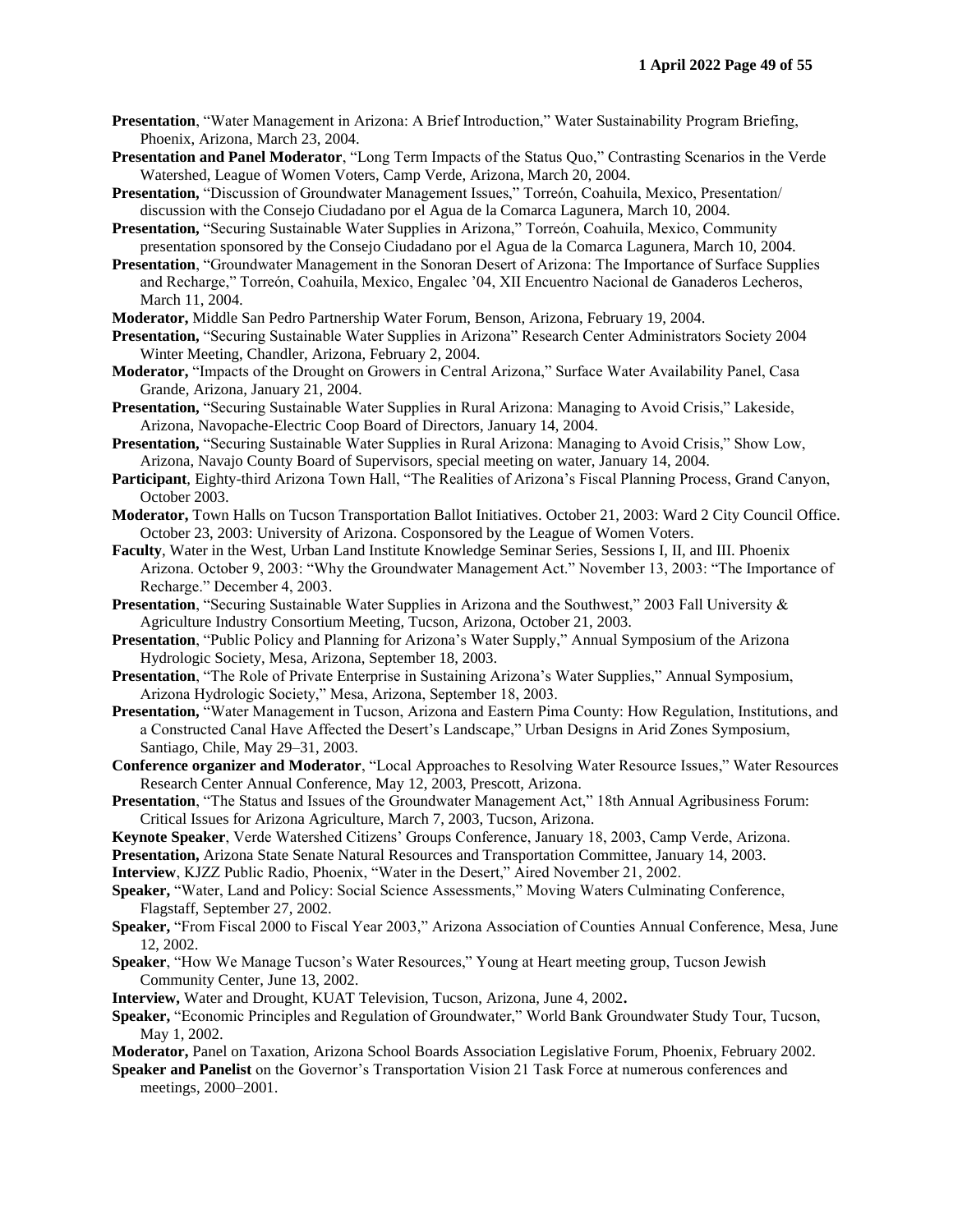- **Speaker,** University of Arizona Water Resources Research Center Annual Conference: Water Planning for the Future, November 2001.
- **Moderator,** Southwest Summit on Electricity Reliability, hosted by U.S. Energy Secretary Bill Richardson, Phoenix, June 2000.
- **Panelist,** Goldwater Institute Program on the Arizona Corporation Commission, Phoenix, April 2000.
- **Moderator,** Transportation and Economic Development Session, 1998 Annual Meeting of the Transportation Research Board, Washington, DC, January 1998.
- **Participant,** Seventy-First Arizona Town Hall, Ensuring Arizona's Water Quantity and Quality into the 21st Century, Grand Canyon, October 1997.
- **Panelist,** Conservation Alternatives Workshop, Water Conservation Alliance of Southern Arizona, Tucson, AZ, September 1997.
- **Speaker,** "Arizona's Toll Road Experience," 1997 Annual Meeting of the Transportation Research Board, Washington, DC, January 1997.
- **Panelist**, Alternative State Finance, Western Association of State Highway Transportation Officials (WASHTO), Albuquerque, New Mexico, June 1996.
- **Moderator,** New Rules for the Road on the Information Superhighway, Tucson, February 1995.
- **Speaker,** The 7th Biennial Symposium on the Artificial Recharge of Groundwater, Tempe, Arizona, May 1995.
- **Speaker,** Arizona's Telecommunications Future: Opportunities and Regulatory Issues forum, Tucson, February 1995.
- **Speaker,** Economic and Financial Aspects of Arizona Water Conflicts seminar, sponsored by Univ. of Arizona Water Resources Resource Center, January 1995.
- **Moderator,** "Our Water, Our Air: Balancing Protection and Development," LEADERSHIP AMERICA October 1994 session, Phoenix, AZ.
- **Speaker,** Joint Conference of the National Safety Council's 20th International Forum for Traffic Records and Highway Information Systems, July 1994.
- **Speaker,** Water Issues and Their Effect on Mohave County, Mohave County Community Unity Forum, Laughlin, Nevada, September 1993.
- **Panelist**, National Water Resources Association Annual Conference, December 1993.
- **Speaker**, Arizona Water Resources Association, October 1992.
- **Speaker,** Arizona Rural Water Association, December 1992.
- **Speaker**, University of Florida Public Utility Research Center Conference on Regulatory and Managerial Strategies for Promoting Innovation, April 1992.
- **Speaker,** "The Role of Utility Regulators in State Economic Development Efforts," National Association of State Utility Consumer Advocates (NASUCA) Annual Meeting, San Antonio, Texas, November 1991.
- **Speaker,** Conference on Prospects for Corporate Relocation to Arizona, University of Arizona Udall Center for Studies in Public Policy, December 1990.
- **Speaker**, "The Benefits of State Regulation," Conference on Regulatory Federalism in Telecommunications: Anachronism of Laboratory?, Columbia University Center for Telecommunications and Information Studies, October 1990.
- **Speaker,** Future Visions: Women's Leadership Conference, Phoenix, May 1990.
- **Speaker,** Arizona Association for Industrial Development Legislative Affairs Forum, Phoenix, January 1990.
- **Speaker,** Fourth Annual State Telecommunications Issues Conference: Deregulation and Competition, September 1989.
- **Speaker,** NARUC Introductory Training Program, October 1989.
- **Keynote Speaker**, Pinal County Town Hall, April 1989.

**Panelist,** The Tucson Community Ethics Forum, January 1989.

- **Speaker,** "A Comparison of Alternative Methods for Regulating Local Exchange Companies," US WEST Academic Seminar, August 1988, and Sixth NARUC Biennial Regulatory Information Conference, September, 1988.
- **Speaker**, "Municipalization of Electricity Provision: The Captive Customer's Strategy for Bypass," Sixth NARUC Biennial Regulatory Information Conference, September 1988.
- **Keynote Speaker**, Women in Business Conference, Tucson, April 1988.
- **Speaker,** "From Regulation to Competition—Beyond Rhetoric: The Status of Deregulation in the
- Telecommunications Industry," Western Conference of Public Service Commissioners, Durango, June 1987.
- **Speaker**, "Communications Technology: Development and Economic Fallout," 98th NARUC Convention, Phoenix, November 1986.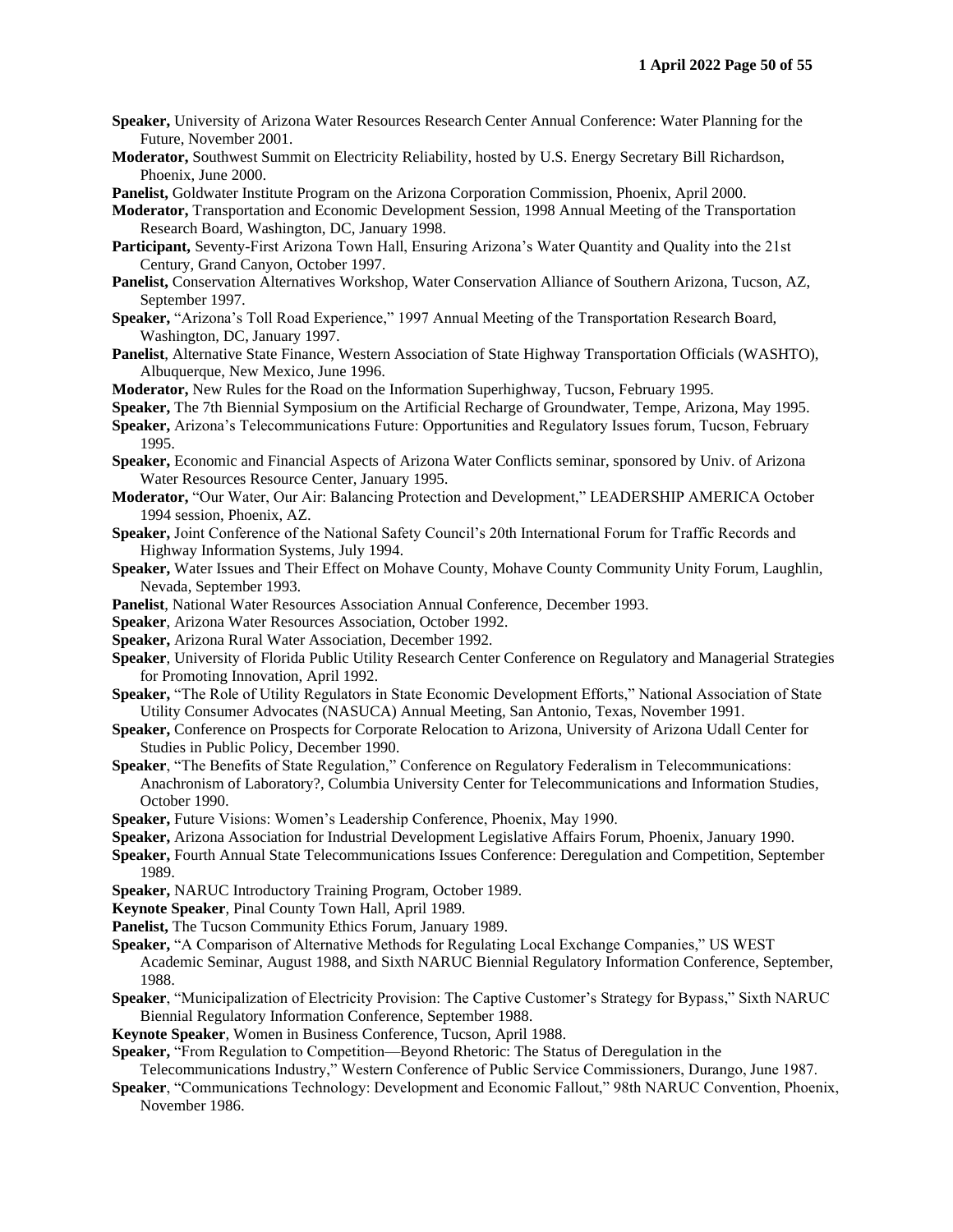#### **CURRENT AND PAST GRANT FUNDING/PROJECTS:**

#### **Current Research Grants / As (Co) Principal Investigator**

- 104b State Water Resources Research Institute Annual Base Program; US DOI / USGS / NIWR #G16AP00039; Amount: \$92,335 (Annually); Period: 03/01/2016 - 12/31/2021.
- Addressing Water Quality and Quantity Questions to Secure a Water Future for Arizona; University of Arizona Hatch Project: ARZT-1361500-H55-102; Period: 08/01/2017 - 09/30/2022.
- Transboundary Aquifer Assessment Program (TAAP); USGS #G17AC00439; Amount: \$833,330; Period: 09/25/2017 - 09/24/2022.
- Building Water Scenarios to Support Community Planning in Rural Arizona Through Collaborative Stakeholder Engagement Process Design; R19AC00075; Amount \$292,433.10; Period 09/18/2019- 02/28/2022.
- Megdal HAURY GIFT Indigenous Water; Agnes Nelms Haury Program Indigenous Water Dialogues; Amount: \$18,000; Period: 09/01/2020 - 1/31/2022.
- In-Stream Contaminant Attenuation by Sunlight: Benefits for Water Reuse; USGS #G21AP10177; Amount: \$243,563; Period: 03/24/2021 – 03/23/2024.
- 104b State Water Resources Research Institute Program; USGS #G21AP10594-00; Amount: \$125,000 (Annually); Period: 09/01/2021 – 8/31/2026.

#### **Past Grants**

- Joint Program Agreement with Lincoln Institute of Land Policy: The Lincoln Institute of Land Policy; Amount \$45,000; Period: 06/12/2019-06/11/2020.
- Sky Island Waters Changing the Way that Water is Valued, Used, and Managed; Sky Island Alliance; #055524; Amount \$20,004.00; Period: 09/15/2018-08/31/2019.
- Exploratory Program Development and Follow-up for Land and Water in Arizona; The Lincoln Institute of Land Policy; Amount: \$20,000; Period: 02/04/2019 - 08/03/2019.
- Stakeholder-Driven Water Supply and Demand Analysis as a Foundation for Collaborative Planning in Cobre Valley, AZ; BOR #9FG-81-0143RI8AC00086; Amount \$43,240.95; Period: 09/14/2018- 04/30/2019.
- Value of Water; Sky Island Alliance; Amount: \$64,124; Period: 01/01/2017 -01/14/2019.
- Tracing the Footprint of Private Water and the Colorado River Basin; The Lincoln Institute of Land Policy #VAB031618; Amount \$40,000.00; Period: 03/16/2018-12/31/2018.
- Needs Assessment and Recommendations for Water Resources in Cobre Valley; BOR / PAXO #R16AZ00139; Amount: \$47,000; Period: 09/01/2016 - 03/31/2018.
- Transboundary Aquifer Assessment Program (TAAP): Arizona Water Resources Research Center Effort; USGS #G16AC00427; Co-PI: C. Castro; Amount: \$166,667; Period: 09/01/2016 - 08/31/2017.
- Guidebook for the Environmental Flows Database; BOR / LCR #R15PX0055; Amount: \$98,457; Period: 10/01/2015 - 06/30/2017.
- A Survey of Groundwater Governance and Management Strategies, Challenges, and Opportunities Connected to Water Quality; Ground Water Research and Education Foundation (GWREF); Co-PI: A. Gerlak; Amount: \$49,967; Period: 10/1/2015 - 12/31/2016.
- Guidebook for the Environmental Flows Database; BOR / LCR #R15PX0055; Amount: \$98,457; Period: 10/01/2015 - 03/31/2017.
- Process Design for Translational Science and Effective Tools in Water Resources Management and Planning for the Upper Gila River; BOR / DLCC #R14AP00061; Amount: \$188,588; Period: 10/01/2014 - 09/30/2017.
- Connecting Water Quantity and Water Quality in Meeting Policy Objectives in the Arid Southwest; Hatch Project: ARZT-1360700-H55-101; Co-PI: J. McLain; Period: 10/01/2012 - 09/30/2017.
- Creation of and Assistance with Engagement Activities for a Conceptual Water Budget for the Upper Santa Cruz River (Nogales International Wastewater Treatment Plant to Amado, AZ); Sonoran Institute Charitable Grant (University of Arizona Foundation); Amount: \$13,954; Period: 03/15/2016 - 10/01/2016.
- Water Resources Research Institute Annual Base Program; US DOI / USGS / NIWR #G11AP20065; Co-PI's: J. McLain and S. Eden; Amount: \$92,335 (Annually); Period: 03/01/2011 - 02/29/2016.
- Connecting Water Conservation and Environmental Stewardship in the Colorado River Basin; The Walton Family Foundation (University of Arizona Foundation) #2011-772/2012-1059; Amount: \$428,780; Period: 08/01/2011 - 02/29/2016.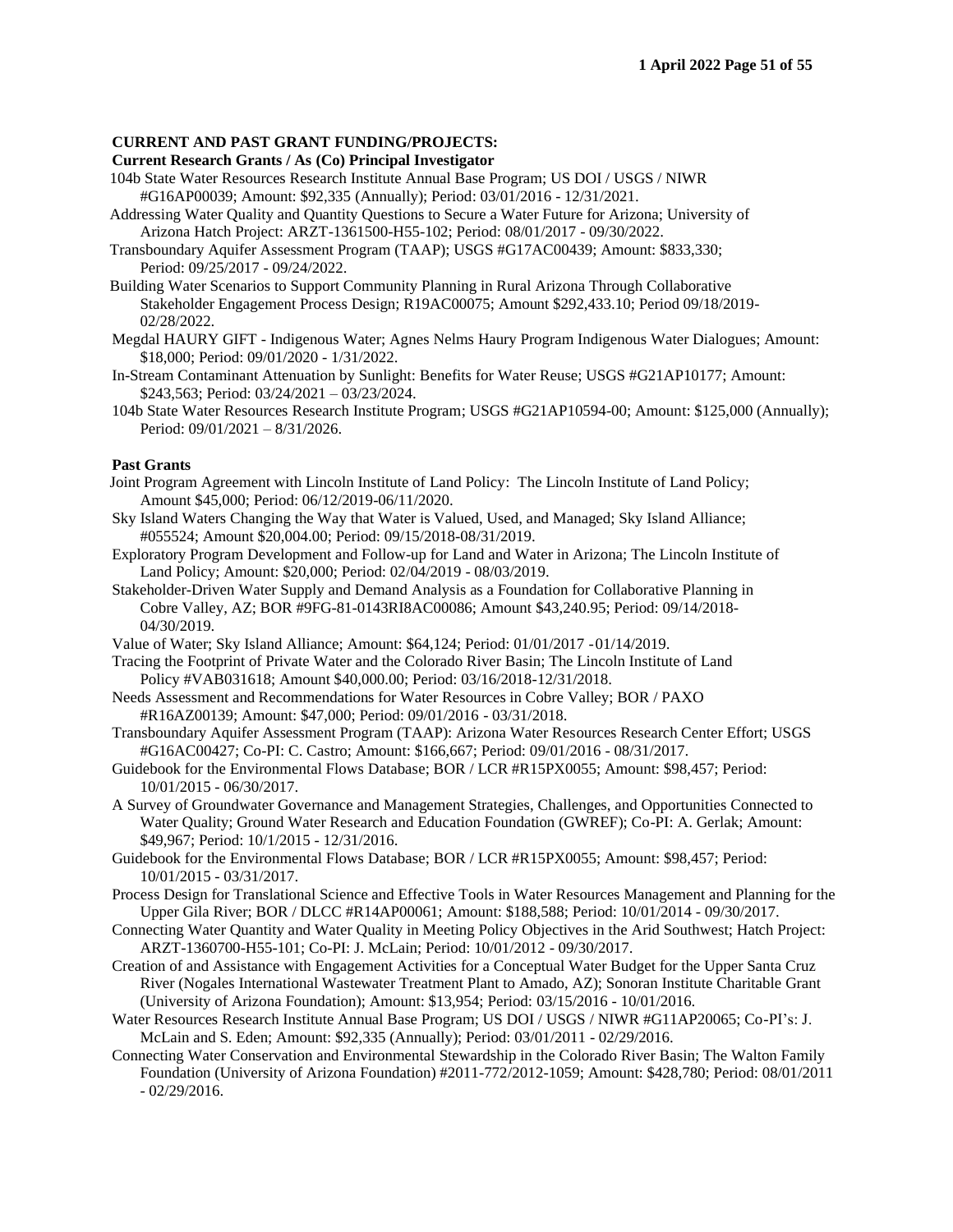- Improving Integrated Surface Water and Groundwater Management in the United States; USGS / WRRA 104(b) #2014AZ529 (b); Amount: \$7,500; Period: 03/01/2014 - 02/28/2015.
- Connecting Environmental Water Needs to Arizona Water Planning; Nina Mason Pulliam Charitable Trust (University of Arizona Foundation); Amount: \$338,000; Period: 08/01/2011 - 12/31/2014.
- Supporting Watershed Management Planning for People and the Environment in the Desert Landscape Conservation Cooperative Region: A Demonstration in the Upper Gila River Watershed; BOR / WaterSMART #R12AP80908; Co-PI: W. Brandau; Amount: \$150,000; Period: 10/01/2012 - 09/30/2014.
- Addressing Agricultural Water Security in the Colorado River Basin: Planning for Water Research, Extension and Education; USDA / NIFA; PI: Reagan Waskom, Colorado State University: Amount: \$150,000; Period: 09/01/2011 - 08/31/2014.
- Conserve to Enhance: Applying Innovate Mechanisms to Secure Water for the Environment; BOR #R10AC32047; Co-PI: J. Nadeau; Amount: \$197,712; Period: 07/01/2010 -06/30/2014.
- Utility Guide to Rainwater/Stormwater Harvesting as an Adaptive Response to Climate Change; BOR / WaterSMART #R11AP81530; PI's: S. Eden and J. Moxley; Amount: \$86,567; Period: 11/01/2011 - 03/31/2014.
- Evaluation of the Impact on Hydrologic Extremes from Climate Change; USGS / NIWR / IWR/ USACE #G12AP20029; PI: J. Valdes; Amount: \$80,073; Period: 11/01/2011 - 10/31/2013.
- Grey Water Filtration and Use in the Jordan Valley Using Jordanian Natural Resources; University of Arizona International Arid Lands Consortium; Amount: \$7,500; Period: 10/01/2012 - 09/30/2013.
- ICIWaRM Streamflow Forecasts Africa; USGS / NIWR / IWR / USACE #G13AP00001; PI's: A. Serrat Capdevila and J. Valdes; Amount: \$97,075; Period: 10/01/2012 - 09/30/2013.
- Improving Hydrologic Investigation through Multi-Modal Analysis and Discriminatory Data Collection; USGS / NIWR / 104g #G10AP00135; PI: P. Ferre; Amount: \$122,136; Period: 09/01/2010 -08/31/2013.
- Transboundary Aquifer Assessment Program–AZ's Priority Aquifers, (TAAP-AZ Program is an UNESCO case study for the ISARM program, "Santa Cruz & San Pedro Aquifers"); USGS #08HQAG0058; Co-PI: C. Scott; Amount: \$331,999; Period: 03/17/2008 - 03/16/2013.
- Arizona Water Management: Strategies for Meeting Water Demands of a Growing, Semi-arid Region; Hatch Project: 1363350-H-55-100; Effective Dates: 10/01/2009 - 09/30/2012.
- Cooperative Agreement between University of Arizona Water Resources Research Center and the U.S. Geological Survey; USGS #G09AC00498; Amount: \$39,230; Period: 10/01/2009 - 06/30/2012.
- Statewide Water Needs Assessment; Nina Mason Pulliam Charitable Trust (University of Arizona Foundation); Amount: \$72,514; Period: 01/01/2010 - 12/31/2011.
- Arizona-Israeli-Palestinian Water Management and Policy Workshop: Economic, Environmental, and Community Implications of Expanding Reuse and Desalination for Future Use; NSF #OISE-0941166; Co-PI: R. Varady; Amount: \$47,329; Period: 07/01/2009 - 06/30/2011.
- Water Resources Research Institute Annual Base Program; USGS / NIWR #06HQGR0072; Amount: \$461,675; Period: 03/01/2006 - 02/28/2011.
- Arizona-Israeli-Palestinian Water Management and Policy Workshop: Economic, Environmental, and Community Implications of Expanding Reuse and Desalination for Future Water Supplies; U.S.-Israel Binational Science Foundation; Co-PI: R. Varady; Amount: \$25,000; Period: 07/01/2009 - 6/30/2010.
- Water Storage and Recovery Programs in Arizona: Meeting Water Policy Objectives; Hatch Project, Accession Number 0204314; Effective Dates: 07/01/2005 - 9/30/2009.
- Rapid Watershed Assessments; Natural Resource Conservation Service #68-94576453; PI: 09/01/2006 8/01/2008, Co-PI: 08/01/2009 - 6/30/2010-PI: K. Uhlman; Amount: \$165,000; Period: 09/01/2006 -06/30/2011.
- Evaluation of the Arizona Department of Water Resources Management Plans for the Active Management Areas; Arizona Water Institute and Arizona Department of Water Resources; Amount: \$9,286; Period: 11/01/2006 - 12/31/2007.
- Water Resource Availability for the Tucson Metropolitan Area; Metropolitan Pima Alliance; Amount: \$28,000; Period: 08/01/2005 - 08/01/2006.
- Examination of Enhancement Projects in Arizona's Environment; BOR #04-FG320270; Amount: \$99,485; Original Period: 08/01/2004 - 12/31/2005 / extended to 12/31/2009 and additional funding granted (11/01/06).
- Environmental Restoration, Preservation and Enhancement Projects in Arizona; USACE #W912PL-04-P-0045; Amount: \$12,500; Period: 05/01/2004 - 06/30/2005.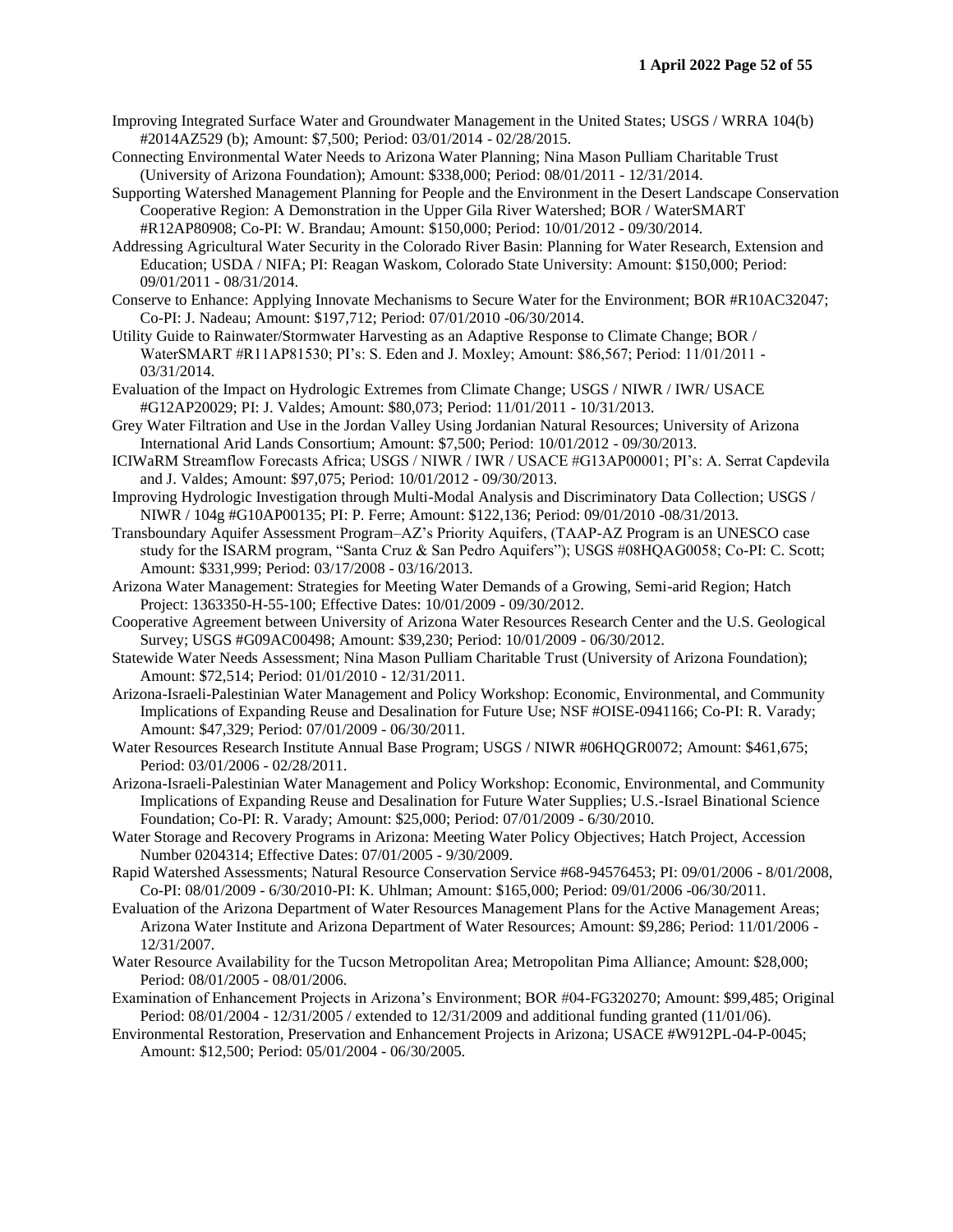# **RECENT UNIVERSITY AND OTHER INSTRUCTIONAL AND SERVICE ACTIVITY NOT COVERED ELSEWHERE:**

Member, Executive Committee, Arid Lands Resource Sciences GIDP Executive Committee, 2013-2018. Member, Executive Committee, MS in Water, Society and Policy. 2011-2018. Member, Executive Committee, Graduate Certificate in Water Policy, 2009-2018. Member, Executive Committee, University of Arizona TRIF Water Sustainability Program, July 2004-June 2012. Co-chair, Provost's Task force, School of Economics, September 2010- March 2011. Member, Search Committee, Dean, College of Agriculture and Life Sciences, November 2010-May 2011. Chair, Search Committee, Associate Director, WRRC and Associate/Full Professor, Agricultural and Resource Economics, January 2010-2011. Member, Economics Department Search Committee, 2009-2010 Water Policy in Arizona and Semi-arid Regions (Previously Arizona Water Policy) (ENVS, GEO, HWR, LAW, PLNN 596B), Co-instructed with K. Jacobs, Spring Semester 2005 and 2006; Sole instructor, Spring 2007 and beyond. Course not offered in Spring 2012 and Spring 2020 due to sabbatical. Water, Society and Policy Seminar, RNR 696W, Fall 2011 and a few time subsequently. Member, Engagement and Service Working Group, Acquisition and Dissemination of Knowledge Team, WT 3B, UA NCA Accreditation Self-Study, 2009-2010. Member, Arizona Cooperative Extension Advisory Committee, 2008-2009 and 2009-2010. Mentor, UA Assurance Program for Undergraduates. 2009-2010. Member College of Agriculture and Life Sciences Promotion and Continuing Status Committee, 2008-2009 and 2009-2010. Chair, Dean's Committee for Five-year Review of Director of School of Family and Consumer Sciences, 2009. Member, Faculty Advisory Committee for the Institute of the Environment, August 2009-2020. Member Faculty Advisory Committee for the Arizona Institutes for Resilience (AIR), 2020-. Member, Faculty Advisory Committee to WEST Center, current. Guest Lecture, Water Management and Policy Careers, Careers in Environmental Science Class, September 29, 2009. Associate Editor, *Water*, an international journal. Reviewer, National Science Foundation, May 2009; November 2009. Reviewer, NCAR, 2009. Reviewer, Proceedings of the National Academies of Science, 2009. Reviewer, *International Journal of Environmental, Cultural, Economic and Social Sustainability*, 2009. Proposal Review, Sultan Qaboos University, 2009. Reviewer for many journals, ongoing.

Reviewer for international programs funding early career professionals in the UK, 2020.

Guest Lecture, "Water Management in Metropolitan Tucson," Geography 375, Metropolitan Tucson Course, October 23, 2008.

Guest Lecture, "Policy Issues Related to Agricultural Water Use in the Tucson AMA, Water Resources Geography Seminar Course, October 2, 2008.

Guest Lecture, "Long Range Water Planning in Central Arizona," Surface Moisture in Arid Lands Graduate Seminar, Professor Steve Yool, November 30, 2006.

Guest Professor, "Water Pricing," Problems in Microeconomics, AREC 504a, November 9, 2006.

Mentor, NASA Space Fellow Undergraduate Student, 2005-2006.

Faculty, Temple Emanu-El Adult Education Academy short course on Water Management in Tucson, Arizona and Israel, February-March 2007.

**Student Advising** (names underlined are those for whom I serve(d) as committee chair: **Ongoing**: Nikki Tulley (Ph.D. Candidate, Environmental Science); Simone Williams (Ph.D. Student, Arid Lands Resource Sciences). **Completed**: Rebecca Bernat (Ph.D. Environmental Science, January 2022; Mary-Belle Cruz-Alaya, Ph.D. in Arid Lands Resource Sciences, August 2021; Stan Goodman (External), Mentor for Capstone project on desalination, MS in Sustainability, Stevens Institute of Technology, May 2021; Collin Wogenstahl, M.S. in Water, Society, and Policy, May 2021; Elia Tapia, Ph.D. in Arid Lands Resource Sciences, May 2020. Ryan Lee, Ph.D. in Arid Lands Resource Sciences, January 2010; Jake Golden, MS in Water, Society, and Policy, May 2018; Jenna Honan, MS, Environmental Science, August 2019; Ethan Vimont, M.S. in Soil, Water and Environmental Science, July 2017; Michael Davidson, Ph.D., Claremont Graduate University, June 2017; Alba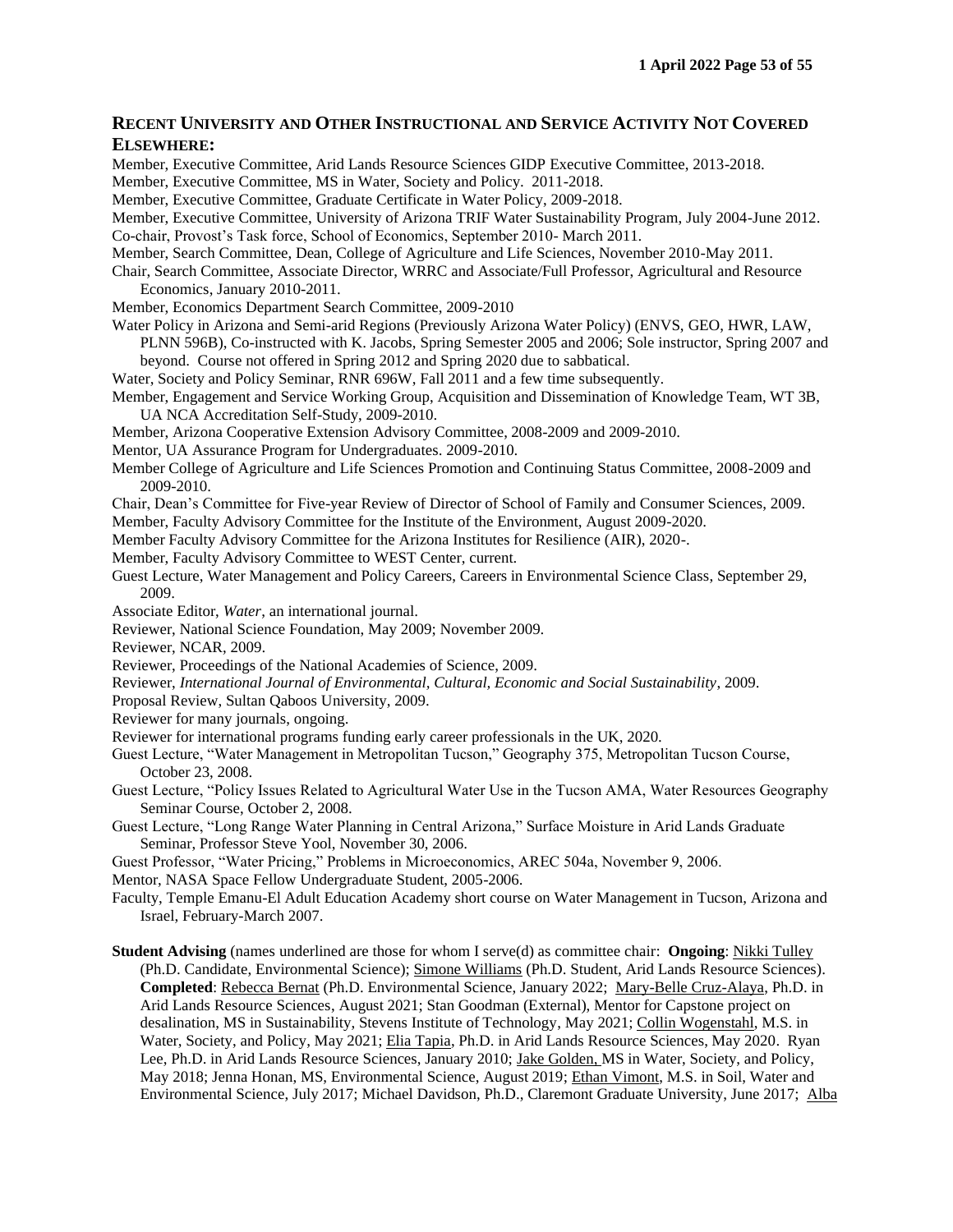Ramos, M.S. in Water, Society, and Policy, June 2017; Bailey Kennett, Craig Nelson, M.S. in Water, Society, and Policy, May 2017; Beth Kleiman and Andrew Lobo, MS in Water Society and Policy, December 2016; Brian O'Neill and Futha Al-Abdulrazzaq, MS in Water, Society, and Policy, May 2016; Tynan Hartzell (Underegraduate), Honors College, Sustainable Built Environment Program, May 2016; Reshet Gebremariam and Nathaniel Delano, MS in Water, Society, and Policy, December 2015; Marie-Blanche Roudat, first year advisor only (2015-2016), Ph.D. in Arid Lands Resource Sciences; Ling-Yee Huang, MS, Water, Society, and Policy, May 2015; Kelly Mott Lacroix, Ph.D., Arid Land Resource Sciences, January 2015 Eyad Yaqob, Ph.D., Environmental Engineering, University of Cincinnati (Informal Advisor 2012-2013); Sofia Grigera, MS, Water, Society and Policy, 2013; Jeremy Cusimano, MS, Soil, Water and Environmental Science, 2013; Brittany Choate, MS, Soil, Water and Environmental Science, 2012; Cado Daily, MS, Geography, 2012; Laura Suppes, Ph.D., Public Health, advisor for water policy minor; Matthew Narter, Ph.D., Soil, Water and Environmental Science, advisor for water policy minor, 2010-2011; Brian Cunningham, MS, Water, Society and Policy, Fall 2011; Valerie Herman, MS, Soil, Water and Environmental Science, 2011; Jorge Lara-Alvarez, MS, Agricultural and Resource Economics, 2011; Taylor Shipman, MS, Agricultural and Resource Economics, 2008; Miles Kiger, MS, Agricultural and Resource Economics, 2007; Steve DeGrush, MS, Planning, 2008; Andrew Schwarz, MS, Planning, 2007; Mini Kohli, Agricultural and Resource Economics, 2006. Other: MS in Water, Society, and Policy – Jessica Baxter (for 2016-2017 academic year only).

Have employed and supervised numerous graduate and undergraduate students.

#### **SELECTED HONORS, RECOGNITION AND FELLOWSHIPS:**

- 2020 Recipient of Warren A. Hall Medal, which is awarded by Universities Council on Water Resources (UCOWR) to recognize exceptional accomplishments and distinction of an individual in the water resources field.
- Named one of 100 Water Heroes, The #runningdry community. https://www.minaguli.com/100-water-heroes, February 2019. https://twitter.com/search?f=tweets&q=%23100waterheroes&src=typd
- Best Paper Honorable Mention, *Water International*: Wilder, M., Aguilar Barajas, I., Pineda Pablos, N., Varady, R.G., Megdal, S.B., McEvoy, J., Merideth, R., Zuniga-Teran, A.A., and Scott, C.A. (2016). Desalination and water security in the U.S.-Mexico border region: A framework to assess the social, environmental, and political impacts. *Water International 51*(4), 756-775. http://dx.doi.org/10.1080/02508060.2016.1166416. Award made at the World Water Congress, Cancun, MX, June 1, 2017.
- Crescordia Award for Environmental Excellence, Arizona Forward, Prize for excellence in public education on environmental issues awarded to Beyond the Mirage, a collaboration of the WRRC, College of Agriculture and Life Sciences, and Arizona Public Media, Phoenix, AZ, September 9, 2016.
- Lifetime Achievement Award, Women of Influence Awards, Sponsored by Tucson Local Media and Inside Tucson Business, March 22, 2016.
- Award of Merit, Environmental Education/Communication Category, Arizona Forward 35<sup>th</sup> Annual Environmental Excellence Awards, for Water RAPIDS Program, September 12, 2015.
- 2014 Distinguished Fellow, ASU Morrison Institute for Public Policy.

Lady Davis Visiting Professorship, March 2012.

- Leading Edge Researcher, award presented at University of Arizona Innovation Day, March 6, 2012.
- University of Arizona Distinguished Outreach Faculty Award, 2010.
- Arizona Capitol Times 2010 Leaders of the Year in Public Policy Award for Government. Award presented to the Central Arizona Water Conservation District (Central Arizona Project) Board of Directors, Phoenix, AZ, September 28, 2010.
- The Douglass Society, Induction September 2008. The Douglass Society, which as of 2016 is known as the Associate Alumnae of Douglass College Society of Excellence, recognizes Douglass College alumnae who have made outstanding contributions in their field of expertise and whose life work embodies exceptional accomplishments and leadership. Inducted for Distinction as an Economist and Water Resources Researcher, 2008
- Beta Gamma Sigma, the National Business Honorary, 1984
- Tucson YWCA Woman on the Move Award, 1989
- Honorary Recognition Award, Soroptomist International of Desert Tucson, 1990
- Named one of Valley's Most Influential Business Leaders for contributions to transportation, The Business Journal, Phoenix, October 2000.
- Outstanding Person of the Year, Tucson Chapter of Women in Transportation Seminar, 2000
- Board Leadership Award, Tucson Hebrew Academy, 2003-2004

*Who's Who in America*